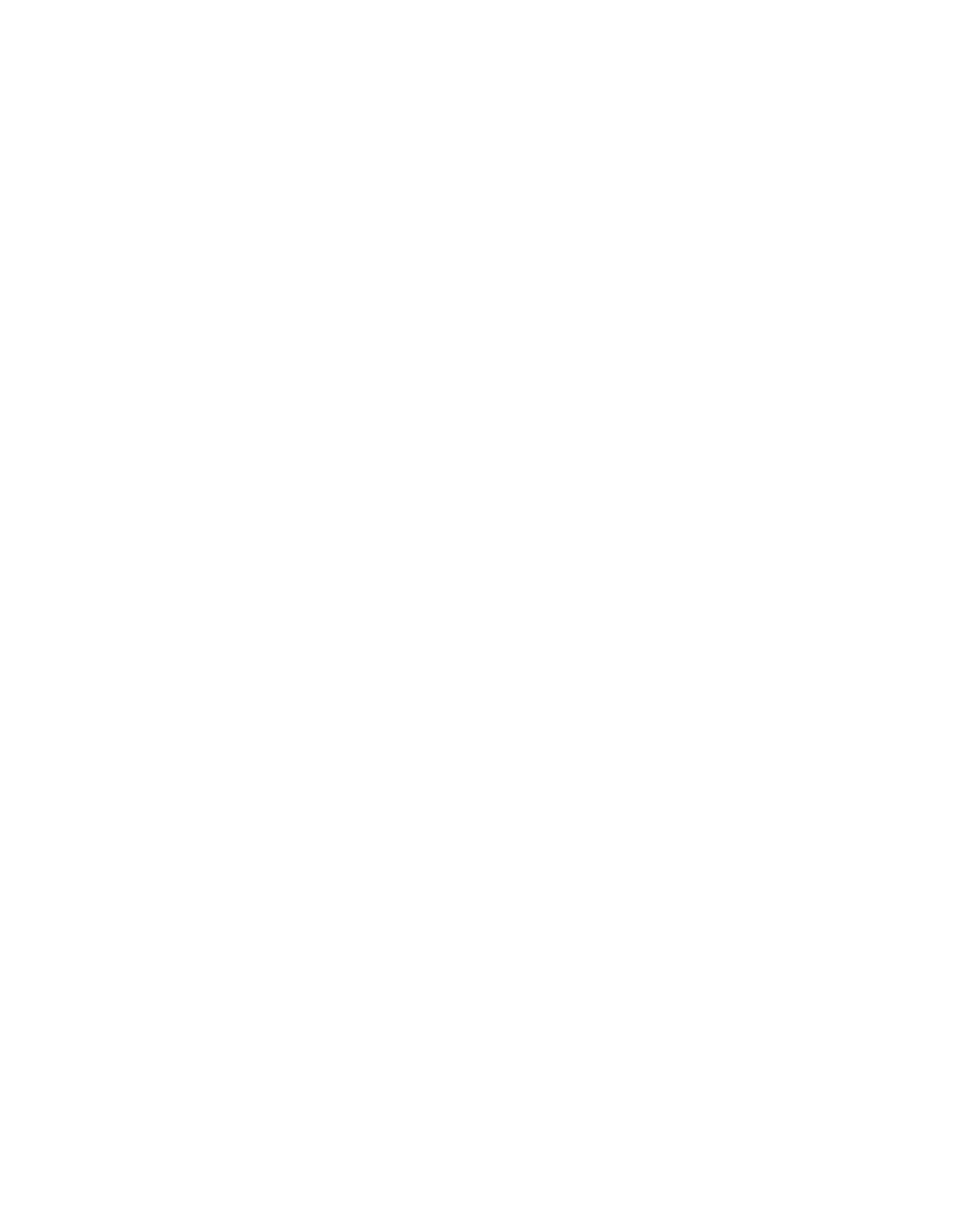# **Massachusetts Study of Teacher Supply and Demand Trends and Projections**

**December 2015**

**Jesse Levin Alex Berg-Jacobson Drew Atchison Katelyn Lee Emily Vontsolos**



1000 Thomas Jefferson Street NW Washington, DC 20007-3835 202.403.5000

**www.air.org**

Copyright © 2015 American Institutes for Research. All rights reserved.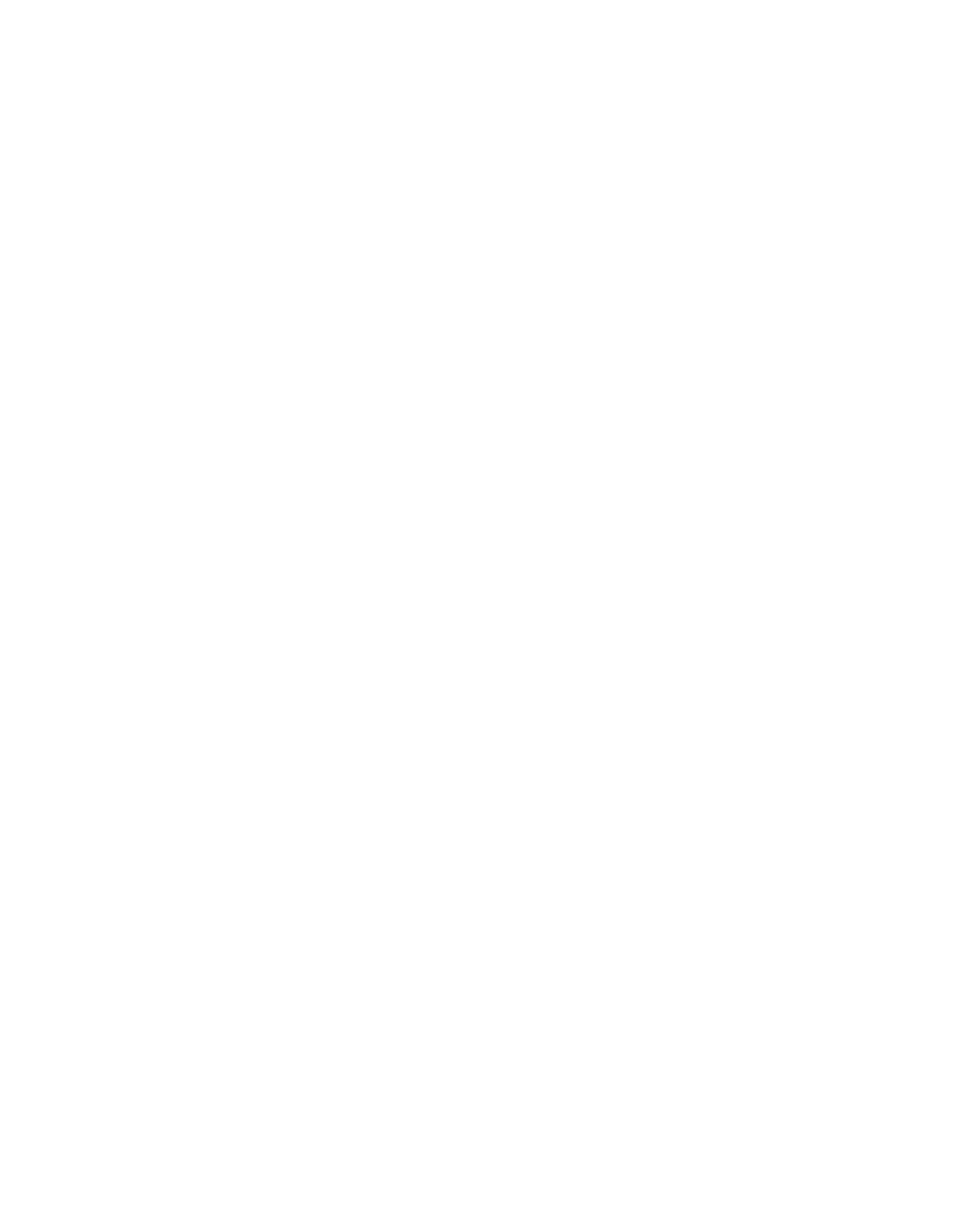## **Contents**

|                                                                                 | Page |
|---------------------------------------------------------------------------------|------|
|                                                                                 |      |
|                                                                                 |      |
|                                                                                 |      |
|                                                                                 |      |
|                                                                                 |      |
|                                                                                 |      |
|                                                                                 |      |
|                                                                                 |      |
|                                                                                 |      |
|                                                                                 |      |
|                                                                                 |      |
|                                                                                 |      |
|                                                                                 |      |
|                                                                                 |      |
|                                                                                 |      |
|                                                                                 |      |
| Research Question 1 and 2: Comparing Aggregate Supply and Demand  26            |      |
| Research Question 3: Detailed Supply and Demand Projections by Program Area  27 |      |
| Research Question 4: Detailed Supply and Demand Projections by Race and Age 39  |      |
|                                                                                 |      |
|                                                                                 |      |
|                                                                                 |      |
|                                                                                 |      |
|                                                                                 |      |
|                                                                                 |      |
|                                                                                 |      |
|                                                                                 |      |
|                                                                                 |      |
|                                                                                 |      |
|                                                                                 |      |
|                                                                                 |      |
|                                                                                 |      |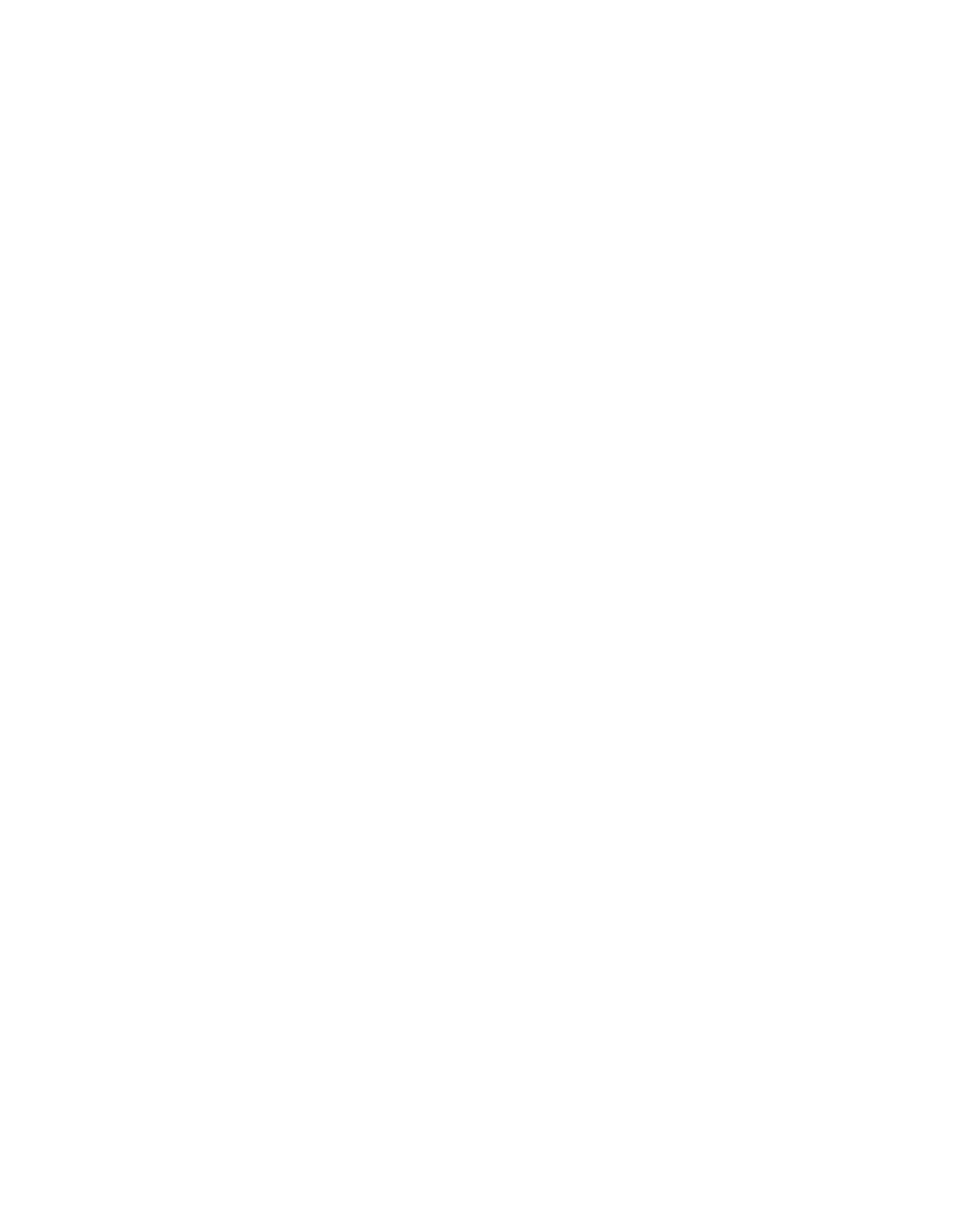## <span id="page-6-0"></span>**Executive Summary**

Although historically less attention has been paid to the study of educator quantity, in recent years growing concerns about teacher shortages have motivated state policymakers to turn their attention to the supply and demand of teachers (Motoko, 2015). However, to the extent that states report on teacher supply and demand, the approaches have varied considerably (Lindsay, Wan, & Gossin-Wilson, 2009). Conducting studies of teacher supply and demand is complicated by the fact that the available indicators of teacher supply, demand, shortage, and surplus are complex and often paint an ambiguous picture of whether and where problems exist, which can create more confusion than clarity for state leaders addressing the issue (Behrstock, 2009; Berg-Jacobson & Levin, 2015; Cowan, Goldhaber, Hayes, & Theobald, 2015). Gaining a clear understanding of teacher supply and demand in Massachusetts is especially important. Despite a recent increase in the number of individuals completing teacher preparation programs in fields exhibiting shortages (i.e., special education), there is still unmet demand in these areas (ESE, 2013). Moreover, the demographics of the teacher workforce do not reflect the population of students served, with minority teachers consistently underrepresented (ESE, 2011, 2013; Owen, 2010).

In April 2015, the Massachusetts Department of Elementary and Secondary Education (ESE) commissioned American Institutes for Research (AIR) to develop a comprehensive set of 10 year projections of teacher supply and demand in order to inform planning for future workforce needs. This included state-level projections both in the aggregate, as well as for a variety of disaggregated categories, including assigned program area, teacher race and age, and geographic areas across the state. AIR collaborated with representatives from ESE's Office of Planning and Research as well as the Center for Educator Effectiveness to develop research questions that target the needs of policymakers and teacher-preparation programs.

The study examined the following:

- Aggregate projections of annual demand
- Aggregate projections of annual supply
- Detailed supply and demand projections by program area
- Detailed supply and demand projections by teacher demographic groups
- Detailed supply and demand projections by region

The results of these analyses, including supporting tables and figures, are contained within this report. In addition, the results of each analysis are tied to relevant policy implications.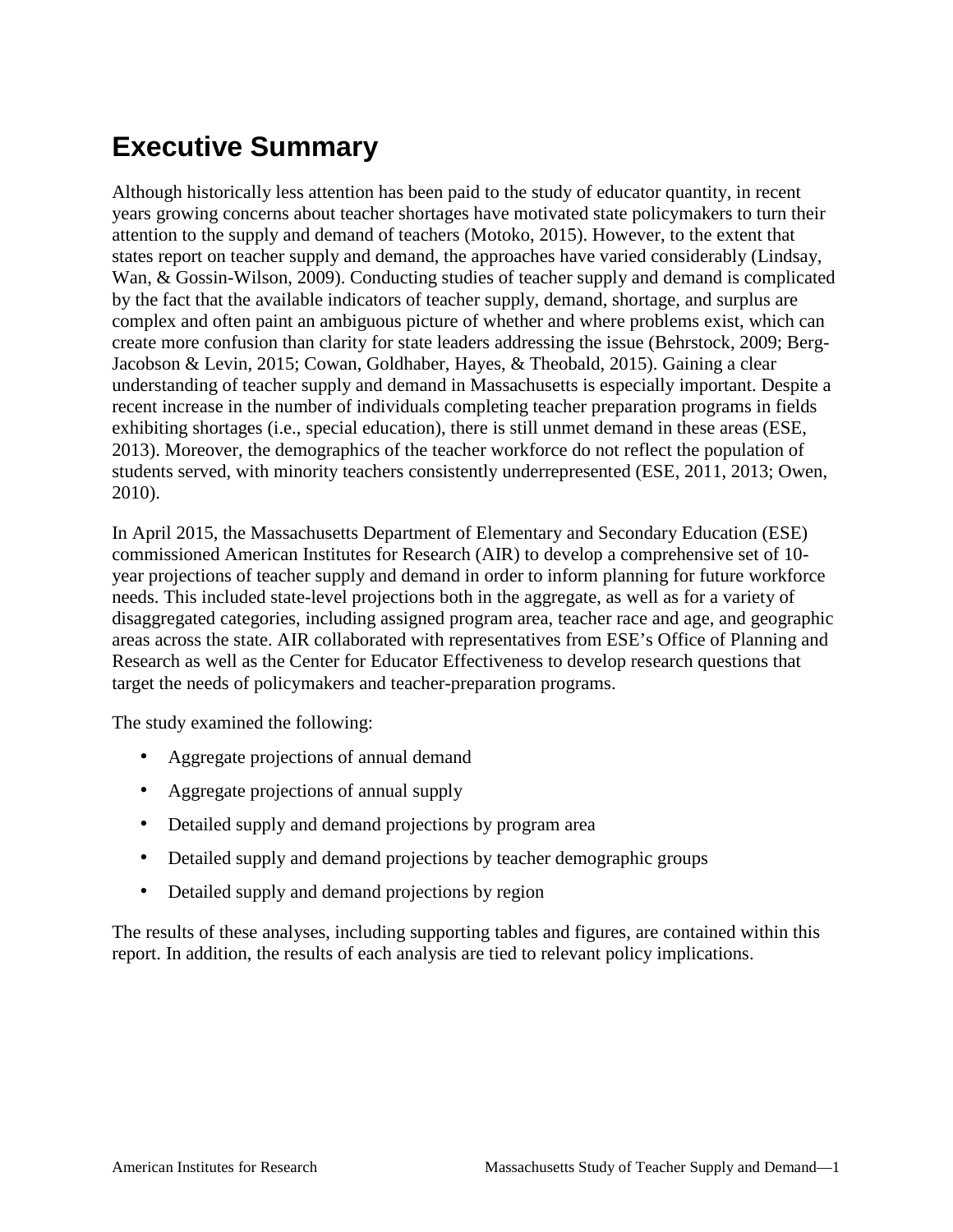## <span id="page-7-0"></span>**Data Sources**

The research team at AIR worked closely with ESE to identify and obtain appropriate extant data for the study analyses. Data were drawn from publicly available databases<sup>[1](#page-7-2)</sup>, including the following:

- **School and District Profiles**. These online profiles include aggregate school- and district-level data on a number of different elements, including student enrollment, college enrollment and program completion, teacher and student characteristics, and teacher retention. To complete the project analyses, the research team used the data on which these reports are based.<sup>[2](#page-7-3)</sup>
- **2014 Lists of Massachusetts Schools and Districts by Accountability and Assistance Level**. This dataset contains a list of school districts linked to the regional District and School Assistance Centers (DSAC) that serve these districts.
- **Center for Disease Control (CDC) Wide-Ranging Online Data for Epidemiologic Research (WONDER)**. This online database includes the birth counts in Massachusetts by county for the years 2002 through 2013, and the county fertility rate in 2013.
- **U.S. Census Population Data**. The U.S. Census Bureau's *Annual County Resident Population Estimates* report contains data on the population of females by county and age level. For this study, estimates for counties in Massachusetts were obtained for April 2010 through July 2014.
- **National Center for Education Statistics (NCES) Common Core of Data**. Collected annually by NCES, this resource contains fiscal and non-fiscal data on U.S. public schools. This information is obtained through administrative data that state education agencies maintain and NCES reports at both the school and district levels. For this study, the AIR research team used data on the district-level locale codes and the latitude and longitude of district offices.
- **NCES Comparable Wage Index (CWI)**. The CWI is an indicator of the cost of teacher labor for a given geographic area, known as a labor market, relative to other labor markets. Areas with higher labor costs are expected to have to pay higher salaries to attract and retain teachers.

## <span id="page-7-1"></span>**Research Questions**

This study was motivated by a number of research questions that were developed jointly by AIR's research team and ESE. The questions ask about the supply and demand for teachers, both generally and disaggregated by key groupings. The questions were:

<span id="page-7-2"></span><sup>&</sup>lt;sup>1</sup> Table A1 in Appendix A includes Internet links to the locations of these data sources.

<span id="page-7-3"></span><sup>&</sup>lt;sup>2</sup> The reports that were used included the following: Employment of Education Preparation Completers by Program/Program Characteristics/Year, Ed Prep Candidate Enrollment by Race/Gender, Student Enrollment by Grade/Race/Gender, Staffing Retention Rates, Staffing Age Report, Selected Populations Report, Race/Ethnicity and Gender Staffing Report, Teacher by Program Area Report, and Teacher Data Report.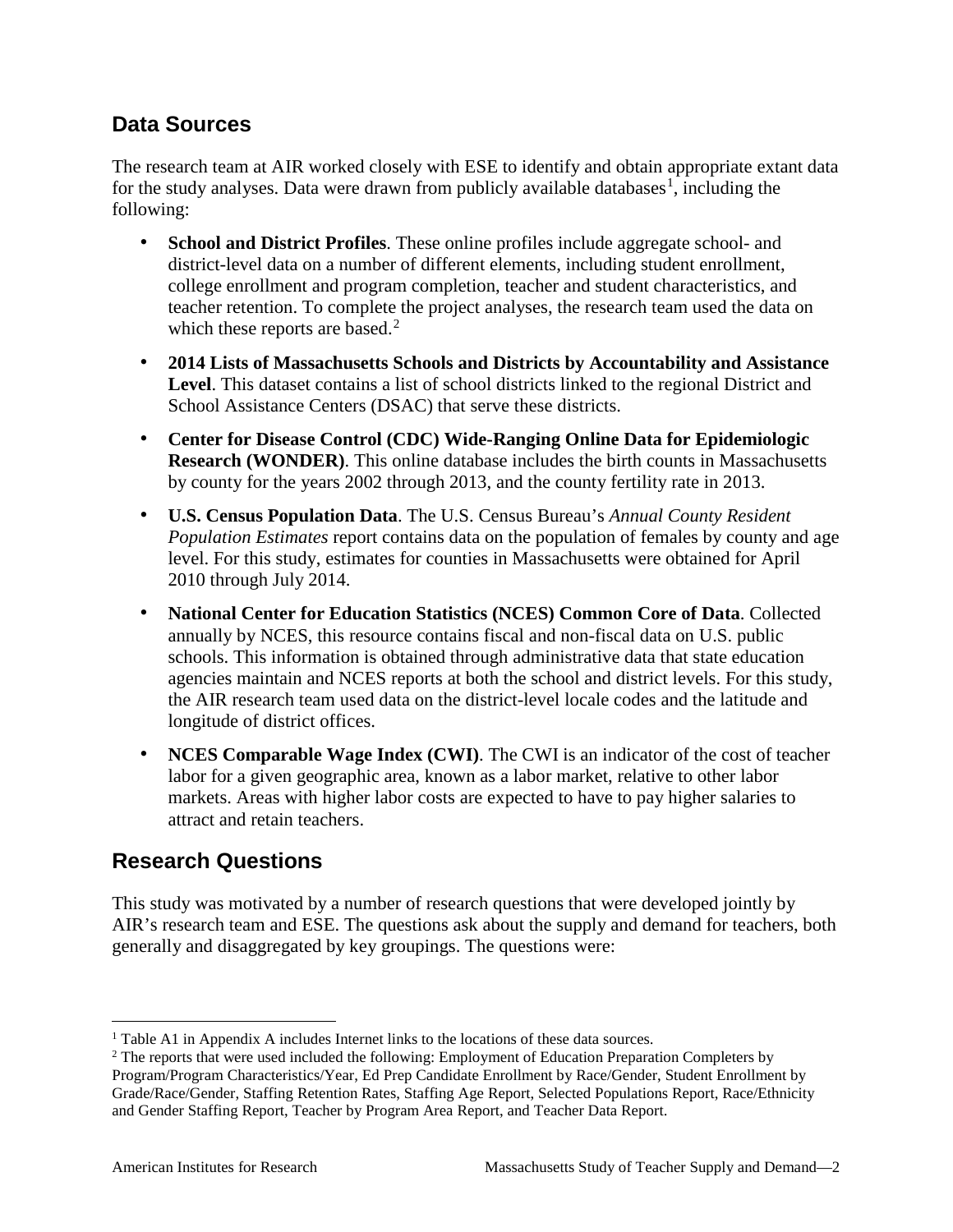- 1. What is the projected annual demand for teachers in Massachusetts over the next 10 years based on pupil–teacher ratios and projections of student enrollment?
- 2. What is the projected annual supply of teachers in Massachusetts over the next 10 years, and what is the composition of these projections when broken out by components of supply that include retained teachers, new entrants, and those transferring in and out of districts?
- 3. What are the projections for the annual supply and demand of teachers in Massachusetts for the next 10 years by program area?
- 4. What are the supply and demand projections of teachers in Massachusetts for the next 10 years by demographic group?
	- a. What are the supply and demand projections of teachers by race/ethnicity?
	- b. What are the supply and demand projections of teachers by age?
- 5. What are the supply and demand projections of teachers in Massachusetts for the next 10 years by state region and locale?
	- a. What are the supply and demand projections by DSAC region?
	- b. What are the supply and demand projections by NCES locale (i.e., city, suburb, town, and rural)?
	- c. What are the supply and demand projections by location of the state's major educator preparation programs?
	- d. What are the supply and demand projections by the state's largest metropolitan areas?

## <span id="page-8-0"></span>**Key Findings**

## *Research Question 1: Statewide Projections of Annual Demand*

• Student enrollment, and therefore demand for teachers, is projected to decrease over the next 10 years by approximately 5.77 percent.

## *Research Question 2: Statewide Projections of Annual Supply*

- Annual supply is expected to decline over the next 10 years by a little less than 2 percent.
- The slower expected rate of decline of supply compared to demand indicates that in 10 years (by 2023–24) there will be a surplus in the supply of teachers compared to the demand by approximately 4 percent.
- The trend over time in the number of retained teachers largely mirrors the overall trend in supply; meanwhile the number of new entrants has decreased over time, indicating a potential constriction of the teacher pipeline; and the number of teachers transferring either across districts or into the state from elsewhere—has increased over time.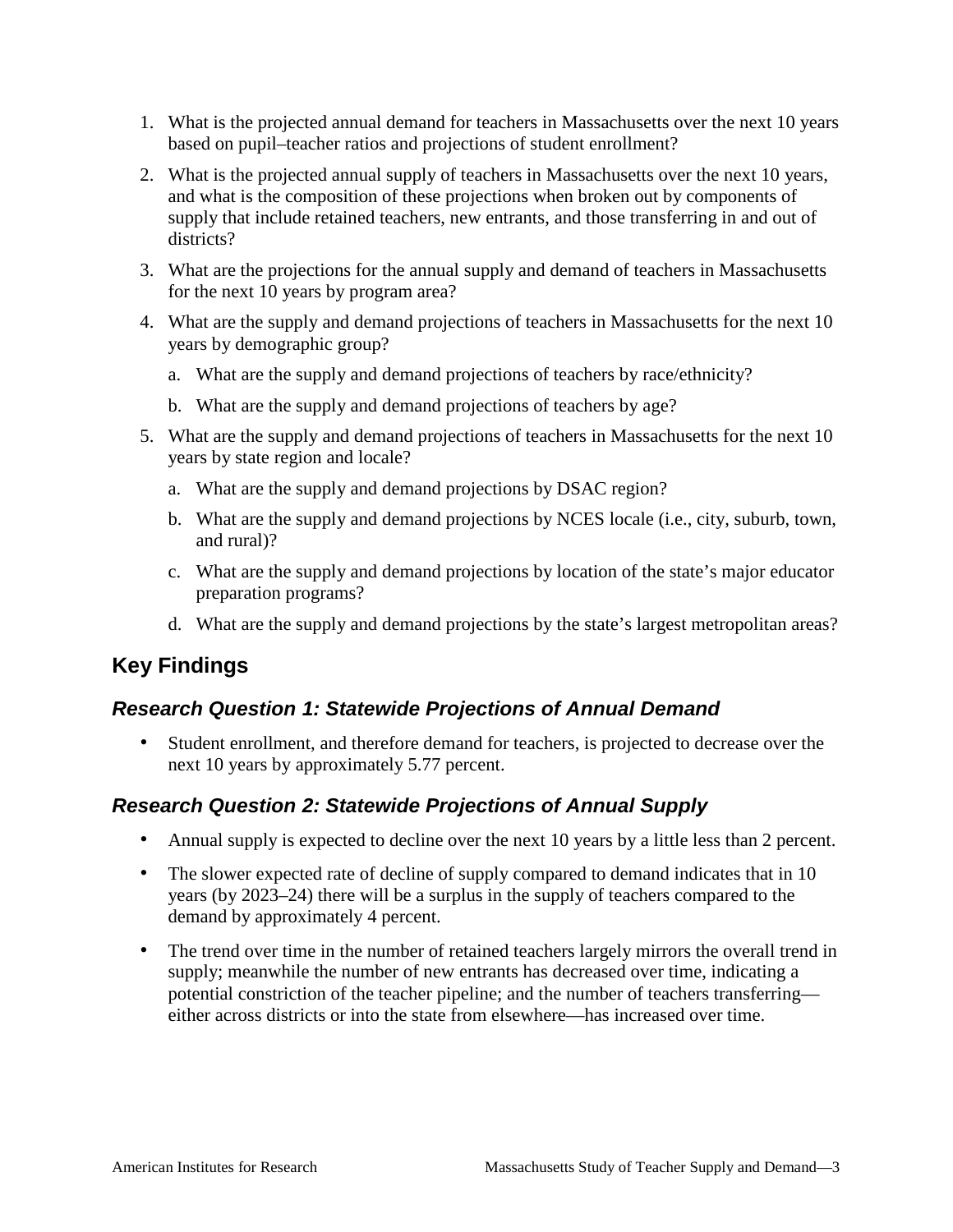### *Research Question 3: Detailed Supply and Demand Projections by Program Area*

- Demand for teachers in all four program areas—general education (GenED), special education (SPED), English language learners (ELLs), and career/vocational/technical education (CTE)—is expected to decline. The declines in demand are most profound for the SPED, ELL, and CTE, which are each expected to drop by more than 10 percent.
- While the supply of GenED teachers is expected to increase, leading to a surplus, the supplies of ELL and SPED teachers are expected to decline by more than 20 percent. The decline in supply for these two categories is expected to outpace the corresponding decline in demand, leading to projected shortages of ELL and SPED teachers. The expected decline in the supply of CTE teachers is less than the corresponding decline in demand, leading to an expected surplus for this group.

## *Research Question 4: Detailed Supply and Demand Projections by Teacher Demographic Groups*

- Demand for minority teachers is expected to increase, while demand for White teachers is expected to decrease.
- The supply of minority teachers is not expected to change appreciably over time. Given an expected increase in demand and unchanging supply, there is expected to be a shortage of minority teachers. In contrast, the supply of White teachers is expected to decline at a slightly slower rate than demand, leading to an expected slight surplus of White teachers in later projected years.
- By age, the demand for teachers under 26, 26 to 32, and 49 to 56 are each expected to decline by more than 10 percent, with the decline in the 49 to 56 age group being the largest in both absolute (5,678 full-time equivalent teachers) and relative terms (46 percent). Large demand increases are also expected for the 41 to 48 and over 64 age groups.
- Under 26 is the only age group for which the supply of teachers expected to not meet demand in 10 years. This may be particularly worrisome, as this group makes up the largest portion of teachers newly entering the field and a large portion of the teacher pipeline.

## *Research Question 5: Detailed Supply and Demand Projections by Region*

• Demand for teachers by region is projected to decline for all regions except the Commissioner's Districts, where demand is expected to be relatively steady over time. Demand in the Berkshires + region, central region, and southeast region is expected to decline for each by more than 10 percent between 2013–14 and 2023–24, well above the statewide projected decline of 5.77 percent.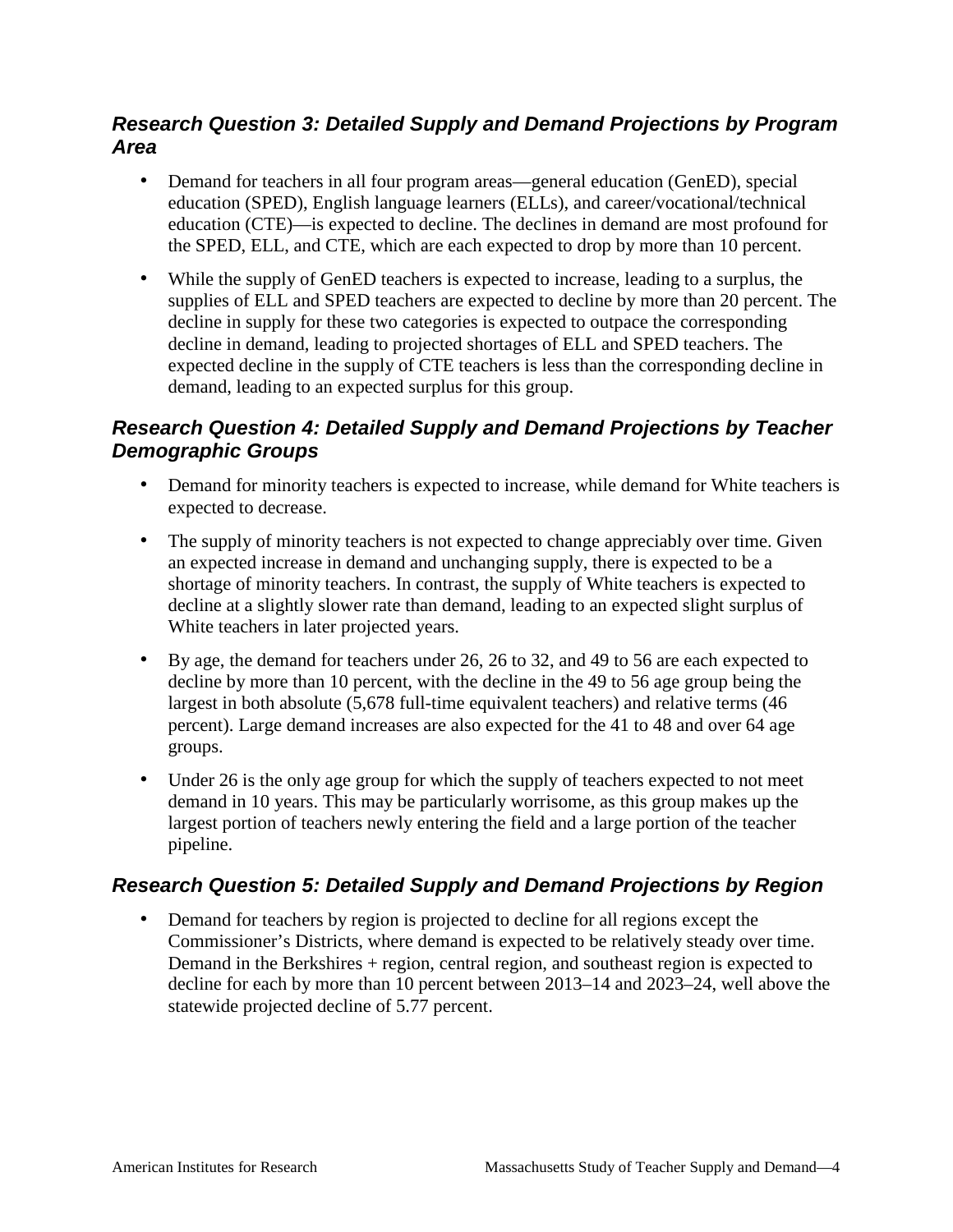- While demand in the Commissioner's Districts is expected to decline the least, the supply in this region is expected to decline the most, leading to teacher shortages. There are also slight projected shortages in the Greater Boston region, though these are expected to shrink over time. In all other regions, supply is expected to meet demand over the next 10 years.
- Other notable geographic areas expected to show deficits in the supply of teachers compared to the demand are districts in cities and the Lowell–Lawrence metropolitan area.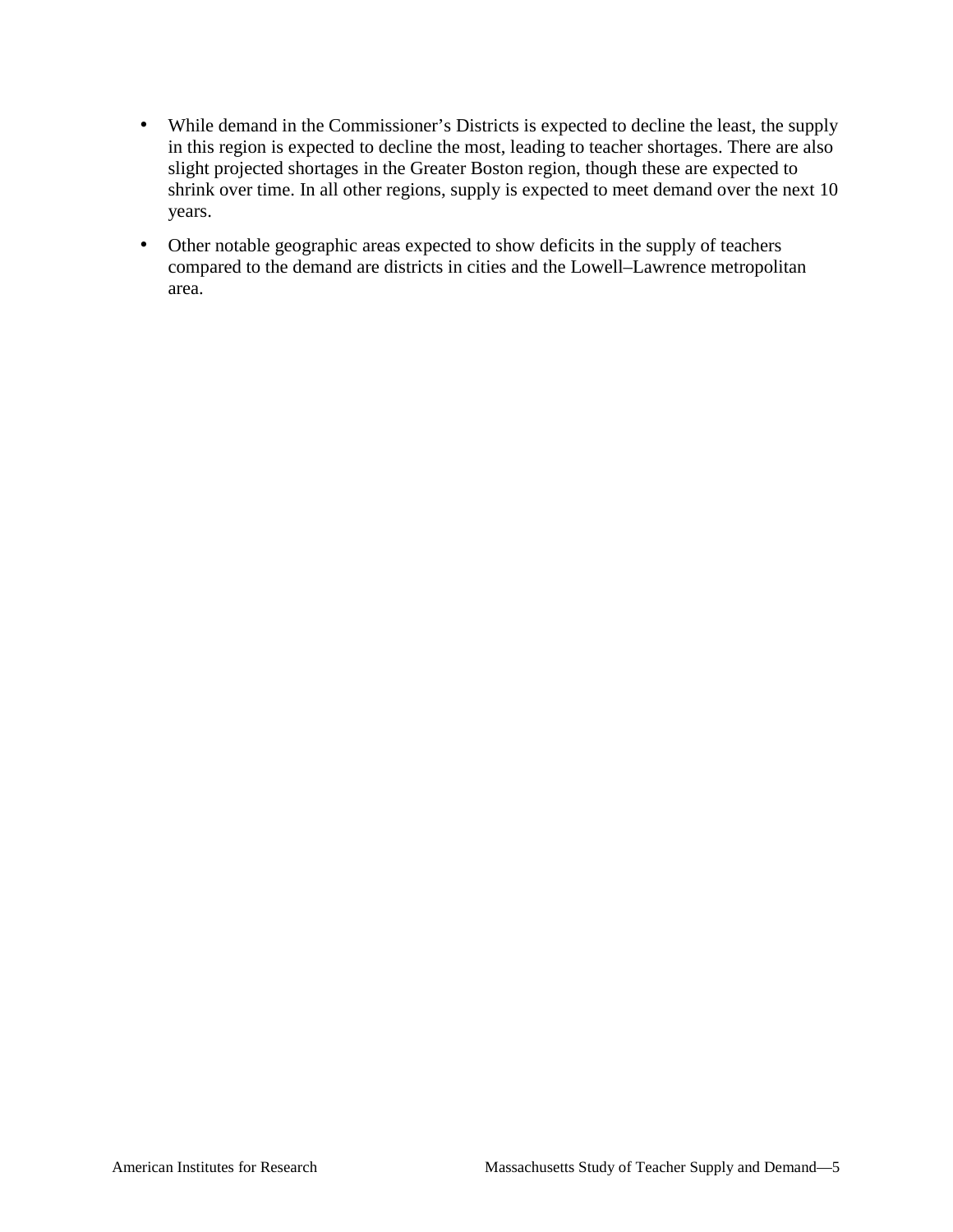## <span id="page-11-0"></span>**Introduction**

In recent years, concerns have been growing across the country that there are not enough educators—especially teachers—to meet school and district hiring demands. Massachusetts has often encountered this issue with regard to mathematics, science, English language learners, and special education teachers (U.S. Department of Education, 2015). Previous studies suggest that these shortages will persist, despite recent increases in the numbers of teacher preparation program graduates specializing in historically high-need subject areas (ESE, 2011).

The Massachusetts Department of Elementary and Secondary Education (ESE) has a strong track record of taking action to address these concerns and has prioritized strategies to ensure that teacher supply meets demand. In the second core strategy of its 2015 strategic plan, ESE set objectives to expand statewide recruitment to increase effective supply, foster diversity in the workplace to address the shortage in minority teachers, and improve teacher preparation programs to ensure that new high-quality teachers are not in short supply (ESE, 2015). Its streamlined online recruitment tool (aMAzing Educators), the Massachusetts Advocates for Diversity in Education task force (ESE, 2014), and other important initiatives demonstrate ESE's commitment to develop policies that would improve the availability of effective teachers, especially those in areas with specific shortages. Clear, accurate, and timely teacher supply and demand projections will help ESE to achieve these objectives by providing a complete picture of its teacher workforce needs over the next decade.

Toward this end, in April 2015, ESE commissioned AIR to conduct a study to investigate patterns of teacher supply and demand to inform policy concerning the instructional labor force. The conceptual approach, data sources, analytic methods, and findings of the study are presented in this report.

## <span id="page-11-1"></span>**Study Objectives**

The primary objective of this study was to develop a comprehensive set of 10-year projections of teacher supply and demand in order to inform planning for future workforce needs. The projections of this study were estimated both in the aggregate and by a number of disaggregated categories, including teacher characteristics, geographic regions, and locales. The research team pursued this work in two key study phases:

1. **Data preparation for analysis.** AIR's research team initiated the study by obtaining, cleaning, and preparing the data for analysis. The data included both the factors that are direct indicators of supply and demand—such as enrollment, pupil–teacher ratios and counts of teachers—and those that, in theory, are related to or influence teacher supply and demand—such as demographic characteristics of students and teachers. The primary purpose of this phase was to ensure that there were no gaps or errors in the data that might prevent the research team from obtaining accurate results. While much of this work was conducted at the beginning of the study timeline, the research team considered this an ongoing task and continually examined the data for issues.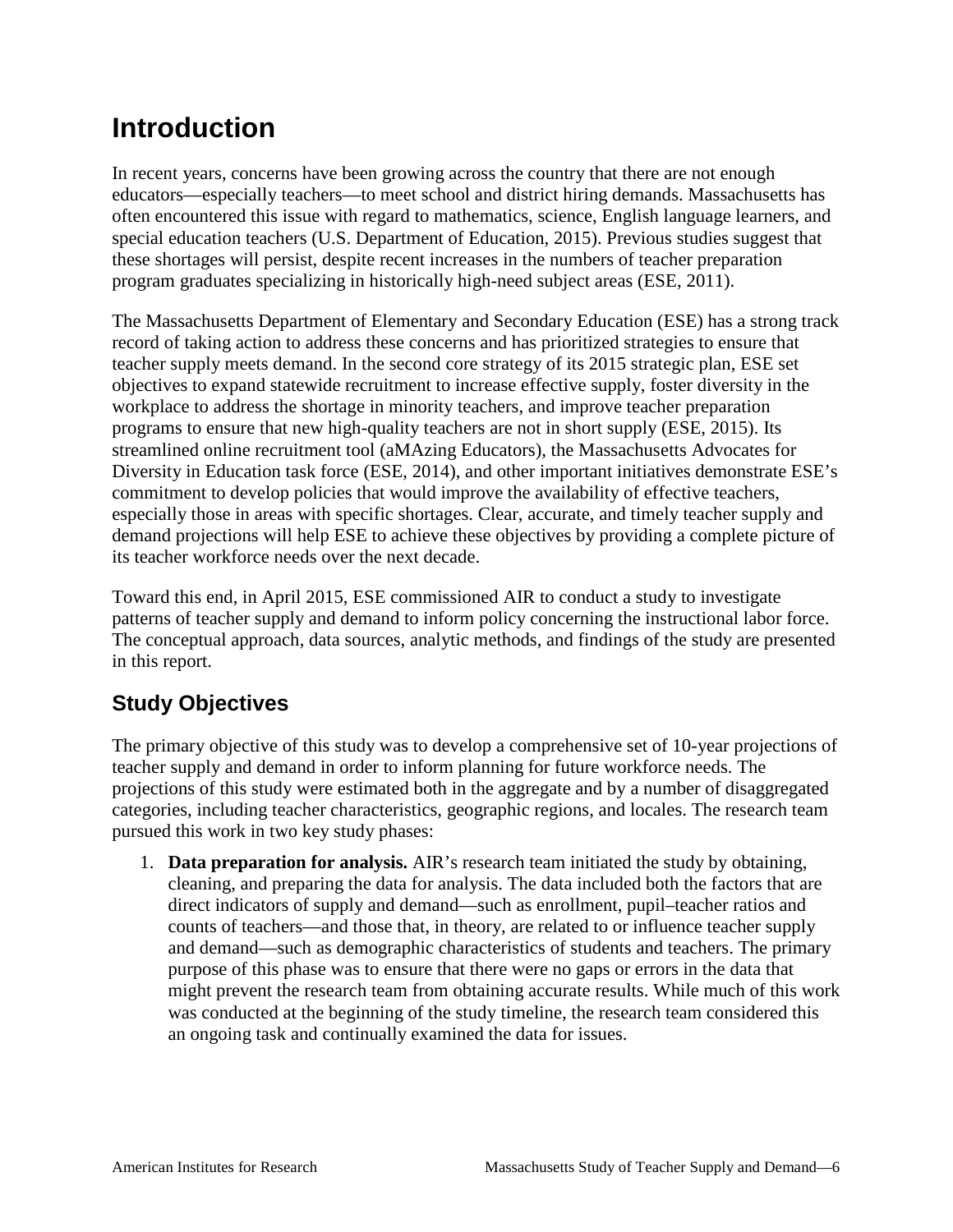2. **Analysis to address research questions, testing validity of results, and write-up of findings.** The research team then analyzed the available data. This was an iterative process where multiple models were generated to produce the results. Models were compared based on the accuracy of their predictions of historical data and were altered and refined until a set of satisfactory models were decided upon. Results from these models were used to draw conclusions about anticipated levels of teacher supply and demand and to describe implications for policymakers and teacher preparation programs.

## <span id="page-12-0"></span>**Research Questions**

Below are the research questions that this study addressed in order to estimate future trends in teacher supply and demand:

- 1. What is the projected annual demand for teachers in Massachusetts over the next 10 years based on pupil–teacher ratios and projections of student enrollment?
- 2. What is the projected annual supply of teachers in Massachusetts over the next 10 years, and what is the composition of these projections when broken out by components of supply that include retained teachers, new entrants, and those transferring in and out of districts?
- 3. What are the projections for the annual supply and demand of teachers in Massachusetts for the next 10 years by program area?
- 4. What are the supply and demand projections of teachers in Massachusetts for the next 10 years by demographic group?
	- a. What are the supply and demand projections of teachers by race/ethnicity?
	- b. What are the supply and demand projections of teachers by age?
- 5. What are the supply and demand projections of teachers in Massachusetts for the next 10 years by state region and locale?
	- a. What are the supply and demand projections by DSAC region?
	- b. What are the supply and demand projections by NCES locale (i.e., city, suburb, town, and rural)?
	- c. What are the supply and demand projections by location of the state's major educator preparation programs?
	- d. What are the supply and demand projections by the state's largest metropolitan areas?

## <span id="page-12-1"></span>**Report Organization**

The remainder of the report is organized as follows.

Section 1 outlines the conceptual approach of the study, detailed information about the data sources used to conduct the analyses, and descriptions of the key analytic methods. Section 2 includes the key findings for each research question addressed by the study as well as potential policy implications of the reported results. Section 3 discusses some general limitations of developing demand and supply projections and what can be inferred from the results. The final section of the report describes opportunities for future study.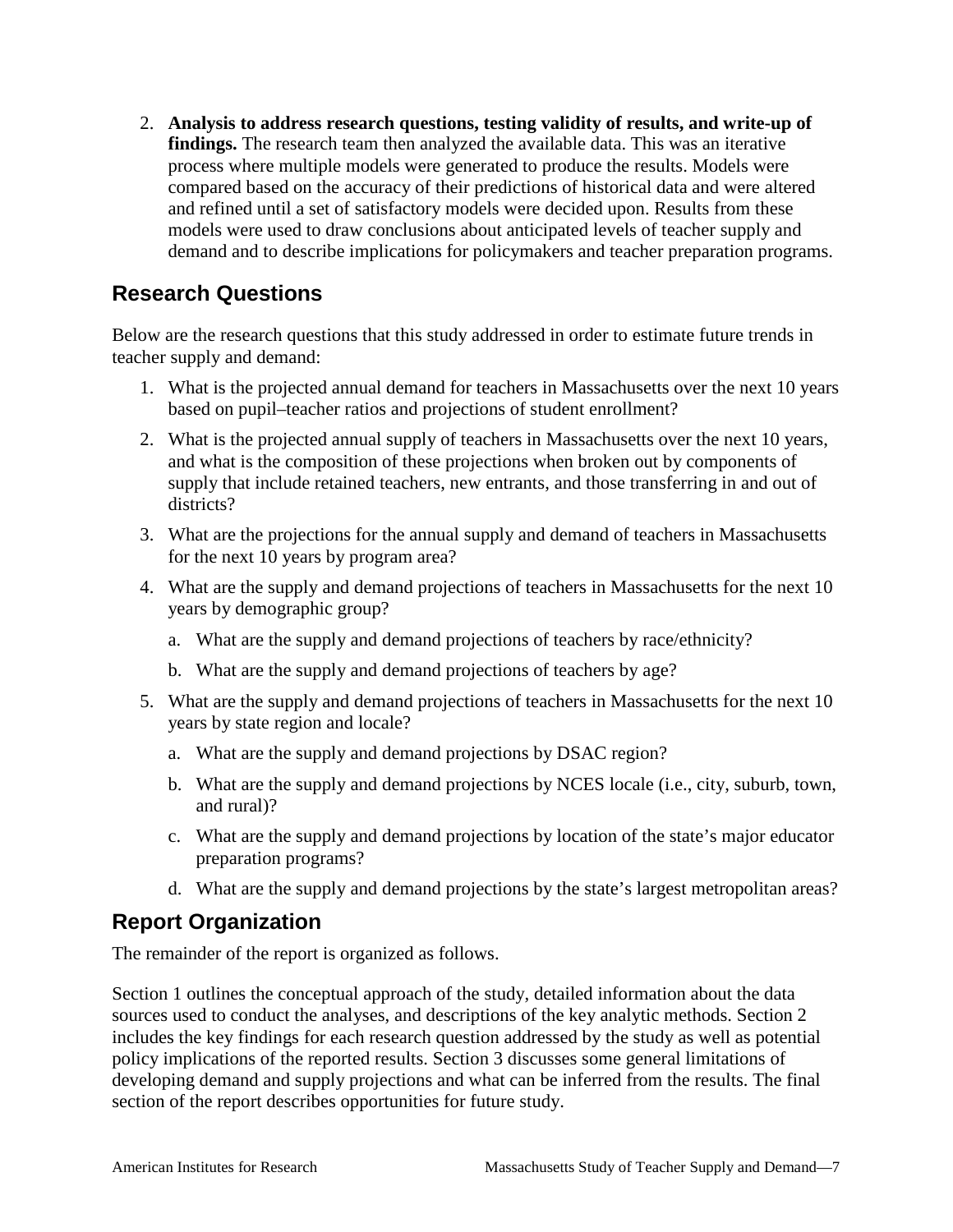## <span id="page-13-0"></span>**Section 1. Data and Methods**

The AIR research team, through consultation with ESE and independent testing of a variety of approaches, identified the most appropriate methods for producing accurate projections, given the data made available for the study. The following section describes the specific data sources and methods used to address each research question.

## <span id="page-13-1"></span>**Conceptual Approach**

Before delving into the data and methods used for this study, the conceptual approach for investigating the supply and demand of teachers in Massachusetts is described. The AIR research team began by considering the components of supply and demand and how they each contribute to an overall understanding of whether shortages or surpluses will exist. Specifically, the following three broad categories of supply and demand components were considered:

- **Teacher Pipeline**: This includes all individuals who have completed teacher education programs housed in Massachusetts sponsoring organizations (SOs) and recently entered the state's teacher workforce, those who have entered the teacher workforce from alternative routes to certification, or those who were prepared in another state but came to Massachusetts to teach. By analyzing the pipeline component, one can identify trends in those who choose to become certified as a teacher and their entrance into the teacher workforce.
- **Teacher Supply**: This is the current pool of teachers actively certified and employed in Massachusetts' public schools. This pool of teachers includes both those retained from the previous year and those newly entering the teacher workforce.
- **Teacher Demand**: This is the number of teachers in demand based on the number of students enrolled and the ratio of pupils to teachers.

Together, the first two categories represent the potential supply of teachers. That is, the potential supply consists of the present pool of teachers and those individuals who are preparing to become teachers. In addition, there is movement within the teacher supply category. Teachers may transfer between districts, or temporarily fall out of the active teacher pool to enter back into the pool at a later period. By comparing the pool of active teachers, or effective supply, to the demand for teachers, one can assess whether there is a shortage (i.e., when demand is higher than supply) or a surplus (i.e., when supply is higher than demand). While data exists on the total number of teachers, the number of new teachers entering the Massachusetts public school system from teacher preparation programs, and the number of teachers retained each year within a given school district, the data used for this study does not include information on teacher mobility, or teachers leaving one district to enter into the teacher pool in another district. We attempted to estimate the number of transferring teachers but were limited in terms of how much we can say about this component of teacher supply.

Figure 1 illustrates the conceptual framework that informed this study, including the different components of educator supply and demand and how they relate to one another.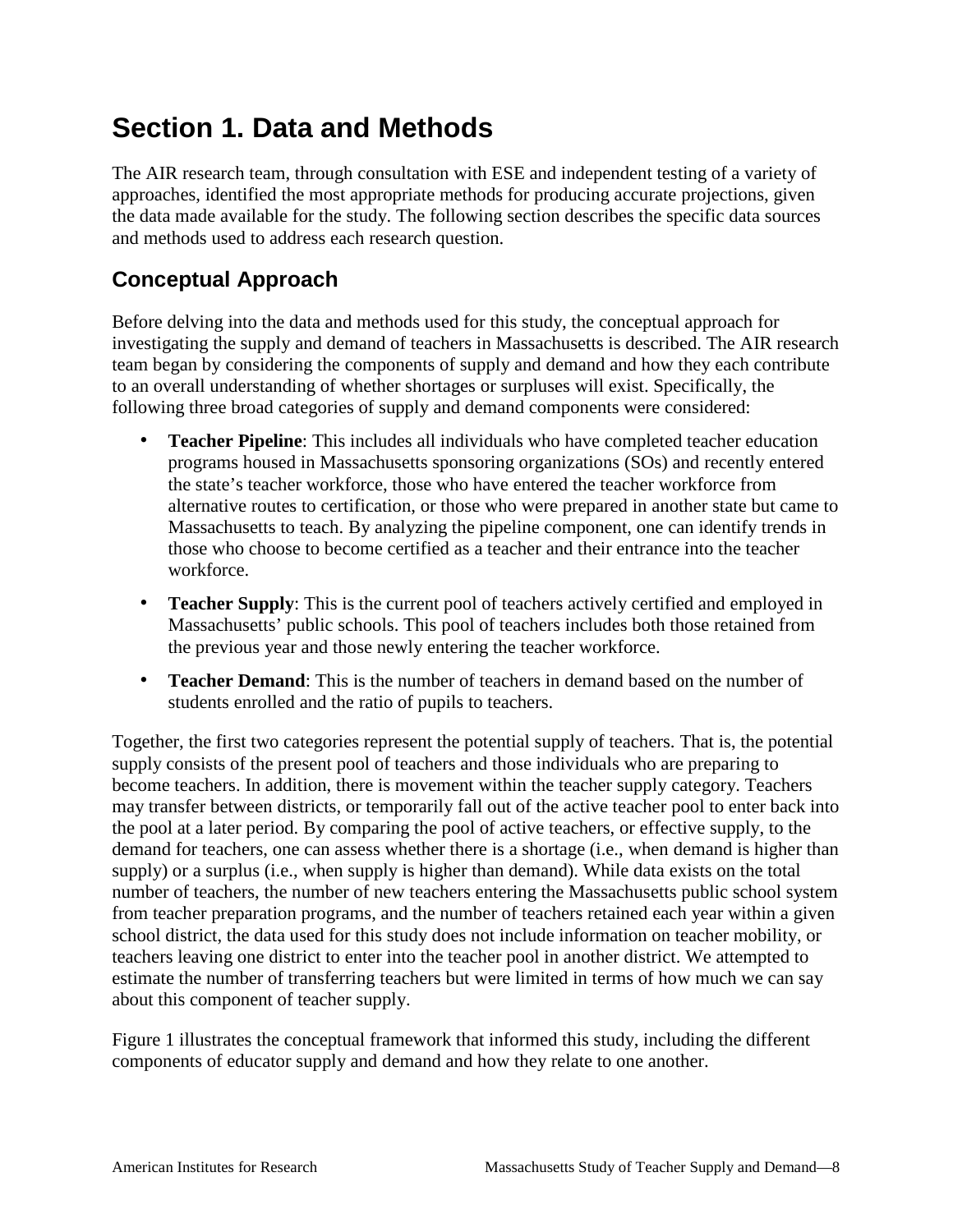



## <span id="page-14-0"></span>**General Approach to the Analysis**

To address the research questions, the AIR research team adopted the general approach of analyzing historical data on supply and demand to identify trends over time and apply these to future years. Much of the analysis used a regression-based approach, which is described in more detail in Appendix A. Projections were made at the district level and were then aggregated to the level of the unit of analysis. For example, to analyze statewide trends of supply and demand, estimates for all districts in our sample were aggregated. To analyze regional trends, however, only the estimates for those districts within a particular region were aggregated.

The following sections describe the data sources and methodologies used to address each research question. The methodologies as well as the limitations of our analysis are also discussed in more detail in Appendix A.

## <span id="page-14-1"></span>**Data Sources**

There were a variety of data sources used to analyze the research questions (see Table 1), including primarily public reports made available on the ESE Profiles website, data from the National Center for Education Statistics (NCES), as well as population data from the Center for Disease Control (CDC), and U.S. Census Bureau. A brief description of each data source is presented below, and Table 1 presents the data sources used for each research question.[3](#page-14-2)

- **School and District Profiles.** These online profiles include aggregate school- and district-level data on a number of different elements, including student enrollment, college enrollment and program completion, teacher and student characteristics, and teacher retention. The following sub-bullet points describe each report used from the School and District Profiles.
	- **Enrollment by Grade Report**. This report includes student enrollment for Grades K–12 in school years 2003–04 through 2014–15.

<span id="page-14-2"></span><sup>&</sup>lt;sup>3</sup> Table A1 in Appendix A includes Internet links to the locations of these data sources.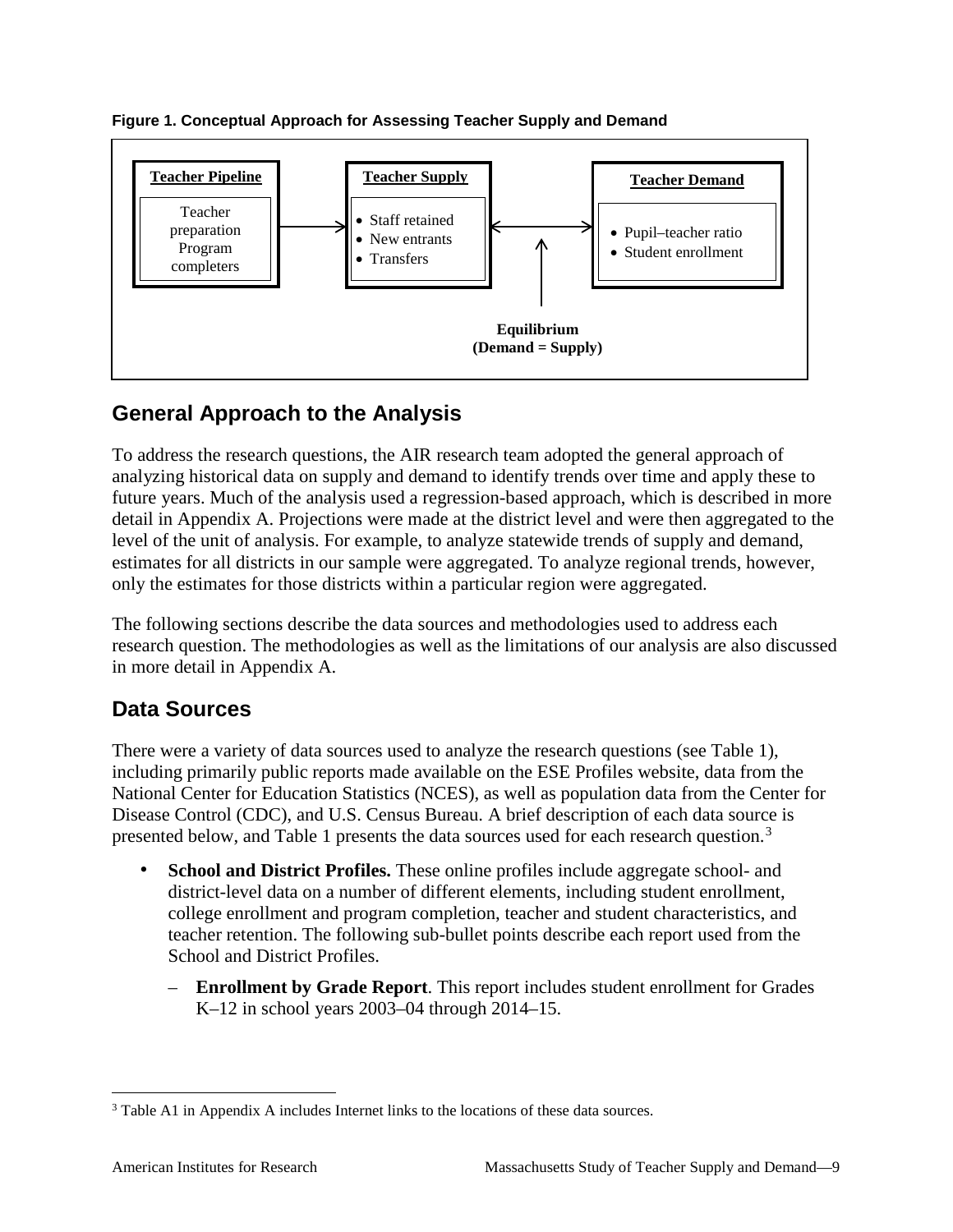- **Enrollment by Select Populations Report**. This report includes student enrollment by selected populations of students, including students with disabilities and students eligible for free or reduced price lunch in school years 2008–09 through 2014–15.
- **Enrollment by Race/Gender Report**. This report includes student enrollment by race/ethnicity and gender in fiscal years 2008–09 through 2014–15.
- **Teacher Data Report**. This report includes full-time equivalent counts of teachers by district in fiscal years 2008–09 through 2013–14.
- **Ed Prep Employment by Year and Program**. This report includes the number of program completers overall and by teacher preparation program and the percent of these individuals employed in a public school in Massachusetts in the school years 2011–12 through 2013–14.
- **Staff Retention Report**. This report includes staff counts of retained teachers and total teachers in school years 2008–09 through 2013–14.
- **2014 Lists of Massachusetts Schools and Districts by Accountability and Assistance**  Level. This report shows assigned districts a District and School Assistance Center (DSAC) region in conjunction with consultation with the Department of Elementary and Secondary Education (ESE).
- **CDC Wide-Ranging Online Data for Epidemiologic Research (WONDER).** This online database includes the birth counts in Massachusetts by county for years 2002– 2013 and the county fertility rate in 2013.
- **U.S. Census Population Data.** This includes the Annual County Resident Population Estimates report containing data from April 2010 through July 2014, which provides county female population by age in Massachusetts in 2014.
- **NCES Common Core of Data (CCD).** Collected annually by NCES, this resource contains fiscal and non-fiscal data on U.S. public schools. This information is obtained primarily through administrative data that state education agencies maintain and NCES reports at both the school and district levels. For this study, we used data on the district-level locale codes,<sup>[4](#page-15-0)</sup> and the latitude and longitude of district offices.
- **NCES Comparable Wage Index (CWI).** The CWI is an indicator of the cost of labor for a given geographic area, known as a labor market, relative to other labor markets. Areas with higher labor costs are expected to have to pay higher salaries to attract and retain teachers.

<span id="page-15-0"></span> <sup>4</sup> The NCES categorizes schools and districts in 12 urban-centric locale types based on population and proximity to urban areas as follows: City-Large, City- Midsize, City-Small, Suburb-Large, Suburb-Midsize, Suburb-Small, Town-Fringe, Town-Distant, Town-Remote, Rural-Fringe, Rural-Distant, and Rural-Remote. Additional information on these data can be found at<https://nces.ed.gov/ccd/aboutCCD.asp>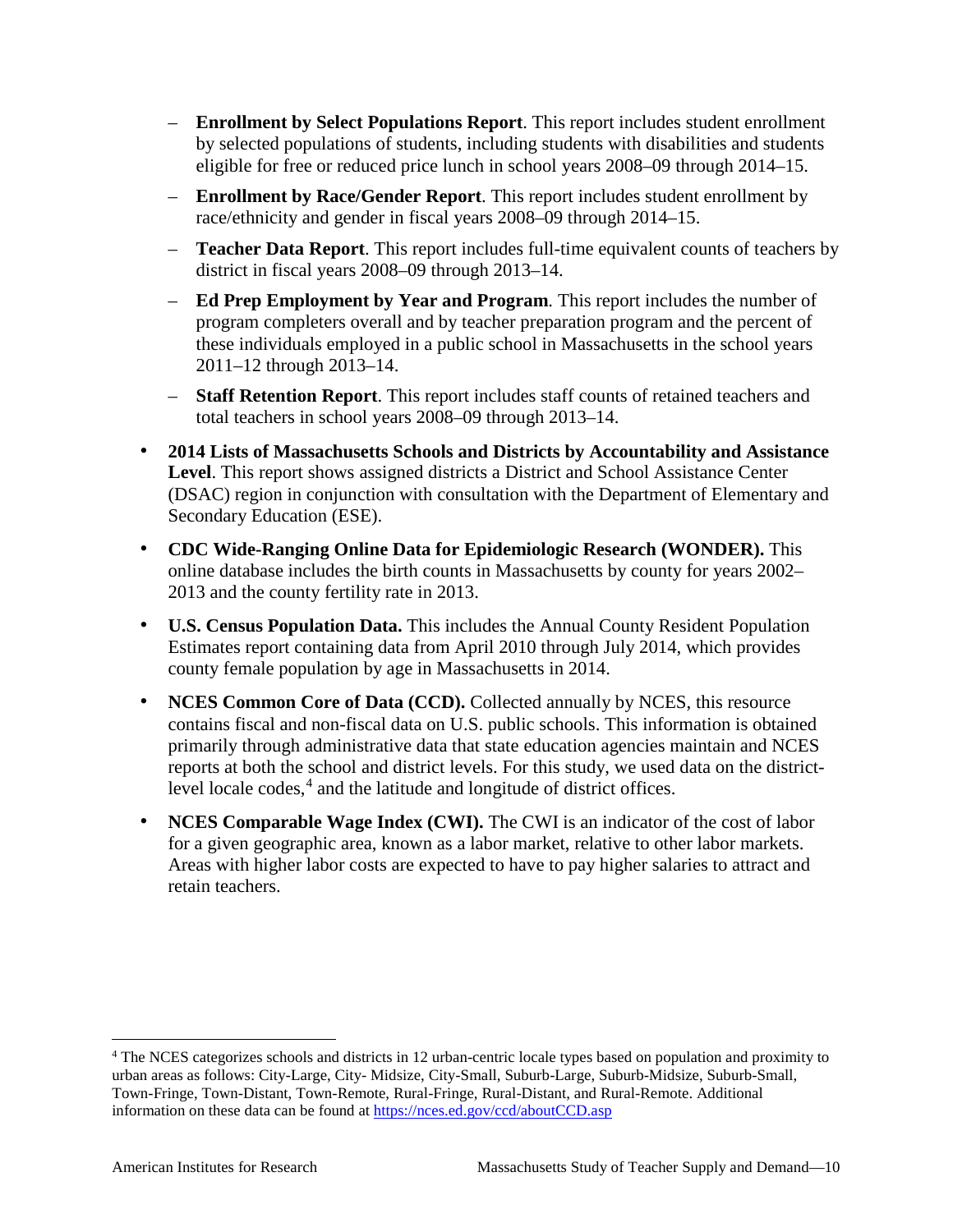#### **Table 1. Data Sources by Research Question**

| <b>Research Question</b>                                                                                                                                                                                                                                                                                         | <b>School</b><br>and<br><b>District</b><br><b>Profiles</b> | <b>ESE</b><br><b>Accountability</b><br>and Assistance<br><b>Level Data</b> | <b>NCES</b><br><b>CCD</b> | <b>NCES</b><br><b>CWI</b> | <b>CDC</b><br><b>WONDER</b><br><b>Data</b> | U.S.<br><b>Census</b><br><b>Data</b> |
|------------------------------------------------------------------------------------------------------------------------------------------------------------------------------------------------------------------------------------------------------------------------------------------------------------------|------------------------------------------------------------|----------------------------------------------------------------------------|---------------------------|---------------------------|--------------------------------------------|--------------------------------------|
| Research Question 1: What is the projected annual demand for<br>teachers in Massachusetts over the next 10 years based on pupil-<br>teacher ratios and projections of student enrollment?                                                                                                                        |                                                            |                                                                            |                           |                           |                                            |                                      |
| Research Question 2: What is the projected annual supply of<br>teachers in Massachusetts over the next 10 years, and what is the<br>composition of these projections when broken out by components of<br>supply that include retained teachers, new entrants, and those<br>transferring in and out of districts? |                                                            |                                                                            |                           |                           |                                            |                                      |
| Research Question 3: What are the projections for the annual supply<br>and demand of teachers in Massachusetts for the next 10 years by<br>program area?                                                                                                                                                         |                                                            |                                                                            |                           |                           |                                            |                                      |
| Research Question 4: What are the supply and demand projections of<br>teachers in Massachusetts for the next 10 years by demographic<br>group?                                                                                                                                                                   |                                                            |                                                                            |                           |                           |                                            |                                      |
| 1. What are the supply and demand projections of teachers by<br>race/ethnicity?                                                                                                                                                                                                                                  |                                                            |                                                                            |                           |                           |                                            |                                      |
| 2. What are the supply and demand projections of teachers by age?                                                                                                                                                                                                                                                |                                                            |                                                                            |                           |                           |                                            |                                      |
| Research Question 5: What are the supply and demand projections of<br>teachers in Massachusetts for the next 10 years by region and locale?                                                                                                                                                                      |                                                            |                                                                            |                           |                           |                                            |                                      |
| 1. What are the supply and demand projections by Massachusetts<br>District and School Assistance Center (DSAC) region?                                                                                                                                                                                           |                                                            |                                                                            |                           |                           |                                            |                                      |
| 2. What are the supply and demand projections by NCES locale (i.e.,<br>city, suburb, town, and rural)?                                                                                                                                                                                                           |                                                            |                                                                            |                           |                           |                                            |                                      |
| 3. What are the supply and demand projections by location of the<br>state's major educator preparation programs?                                                                                                                                                                                                 |                                                            |                                                                            |                           |                           |                                            |                                      |
| 4. What are the supply and demand projections by the state's largest<br>metropolitan areas?                                                                                                                                                                                                                      |                                                            |                                                                            |                           |                           |                                            |                                      |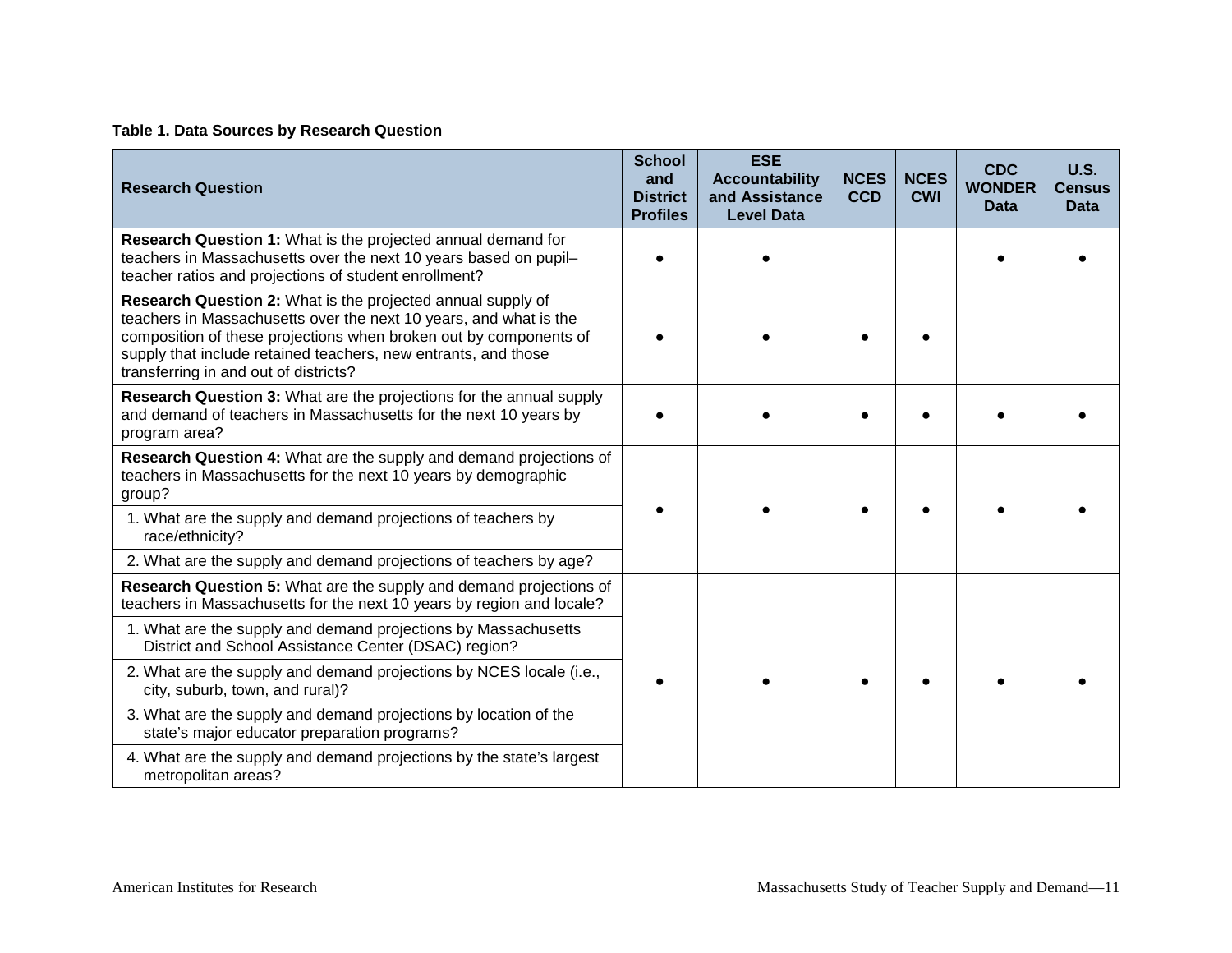## <span id="page-17-0"></span>**Methods**

## *Research Question 1*

*What is the projected annual demand for teachers in Massachusetts over the next 10 years based on pupil–teacher ratios and projections of student enrollment?*

To calculate projections of annual demand for public school teachers in Massachusetts, the AIR research team first defined aggregate demand as a function of two components: (1) the target pupil–teacher ratio a district wishes to maintain, and (2) the total count of students who are enrolled in the district. Overall demand can be expressed as student enrollment divided by the pupil–teacher ratio, as shown by the equation defined in Figure 2, which serves as the underpinning of the demand projections.

#### **Figure 2. Equation Used to Estimate Demand Based on Enrollment and Pupil–Teacher Ratios**

**Projected Demand** =  $\frac{Projected \ Student \ Enrollm}{Principal \ Daniel \ Researcher \ Ri}$ Projected Pupil–Teacher R

#### **Student Enrollment**

Several approaches exist for creating student enrollment projections. These include models based on simple averages from previous years; a growth model based on historical year-over-year changes in enrollment; a growth model based on grade progression ratios (GPRs, which are the average proportions of students who progress from grade to grade each year); and regressionbased models where enrollment is estimated as a function of those factors thought to influence the number of students enrolled (e.g., historical enrollment trends, birth rates, and so on). The AIR research team chose to use GPRs, which have previously been shown to be accurate for making projections as far as 10 years into the future (Berk & Hodgins, 2008; Minnesota Department of Education, 2015; Berg-Jacobson & Levin, 2015). This method relies on calculating projections based on a series of GPRs, which are the calculated proportions of students that move from one grade level to the next each year and those born five years earlier who enter kindergarten. GPRs for birth to kindergarten and every other successive pair of grades were used to calculate the projected number of students in each grade up to 10 years into the future. [5](#page-17-1)

#### **Pupil–Teacher Ratios**

In order to project teacher demand, a target pupil–teacher ratio for each district was set at the average of the most recent three years observed (2011–12 through 2013–14). This approach of using a static ratio on which to calculate the demand projections is based on the assumption that districts will attempt to maintain these average pupil–teacher ratios over the next 10 years. Results using this assumption were considered more legitimate than other assumptions

<span id="page-17-1"></span> <sup>5</sup> A more detailed summary of the methods used to project enrollment can be found in Appendix A.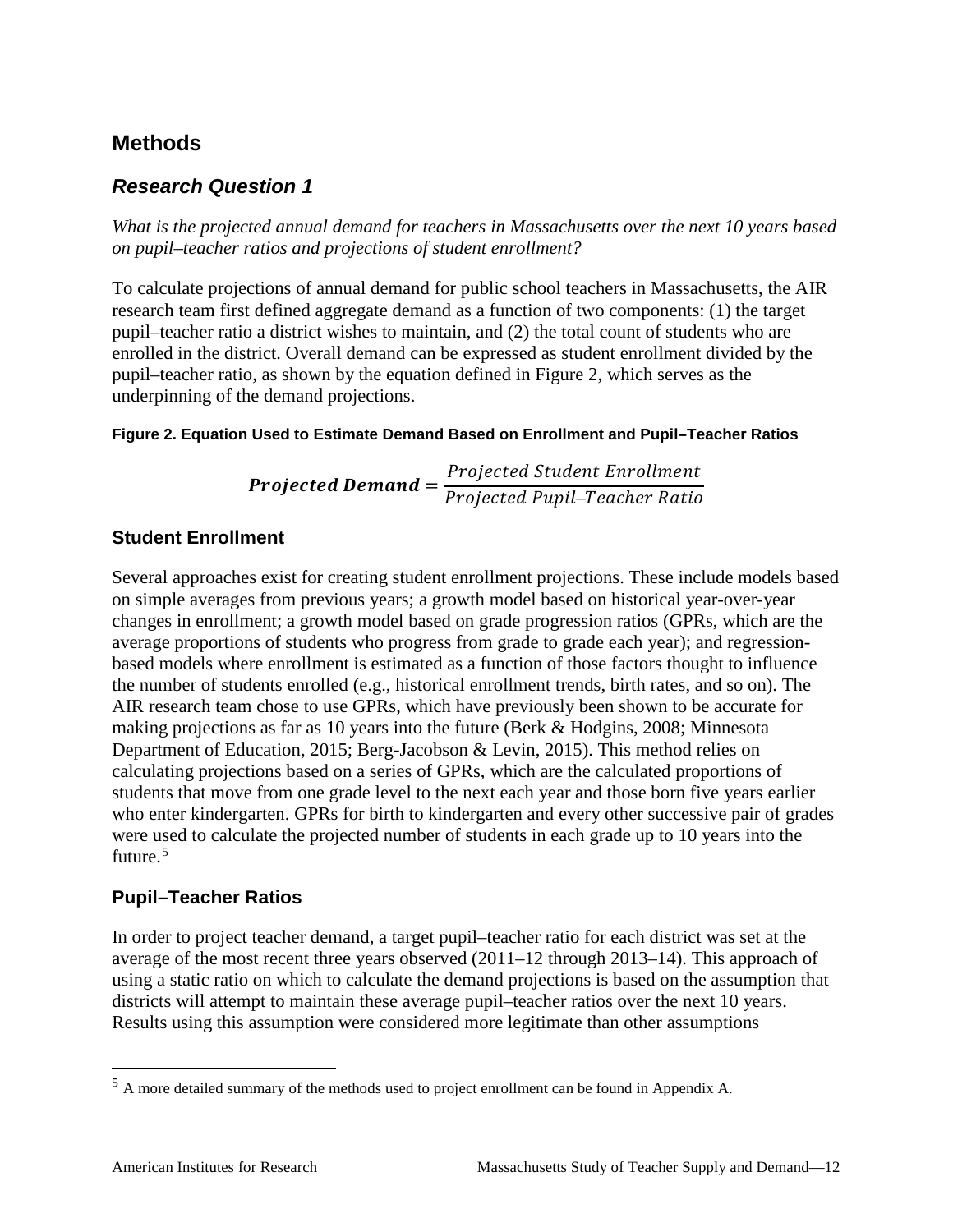associated with regression models and projections of pupil–teacher ratios based on historical trends. $6$ 

## *Research Question 2*

*What is the projected annual supply of teachers in Massachusetts over the next 10 years, and what is the composition of these projections when broken out by components of supply that include retained teachers, new entrants, and those transferring in and out of districts?*

The AIR research team began by defining total supply of teachers as the number of teachers who will be employed in the state of Massachusetts over the next 10 years, under the assumption that trends in the number of teachers over the past six years remain constant. This estimation of total supply in each year is conceptualized as the sum of teachers from three broad categories: those who are retained in their teaching position from the previous year, those who are newly entering the teaching workforce, and those who transfer across districts or into Massachusetts from out of state. While data on the total number of teachers, retained teachers, and new entrants were readily available and used to address this research question, data on transferring teachers were not available. Therefore, to estimate the number of transferring teachers, retained and newly entering teachers were subtracted from the total number of teachers (see Figure 3).

#### **Figure 3. Equation Used to Estimate Supply Based on Retained Teachers, New Entrants, and Transfers**

*Transferring Teachers = Total Teacher Supply – Retained Teachers – New Entrants*

Projections of total supply, numbers of retained teachers, and numbers of newly entering teachers were estimated using a regression-based approach that modeled each of these as a function of factors believed to influence supply. For example, district enrollment and the percent of students eligible for free or reduced price lunch were included to take into account the effect of scale and student need on teacher supply. The inclusion of a time trend in the model allowed the research team to apply outcomes to future years to project supply and its components for the next 10 years. A detailed discussion on the specific models used as well as a description of extra steps required for the estimation of new entrants can be found in Appendix A.

## *Research Question 3*

*What are the projections for the annual supply and demand of teachers in Massachusetts for the next 10 years by program area?*

Demand and supply projections by program area categories were estimated with methods similar to those used to address Research Questions 1 and 2. However, due to limitations in the data readily available, additional steps were required to estimate these projections.

<span id="page-18-0"></span> <sup>6</sup> Modeling the pupil–teacher ratio as a function of several factors and predicting trends for future years assumes that historical trends in pupil–teacher ratios based on the estimated relationships would persist over the next 10 years. However, the predictions resulting from the models that were run yielded much larger changes in pupil–teacher ratios over future years than were thought to be realistic; therefore, this assumption was not considered as reasonable in assuming the districts will maintain their average ratio over recent years.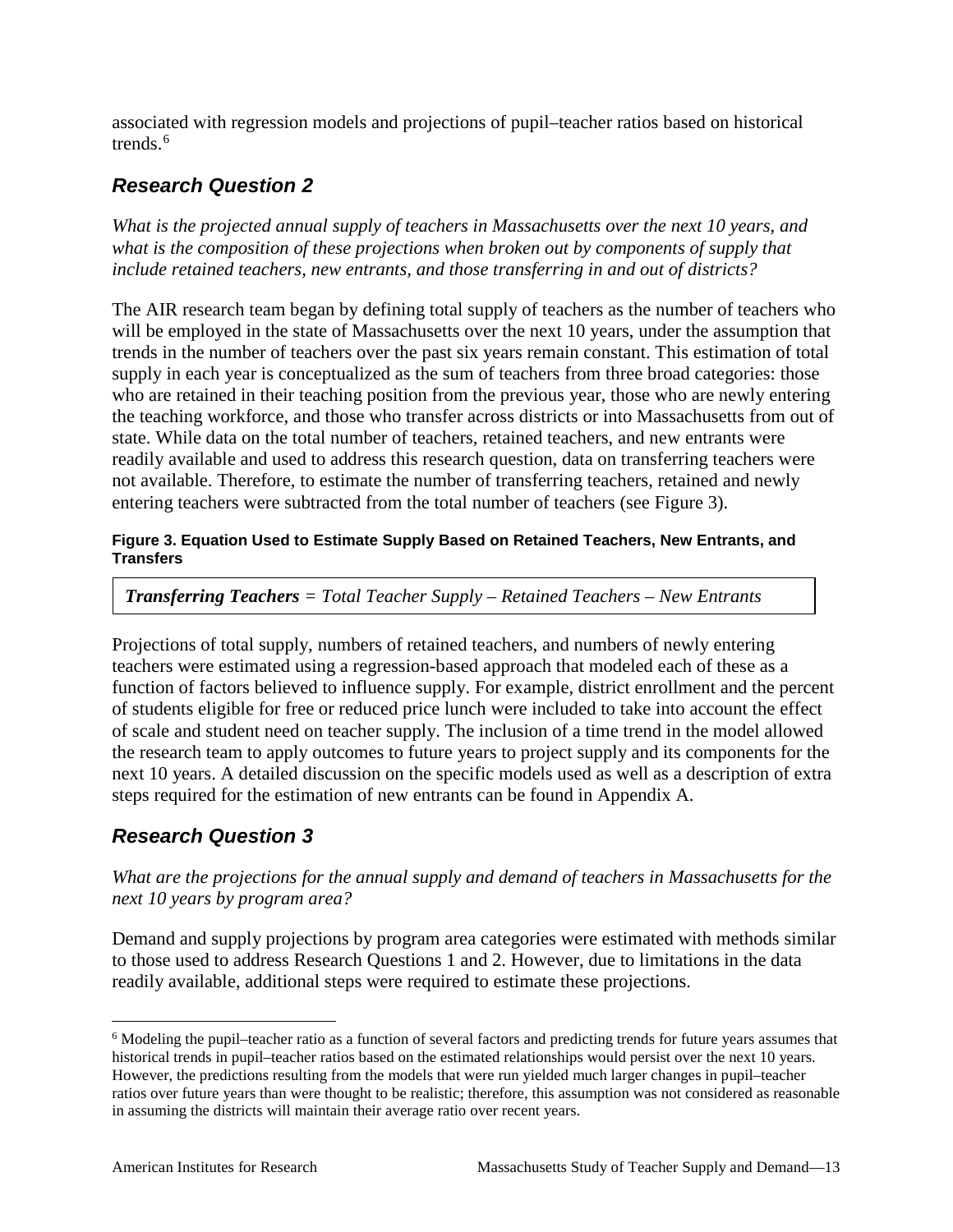Demand projections by program area were calculated by first projecting the estimated proportion of teachers across program area categories over time using a regression-based modeling approach. The projected demand from Research Question 1 was then multiplied by the estimated proportion of teachers by program area to calculate the projected demand by program area. Detailed descriptions of the methods used to project demand by program area are included in Appendix A.

As with supply for Research Question 2, a regression-based modeling approach was used to make projections of the supply of teachers by program area.<sup>[7](#page-19-0)</sup> Details regarding the models used for this analysis can also be found in Appendix A.

## *Research Question 4*

*What are the supply and demand projections of teachers in Massachusetts for the next 10 years by demographic group?*

Demand and supply projections by race and age categories were estimated using methods similar to those described in Research Question 3. Specifically, demand projections by race and age categories consisted of a two-step process where multiple regressions were first used to make projections of proportions of teachers in race and age categories over time, which were then applied to the overall demand estimates from Research Question 1. Supply projections were also similarly estimated using regression models of teachers in the various race and age categories in historical years as supply, and estimated models were used to make projections for future years. In addition, analyses of the supply subcomponents (e.g., retained, new entrants, and transfers) were also conducted. Detailed descriptions of the methodology for making supply and demand projections by race and age categories can be found in Appendix A.

## *Research Question 5*

*What are the supply and demand projections of teachers in Massachusetts for the next 10 years by region and locale?*

Demand and supply projections by DSAC regions, NCES locales, SO areas, and major metropolitan areas were derived from the results produced by Research Questions 1 and 2. As the projections for these research questions were estimated at the district level, the results for Research Question 5 simply represent the aggregation of projections for districts in each of the relevant categories. For example, projections by DSAC region are the aggregation of the projections for each district in each of these regions.

<span id="page-19-0"></span> $<sup>7</sup>$  The supply subcomponent of retained teachers was also analyzed, but because of additional uncertainty in these</sup> measurements they are not reported in the main body of this report. Additional details on this analysis can be found in Appendix A.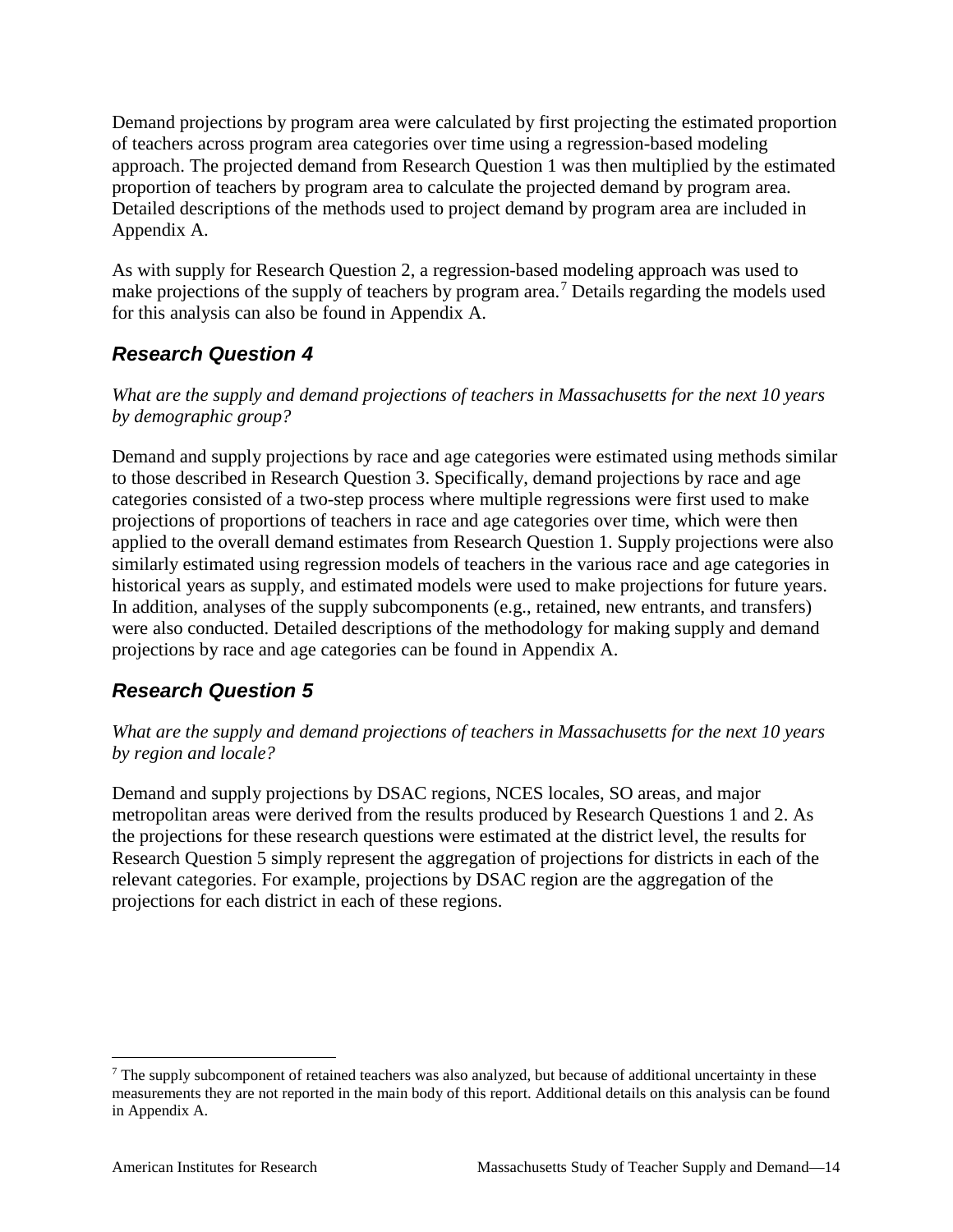## <span id="page-20-0"></span>**Section 2. Results**

## <span id="page-20-1"></span>**Research Question 1: Statewide Projections of Annual Demand**

*What is the projected annual demand for teachers in Massachusetts over the next 10 years based on pupil–teacher ratios and projections of student enrollment?*

To answer this question the AIR research team considered two components of teacher demand: student enrollment and pupil–teacher ratios. Specifically, the team calculated student enrollment projections for 2014–15 to 2023–24 based on eight years of historical data and using a GPR method.<sup>[8](#page-20-2)</sup> The following section reports projected enrollment trends over time and across DSAC regions. It also reports on the pupil–teacher ratios in 2013–14 and average ratios by region across the most recent three years of data (i.e., 2011–12 through 2013–14). In addition, using the enrollment projections and three-year average ratios, the AIR research team created demand projections for 2014–15 through 2023–24. Finally, the validity of these results (by comparing actual and projected values from previous years) is reported in this section.

## *Enrollment Projections*

Projections in student enrollment offer policymakers a glimpse into the future need Massachusetts will face in terms of the numbers of teachers that must be produced by SOs and attracted into the public education workforce.

Table 2 displays the average annual projected percent change in statewide and regional enrollments between 2013–14 and 2023–24, and the overall projected percent and absolute changes over this same time period. As is shown in Table 2, the AIR research team projects that enrollment will decline an average of 0.59 percent each year from 2013–14 to 2023–24, resulting in a cumulative decrease in enrollments of 5.79 percent during this 10-year period. Put in absolute terms, the AIR research team projects that statewide Massachusetts will be serving 51,236 fewer students in 10 years. This trend is consistent across DSAC regions, though there is variation in the magnitude of the projected decline. For example, the Southeast region is expected to decline the most in absolute terms (19,021 fewer students), while the Greater Boston region is projected to decline the least (2,630 fewer students). In relative terms, enrollment is expected to shrink the most for the Berkshires +, where enrollment is projected to decline by 11.29 percent. In contrast, enrollment in the Greater Boston region is expected to drop by 1.38 percent.

<span id="page-20-2"></span> <sup>8</sup> See the Data and Methods section for additional detail on this method.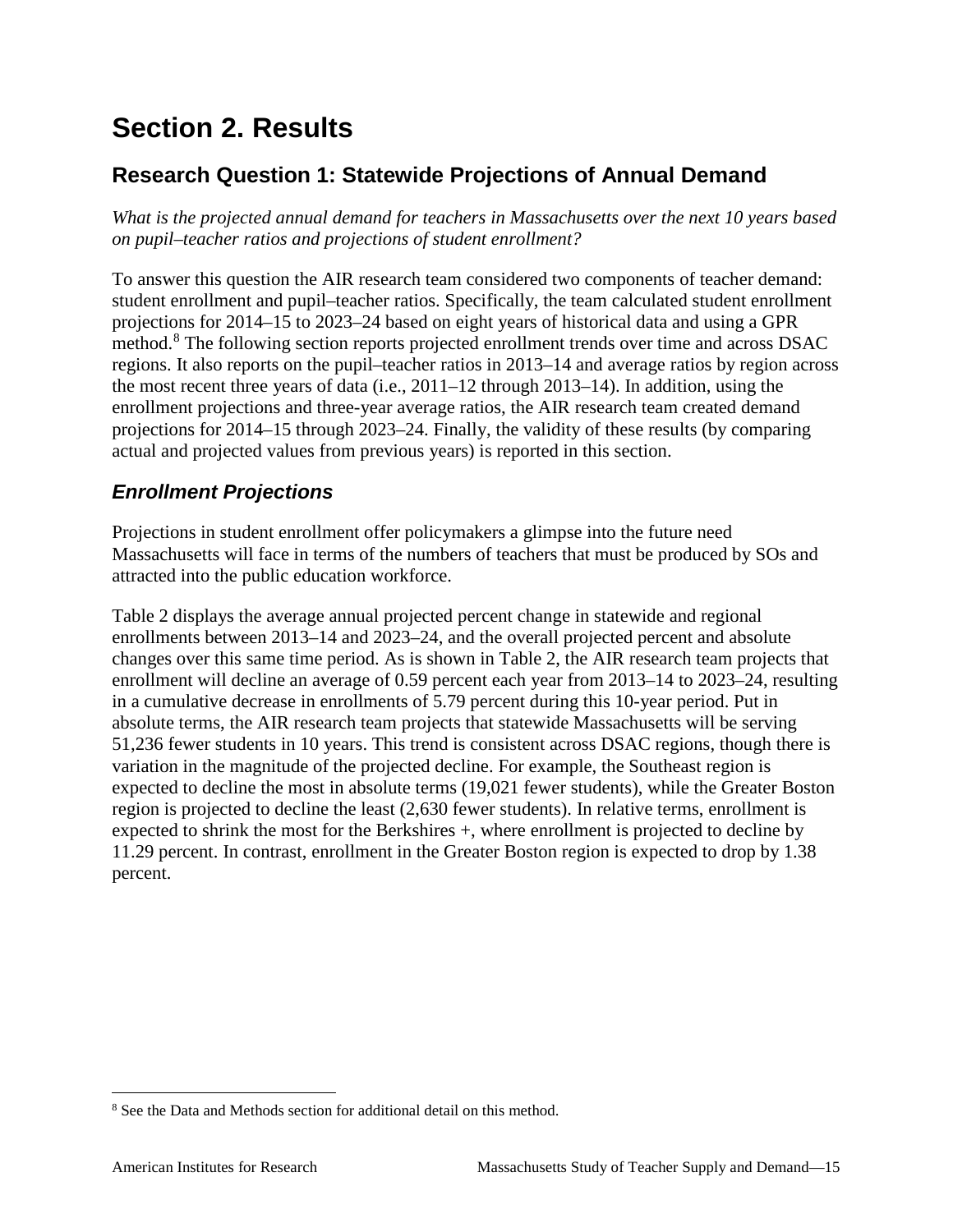**Table 2. Projected Percent and Absolute Changes in Enrollment Statewide and by DSAC Region, 2013–14 Through 2023–24**

| <b>DSAC Region</b>              | <b>Average Annual Percent</b><br><b>Change 2013-14</b><br><b>Through 2023-24</b> | <b>Overall Percent</b><br><b>Change 2013-14</b><br><b>Through 2023-24</b> | <b>Overall Absolute</b><br><b>Change 2013-14</b><br><b>Through 2023-24</b> |
|---------------------------------|----------------------------------------------------------------------------------|---------------------------------------------------------------------------|----------------------------------------------------------------------------|
| Berkshires +                    | $-1.19%$                                                                         | $-11.29%$                                                                 | $-3,762$                                                                   |
| Central                         | $-1.01%$                                                                         | $-9.65%$                                                                  | $-10.756$                                                                  |
| <b>Commissioner's Districts</b> | $-0.26%$                                                                         | $-2.53%$                                                                  | $-4,670$                                                                   |
| <b>Greater Boston</b>           | $-0.14%$                                                                         | $-1.38%$                                                                  | $-2.630$                                                                   |
| Northeast                       | $-0.52%$                                                                         | $-5.13%$                                                                  | $-6,861$                                                                   |
| Pioneer Valley                  | $-0.80%$                                                                         | $-7.74%$                                                                  | $-3,536$                                                                   |
| Southeast                       | $-1.07%$                                                                         | $-10.20%$                                                                 | $-19,021$                                                                  |
| Statewide                       | $-0.59%$                                                                         | $-5.79%$                                                                  | $-51,236$                                                                  |

Although the projected drops in enrollment may look large, when considered as part of a statewide trend over time, the decline seems less dramatic. In fact, as can be seen in Figure 4, statewide enrollment has been declining steadily for the past six years, declining 1.4 percent overall (12,250 students).



**Figure 4. Historical and Projected Statewide Enrollment, 2008–09 Through 2023-24**

## *Pupil–Teacher Ratios*

Before demand projections are discussed, it is important to consider trends in pupil–teacher ratios. As outlined in the Data and Methods section, the demand projections are based on the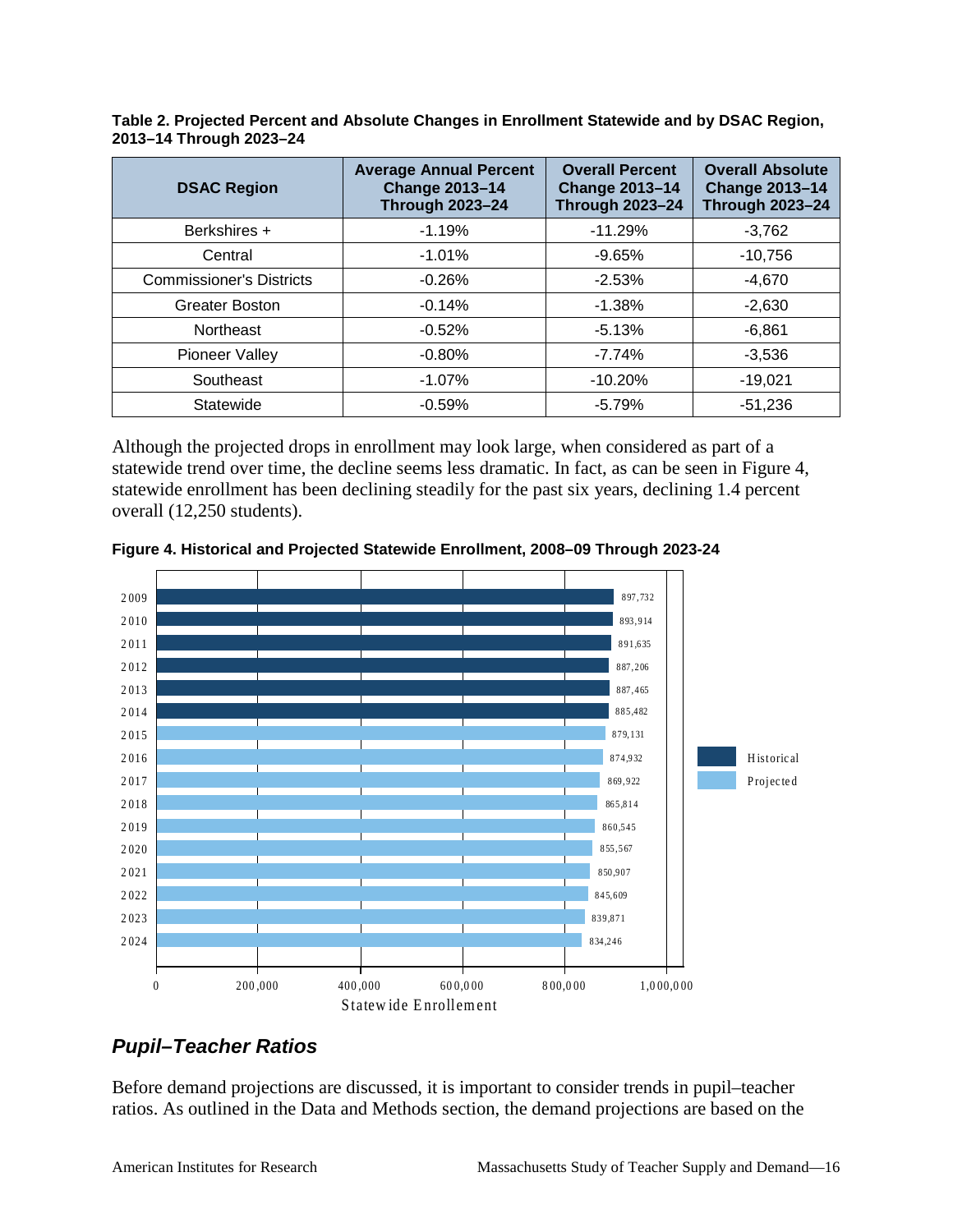assumption that statewide pupil–teacher ratios will remain constant over the next 10 years. In order to account for possible shocks in the most recent historical year of data, the AIR research team chose to hold pupil–teacher ratios constant at an average of the most recent three historical years (2011–12 through 2013–14). Moreover, the declining enrollment trend suggests that the statewide demand for teachers is also likely to decline. While policies related to pupil–teacher ratios can affect demand, these ratios tend to be fairly stable over time. To this end, student enrollment trends can be expected to be the primary driver of future demand.

Table 3 displays regional and statewide ratios in 2013–14, the three-year average, and the difference between the two. As can be seen in the table, there is generally a very small difference between the two ratios. In most regions the three-year average ratio is larger than the 2013–14 ratio, suggesting that, in general, ratios declined over the past three years. The exception is in the Commissioner's Districts, where ratios appear to have increased over the past three years. Although these differences are slight, the AIR research team believes that a three-year average is most appropriate as it takes into account these trends over time.

| <b>DSAC Region</b>              | <b>Average Ratio in</b><br>$2013 - 14$ | <b>Three-Year</b><br><b>Average Ratio</b> | <b>Difference Between</b><br>2013-14 Ratio-<br><b>Three-Year Average</b><br><b>Ratio</b> |
|---------------------------------|----------------------------------------|-------------------------------------------|------------------------------------------------------------------------------------------|
| Berkshires +                    | 11.79                                  | 11.92                                     | $-0.13$                                                                                  |
| Central                         | 13.62                                  | 13.80                                     | $-0.18$                                                                                  |
| <b>Commissioner's Districts</b> | 13.53                                  | 13.16                                     | 0.37                                                                                     |
| Greater Boston                  | 12.88                                  | 13.05                                     | $-0.17$                                                                                  |
| Northeast                       | 13.29                                  | 13.45                                     | $-0.16$                                                                                  |
| <b>Pioneer Valley</b>           | 12.15                                  | 12.36                                     | $-0.21$                                                                                  |
| Southeast                       | 13.54                                  | 13.71                                     | $-0.16$                                                                                  |
| Statewide                       | 13.21                                  | 13.27                                     | $-0.06$                                                                                  |

**Table 3. Average Pupil–Teacher Ratios, 2013–14, Three–Year Average (2011–12 to 2013–14), and Comparison Statistic Statewide by DSAC Region**

## *Demand Projections*

Using the projected enrollments and holding pupil–teacher ratios constant at the average of the most recent three years, demand projections were estimated at the district level. These projections represent an estimate of how demand for teachers will change over the next 10 years, and will be used in conjunction with supply projections to inform a discussion of potential shortages or surpluses.

Figure 5 displays the historical and projected trends in demand from 2008–09 to 2023–24. As expected, the trends in demand closely resemble the trends in student enrollment. The AIR research team projects that demand will decline an average of 0.59 percent each year from 2013– 14 through 2023–24, declining in total about 5.77 percent over the 10-year period. Put in absolute terms, it is projected that statewide the teacher labor market will demand 3,851 fewer full-time equivalent (FTE) positions in 10 years.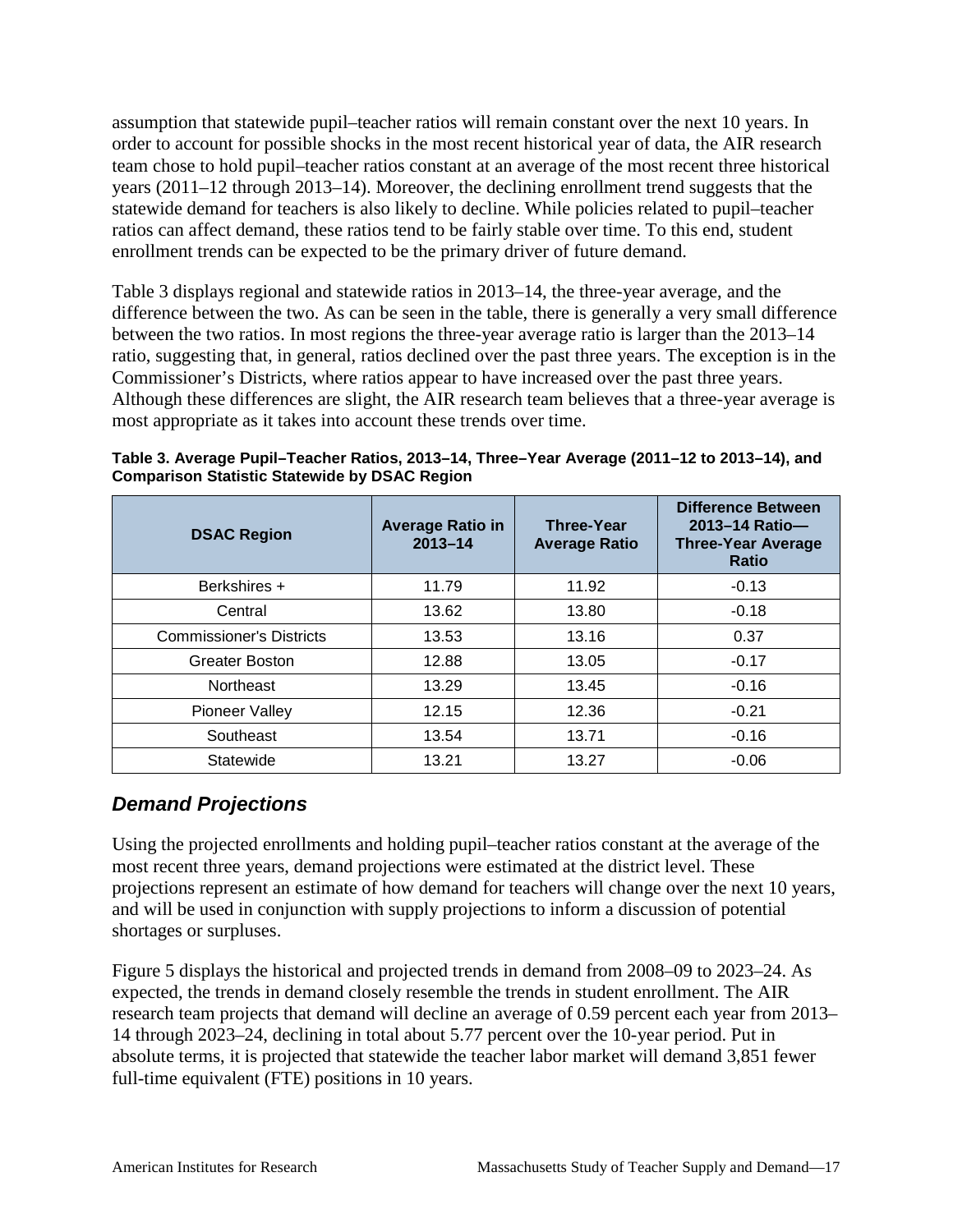As with enrollment projections, it may be helpful to consider the statewide projected trends alongside the historical staffing trends. As can be seen in Figure 5, FTEs have been declining statewide over the last six years.



**Figure 5. Historical and Projected Statewide Demand for Teachers in Terms of FTEs, 2008–09 Through 2023–24**

The overall trend of declining statewide aggregate teacher demand may be welcome news for state policymakers concerned about teacher shortages. However, as demand declines, teacher supply also may decline, and there may still be a slight imbalance when the two are compared. Moreover, the reported trends are an aggregate of many varied trends at the district level. While teacher demand may be declining at the state level, this may not be the case for all districts, and some may, in fact, be struggling to meet demand. This may be especially true for districts serving high-need student populations and rural districts, which tend to face the greatest recruitment challenges (for a more detailed discussion of demand by region and locale, see answers to Research Question 5).

## *Validity of Results*

As the estimates of future teacher demand are driven by enrollment projections, the AIR research team assessed the validity of these projections by using the same method to estimate enrollment projections in previous years and then comparing these with the actual enrollment counts for those years. Specifically, the team projected enrollment for 2004–05 through 2013–14 and compared the results to historical values. This comparison was made by first aggregating enrollment projections to the state level and then calculating the statewide percent error in each year of the projections.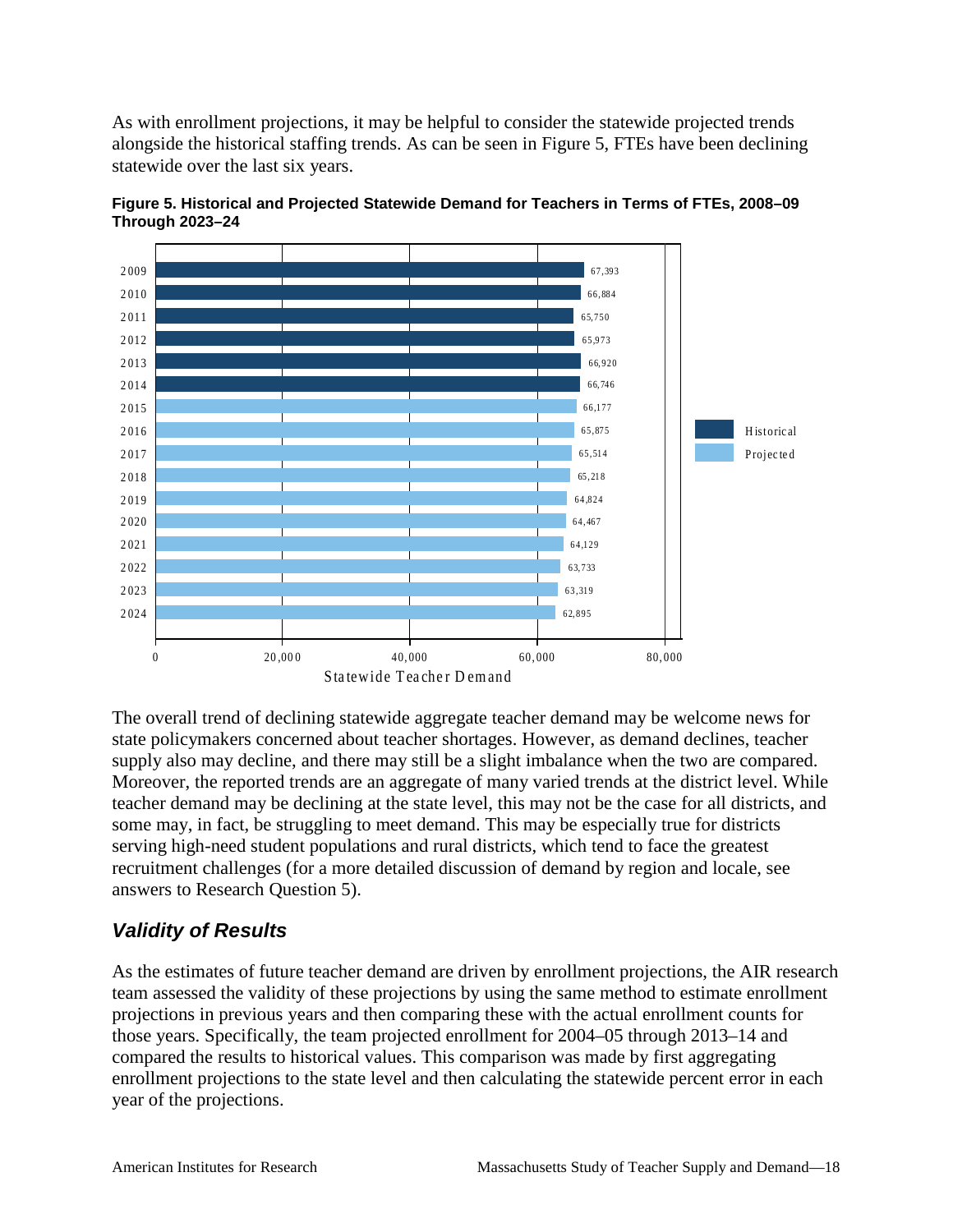The projections for years one through eight were slightly higher than the actual values, with the largest error of 1.06 percent occurring in 2008–09. Although this validity testing suggests that AIR's method tends to have a positive bias, in the most recent two years the projections proved to be slightly lower than the historical values. Therefore, the pattern suggests that error in enrollment projections using this method tends to hover around zero, oscillating above and below over time.<sup>[9](#page-24-1)</sup>

## <span id="page-24-0"></span>**Research Question 2: Statewide Projections of Annual Supply**

*What is the projected annual supply of teachers in Massachusetts over the next 10 years, and what is the composition of these projections when broken out by components of supply that include retained teachers, new entrants, and those transferring in and out of districts?*

To answer this question, the AIR research team used regression analysis to project overall teacher supply from 2014–15 through 2023–24. Projections were made of staff counts and FTEs from 2014–15 through 2023–24 based on models using the previous six years of historical data (2008–09 through 2013–14).

In addition, three components of overall teacher supply were examined: projections of retained teachers, new entrants, and transfers from other districts or from outside the public education system.

## *Total Supply*

As explained in the section Data and Methods, overall teacher supply in each district was measured in two ways. The AIR research team first considered the total teacher staff count, or the actual number of people serving as teachers regardless of the total FTEs they represented. Figure 6 shows that the total number of teachers is expected to increase by 2,013 from 2013–14 through 2023–24, representing a change of 2.8 percent over the period (equal to an average increase of 0.2 percent per year).

<span id="page-24-1"></span> <sup>9</sup> Additional details on these metrics, including a detailed list of average percent errors (APEs) and mean absolute percent errors (MAPEs) for all analyses can be found in Appendix C.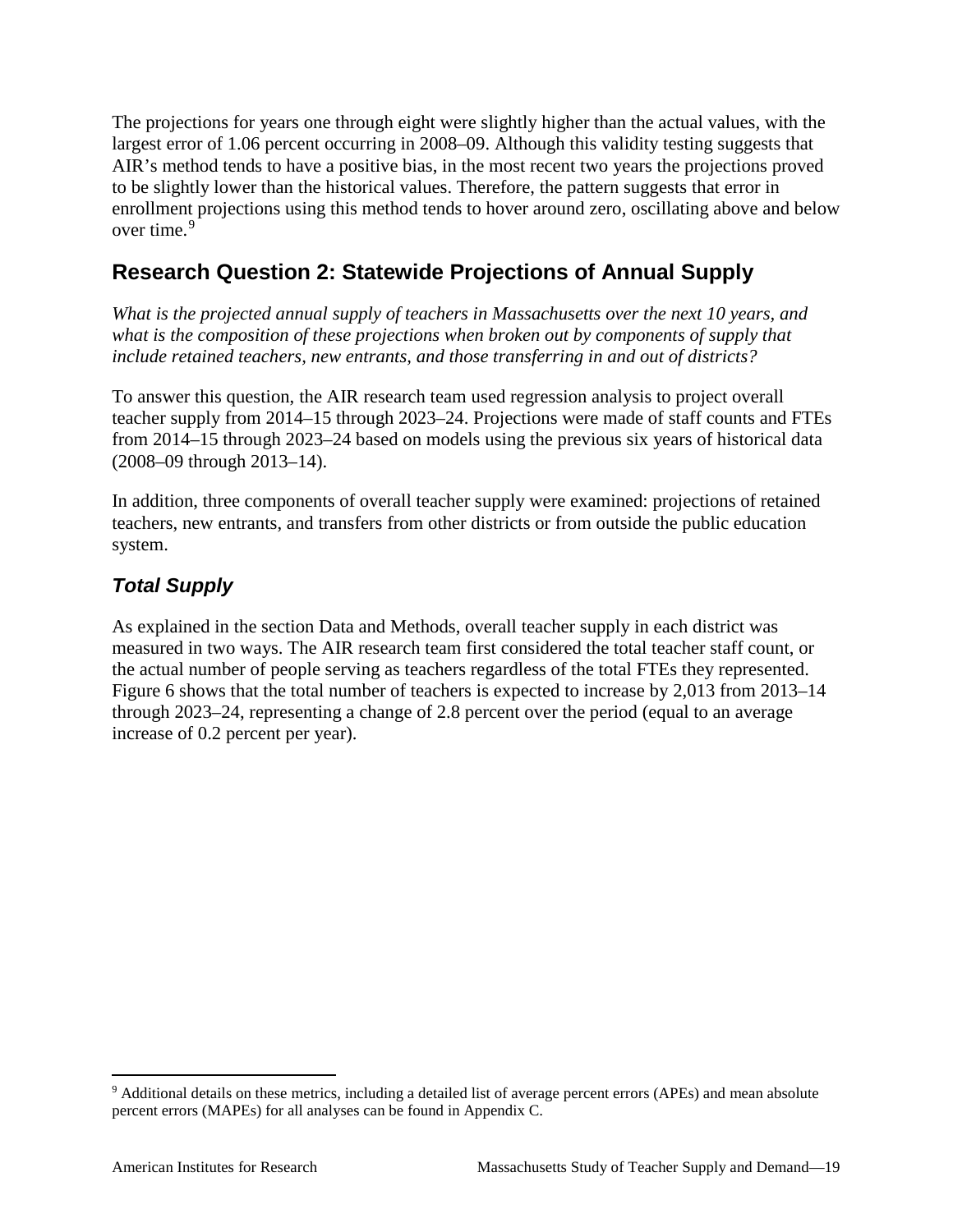

Figure 6. Historical and Projected Statewide Supply of Teachers in Terms of Staff Counts, 2008-09 **Through 2023-24** 

However, to the extent that there are many teachers serving in a part-time capacity, these projections will overstate the total amount of services actually provided by teachers. In fact, as is shown in Figure 7, total statewide teacher FTEs are expected to decline by 1,174 from 2013–14 through  $2023-24$ , equal to a drop of 1.8 percent over the period (or an average of 0.2 percent per year).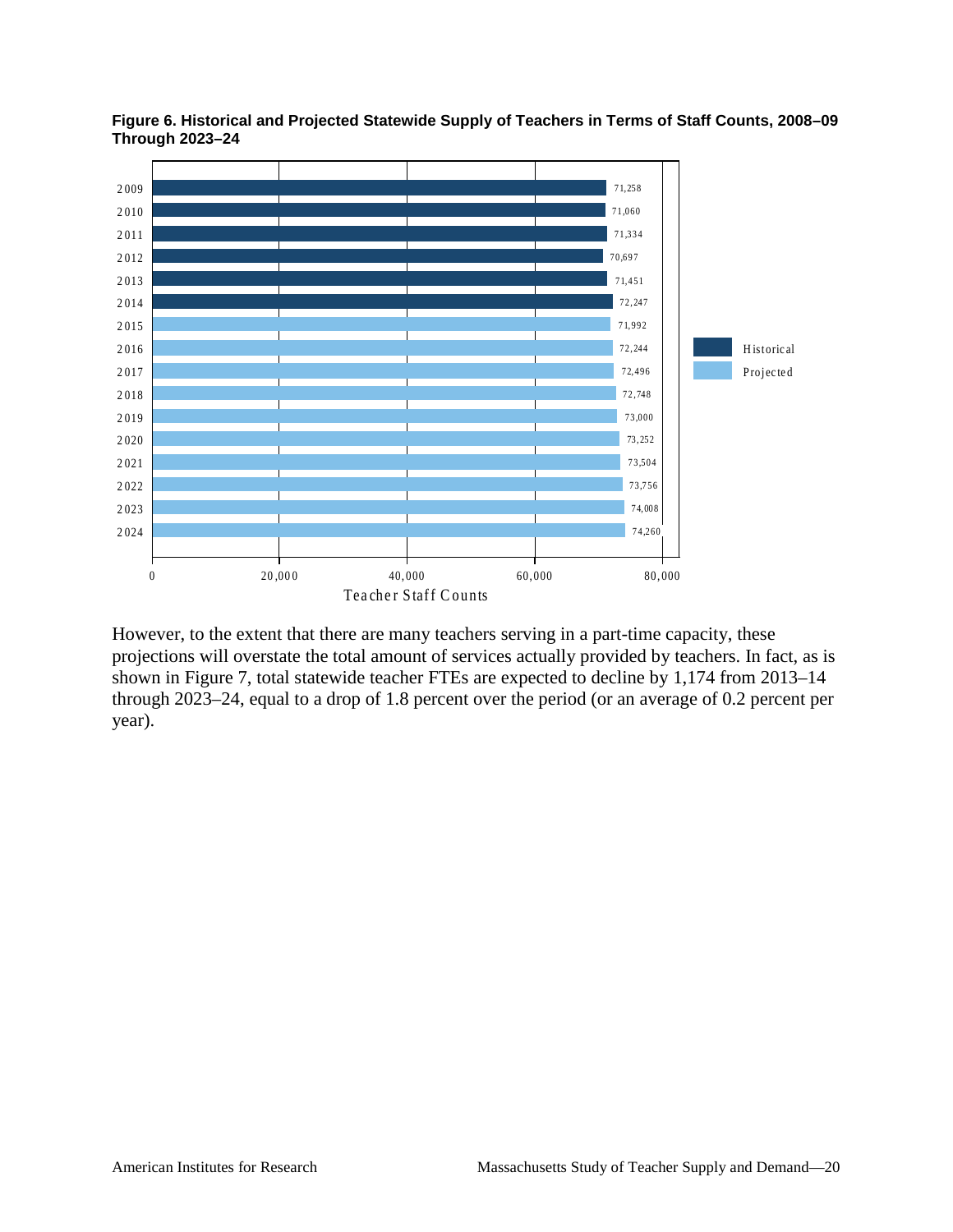

**Figure 7. Historical and Projected Statewide Supply of Teachers in Terms of FTEs, 2008–09 Through 2023–24**

It is noteworthy that the teacher count and FTE supply projections are trending in opposite directions. This difference is even visible in the historical data, where in 2013**–**14 the number of FTEs was around the historical average, while the number of teachers measured by staff counts was at its historical maximum. This difference may suggest an increase in the number of part-time teachers over time or more generally a decrease in the average teacher caseload.<sup>[10](#page-26-0)</sup>

## *Retention*

It may be helpful for policymakers to consider from what sources the overall projected supply is expected to come, and if the projected trends in these supply components differ. Retained teachers are one such component. As can be seen in Figure 8, retained teachers are expected to decline by 1,579 teacher FTEs from 2013**–**14 through 2023**–**24 (equal to a 2.8 percent drop over the period, or 0.3 percent per year on average).

<span id="page-26-0"></span><sup>&</sup>lt;sup>10</sup> Policymakers may want to further investigate this finding, perhaps through a more comprehensive study comparing teacher staff counts and FTEs not only over time but also across regions. For example, are prospective teacher preparation program candidates observing that teaching is increasingly becoming a part-time profession in particular regions of the state, and, if so, is this influencing their enrollment decision?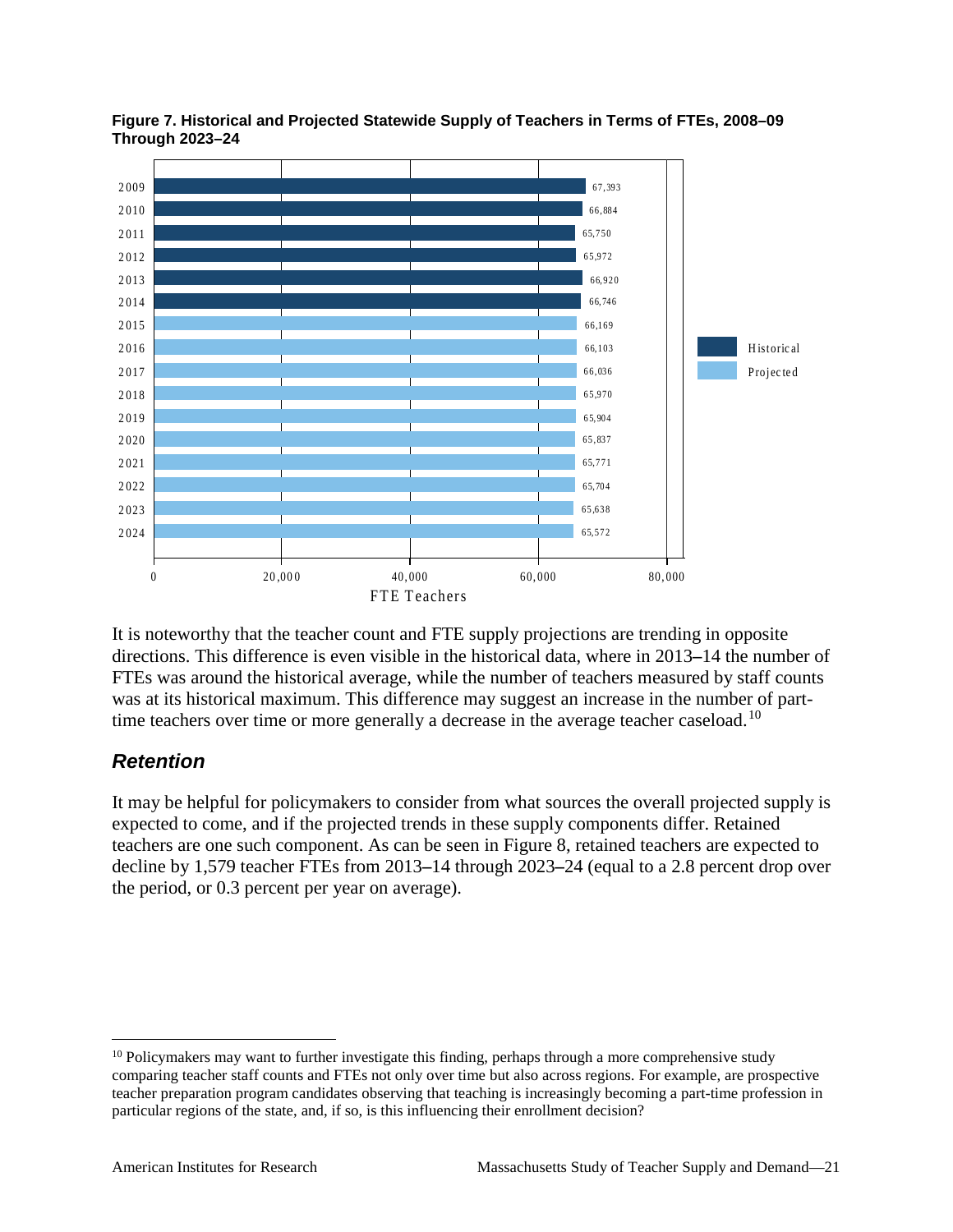



The fact that the projected trend for retained teachers is aligned with the aggregate supply projection trends is not surprising, given that retained teachers comprise a majority of overall teacher supply; this analysis finds that the share of statewide teacher supply made up by retained teachers remains relatively constant over time, averaging 85.2 percent over the historical period 2008**–**09 through 2013**–**14. Therefore, the trend in retained teachers will tend to drive the aggregate trend in teacher supply.

While retained teacher FTEs are expected to decline, this change is very slight. Nonetheless, underlying this statewide aggregate trend is a collection of district-level trends that may vary widely. In particular, districts serving large populations of high-need students may, in fact, be facing greater retention challenges than the aggregate results suggest. Policymakers may want to consider further investigation of differential retention trends by district student needs to better understand potential retention challenges that exist in the state.

#### *New Entrants*

The results of this analysis show a projected trend of newly entering teachers that is decreasing over time (Figure 9). Specifically, the number of new entrant teacher FTEs is expected to decline by 1,594 from 2012–13 through 2022–23 (equal to 56.0 percent over the period, or 7.9 percent per year, on average). Moreover, new entrants are projected to make up an increasingly smaller share of overall teacher supply. Over the three-year period for which there is have historical data (2010–11 through 2012–13), new entrants accounted on average for 4.8 percent of all teachers. In 2014–15, new entrants are expected to make up approximately 3.7 percent of the overall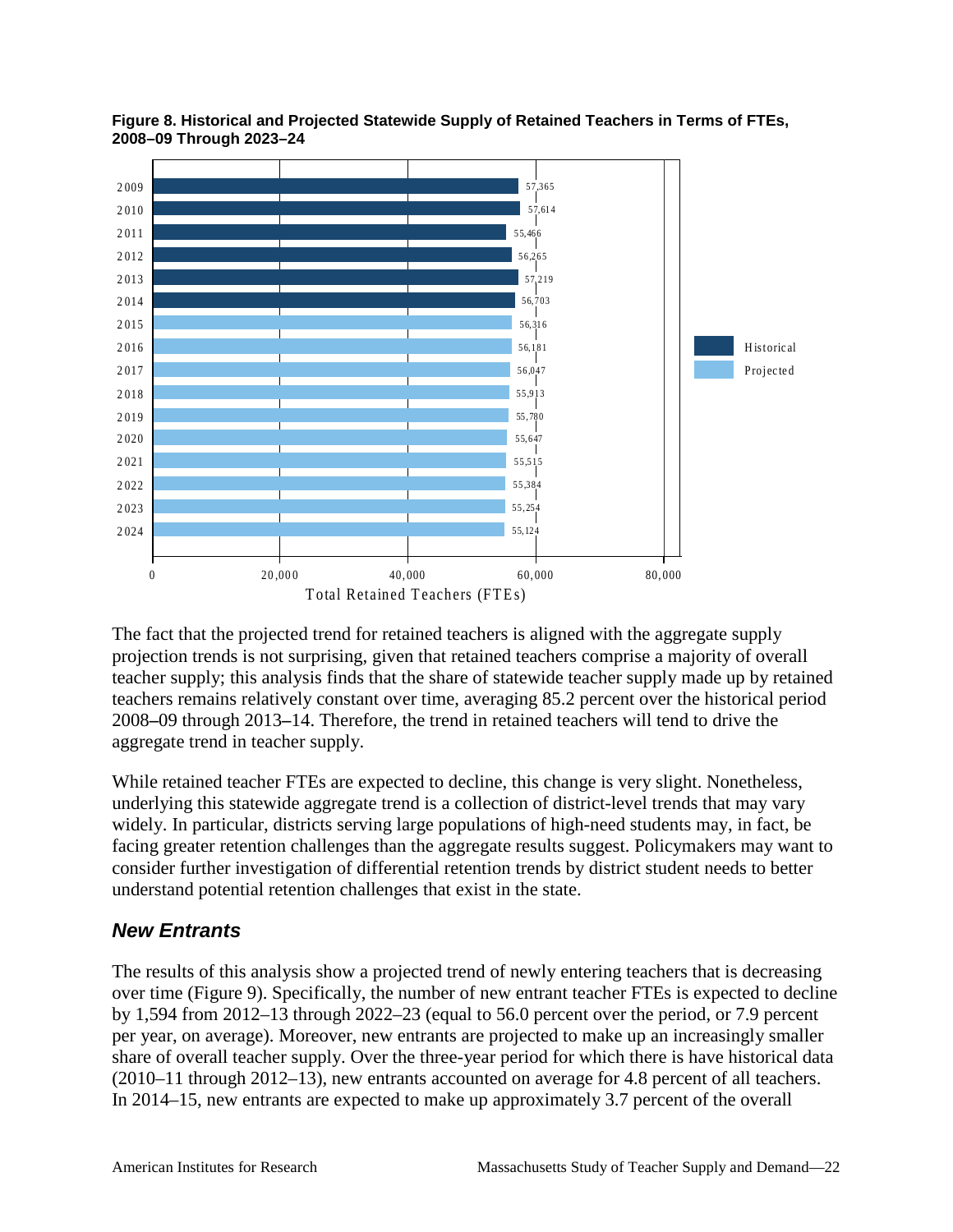yearly supply of teachers. By 2022–23, the share of supply made up by new entrants is expected to fall to around 1.8 percent, a drop of 3 percentage points from the historical average.



**Figure 9. Historical and Projected Statewide Supply of New Entrant Teachers in Terms of FTEs, 2008–09 Through 2023–24**

Although the results suggest dramatic decreases in the FTEs of newly entering teachers in coming years, it is important to keep in mind that these findings are based on only three years of historical data. Moreover, the district-level estimates of new entrants are based on several assumptions, which is cause to interpret the specific figures with caution.<sup>[11](#page-28-0)</sup> Nonetheless, given these results, policymakers may want to monitor the number of newly entering teachers over the next few years. If new entrants do start declining as the analysis suggests, this may be cause for policy action. While new entrants represent the smallest share of supply for any given year, depressed numbers of new entrants year after year will have cumulative effects on the supply of teachers over time.

Because retention—as a percentage of total teachers—has remained relatively constant over time, the recent decline in new entrants has likely been offset by teachers either transferring across districts or into the state from somewhere else (e.g., other states, private schools). If trends persist, it is expected this will also be the case in future years. Therefore, policymakers also may want to consider this third component of supply in any policy discussions about the pipeline of teachers.

<span id="page-28-0"></span> $11$  See the Data and Methods section for additional detail on the assumptions underlying the projections.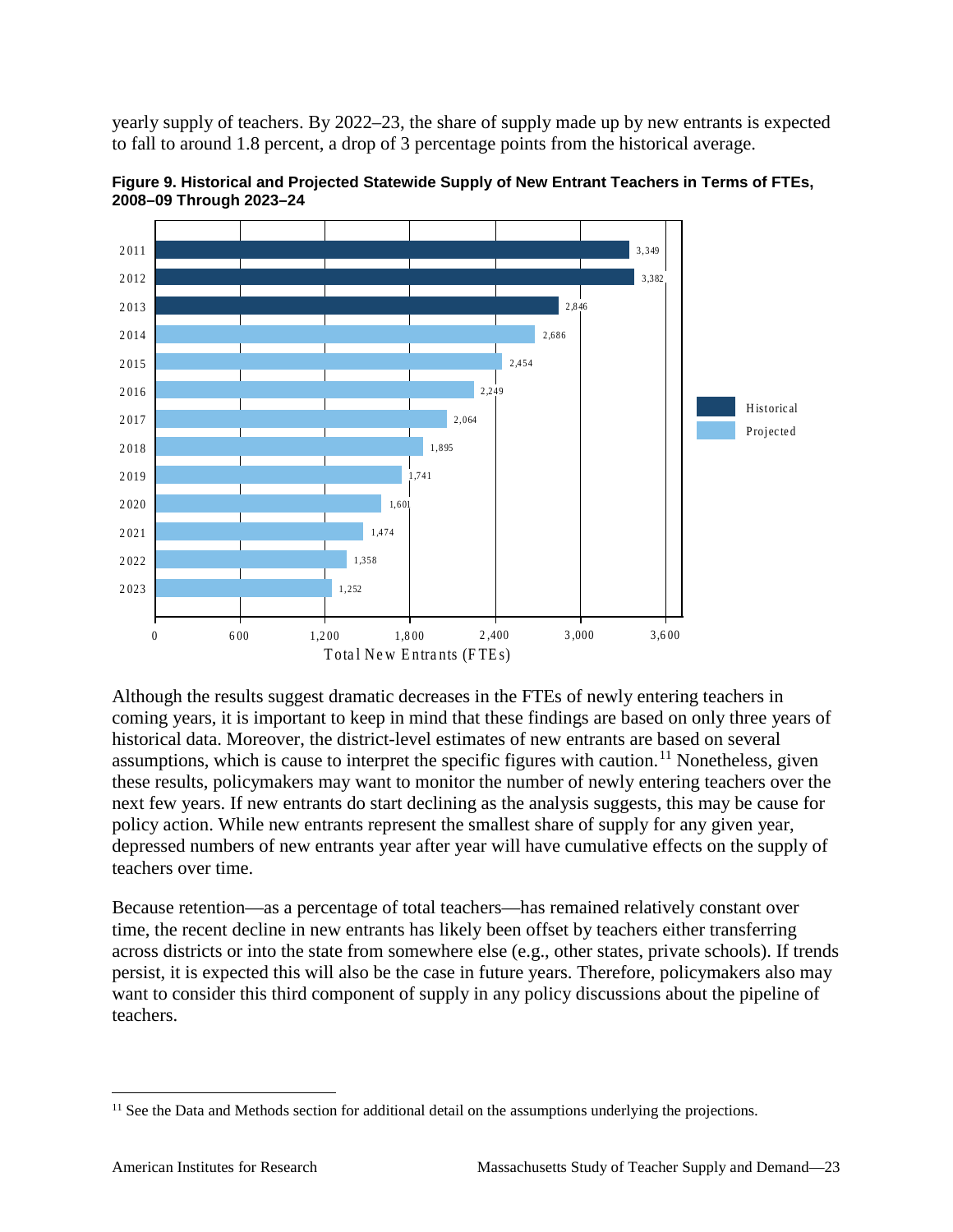## *Transfers*

The analysis findings suggest that there will be an increasing trend in the number of transfer teacher FTEs over the coming years (Figure 10). Specifically, the number of transfer FTEs is expected to increase by 2,277, or 33.2 percent from 2012–13 through 2022–23. Over the historical period from 2010–11 to 2012–13, transferring teachers made up 10.1 percent of the overall supply of teacher FTEs, on average. However, by 2022–23 the share of supply made up by transferring teachers is expected to grow by almost 3 percentage points, to more than 12.9 percent.



**Figure 10. Historical and Projected Statewide Supply of Transferring Teachers in Terms of FTEs, 2008–09 Through 2023–24**

This component of supply is the only group for which no raw data were readily available. Given that transferring teachers are projected to increase the fastest among the three supply components, a better understanding of this group would be tremendously beneficial. For example, it would be good to know to what extent this supply component is composed of teachers transferring across districts within the state, rather than entering from outside the state's public education sector (e.g., from outside the state or another sector). The first group represents a reshuffling of the existing pool of teachers, while the second group represents new or returning teaching staff. This distinction is important to understand as this reshuffling may place a burden on high-need districts (i.e., lower performing, high poverty), which are left trying to find replacement teachers for those who choose to transfer. On the other hand, teachers coming from out of state or from the within-state reserve pool add to the effective supply of teachers. If a large number of teachers are coming from these sources, then the drop in new entrants may not be as troubling. Policymakers may want to consider investigating this issue further, possibly through a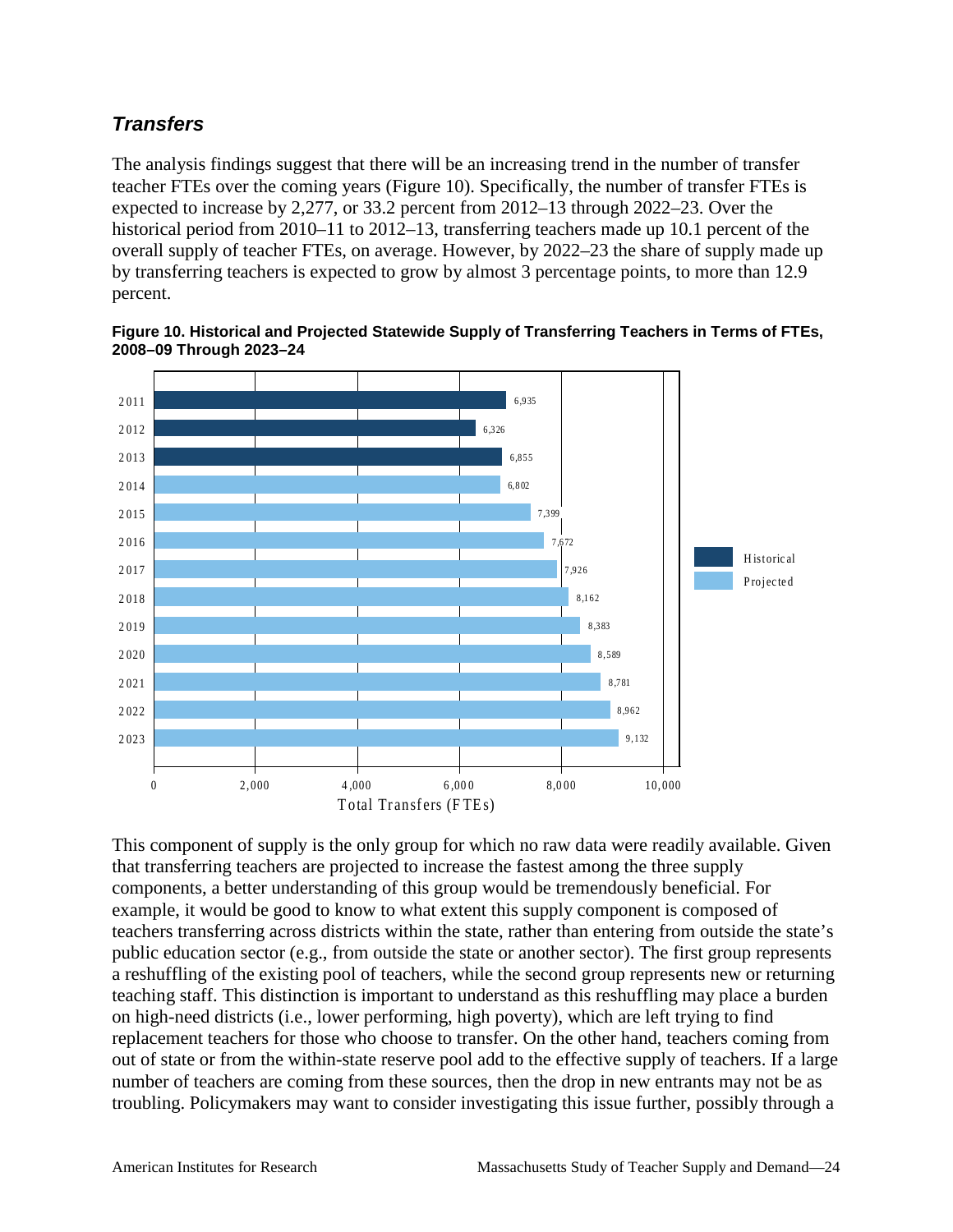comprehensive study of teacher mobility, which would identify more detailed trends in transfers across districts or even across schools. The results of such a study could inform any statewide strategies concerning teacher supply and contribute to a better overall understanding of sources of teacher supply across the state.

## *Validity of Results*

The AIR research team conducted a number of tests to determine the validity of the estimated supply projections. Specifically, the AIR team considered the average percent errors (APEs) and mean absolute percent errors (MAPEs) for all supply projections based on a comparison of actual and projected values. The AIR team also considered the 95 percent confidence intervals around the supply projections, including overall teacher supply (in terms of both FTEs and staff counts), as well as new entrants and retained teachers (staff counts only).<sup>[12](#page-30-0)</sup>

### **Average Percent Errors (APEs) and Mean Absolute Percent Errors (MAPEs)**

When projected and actual supply estimates in historical years were compared, it was found that, in general, there was very little error in any supply projections. Specifically, all of the MAPEs were well below the 7.5 percent threshold.<sup>[13](#page-30-1)</sup> In terms of bias, most of the supply components had a downward bias, suggesting that these projections may be under-predicting supply in future years. The only exception was for new entrants, which had an upward bias, possibly suggesting an over-prediction of the number of new entrants. These biases could have implications on the analysis comparing supply and demand, and thus on any expected shortages or surpluses.

#### **Confidence Intervals**

As an additional test of the error in projections, the AIR research team also considered the 95 percent confidence intervals around the district average supply projections. It was found that for most analyses, the supply projections more than tripled from 2014–15 to 2023–24. These results suggest that there should be less confidence in the projections farther out in projected years. However, the relative sizes of the intervals were generally modest for most projections in the final projected year. $14$ 

<span id="page-30-0"></span> $12$  Due to the fact that transfers are calculated deterministically by backing out the figures using the estimated overall teacher supply and retained and new entrant components, there are no confidence intervals to consider for this component of supply.

<span id="page-30-1"></span><sup>&</sup>lt;sup>13</sup> There is no industry standard for an acceptable amount of bias and inaccuracy that the AIR research team is aware of, although others have suggested some guidelines. On the one hand, Berk and Hodgins (2008) suggested that an MAPE of more than 10 percent indicate that future projections should be interpreted with caution. On the other hand, the Minnesota Teacher Supply and Demand Report (Minnesota Department of Education, 2015) found that for three- and five-year enrollment projections, the best method tested produced MAPEs no higher than 5 percent. With these reports in mind, the AIR research team has chosen to consider a MAPE of 7.5 percent high enough to warrant caution.

<span id="page-30-2"></span><sup>&</sup>lt;sup>14</sup> Additional details on validation testing and these metrics can be found in Appendix C.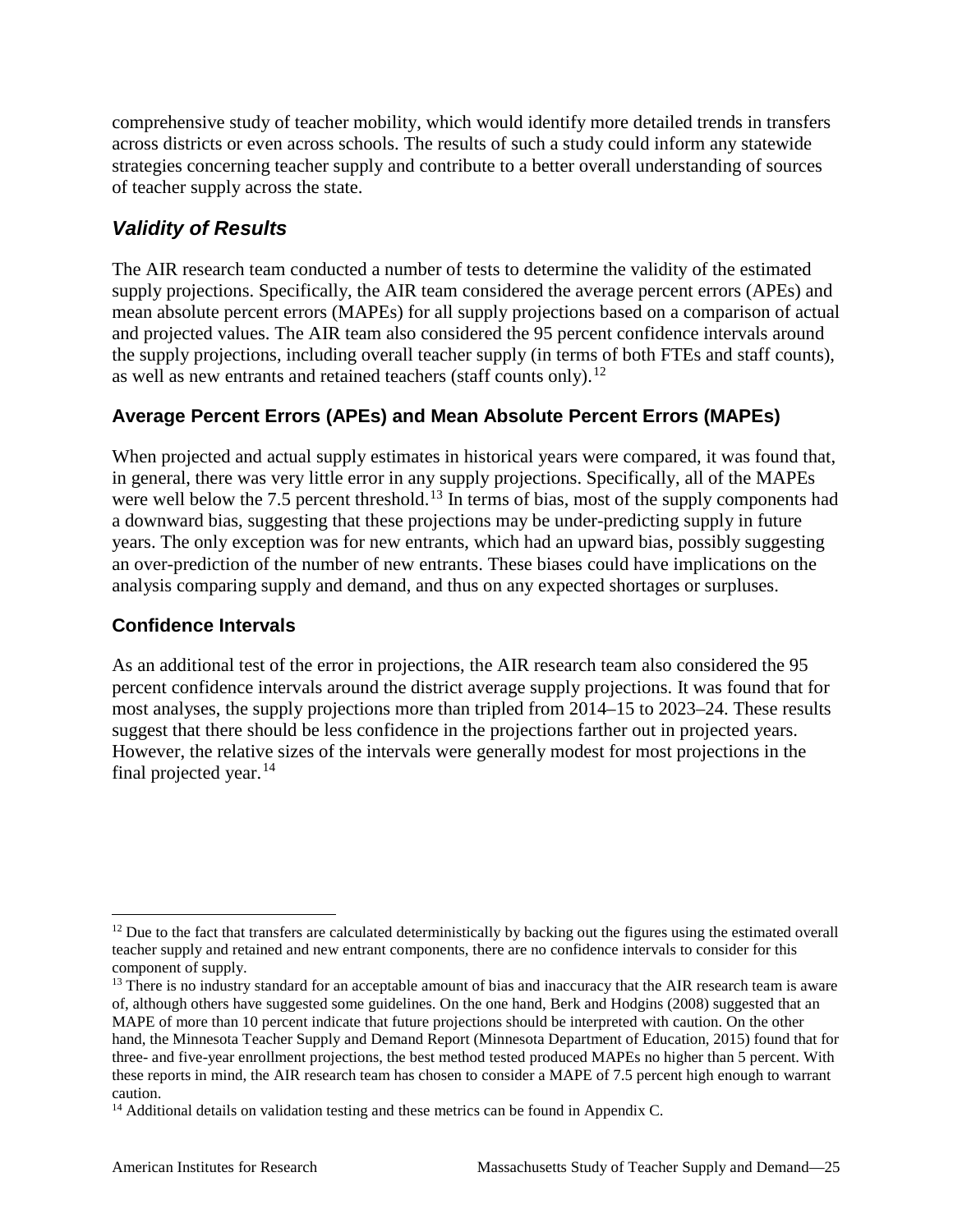## <span id="page-31-0"></span>**Research Question 1 and 2: Comparing Aggregate Supply and Demand**

In an effort to determine whether statewide shortages or surpluses of teachers are expected, the AIR research team compared the aggregate supply and demand projections, displayed in Table 4 and Figure 11. The findings suggest that it should expected to see a surplus of overall teacher FTEs on the order of 228 (or 0.35 percent in relative terms) starting in 2015–16, which will steadily increase to 2,677 FTEs (or 4.26 percent in relative terms) by 2023–24.

| Year        | <b>Projected Supply</b> | <b>Projected Demand</b> | <b>Absolute</b><br><b>Difference</b><br><b>Between Supply</b><br>and Demand | <b>Relative</b><br><b>Difference</b><br><b>Between Supply</b><br>and Demand |
|-------------|-------------------------|-------------------------|-----------------------------------------------------------------------------|-----------------------------------------------------------------------------|
| $2014 - 15$ | 66,169                  | 66,177                  | -8                                                                          | $-0.01%$                                                                    |
| $2015 - 16$ | 66,103                  | 65,875                  | 228                                                                         | 0.35%                                                                       |
| $2016 - 17$ | 66,036                  | 65,514                  | 522                                                                         | 0.80%                                                                       |
| $2017 - 18$ | 65,970                  | 65,218                  | 752                                                                         | 1.15%                                                                       |
| $2018 - 19$ | 65,904                  | 64,824                  | 1,080                                                                       | 1.67%                                                                       |
| $2019 - 20$ | 65,837                  | 64,467                  | 1,370                                                                       | 2.13%                                                                       |
| $2020 - 21$ | 65,771                  | 64,129                  | 1,642                                                                       | 2.56%                                                                       |
| $2021 - 22$ | 65,704                  | 63,733                  | 1,971                                                                       | 3.09%                                                                       |
| $2022 - 23$ | 65,638                  | 63,319                  | 2,319                                                                       | 3.66%                                                                       |
| $2023 - 24$ | 65,572                  | 62,895                  | 2.677                                                                       | 4.26%                                                                       |

#### **Table 4. Projected Statewide Demand and Supply of Teachers in Terms of FTEs and Absolute and Relative Differences, 2014–15 Through 2023–24**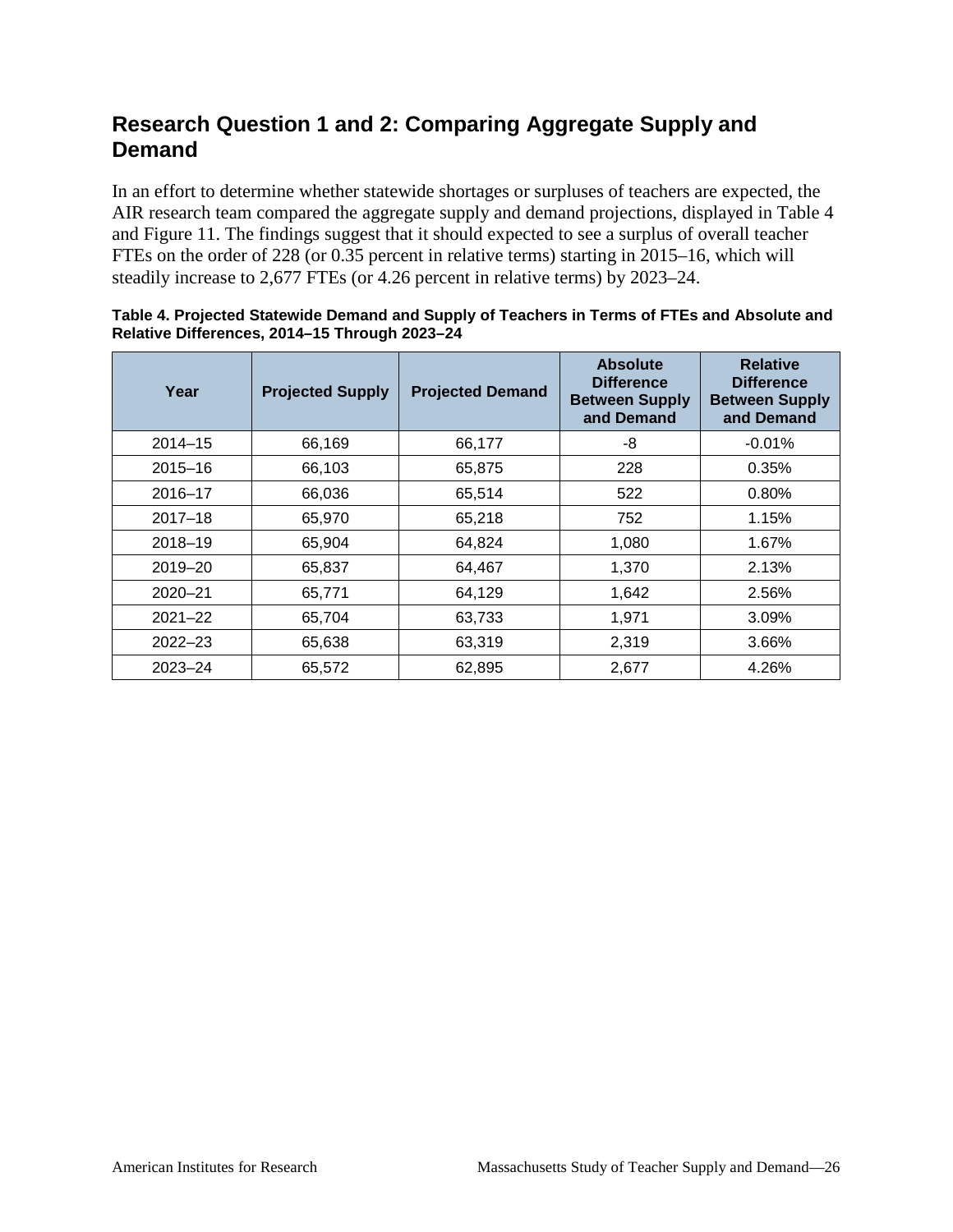

**Figure 11. Historical and Projected Statewide Supply and Demand for Teachers in Terms of FTEs, 2008–09 Through 2023–24**

These results suggest that the state will experience a statewide surplus of teachers over most of the next 10 years, which may be encouraging to policymakers. However, it is important to bear in mind that these reported trends in demand and supply are an aggregate of many varied trends at the district level. There may, in fact, still be inequitable access to teachers in specific districts, and while surpluses may be clustered in particular districts, others may face shortages. This question may be partially answered with the results from Research Question 5, which examines these trends by DSAC regions, locales, areas surrounding the SOs (which are the largest producers of newly prepared teachers), and major metropolitan areas.

## <span id="page-32-0"></span>**Research Question 3: Detailed Supply and Demand Projections by Program Area**

#### *What are the projections for the annual supply and demand of teachers in Massachusetts for the next 10 years by program area?*

While considering demand and supply projections in the aggregate can be a valuable overall gauge of potential teacher shortages or surpluses, it can also mask different demand and supply trends that exist across a variety of categories of teachers. To illuminate this potential variation, for Research Question 3, the AIR research team considered how these trends in demand and supply vary for teachers in different program areas.

In particular, we estimated the projected demand for teachers in general education (GenED), special education (SPED), career/vocational/technical education (CTE), and English language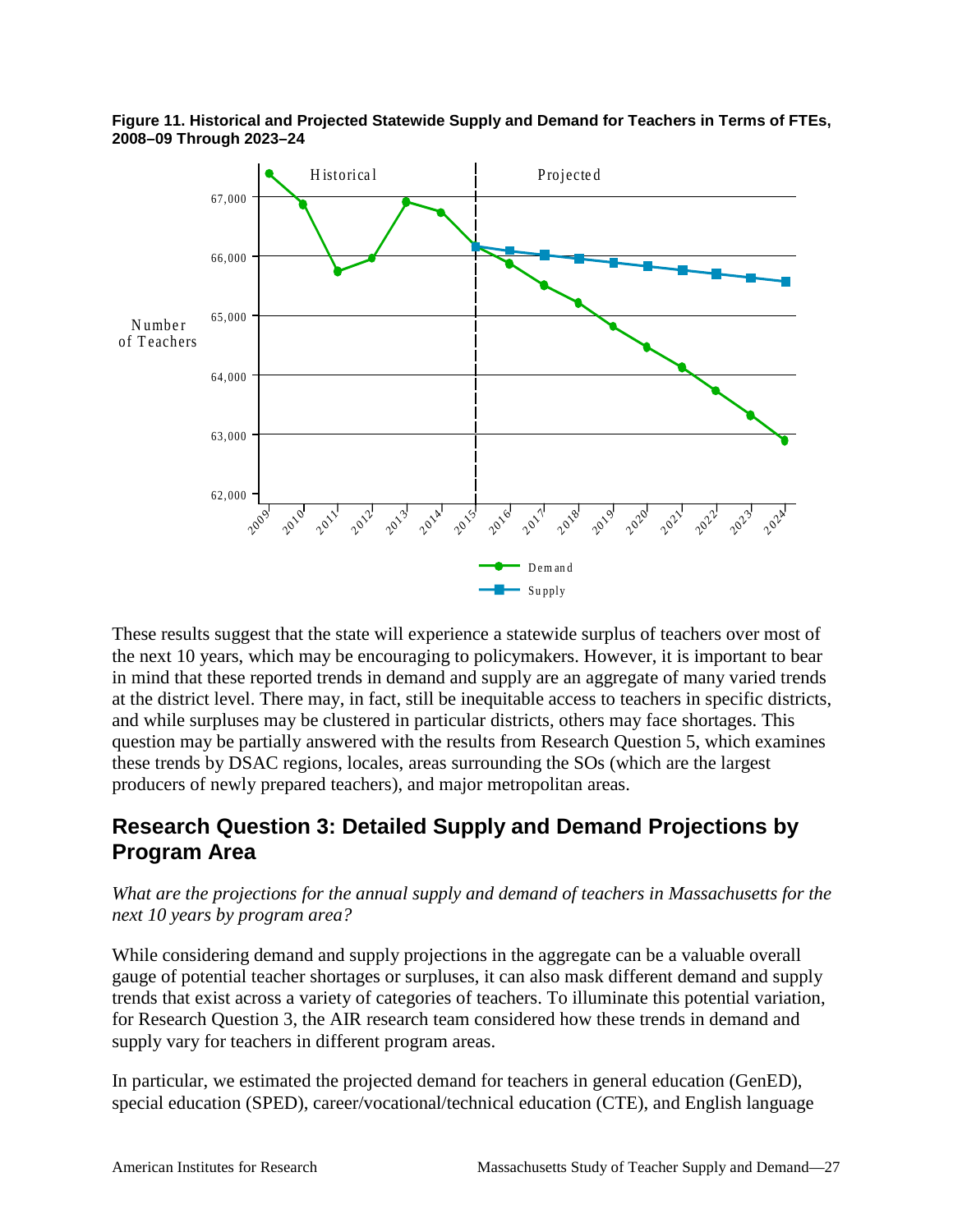learner education (ELL), respectively. This section reports on key findings from these analyses, including projected future trends in demand, as well as projections over time for SPED and ELL teachers.

The AIR research team also estimated supply for teachers in each program area; this section reports on projected future trends in supply over time.<sup>[15](#page-33-0)</sup> In addition, this section reports on the comparison of demand and supply by program area, including program areas expected to experience surpluses and shortages. Finally, there are reports on the validity of these results based on a comparison of actual and projected values created with historical data, and a review of the 95 percent confidence intervals surrounding the regression-based estimates of the team's projections.[16](#page-33-1)

## *Demand Projections by Program Area*

The AIR team first estimated demand projections by program area. Table 5 displays the average projected percent change in statewide demand for each program area between 2013–14 and 2023–24, and the overall projected percent and absolute changes over this same time period. As is shown in the table, AIR projects that demand will decline for all four program areas, following the aggregate trend, though there is variation in the magnitude of the projected decline across the areas. For example, demand for CTE teachers<sup>[17](#page-33-2)</sup> is expected to decline the most in relative terms, dropping by 19.10 percent in total over this time period, while demand for GenED teachers is only projected to decline by 3.83 percent. It may be useful to keep in mind differences in the number of teachers in each program area. For example, though GenED teacher demand is expected to decline far less in relative terms than SPED teacher demand, in *absolute* terms the declines are larger for GenED versus SPED (2,101 and 1,173, respectively).

| <b>Program Area</b>                      | <b>Average Annual Percent</b><br><b>Change 2013-14</b><br><b>Through 2023-24</b> | <b>Overall Percent</b><br><b>Change 2013-14</b><br><b>Through 2023-24</b> | <b>Overall Absolute</b><br><b>Change 2013-14</b><br><b>Through 2023-24</b> |
|------------------------------------------|----------------------------------------------------------------------------------|---------------------------------------------------------------------------|----------------------------------------------------------------------------|
| <b>General Education</b>                 | $-0.39%$                                                                         | $-3.83%$                                                                  | $-2.101$                                                                   |
| <b>Special Education</b>                 | $-1.48%$                                                                         | $-13.91%$                                                                 | $-1.173$                                                                   |
| English Language Learners                | $-1.37%$                                                                         | $-12.91%$                                                                 | $-197$                                                                     |
| Career/Vocational/Technical<br>Education | $-2.10%$                                                                         | $-19.10%$                                                                 | $-370$                                                                     |

**Table 5. Projected Percent and Absolute Changes in Statewide Demand by Program Area, 2014–15 Through 2023–24**

When considering these projected trends alongside historical staffing trends in each program area, it is found that some program areas are relatively stable in historical years, while others tend to be more volatile. For example, as can be seen in Figures 12 and 13, the historical staffing

<span id="page-33-0"></span><sup>&</sup>lt;sup>15</sup> The AIR team also estimated projections of retained teachers by program area. See Appendix B for additional findings.

<span id="page-33-1"></span><sup>&</sup>lt;sup>16</sup> Additional exhibits displaying Research Question 3 findings not presented in this report, including figures and tables, are available upon request.

<span id="page-33-2"></span><sup>&</sup>lt;sup>17</sup> Please note that throughout this section when "teachers" are referred to, the reference is to FTEs, not staff counts.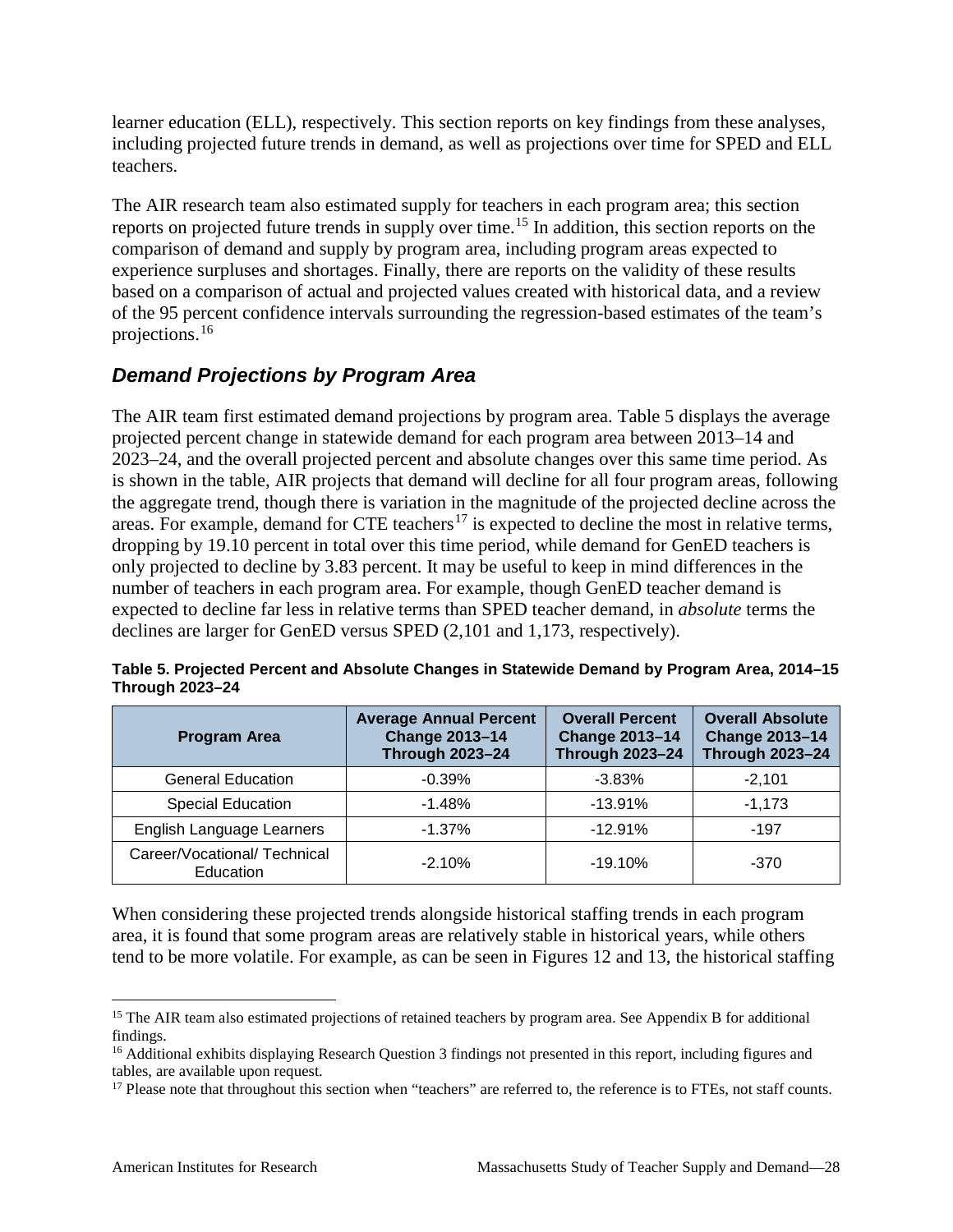trends for SPED and ELL teachers are quite volatile. Over the last six years, SPED FTEs have ranged between 8,427 (2013–14) and 9,957 (2009–10). Likewise, ELL FTEs have ranged between 1,206 (2012–13) and 1,710 (2011–12) over the same period.<sup>18</sup>



Figure 12. Historical and Projected Statewide Demand for Special Education Teachers in Terms of FTEs, 2008-09 Through 2023-24

<span id="page-34-0"></span> $18$  It should be noted that because these projections are based on an average historical trend, the AIR team sees gradual changes in future years. An inherent limitation to the method AIR used is not being able to accurately forecast future shocks, but it is, for the most part, an unavoidable limitation. Without a clear understanding of the observed historical shocks, the most conservative thinking is to assume that these trends will smooth out in future years and approach the average.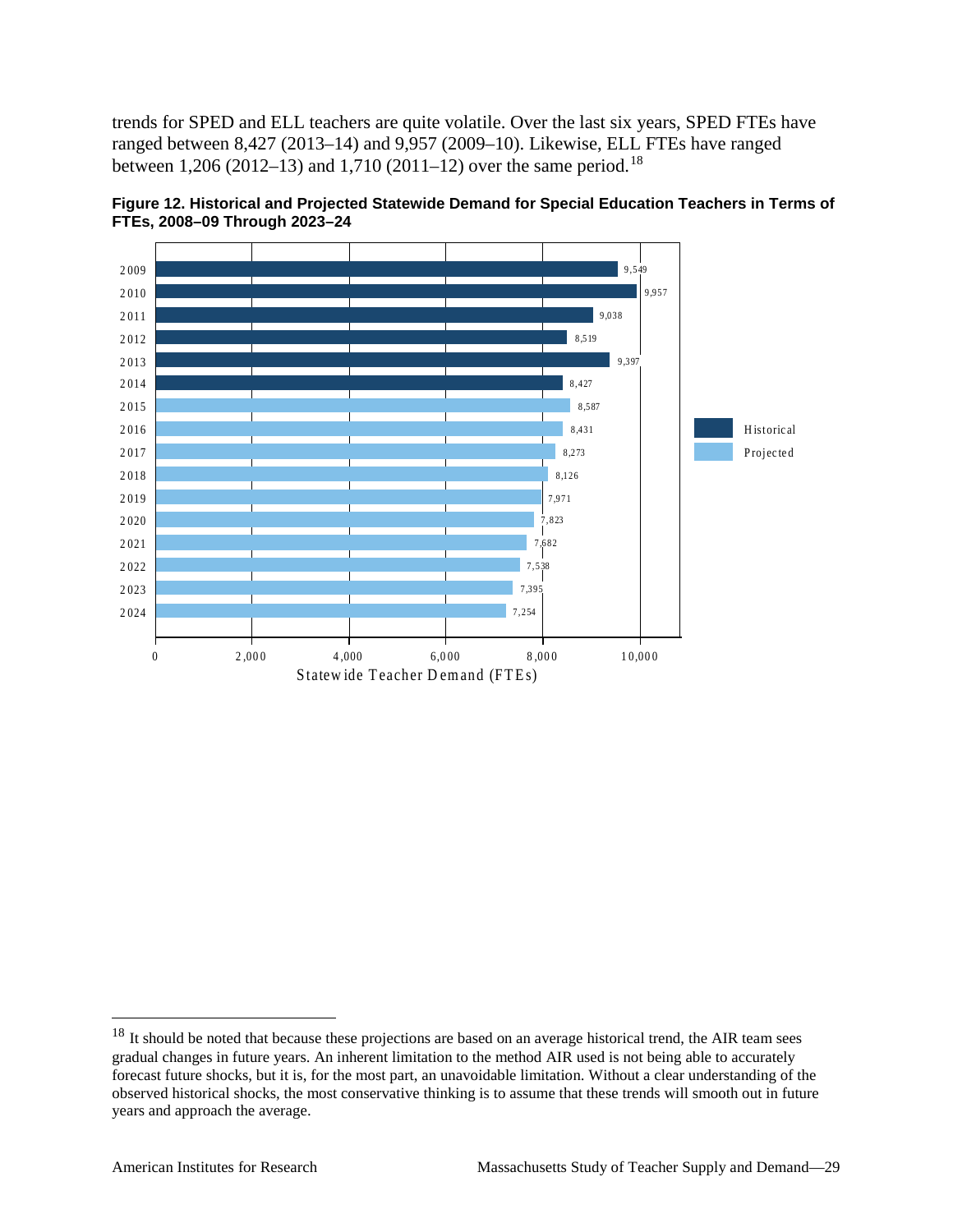

**Figure 13. Historical and Projected Statewide Demand for English Language Learner Teachers in Terms of FTEs, 2008–09 Through 2023–24**

Despite the observed volatility, these results suggest that demand for SPED and ELL teachers will decline in future years, in some cases quite dramatically. Policymakers may want to investigate further to determine how these projected declines are distributed across the state, possibly by partnering with districts to better understand needs with respect to program area.

## *Supply Projections by Program Area*

The AIR research team also estimated projections of teacher supply by program area. Table 6 displays the average projected percent change in statewide teacher supply for each program area between 2013–14 and 2023–24, and the overall projected percent and absolute changes over the same period. As shown in the table, projected supply will decline for the majority of program areas, following the aggregate trend. In relative terms, the supplies of ELL and SPED teachers are expected to decline the most over the period, 26.44 and 20.43 percent, respectively. CTE teacher supply is also expected to decline, but less severely in relative terms, at 7.86 percent. While the supply of teachers in the three specialized program areas is expected to decline, based on AIR's projections, the supply of GenED teachers is actually expected to grow 7.19 percent over the next 10 years.<sup>[19](#page-35-0)</sup>

<span id="page-35-0"></span><sup>&</sup>lt;sup>19</sup> This is noteworthy because findings in Research Question 2 suggested that FTEs are projected to decline but that staff counts are actually projected to increase. The fact that GenED FTEs are following the staff count trend may suggest that relatively few GenED teachers are serving at less than one FTE, or, conversely, that SPED, CTE, and ELL teachers are more likely to serve in a part-time capacity.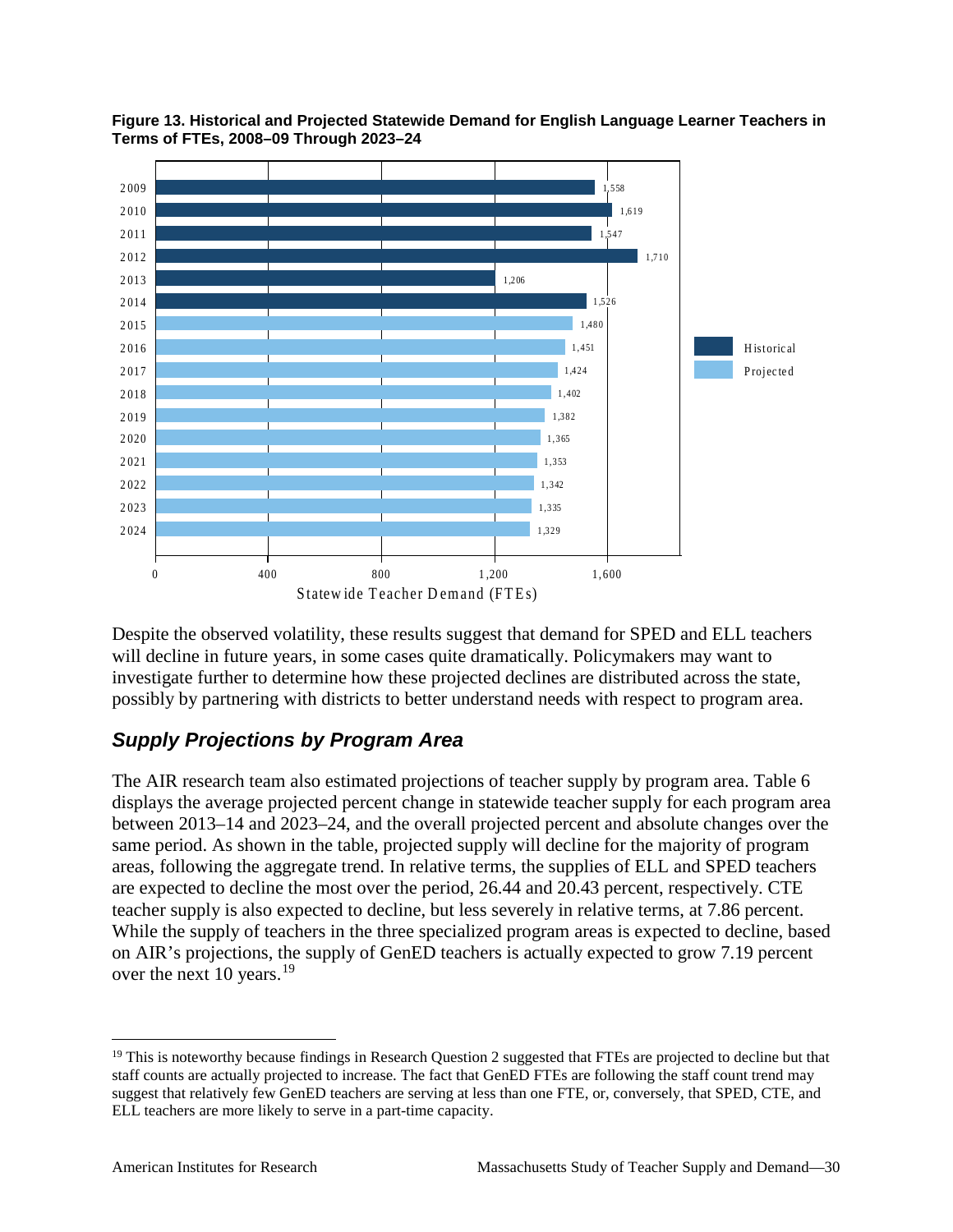**Table 6. Projected Percent and Absolute Changes in Statewide Supply by Program Area, 2014–15 Through 2023–24**

| <b>Program Area</b>                       | <b>Average Annual Percent</b><br><b>Change 2013-14</b><br><b>Through 2023-24</b> | <b>Overall Percent</b><br><b>Change 2013-14</b><br><b>Through 2023-24</b> | <b>Overall Absolute</b><br><b>Change 2013-14</b><br><b>Through 2023-24</b> |
|-------------------------------------------|----------------------------------------------------------------------------------|---------------------------------------------------------------------------|----------------------------------------------------------------------------|
| <b>General Education</b>                  | 0.70%                                                                            | 7.19%                                                                     | 3.945                                                                      |
| <b>Special Education</b>                  | $-2.26%$                                                                         | $-20.43%$                                                                 | $-1.722$                                                                   |
| English Language Learners                 | $-3.04%$                                                                         | $-26.44%$                                                                 | $-403$                                                                     |
| Career/Vocational/ Technical<br>Education | $-0.81%$                                                                         | $-7.86\%$                                                                 | $-152$                                                                     |

One interpretation of the program-area specific supply projections is that future declines in teacher supply are expected to be primarily among non-GenED teachers. See Appendix B for additional findings from this analysis.

#### *Comparing Supply and Demand by Program Area*

In an effort to determine if there are expected shortages or surpluses in any particular program area in future years, the AIR research team compared the supply and demand projections for each year through 2023–24.

#### **Expected Surpluses**

For those program areas expected to experience a surplus (i.e., GenED and CTE), it was found that projected surpluses tend to grow over time. The demand for GenED teachers is projected to decline over the next 10 years, while supply is projected to grow. Consequently, as shown in Table 7 and Figure 14, there is an expected statewide surplus of 1,058 FTEs (supply exceeds demand by 1.95 percent) in 2014–15, which is projected to grow to 6,046 FTEs (11.46 percent) by 2023–24.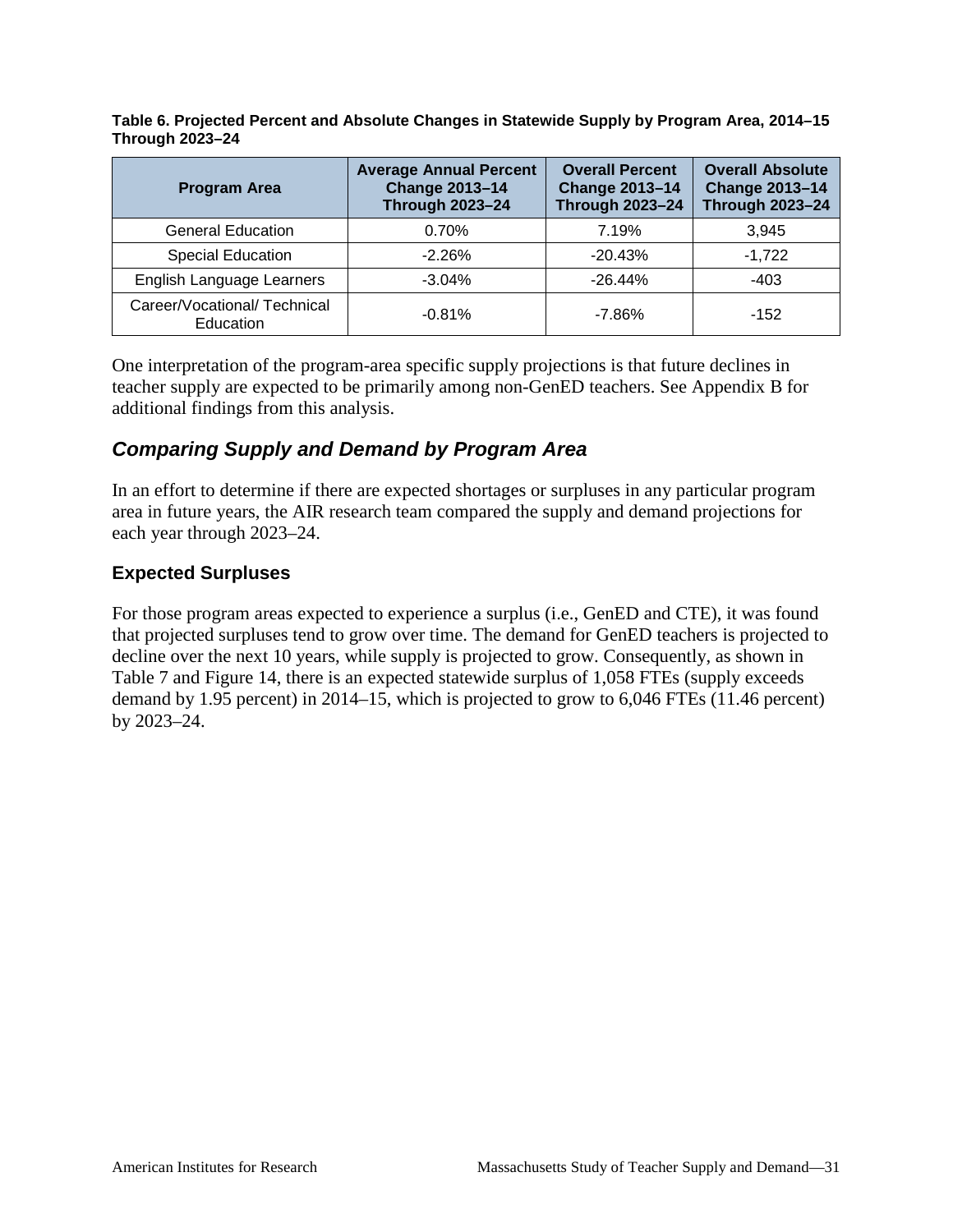| Table 7. Projected Statewide Demand and Supply of General Education Teachers in Terms of FTEs |
|-----------------------------------------------------------------------------------------------|
| and Absolute and Relative Differences, 2014-15 Through 2023-24                                |

| Year        | <b>Projected Supply</b> | <b>Projected Demand</b> | <b>Absolute</b><br><b>Difference</b><br><b>Between Supply</b><br>and Demand | <b>Relative</b><br><b>Difference</b><br><b>Between Supply</b><br>and Demand |
|-------------|-------------------------|-------------------------|-----------------------------------------------------------------------------|-----------------------------------------------------------------------------|
| $2014 - 15$ | 55,276                  | 54,218                  | 1,058                                                                       | 1.95%                                                                       |
| $2015 - 16$ | 55,644                  | 54,138                  | 1,506                                                                       | 2.78%                                                                       |
| $2016 - 17$ | 56,017                  | 54,001                  | 2,016                                                                       | 3.73%                                                                       |
| $2017 - 18$ | 56,396                  | 53,910                  | 2,485                                                                       | 4.61%                                                                       |
| $2018 - 19$ | 56,780                  | 53,731                  | 3,049                                                                       | 5.67%                                                                       |
| $2019 - 20$ | 57,170                  | 53,573                  | 3,597                                                                       | 6.71%                                                                       |
| $2020 - 21$ | 57,566                  | 53,423                  | 4,143                                                                       | 7.76%                                                                       |
| $2021 - 22$ | 57,968                  | 53,217                  | 4,751                                                                       | 8.93%                                                                       |
| $2022 - 23$ | 58,377                  | 52,988                  | 5,388                                                                       | 10.17%                                                                      |
| $2023 - 24$ | 58,791                  | 52,745                  | 6,046                                                                       | 11.46%                                                                      |

**Figure 14. Historical and Projected Statewide Supply and Demand for General Education Teachers in Terms of FTEs, 2008–09 Through 2023–24**



In contrast, both the demand and supply of CTE teachers are projected to decline over the next 10 years, but at differing rates. As shown in Table 8 and Figure 15, there is an expected surplus of 22 FTEs (1.16 percent) in 2014–15 that is projected to grow to 218 FTEs (13.89 percent) by 2023–24.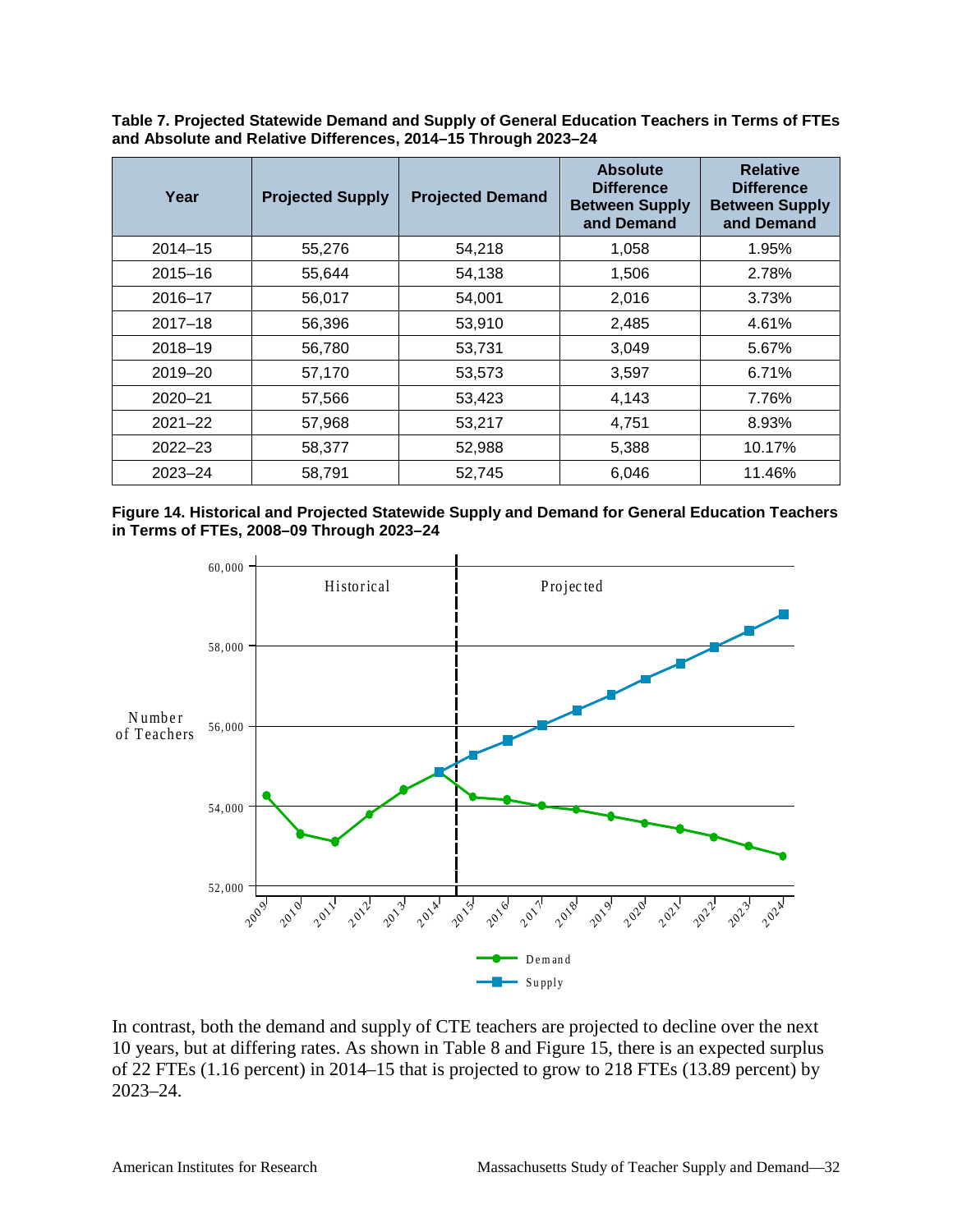| Year        | <b>Projected Supply</b> | <b>Projected Demand</b> | <b>Absolute</b><br><b>Difference</b><br><b>Between Supply</b><br>and Demand | <b>Relative</b><br><b>Difference</b><br><b>Between Supply</b><br>and Demand |
|-------------|-------------------------|-------------------------|-----------------------------------------------------------------------------|-----------------------------------------------------------------------------|
| $2014 - 15$ | 1,914                   | 1,892                   | 22                                                                          | 1.16%                                                                       |
| $2015 - 16$ | 1,893                   | 1,855                   | 39                                                                          | 2.09%                                                                       |
| 2016-17     | 1,874                   | 1,815                   | 59                                                                          | 3.25%                                                                       |
| $2017 - 18$ | 1,857                   | 1,779                   | 77                                                                          | 4.35%                                                                       |
| 2018-19     | 1,841                   | 1,740                   | 101                                                                         | 5.80%                                                                       |
| 2019-20     | 1,827                   | 1,706                   | 121                                                                         | 7.09%                                                                       |
| $2020 - 21$ | 1,814                   | 1,671                   | 143                                                                         | 8.55%                                                                       |
| $2021 - 22$ | 1,803                   | 1,636                   | 166                                                                         | 10.17%                                                                      |
| $2022 - 23$ | 1,793                   | 1,601                   | 191                                                                         | 11.94%                                                                      |
| $2023 - 24$ | 1,784                   | 1,567                   | 218                                                                         | 13.89%                                                                      |

**Table 8. Projected Statewide Demand and Supply of Career/Vocational/Technical Education Teachers in Terms of FTEs and Absolute and Relative Differences, 2014–15 Through 2023–24**





These surpluses may suggest that recruitment and retention is healthy among teachers in these program areas, and no additional support will be needed if historical trends persist. However, any shock in future years, such as a change in statewide policy or a large staffing change (e.g., offers for early retirement, reductions in force) could certainly impact these results. This is especially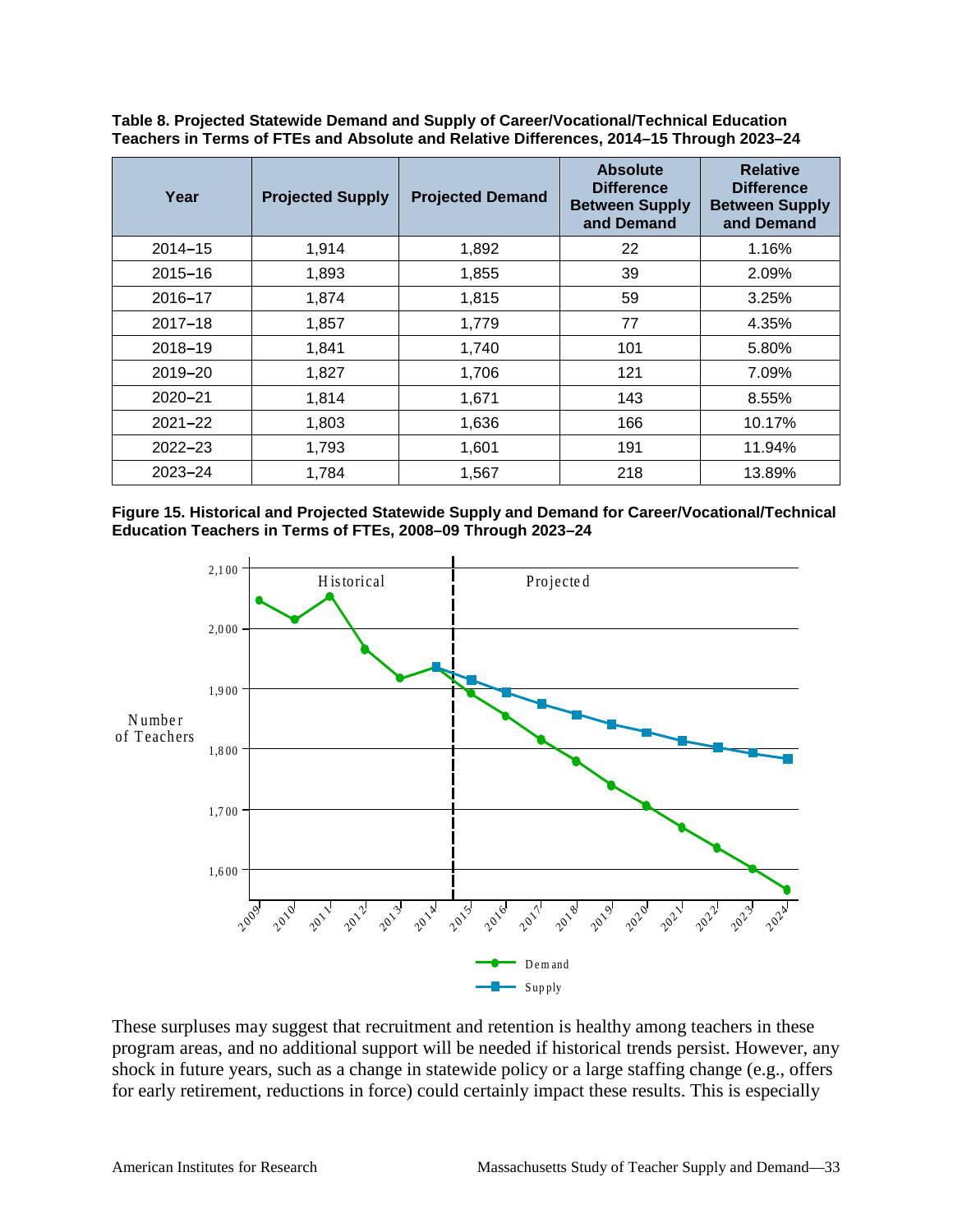important to keep in mind for CTE teachers, who make up a very small part of the teacher workforce and therefore may be more affected by any shocks or policy decisions regarding CTE education. In addition, the statewide projections presented here represent an aggregation of individual district-level projections. It is possible that, although statewide there is an expected surplus, there may be individual districts that will experience shortages.

#### **Expected Shortages**

For those program areas expected to experience a shortage (i.e., SPED and ELL), the AIR research team found that the projected shortages tend to grow over time. Both the demand and supply for SPED teachers is projected to decline over the next 10 years, but supply is expected to decline at a faster rate. Specifically, there is an expected statewide shortage of 262 FTEs (3.06 percent) in 2014**–**15 that is projected to grow to 549 FTEs (7.57 percent) by 2023**–**24 (Table 9 and Figure 16). The projected rapid decline in both supply and demand of SPED teachers is striking. In many ways the decline in supply is more reasonable than the decline in demand, which will be driven largely by the number of special education students, which is expected to decline at a rate similar to the general population of students. If that decline in demand is overstated, the projected shortage could be greater than presented here.

| Year        | <b>Projected Supply</b> | <b>Projected Demand</b> | <b>Absolute</b><br><b>Difference</b><br><b>Between Supply</b><br>and Demand | <b>Relative</b><br><b>Difference</b><br><b>Between Supply</b><br>and Demand |
|-------------|-------------------------|-------------------------|-----------------------------------------------------------------------------|-----------------------------------------------------------------------------|
| $2014 - 15$ | 8,324                   | 8,587                   | $-262$                                                                      | $-3.06\%$                                                                   |
| $2015 - 16$ | 8,115                   | 8,431                   | $-317$                                                                      | $-3.76%$                                                                    |
| 2016-17     | 7,913                   | 8,273                   | $-360$                                                                      | $-4.35%$                                                                    |
| $2017 - 18$ | 7,720                   | 8,126                   | $-406$                                                                      | $-5.00\%$                                                                   |
| 2018-19     | 7,534                   | 7,971                   | $-437$                                                                      | $-5.48%$                                                                    |
| $2019 - 20$ | 7,355                   | 7,823                   | $-468$                                                                      | $-5.98\%$                                                                   |
| $2020 - 21$ | 7,183                   | 7,682                   | $-499$                                                                      | $-6.50\%$                                                                   |
| $2021 - 22$ | 7,018                   | 7,538                   | $-520$                                                                      | $-6.90\%$                                                                   |
| $2022 - 23$ | 6,858                   | 7,395                   | -536                                                                        | -7.25%                                                                      |
| $2023 - 24$ | 6,705                   | 7,254                   | $-549$                                                                      | $-7.57\%$                                                                   |

| Table 9. Projected Statewide Demand and Supply of Special Education Teachers in Terms of FTEs |
|-----------------------------------------------------------------------------------------------|
| and Absolute and Relative Differences, 2014-15 Through 2023-24                                |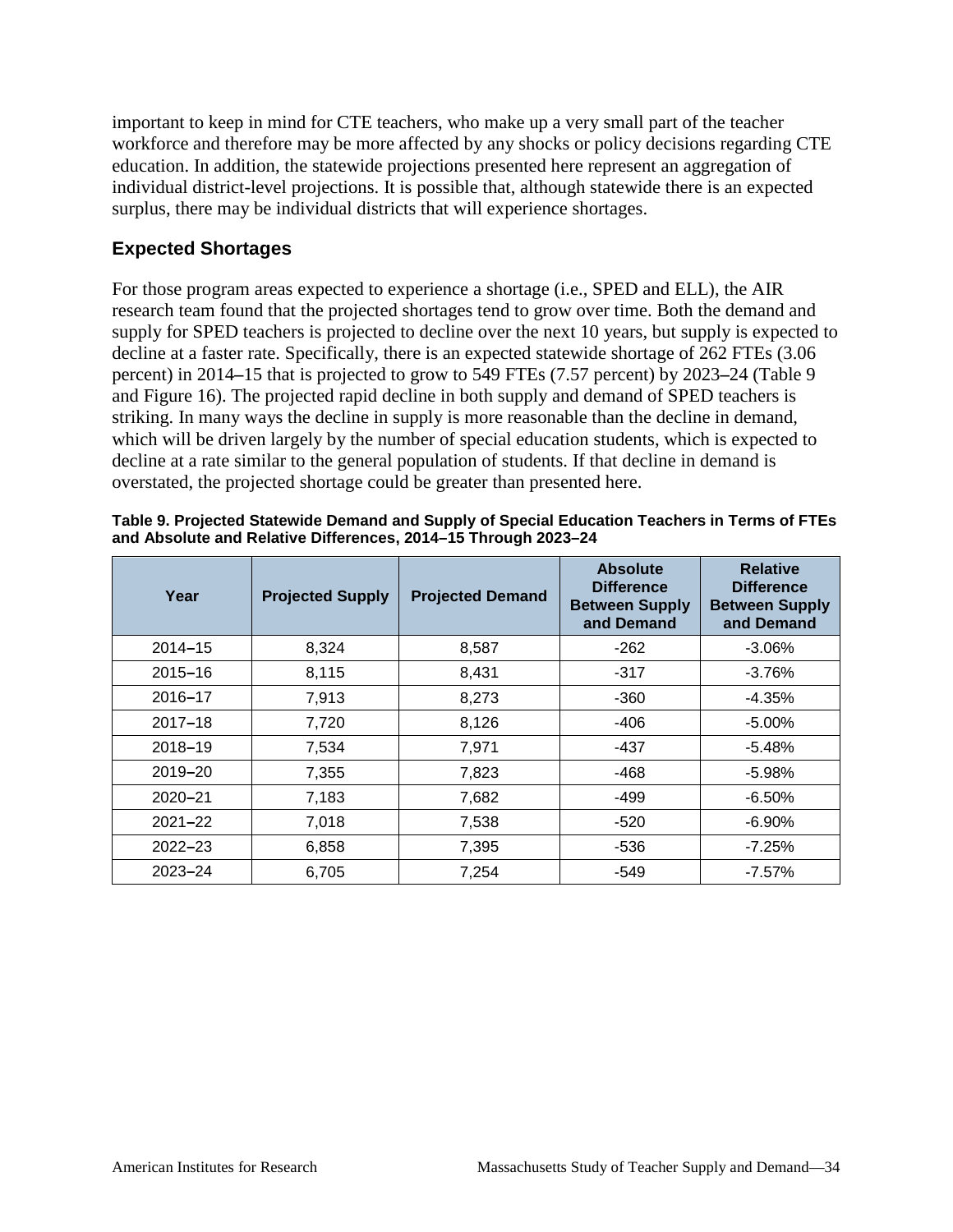



Similarly, both the demand and supply of ELL teachers are projected to decline over the next 10 years, but at differing rates. Specifically, there is an expected shortage of 128 FTEs (8.68 percent) in 2014**–**15 that is projected to grow to 207 FTEs (15.54 percent) by 2023**–**24 (Table 10 and Figure 17).

| Year        | <b>Projected Supply</b> | <b>Projected Demand</b> | <b>Absolute</b><br><b>Difference</b><br><b>Between Supply</b><br>and Demand | <b>Relative</b><br><b>Difference</b><br><b>Between Supply</b><br>and Demand |
|-------------|-------------------------|-------------------------|-----------------------------------------------------------------------------|-----------------------------------------------------------------------------|
| $2014 - 15$ | 1,352                   | 1,480                   | $-128$                                                                      | $-8.68\%$                                                                   |
| $2015 - 16$ | 1,309                   | 1,451                   | $-142$                                                                      | $-9.80\%$                                                                   |
| 2016-17     | 1,270                   | 1,424                   | $-154$                                                                      | $-10.81%$                                                                   |
| $2017 - 18$ | 1,237                   | 1,402                   | $-166$                                                                      | $-11.81%$                                                                   |
| 2018-19     | 1,207                   | 1,382                   | $-174$                                                                      | $-12.63%$                                                                   |
| 2019-20     | 1,182                   | 1,365                   | -183                                                                        | $-13.38%$                                                                   |
| 2020-21     | 1,162                   | 1,353                   | $-191$                                                                      | $-14.14%$                                                                   |
| $2021 - 22$ | 1,145                   | 1,342                   | $-198$                                                                      | $-14.72%$                                                                   |
| $2022 - 23$ | 1,132                   | 1,335                   | $-203$                                                                      | $-15.20%$                                                                   |
| 2023-24     | 1,123                   | 1,329                   | $-207$                                                                      | $-15.54%$                                                                   |

**Table 10. Projected Statewide Demand and Supply of English Language Learner Education Teachers in Terms of FTEs and Absolute and Relative Differences, 2014–15 Through 2023–24**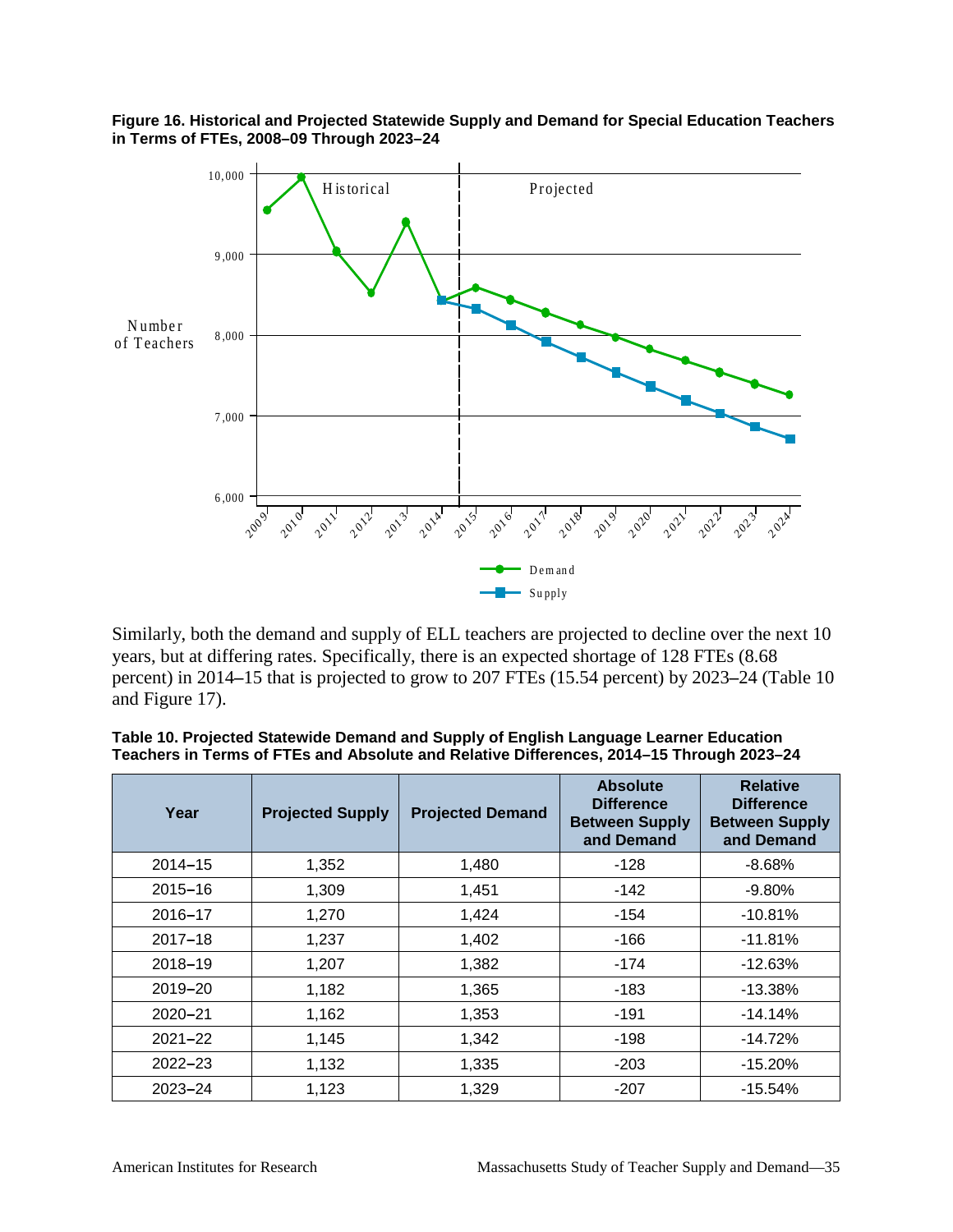

**Figure 17. Historical and Projected Statewide Supply and Demand for English Language Learner Education Teachers in Terms of FTEs, 2008–09 Through 2023–24**

These shortages may suggest that statewide support to recruit and retain SPED and ELL teachers is needed. This finding for SPED teachers is in line with findings in previous workforce reports conducted in Massachusetts (ESE 2011; 2013). However, both of these program areas experienced quite a bit of volatility in the past six years, and these projections are by design based on an average trend and will not project similar shocks. Therefore, if the volatility seen in historical years can be expected in future years, there are limits to what inferences can be drawn from these projections. Shocks in future years could also affect the accuracy of results for GenED and CTE teachers. Moreover, the projections presented here also represent an aggregation of projections at the district level, and so, although statewide there is a net shortage, there may be variation in the needs of individual districts.

To the extent that policymakers intend to pursue strategies for recruiting teachers in particular program areas, they may want to further investigate the root cause of the observed shocks in SPED and ELL historical data. In addition, they may want to engage with districts to better understand whether experiences are aligned with statewide trends. In particular, districts that tend to serve a larger population of SPED and ELL students typically also serve large populations of low-income students. These districts may face much greater shortages than is discernable from aggregate trends.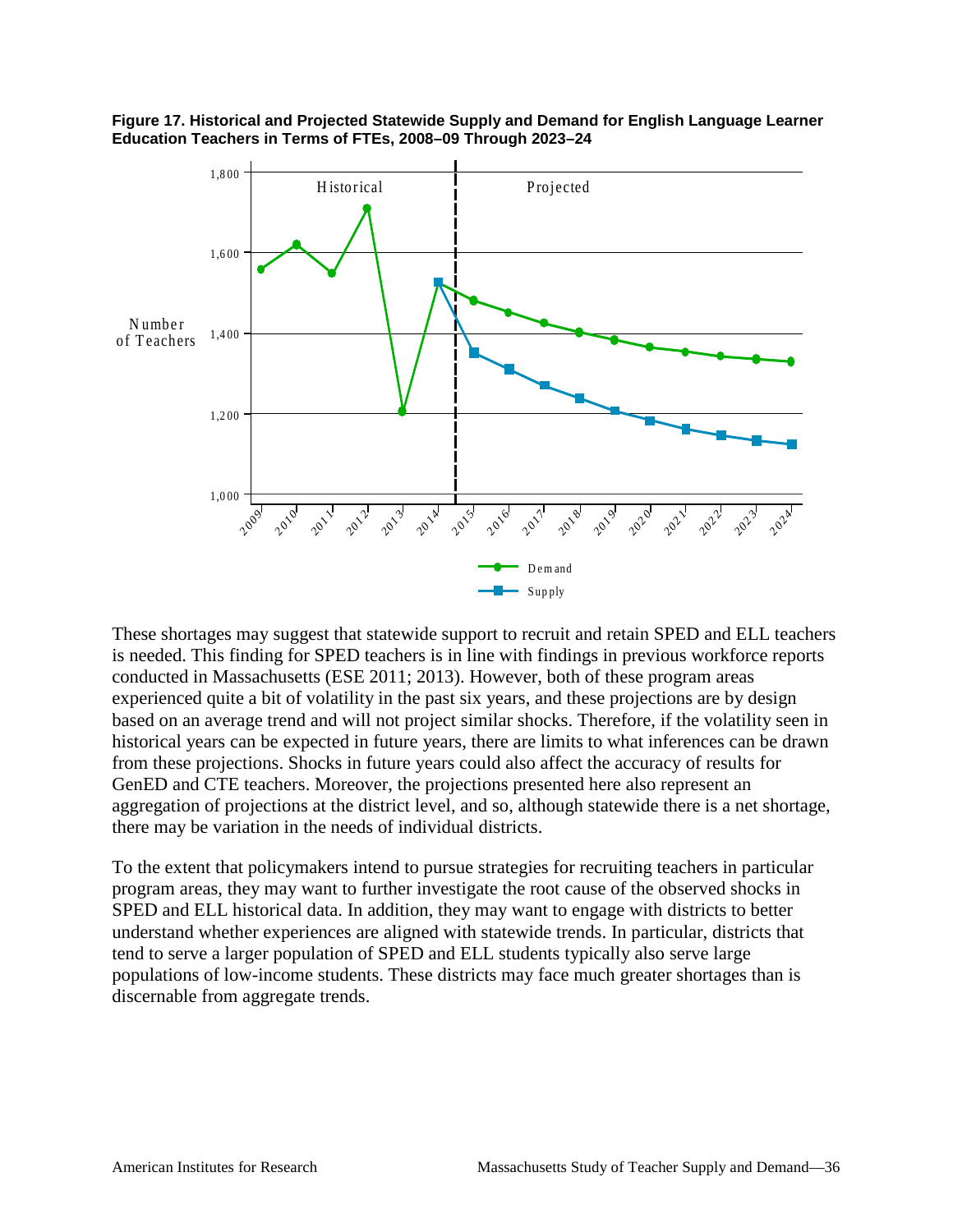#### *Validity of Results*

#### **Demand Projections**

The AIR research team conducted a number of tests to determine the validity of the estimated demand and supply projections by program area. Specifically, the team considered the average percent errors (APEs) and mean absolute percent errors (MAPEs) for both demand and supply projections based on a comparison of actual and projected values obtained with historical data, as well as the 95 percent confidence intervals around the predicted proportions that drive the demand projections, and the 95 percent confidence intervals around the predicted supply projections for districts on average.

#### **Average Percent Errors (APEs) and Absolute Percent Errors (MAPEs)**

When the AIR team compared projected to actual demand estimates in the historical data, it was found that GenED projections had the lowest bias as measured by APEs and general error as measured by MAPEs, , at 0.1 and 0.5 percent, respectively. ELL projections had the largest APE and MAPE at 4.6 and 7.8 percent, respectively. Given that the MAPE was above 7.5 percent, these projections should be interpreted with caution. In terms of bias, GenED, CTE, and ELL projections appear to be over-predicting demand, on average, while SPED projections appear to be under-predicting demand. This could have implications for the identified shortages and surpluses. On the one hand, if demand is over-predicted, then it is possible to infer shortages may be smaller and surpluses larger. On the other hand, because SPED demand is under-predicted, on average, it is possible to infer that the expected shortages may, in fact, be larger than reported.

#### **Confidence Intervals**

Similar to the findings for the aggregate supply projections, confidence intervals around the demand proportion projections by program area grew substantially from 2014–15 to 2023–24. Given the large growth in intervals over time, the AIR research team suggests that the earlier years of projections should be relied on more heavily in any discussions of policy implications. Moreover, in the first projected year, all intervals are generally modest in size, with only ELL teachers rising above +/- 10 percent. However, by the final projected year the intervals are quite large for both CTE and ELL teachers. This further supports the notion that over time one should be less confident in the projections, especially for CTE and ELL teachers.

#### **Supply Projections**

The AIR research team next calculated the APEs and MAPEs by program area by using predicted and actual supply in historical years. In addition, the AIR team evaluated the 95 percent confidence intervals around district average program area supply estimates.

#### **Average Percent Errors (APEs) and Absolute Percent Errors (MAPEs)**

When the AIR research team compared projected and actual demand estimates in historical years, it was found that, as was the case with the proportion projections, GenED projections have the lowest APE and MAPE, at less than 0.1 percent and 0.4 percent respectively, and ELL projections have the largest, 1.3 and 8.4 percent, respectively. Given that the MAPE for ELL is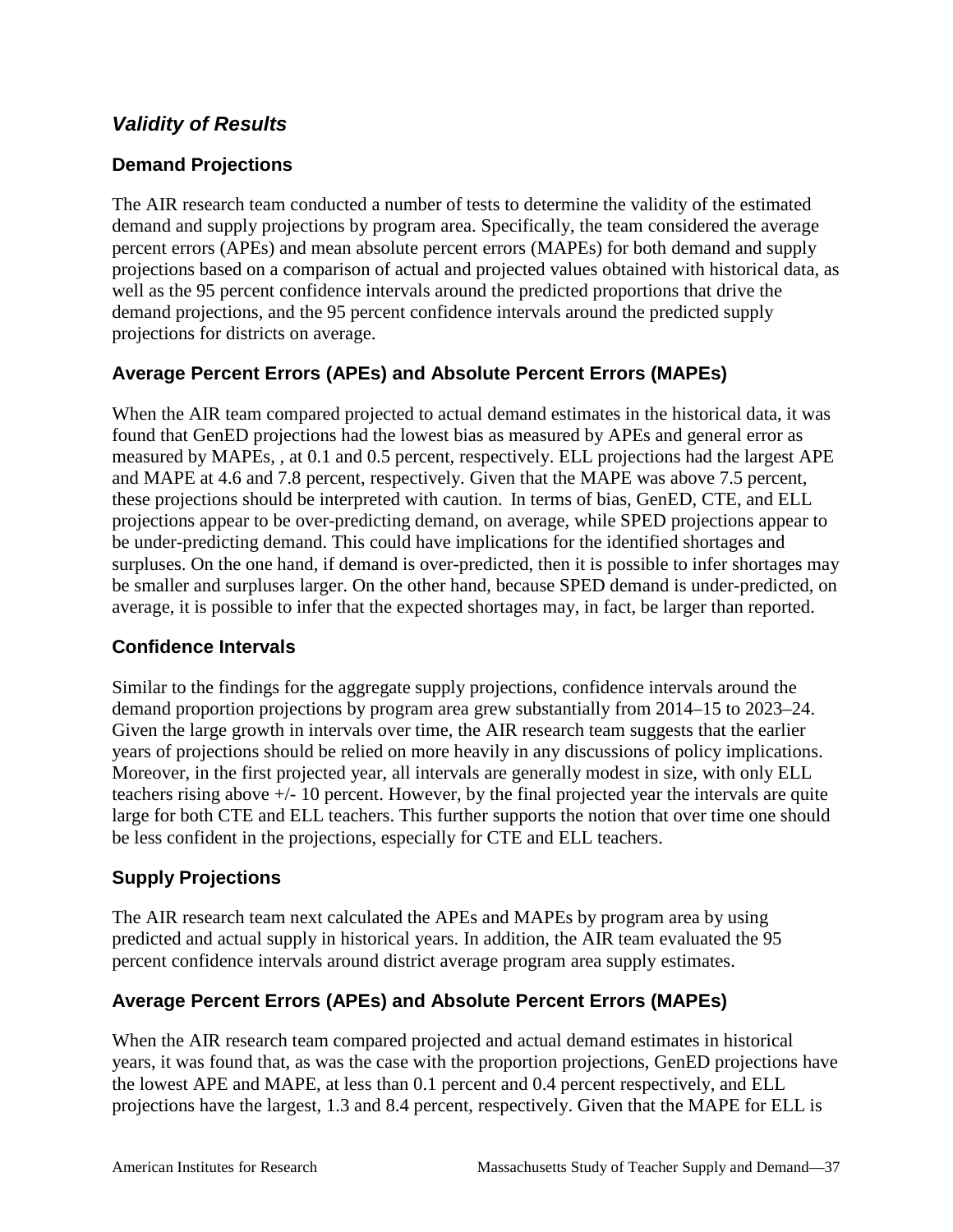above 7.5 percent, these projections should be interpreted with caution. In terms of bias, all program area supply projections appear to be over-predicting, on average, based on the direction of the APEs (all positive). This could have implications for the identified shortages and surpluses. However, since, in general, demand projections also have an upward bias, the impact of the bias on the calculated supply demand differences (surplus/shortage) may be negligible. For example, if CTE teacher demand tended to over-predict by 0.6 percent, on average, and supply tended to over-predict by 0.5 percent, on average, than, although both may be higher than reported, the difference between the two would be largely unchanged. The exception to this are the SPED projections, which exhibit a downward bias for demand and an upward bias for supply, suggesting that the projected shortages may actually be larger than reported.

#### **Confidence Intervals**

As expected, the confidence intervals around the average supply estimates also grow consistently over the projected years. Specifically, it was found that intervals around the CTE supply estimates had the largest growth, nearly quadrupling over the projected years. On the other hand, the SPED and ELL confidence intervals grew least, although still substantially, almost doubling over projected years. Given the growth in intervals over time, the AIR research team suggests that the earlier years of projections be relied on more heavily in any discussions of policy implications. Moreover, when considering the relative size of the intervals, SPED, CTE, and ELL projections all have very large intervals in the final projected year, indicating less certainty in projected supply of teachers in these program areas.<sup>[20](#page-43-0)</sup>

<span id="page-43-0"></span><sup>&</sup>lt;sup>20</sup> Additional details on validation testing and these metrics can be found in Appendix C.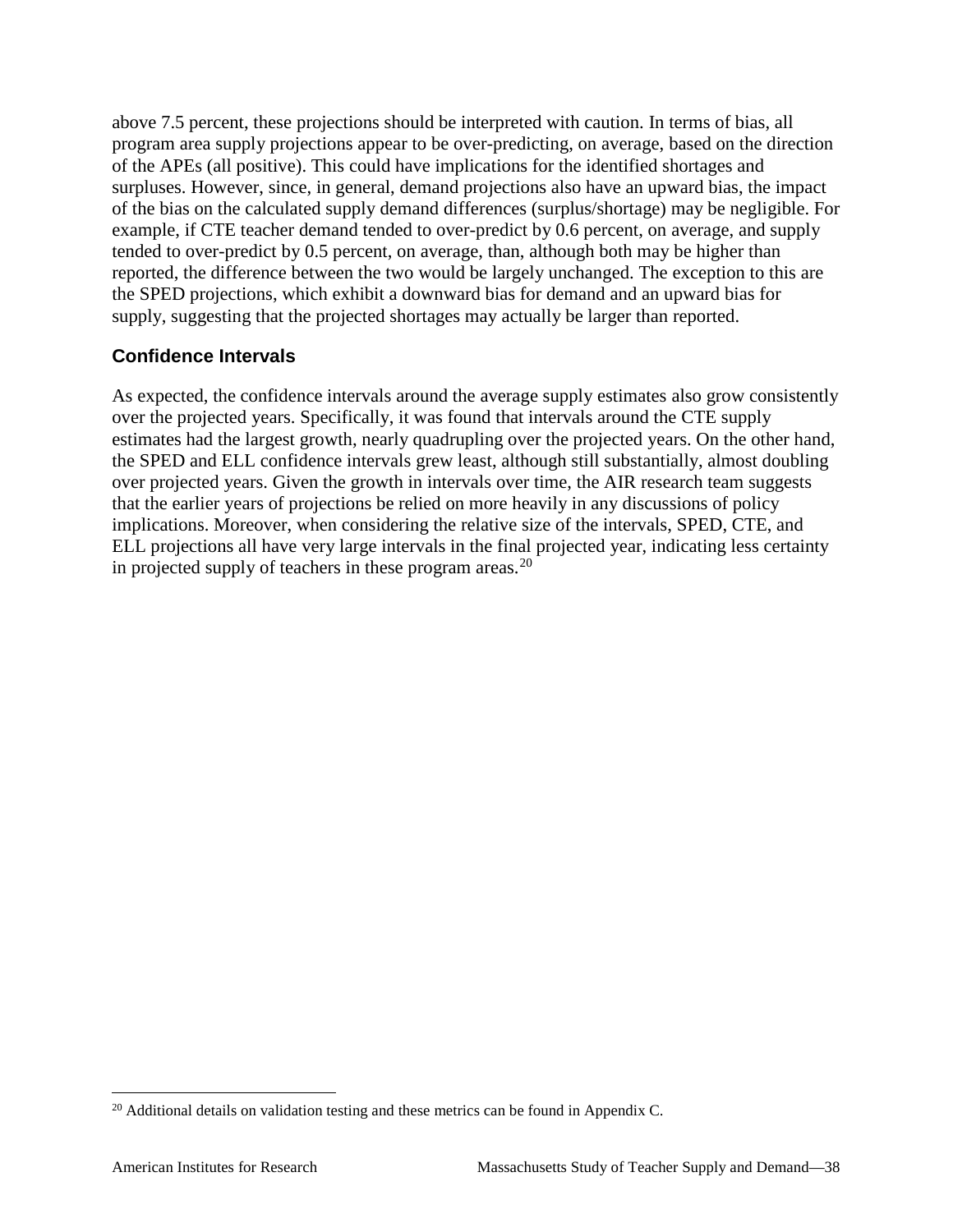## **Research Question 4: Detailed Supply and Demand Projections by Race and Age**

*What are the supply and demand projections of teachers in Massachusetts for the next 10 years by demographic group?*

The AIR research team first estimated projected demand for teachers in a variety of racial and ethnic categories. This section reports on key findings from these analyses, including estimated proportions of minority (i.e., non-White) teachers, and projected future trends in demand for minority (i.e., non-White) and White teachers.

The AIR team next estimated projected supply for teachers by race, including projections of all supply components by race.<sup>[21](#page-44-0)</sup> This section reports key findings from these analyses, including a summary of projected trends in supply by race. In addition, this section reports on the comparison of demand and supply by race, including expected surpluses and shortages for minority and White teachers.

For the second part of this research question, the AIR research team estimated demand projections by age groups split into seven categories,  $^{22}$  $^{22}$  $^{22}$  and key findings from those analyses are presented here by age category. In addition, projected supply for teachers by age was estimated, including projections of all supply components by age. These supply projections also are summarized in this section. In addition, this section reports on the comparison of demand and supply by age, including expected surpluses and shortages for teachers in each age category.

Finally, this section reports on the validity of these results based on a comparison of actual and projected values derived from historical data, and presents the 95 percent confidence intervals surrounding the regression-based estimates. $^{23}$  $^{23}$  $^{23}$ 

#### *Research Question 4a: Demand and Supply Projections by Race*

#### **Demand Projections by Race**

The AIR research team first estimated demand projections by the race of the teacher. As outlined in the Data and Methods section, in order to do this, regression models were used to predict proportions of teachers<sup>[24](#page-44-3)</sup> by race, and these proportions were applied to the demand estimates in Research Question 1. Projections were initially tested in each of the race categories, but it was found that projections for the individual categories were not reliable. The research team determined that projecting a combined minority category instead was more appropriate. This

<span id="page-44-0"></span><sup>&</sup>lt;sup>21</sup> The data available for this study included the following seven race categories: (1) African American, (2) Asian, (3) Hispanic, (4) Native American, (5) Native Hawaiian, (6) Pacific Islander, (7) multi-race, non-Hispanic, and (7) White.

<span id="page-44-1"></span><sup>&</sup>lt;sup>22</sup> The seven age categories are as follows: (1) under 26, (2) 26–32, (3) 33–40, (4) 41–48, (5) 49–56, (6) 57–64, and (7) over 64.

<span id="page-44-2"></span> $23$  Additional exhibits displaying Research Question 4 findings not presented in this report, including figures and tables, are available upon request.

<span id="page-44-3"></span><sup>&</sup>lt;sup>24</sup> Please note that throughout this section when "teachers" are referred to, the reference is to FTEs, not staff counts.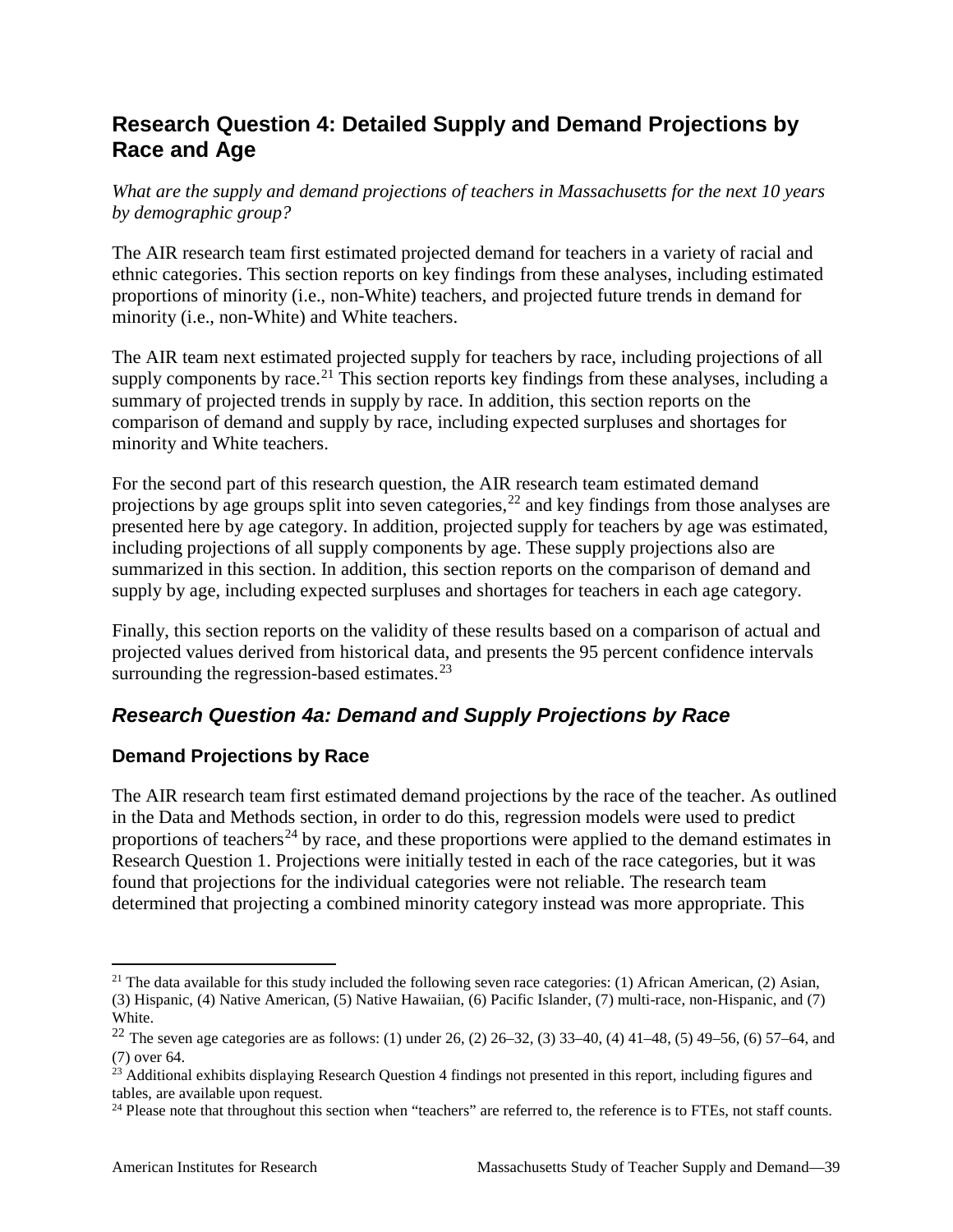lack of reliability may be due in part to the fact that all minorities made up only 2.8 percent of all teachers in Massachusetts, on average, over the past six years.

As can be seen in Table 11, the share of teachers who are minority is expected to increase over time to approximately 3.3 percent of the active teaching workforce by 2023–24. This is met by an expected complementary decline in White teachers.

| Year        | <b>Percent Minority Teachers</b> | <b>Percent White Teachers</b> |
|-------------|----------------------------------|-------------------------------|
| $2014 - 15$ | 2.92%                            | 97.08%                        |
| $2015 - 16$ | 2.96%                            | 97.04%                        |
| 2016-17     | 3.01%                            | 96.99%                        |
| $2017 - 18$ | 3.05%                            | 96.95%                        |
| $2018 - 19$ | 3.09%                            | 96.91%                        |
| $2019 - 20$ | 3.14%                            | 96.86%                        |
| $2020 - 21$ | 3.18%                            | 96.82%                        |
| $2021 - 22$ | 3.23%                            | 96.77%                        |
| $2022 - 23$ | 3.28%                            | 96.72%                        |
| $2023 - 24$ | 3.33%                            | 96.67%                        |

**Table 11. Projected Percent of Minority and White Teachers, 2014–15 Through 2023–24**

As expected, and as seen in Table 12, this increase in the share of minority teachers over time amounts to an increase in demand of 0.90 percent per year, or 9.34 percent in total between 2013–14 and 2023–24. This results in an absolute expected increase of 405 minority teachers over a period in which it is projected that numbers of teachers overall will decrease. During the same time period, the demand for White teachers is expected to decline by more than 4,200.

| Table 12. Projected Percent and Absolute Changes in Statewide Demand by Teacher Race, |  |
|---------------------------------------------------------------------------------------|--|
| 2014-15 Through 2023-24                                                               |  |

| Race         | <b>Average Annual Percent</b><br><b>Change 2013-14</b><br><b>Through 2023-24</b> | <b>Overall Percent</b><br><b>Change 2013-14</b><br><b>Through 2023-24</b> | <b>Overall Absolute</b><br><b>Change 2013-14</b><br><b>Through 2023-24</b> |
|--------------|----------------------------------------------------------------------------------|---------------------------------------------------------------------------|----------------------------------------------------------------------------|
| All Minority | $0.90\%$                                                                         | 9.34%                                                                     | 405                                                                        |
| White        | $-0.70\%$                                                                        | $-6.81%$                                                                  | $-4.250$                                                                   |

The projected growth in demand in Table 12 assumes that the share of teachers who are of a minority race is a reasonable proxy of demand for these teachers. This assumption is supported by the fact that the expected increase in demand is consistent with statewide initiatives to increase the number of minority teachers (ESE, 2014). The results in Table 12 would seem to suggest that these efforts are seeing some success, at least in the aggregate. However, the historical trends on which these projections are based may also, in part, reflect shifts in the demographics of the teacher workforce that are driven by the racial makeup of both those leaving and entering the active pool of teachers. Policymakers may want to investigate population data and teacher mobility further to better understand the observed changing demographics.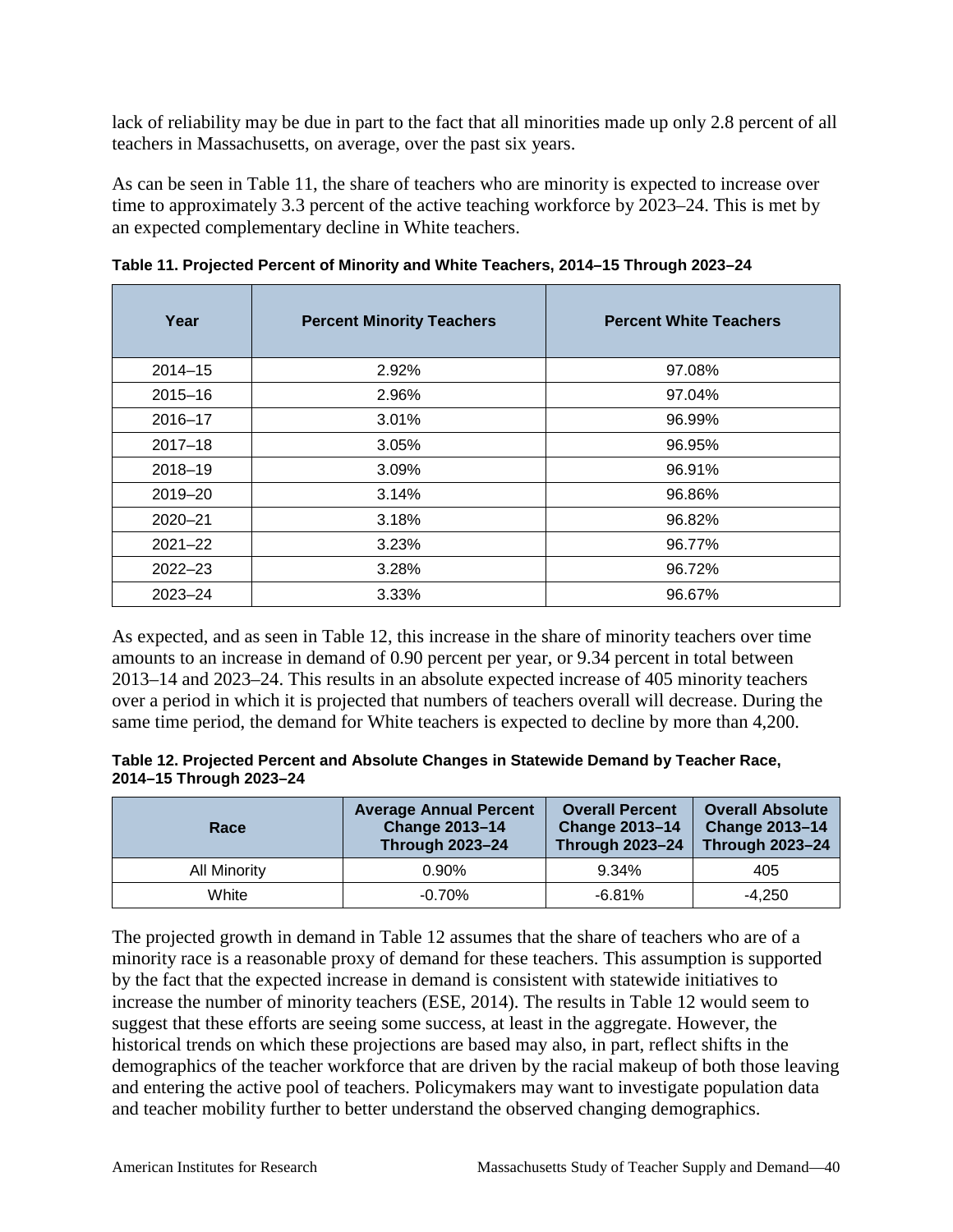#### **Supply Projections by Race**

In contrast to the demand results by race, supply by race is expected to decrease over time for both minority and White teachers. As can be seen in Table 13, the supply of minority teachers is expected to decline an average of 0.05 percent per year between 2013–14 and 2023–24, and 0.48 percent in total (equal to 21 minority teachers) over the same time period. White teachers, however, are expected to decrease at a faster rate than minority teachers, declining by 3,315 teachers (5.31 percent) over the time period. The expected result is an increase of the share of minority teachers over time, which is consistent with the estimated proportions used to calculate projected demand.

#### **Table 13. Projected Percent and Absolute Changes in Statewide Supply by Teacher Race, 2013–14 Through 2023–24**

| Race         | <b>Average Annual Percent</b><br><b>Change 2013-14</b><br><b>Through 2023-24</b> | <b>Overall Percent</b><br><b>Change 2013-14</b><br><b>Through 2023-24</b> | <b>Overall Absolute</b><br><b>Change 2013-14</b><br><b>Through 2023-24</b> |
|--------------|----------------------------------------------------------------------------------|---------------------------------------------------------------------------|----------------------------------------------------------------------------|
| All Minority | $-0.05%$                                                                         | $-0.48%$                                                                  | $-21$                                                                      |
| White        | $-0.54%$                                                                         | $-5.31\%$                                                                 | $-3.315$                                                                   |

### *Comparing Supply and Demand Projections by Race*

In an effort to determine if there are expected shortages or surpluses in minority or White teachers in future years, supply and demand projections for each were compared. It is expected there will be a surplus of White teachers and a shortage of minority teachers (Table 14 and Figure 18).

Specifically, for White teachers, the projections indicate a shortage of 496 teachers (-0.80 percent) in the first projected year, which is expected to shrink over the following two years. This is expected to change to a surplus in later projected years, where supply will increasingly exceed demand from a surplus of 30 (0.05 percent) teachers in 2018–19 to 934 (1.61 percent) in 2023–24.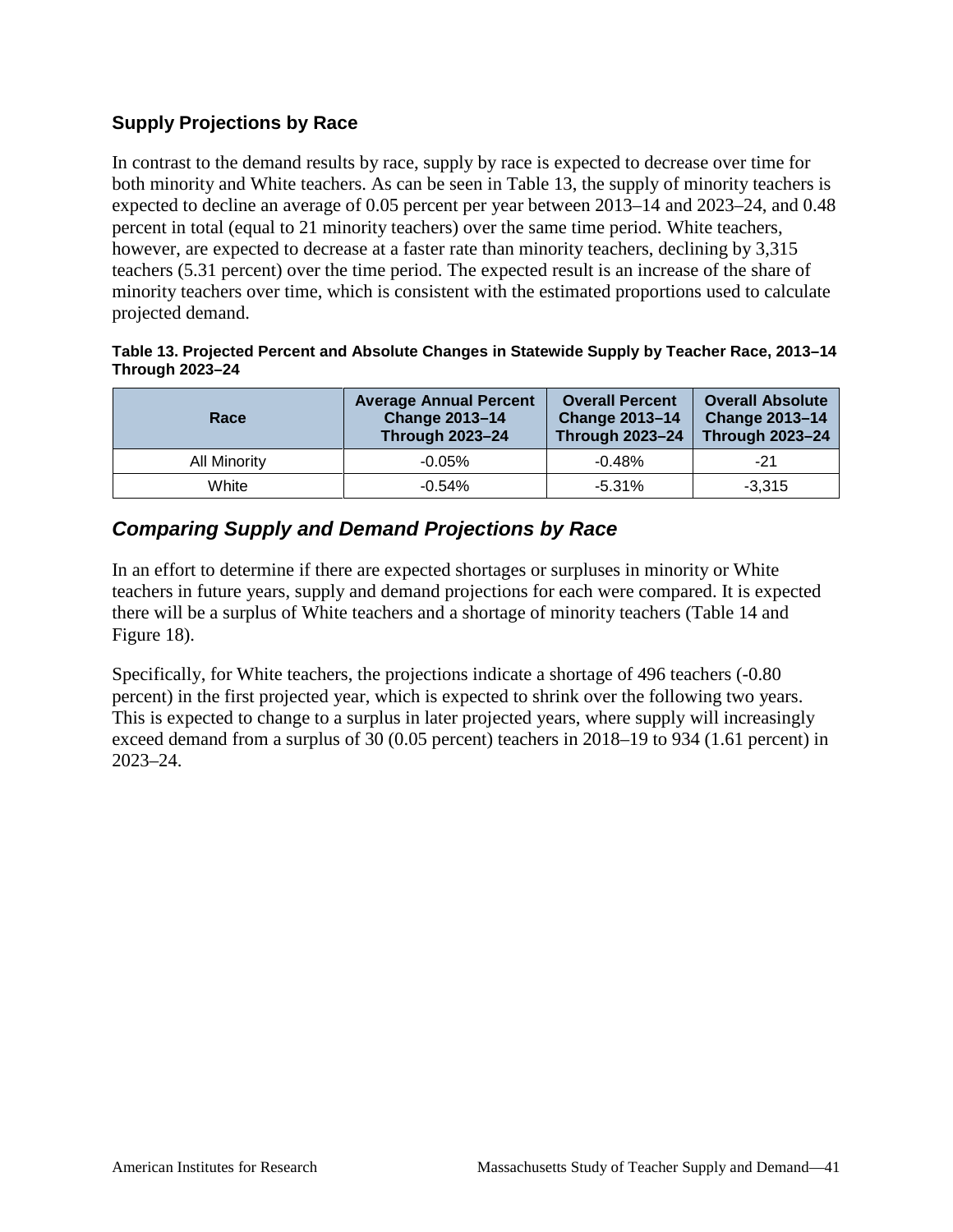| Year        | <b>Projected Supply</b> | <b>Projected Demand</b> | <b>Absolute</b><br><b>Difference</b><br><b>Between Supply</b><br>and Demand | <b>Relative</b><br><b>Difference</b><br><b>Between Supply</b><br>and Demand |
|-------------|-------------------------|-------------------------|-----------------------------------------------------------------------------|-----------------------------------------------------------------------------|
| $2014 - 15$ | 61,219                  | 61,715                  | $-496$                                                                      | $-0.80%$                                                                    |
| $2015 - 16$ | 60,975                  | 61,376                  | $-401$                                                                      | $-0.65%$                                                                    |
| 2016-17     | 60,732                  | 60,981                  | $-249$                                                                      | $-0.41%$                                                                    |
| $2017 - 18$ | 60,492                  | 60,648                  | $-156$                                                                      | $-0.26%$                                                                    |
| 2018-19     | 60,254                  | 60,224                  | 30                                                                          | 0.05%                                                                       |
| 2019-20     | 60,017                  | 59,838                  | 179                                                                         | 0.30%                                                                       |
| $2020 - 21$ | 59,783                  | 59,465                  | 318                                                                         | 0.53%                                                                       |
| $2021 - 22$ | 59,551                  | 59,041                  | 510                                                                         | 0.86%                                                                       |
| $2022 - 23$ | 59,321                  | 58,602                  | 719                                                                         | 1.23%                                                                       |
| $2023 - 24$ | 59,093                  | 58,159                  | 934                                                                         | 1.61%                                                                       |

**Table 14. Projected Statewide Demand and Supply of White Teachers in Terms of FTEs and Absolute and Relative Differences, 2014–15 Through 2023–24**

#### **Figure 18. Historical and Projected Statewide Supply and Demand for White Teachers in Terms of FTEs, 2008–09 Through 2023–24**



Given the relatively small size of the projected shortages and surpluses above, these results suggest that the demand and supply of White teachers will be relatively balanced over the projected years.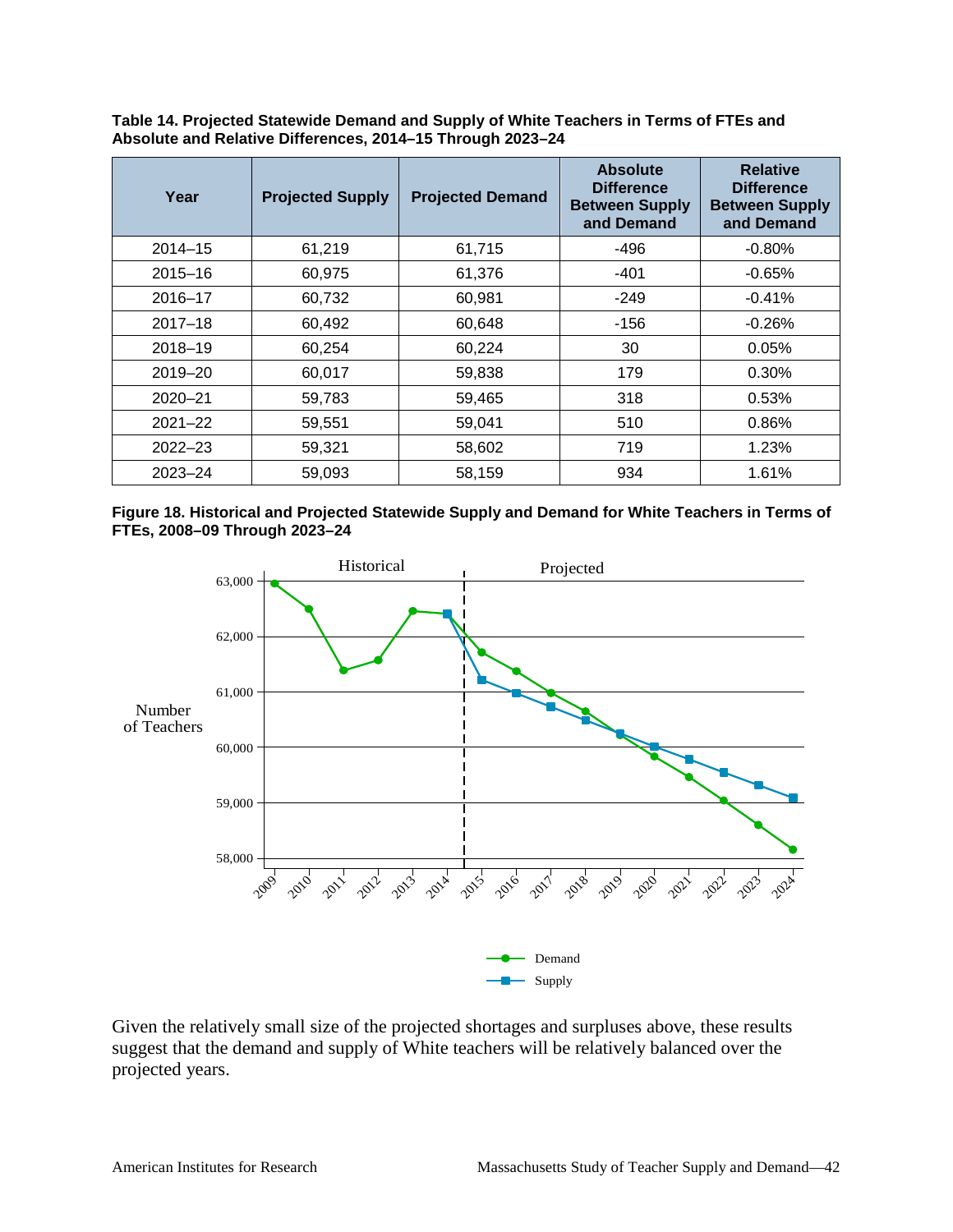On the other hand, given that the demand for minority teachers is projected to increase, while supply is projected to decline, the AIR research team expects to see a slight shortage of minority teachers (Table 15 and Figure 19). Specifically, a shortage of 105 teachers in 2014–15 (2.35 percent) is projected, which will grow slightly to 425 teachers (8.98 percent) by 2023–24.

| Year        | <b>Projected Supply</b> | <b>Projected Demand</b> | <b>Absolute</b><br><b>Difference</b><br><b>Between Supply</b><br>and Demand | <b>Relative</b><br><b>Difference</b><br><b>Between Supply</b><br>and Demand |
|-------------|-------------------------|-------------------------|-----------------------------------------------------------------------------|-----------------------------------------------------------------------------|
| $2014 - 15$ | 4,357                   | 4,462                   | $-105$                                                                      | $-2.35%$                                                                    |
| $2015 - 16$ | 4,349                   | 4,499                   | $-150$                                                                      | $-3.34\%$                                                                   |
| $2016 - 17$ | 4,341                   | 4,533                   | $-192$                                                                      | $-4.23%$                                                                    |
| $2017 - 18$ | 4,334                   | 4,570                   | $-236$                                                                      | $-5.16%$                                                                    |
| $2018 - 19$ | 4,328                   | 4,600                   | $-272$                                                                      | $-5.91%$                                                                    |
| $2019 - 20$ | 4,323                   | 4,629                   | $-307$                                                                      | $-6.62%$                                                                    |
| $2020 - 21$ | 4,319                   | 4,664                   | $-345$                                                                      | $-7.40%$                                                                    |
| $2021 - 22$ | 4,315                   | 4,692                   | -376                                                                        | $-8.02\%$                                                                   |
| $2022 - 23$ | 4,313                   | 4,717                   | -405                                                                        | $-8.58%$                                                                    |
| $2023 - 24$ | 4,311                   | 4,736                   | $-425$                                                                      | $-8.98%$                                                                    |

**Table 15. Projected Statewide Demand and Supply of Minority Teachers in Terms of FTEs and Absolute and Relative Differences, 2014–15 Through 2023–24**

#### **Figure 19. Historical and Projected Statewide Supply and Demand for Minority Teachers in Terms of FTEs, 2008-09 Through 2023-24**

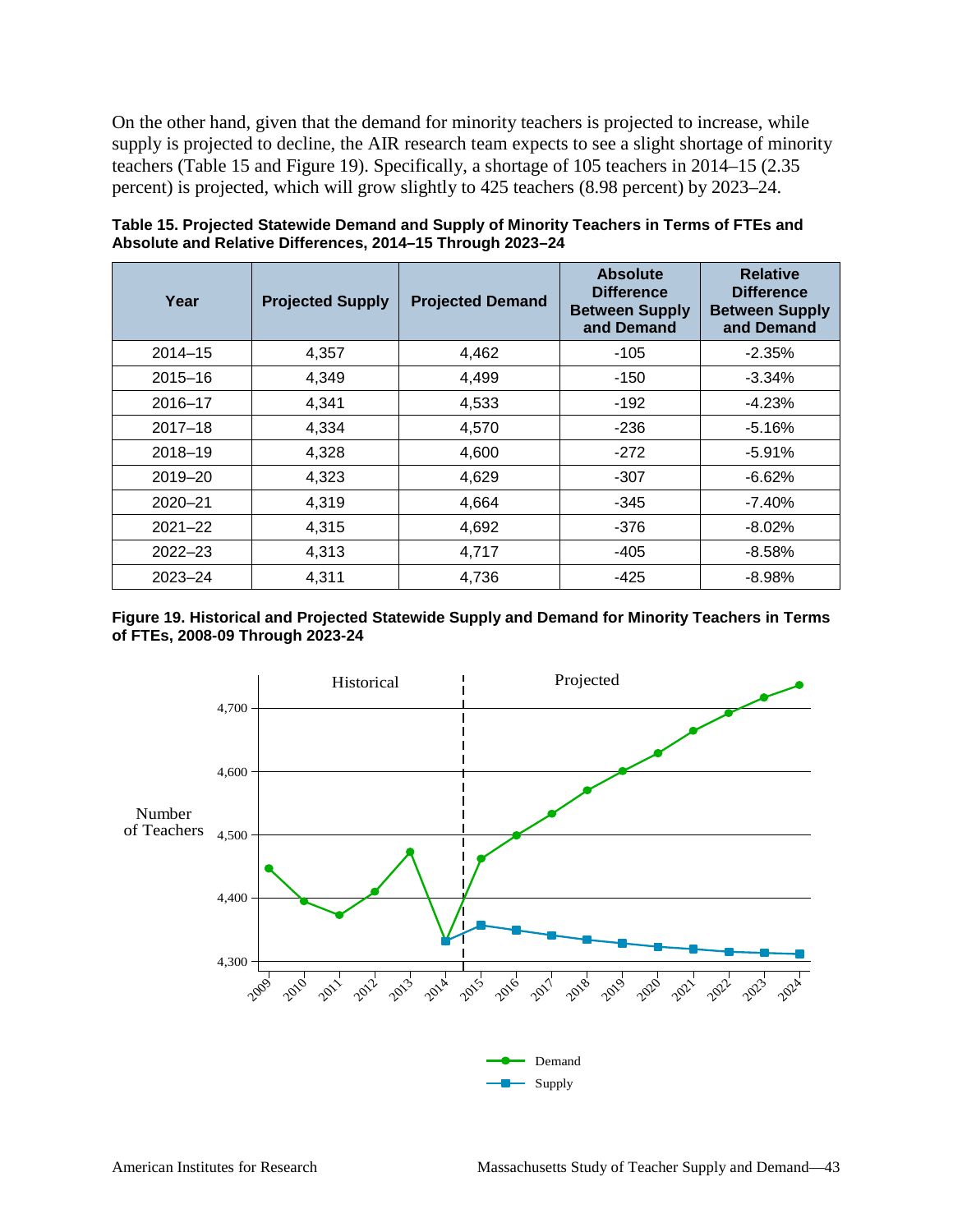The projected shortage of minority teachers appears largely due to the sharp projected increase in demand, given that there is a much smaller relative decline in expected supply of minority teachers. It is important to note that ESE seems to be concerned with this issue, given it is already implementing initiatives to increase the diversity of its teacher workforce. Moreover, this aggregate finding is in line with findings an earlier workforce report conducted in Massachusetts (ESE 2011).

Given the small proportion of minority teachers statewide, it is possible that a few high-minority regions are driving the results presented above. To determine if this is the case, the research team also analyzed the minority teacher demand and supply projections by DSAC region, with shortages being found in all regions except the Southeast. The projected shortages in the Berkshires +, Commissioner's Districts, and Northeast regions show expected increasing trends and exceed the statewide average shortage in the final projected year. In contrast, expected surpluses of White teachers were found in all regions except the Commissioner's Districts, with the Greater Boston and Northeast regions expecting to see both shortages and surpluses over the 10-year projection period, 2014-15 to 2023-24.

In general, the above results suggest that the regional trends in the projected demand and supply of minority and White teachers follow the aggregate trends, with a few exceptions. However, as the Commissioner's Districts region employs the majority of minority teachers, the results in this region warrant closer examination. The expected shortages of minority teachers in this region results from the fact that the demand for these teachers is expected to increase while the supply is expected to decline. Specifically, the results suggest there will be an expected shortage of 96 teachers (3.47 percent) in the Commissioner's Districts in 2014-15 which will grow to 403 teachers (14.08 percent) by 2023-24 (Table 16 and Figure 20).

| Year        | <b>Projected Supply</b> | <b>Projected Demand</b> | <b>Absolute</b><br><b>Difference</b><br><b>Between Supply</b><br>and Demand | <b>Relative</b><br><b>Difference</b><br><b>Between Supply</b><br>and Demand |
|-------------|-------------------------|-------------------------|-----------------------------------------------------------------------------|-----------------------------------------------------------------------------|
| $2014 - 15$ | 2,663                   | 2,759                   | $-96$                                                                       | $-3.47%$                                                                    |
| $2015 - 16$ | 2,639                   | 2,776                   | $-137$                                                                      | $-4.93%$                                                                    |
| 2016-17     | 2,616                   | 2,792                   | $-176$                                                                      | $-6.32%$                                                                    |
| $2017 - 18$ | 2,593                   | 2,810                   | $-217$                                                                      | $-7.72%$                                                                    |
| 2018-19     | 2,570                   | 2,821                   | $-252$                                                                      | $-8.93%$                                                                    |
| 2019-20     | 2,547                   | 2,831                   | $-284$                                                                      | $-10.05%$                                                                   |
| $2020 - 21$ | 2,524                   | 2,846                   | $-321$                                                                      | $-11.30\%$                                                                  |
| $2021 - 22$ | 2,502                   | 2,854                   | $-352$                                                                      | $-12.34\%$                                                                  |
| $2022 - 23$ | 2,479                   | 2,860                   | $-381$                                                                      | $-13.32\%$                                                                  |
| $2023 - 24$ | 2,457                   | 2,860                   | $-403$                                                                      | $-14.08%$                                                                   |

**Table 16. Projected Statewide Demand and Supply of Minority Teachers in Terms of FTEs and Absolute and Relative Differences in the Commissioner's Districts Region, 2014–15 Through 2023–24**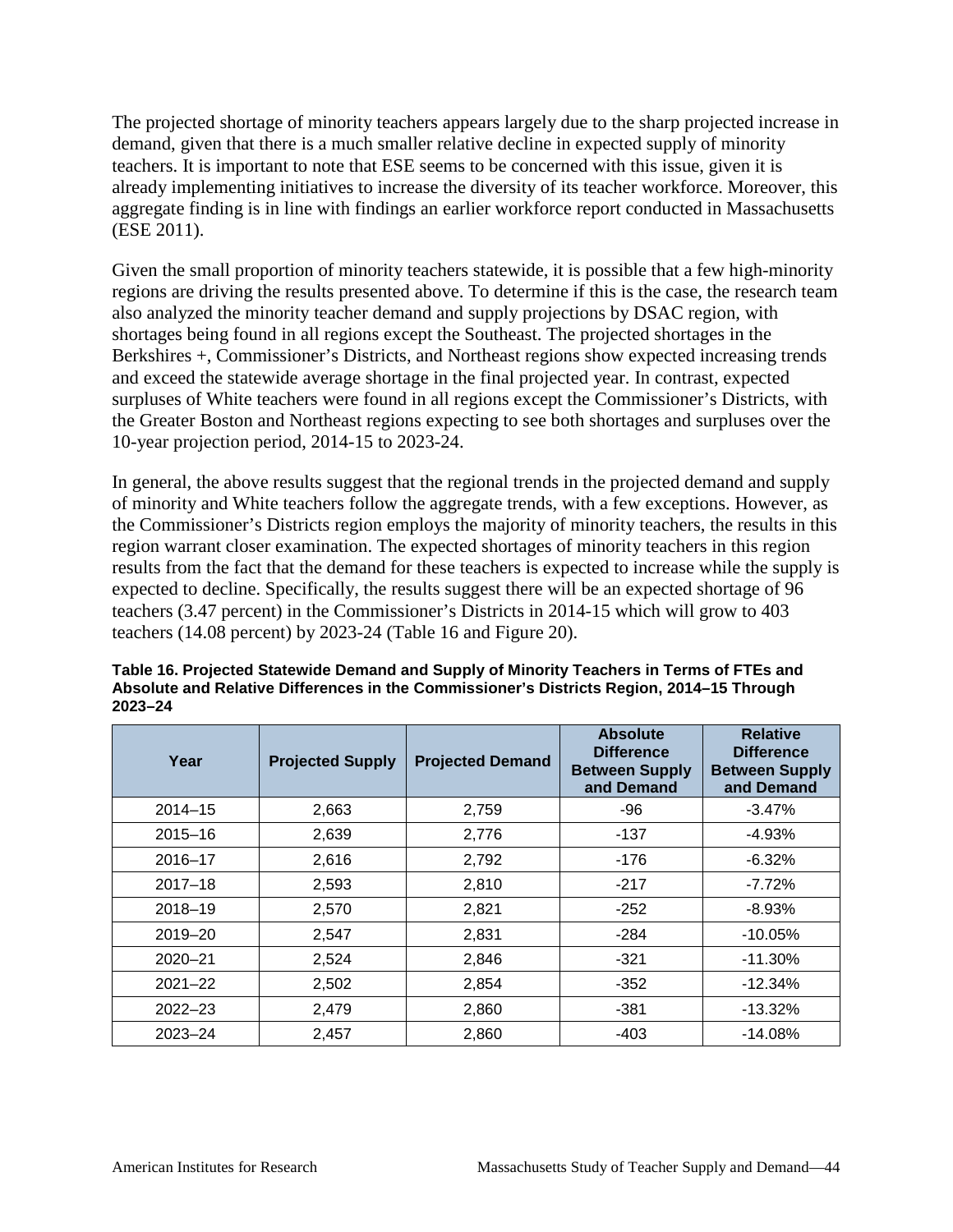

**Figure 20. Historical and Projected Statewide Supply and Demand for Minority Teachers in Terms of FTEs in the Commissioner's Districts Region, 2008-09 Through 2023-24**

Alternatively, the slightly increasing shortages of White teachers expected for this region are due to both by the initial year projections and the fact that demand for these teachers is expected to decline at a slower rate than the supply of these teachers. Specifically, this results in an expected shortage of 451 teachers (4.01 percent) in 2014-15 which will grow to 865 teachers (8 percent) by 2023-24 (Table 17 and Figure 21).

**Table 17. Projected Statewide Demand and Supply of White Teachers in Terms of FTEs and Absolute and Relative Differences in the Commissioner's Districts Region, 2014–15 Through 2023–24**

| Year        | <b>Projected Supply</b> | <b>Projected Demand</b> | <b>Absolute</b><br><b>Difference</b><br><b>Between Supply</b><br>and Demand | <b>Relative</b><br><b>Difference</b><br><b>Between Supply</b><br>and Demand |
|-------------|-------------------------|-------------------------|-----------------------------------------------------------------------------|-----------------------------------------------------------------------------|
| $2014 - 15$ | 10,809                  | 11,260                  | $-451$                                                                      | $-4.01%$                                                                    |
| $2015 - 16$ | 10,709                  | 11,220                  | $-511$                                                                      | $-4.55%$                                                                    |
| $2016 - 17$ | 10,610                  | 11,175                  | $-565$                                                                      | $-5.05%$                                                                    |
| $2017 - 18$ | 10,512                  | 11,135                  | $-624$                                                                      | $-5.60\%$                                                                   |
| 2018-19     | 10,414                  | 11,086                  | $-671$                                                                      | $-6.05%$                                                                    |
| $2019 - 20$ | 10,318                  | 11,032                  | $-714$                                                                      | $-6.47%$                                                                    |
| $2020 - 21$ | 10,223                  | 10,990                  | $-768$                                                                      | $-6.99%$                                                                    |
| $2021 - 22$ | 10,128                  | 10,936                  | -808                                                                        | $-7.39%$                                                                    |
| $2022 - 23$ | 10,034                  | 10,877                  | $-842$                                                                      | $-7.74%$                                                                    |
| $2023 - 24$ | 9,942                   | 10,806                  | -865                                                                        | $-8.00\%$                                                                   |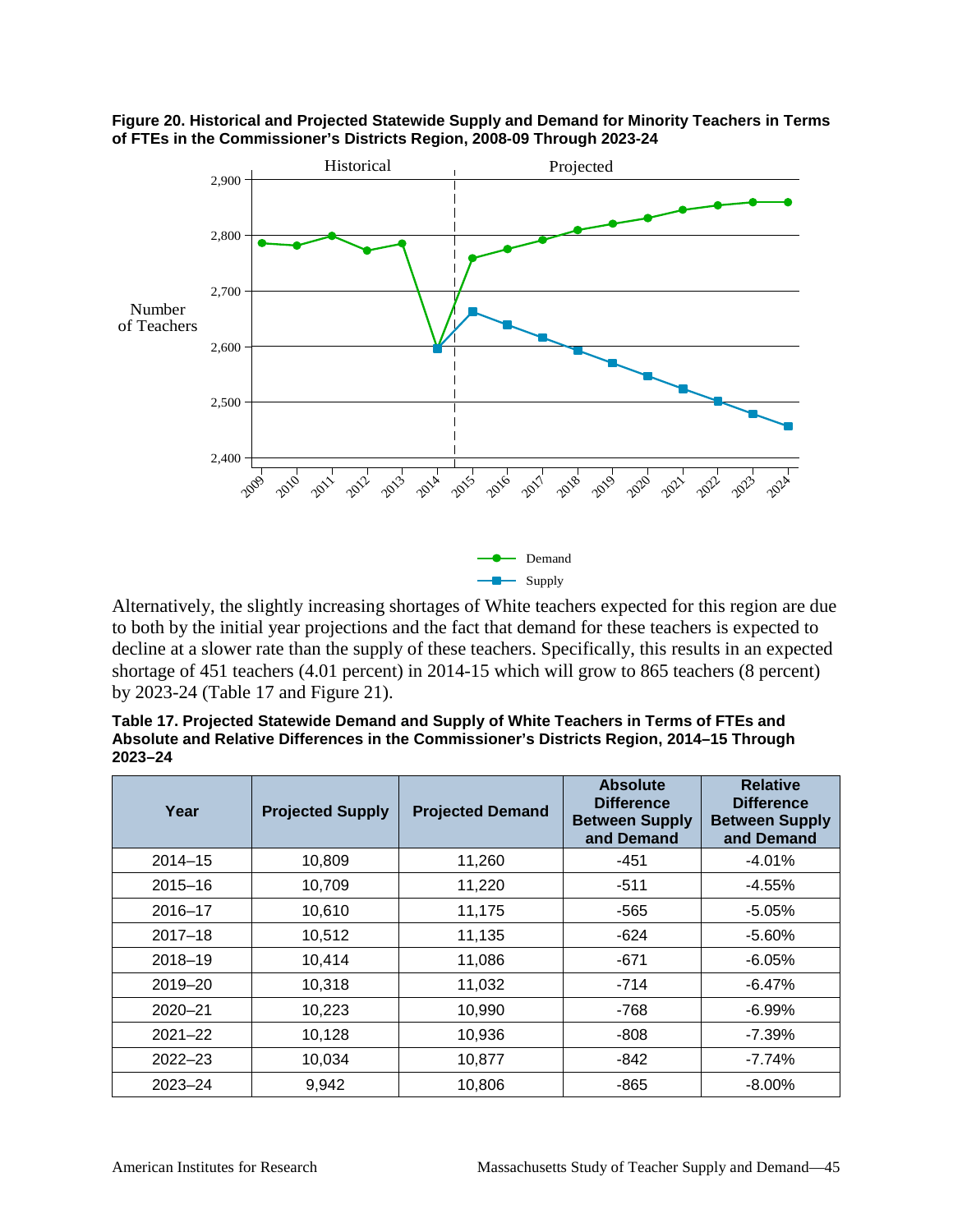

#### **Figure 21. Historical and Projected Statewide Supply and Demand for White Teachers in Terms of FTEs in the Commissioner's Districts Region, 2008-09 Through 2023-24**

These results suggest that the expected shortages of minority teachers in the Commissioner's Districts will be larger than the statewide average, and given the relatively larger population of minority teachers in this region, it is likely driving the aggregate results that were found. However, these results also suggest that this region is expected to experience shortages regardless of teacher race. This finding is discussed in more detail later in this section.

#### *Validity of Results by Race*

As with previous research questions, the AIR research team conducted a number of tests to determine the validity of the estimated demand and supply projections by race. Specifically, the average percent errors (APEs) and mean absolute percent errors (MAPEs) for both demand and supply projections were calculated based on comparisons of actual and projected values in historical years. In addition, for the average district, the 95 percent confidence interval around the predicted proportions that drive the demand and supply projections was considered.

#### **Demand Projections**

#### *Average Percent Errors (APEs) and Mean Absolute Percent Errors (MAPEs)*

When the predicted proportions are applied to the overall demand, the APEs and MAPEs for the demand estimates indicate the models generally do a good job of predicting demand for historical years. However, the APE for the minority demand model of 0.69 indicates a possible upward bias of the projections. In other words, demand for minority teachers was potentially overestimated. This indicates that the projected shortage of minority teachers is potentially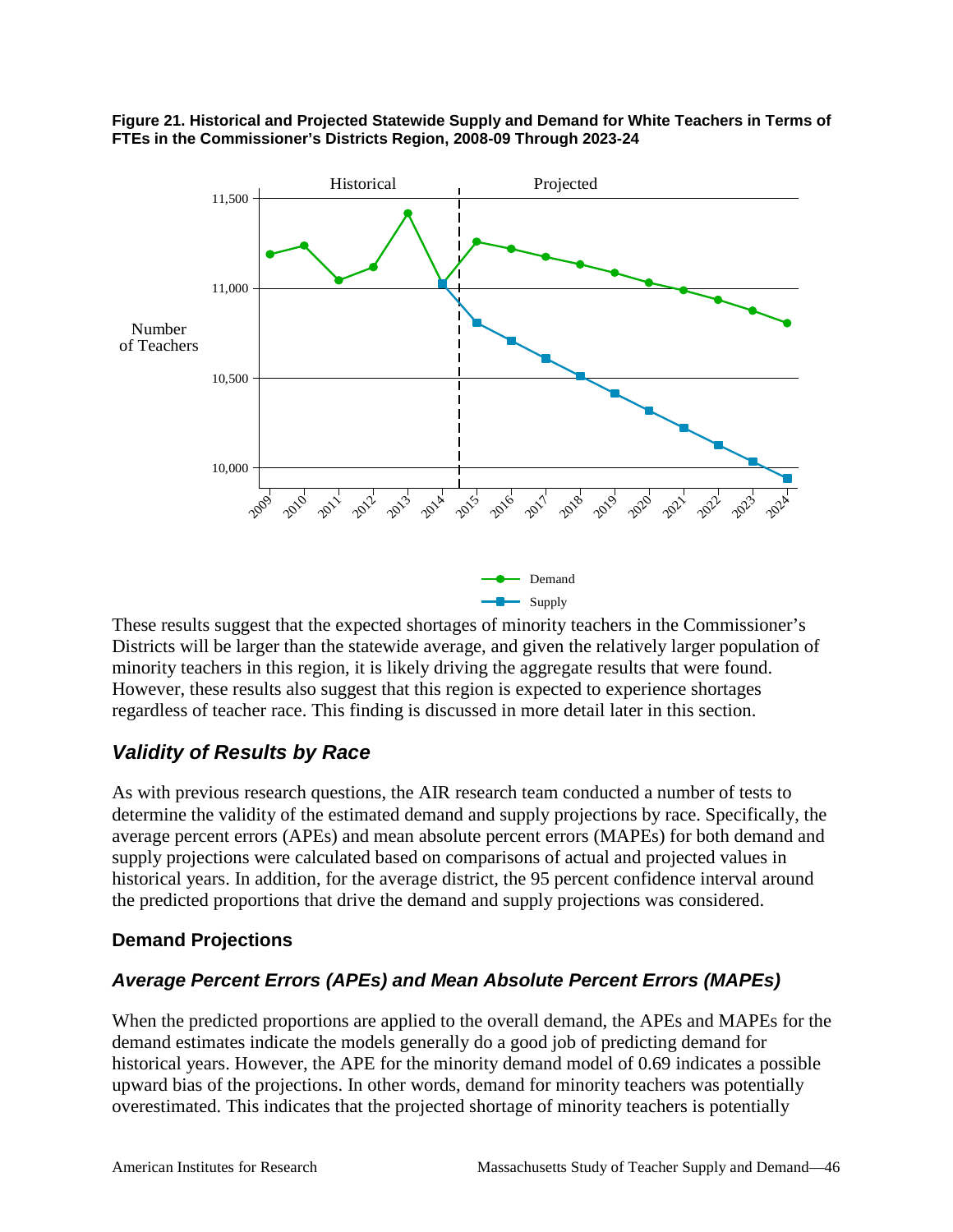overstated. The MAPE for White teachers is below 0.10 percent, and the MAPE for minority teachers is below 1 percent, indicating the models have low overall error.

#### **Confidence Intervals**

The 95 percent confidence intervals around the projected proportions of White teachers are larger in absolute terms than those of their minority counterparts, and as a percentage above and below the point estimates, the confidence intervals are actually tighter for White teachers. However, for both teacher categories, the confidence intervals are large enough to cast some doubt on the overall projected trends over time. Additionally, the size of the confidence intervals for both minority and White teachers grow by a factor of four over time, indicating more precision in estimates in earlier years.

#### **Supply Projections**

#### *Average Percent Errors (APEs) and Mean Absolute Percent Errors (MAPEs)*

For the models predicting supply of both minority and White teachers, APEs are very small and close to zero, at -0.02 and 0.05, respectively, indicating very little upward or downward bias is evident in the projections. The MAPEs for the models of supply of White and minority teachers indicate the supply models have slightly more error than the demand models with, MAPEs of 0.6 percent for White teacher supply and about 1.4 percent for minority teacher supply. However, both of these models are well within the standard for what could be considered a good fit.<sup>[25](#page-52-0)</sup>

#### **Confidence Intervals**

The confidence intervals for supply of minority teachers indicate that for an average district, the trend in the supply of minority teachers over time is quite uncertain. For an average district, the 95 percent confidence intervals are quite large in the final projected year, while for White teachers the relative size in the final projected year is more modest. However, for the district average estimates for both minority and White supply, confidence intervals are more than three times larger in 2023–24 compared with 2014–15.

### *Research Question 4b: Demand and Supply Projections by Age*

#### **Demand Projections by Age**

To develop demand projections across age group categories, the AIR research team first estimated the proportion of total teachers expected to fall into each of the age categories over time. The estimated proportions by age group are shown in Table 18. As can be seen, the two age groups expected to show the largest proportion increases over time are 41–48 and over 64. The group showing the largest decline is 49–56. Although it is easy to understand why the over 64 age group is projected to increase—the recent recession may have led to a decrease in the retirement rate—it is less easy to explain why we see a dramatic increase in those 41–48 and a decrease in those 49–56.

<span id="page-52-0"></span><sup>&</sup>lt;sup>25</sup> Additional details on these metrics can be found in Appendix C.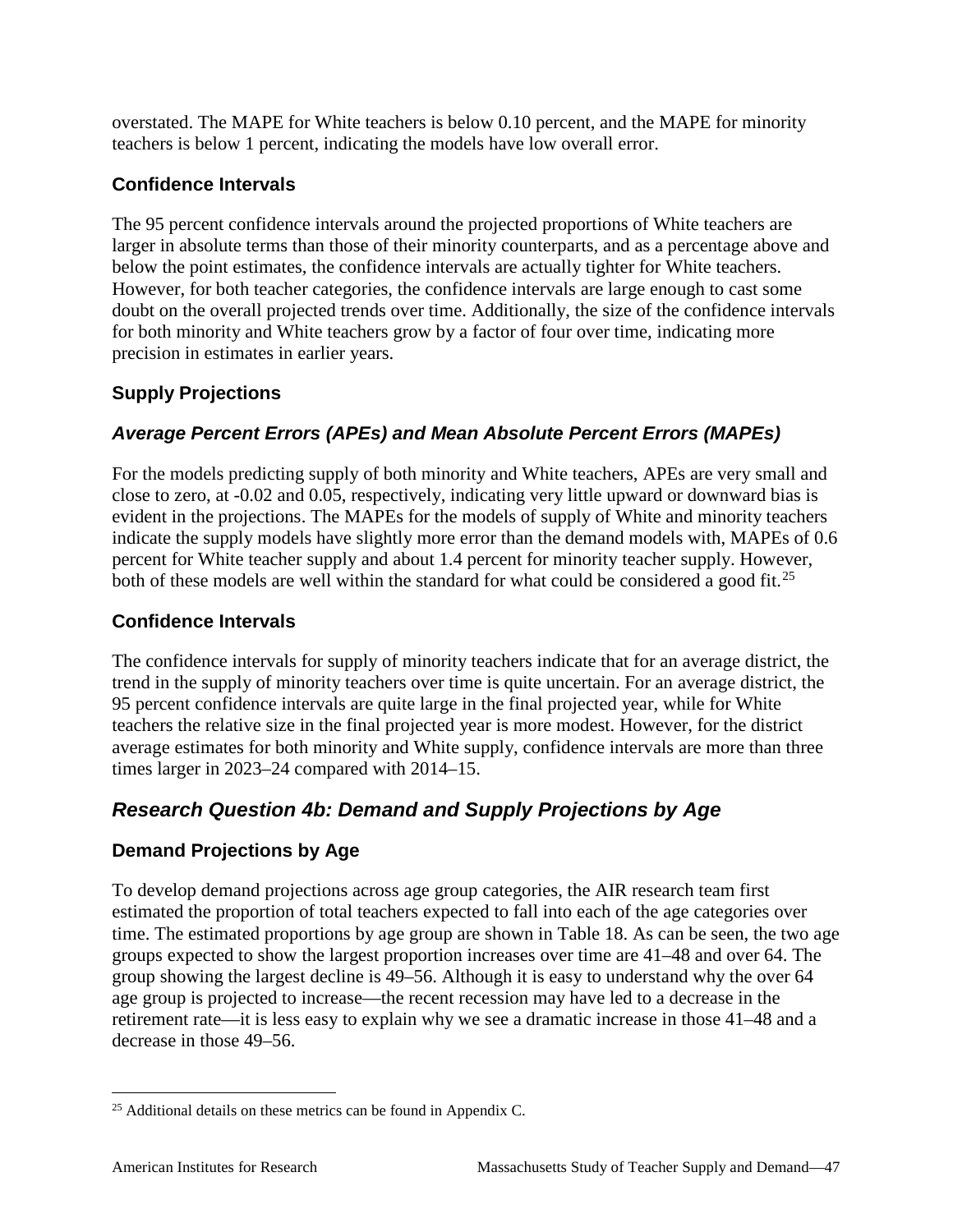| Year        | % Under<br>26 | % Age<br>$26 - 32$ | % Age<br>$33 - 40$ | % Age<br>$41 - 48$ | % Age<br>$49 - 56$ | % Age<br>$57 - 64$ | % Over<br>64 |
|-------------|---------------|--------------------|--------------------|--------------------|--------------------|--------------------|--------------|
| $2014 - 15$ | 3.34%         | 16.72%             | 20.53%             | 22.69%             | 19.21%             | 15.71%             | 1.79%        |
| $2015 - 16$ | 3.16%         | 16.62%             | 20.66%             | 23.47%             | 18.33%             | 15.73%             | 2.02%        |
| $2016 - 17$ | $3.00\%$      | 16.50%             | 20.77%             | 24.24%             | 17.47%             | 15.73%             | 2.28%        |
| $2017 - 18$ | 2.86%         | 16.37%             | 20.86%             | 25.00%             | 16.63%             | 15.71%             | 2.58%        |
| $2018 - 19$ | 2.73%         | 16.22%             | 20.92%             | 25.73%             | 15.81%             | 15.67%             | 2.91%        |
| $2019 - 20$ | 2.62%         | 16.07%             | 20.96%             | 26.45%             | 15.01%             | 15.62%             | 3.28%        |
| $2020 - 21$ | 2.52%         | 15.90%             | 20.97%             | 27.13%             | 14.24%             | 15.55%             | 3.70%        |
| $2021 - 22$ | 2.43%         | 15.72%             | 20.96%             | 27.78%             | 13.48%             | 15.46%             | 4.17%        |
| $2022 - 23$ | 2.36%         | 15.53%             | 20.92%             | 28.40%             | 12.75%             | 15.35%             | 4.69%        |
| $2023 - 24$ | 2.29%         | 15.32%             | 20.86%             | 28.97%             | 12.05%             | 15.23%             | 5.27%        |

**Table 18. Projected Percent of Teachers by Age Groups, 2014–15 Through 2023–24**

After calculating the expected proportions for each age category over time, these were applied to the demand estimates from Research Question 1 to determine the overall number of FTEs expected to be in each category. The average percent change, overall percent change, and overall absolute change from 2013–14 to 2023–24 for each age category are found in Table 19. As can be seen, there is quite a bit of variation in demand trend by age group over time. In five of the seven categories, the overall absolute percent change from 2013–14 to 2023–24 is greater than 10 percent, with the largest percent change in the over 64 group, which is expected to increase by about 164 percent. However, because the number in this group was the smallest to begin with, this represents an increase of only 1,821 FTEs. In line with the results presented above, a large increase in the 41–48 age group and a large decrease in the demand for teachers in the 49–56 age group were found. Figures depicting these changes over time can be viewed in Figures B1 and B2 in Appendix B.

| Table 19. Projected Percent and Absolute Changes in Statewide Demand by Teacher Age, 2013–14 |  |  |
|----------------------------------------------------------------------------------------------|--|--|
| <b>Through 2023-24</b>                                                                       |  |  |

| <b>Age Group</b>   | <b>Average Annual Percent</b><br><b>Change 2013-14</b><br><b>Through 2023-24</b> | <b>Overall Percent</b><br><b>Change 2013-14</b><br><b>Through 2023-24</b> | <b>Overall Absolute</b><br><b>Change 2013-14</b><br><b>Through 2023-24</b> |
|--------------------|----------------------------------------------------------------------------------|---------------------------------------------------------------------------|----------------------------------------------------------------------------|
| Under 26           | $-3.24%$                                                                         | $-28.54%$                                                                 | -892                                                                       |
| Age 26-32          | $-1.59%$                                                                         | $-14.82%$                                                                 | $-1,879$                                                                   |
| Age 33-40          | $-0.12%$                                                                         | $-1.23%$                                                                  | $-175$                                                                     |
| Age 41-48          | 2.07%                                                                            | 22.76%                                                                    | 3,188                                                                      |
| Age 49–56          | $-5.90\%$                                                                        | $-45.59\%$                                                                | $-5,678$                                                                   |
| Age 57-64          | $-0.27%$                                                                         | $-2.73%$                                                                  | $-252$                                                                     |
| Over <sub>64</sub> | 10.20%                                                                           | 163.69%                                                                   | 1,821                                                                      |

It is important to keep in mind that the above projections represent demand by age to the extent that the trends in proportions of each group reflect the needs or preferences of districts with respect to age. While in other analyses, such as demand by program area, this was more intuitive, this particular case is more nuanced. On the one hand, districts may be in need of more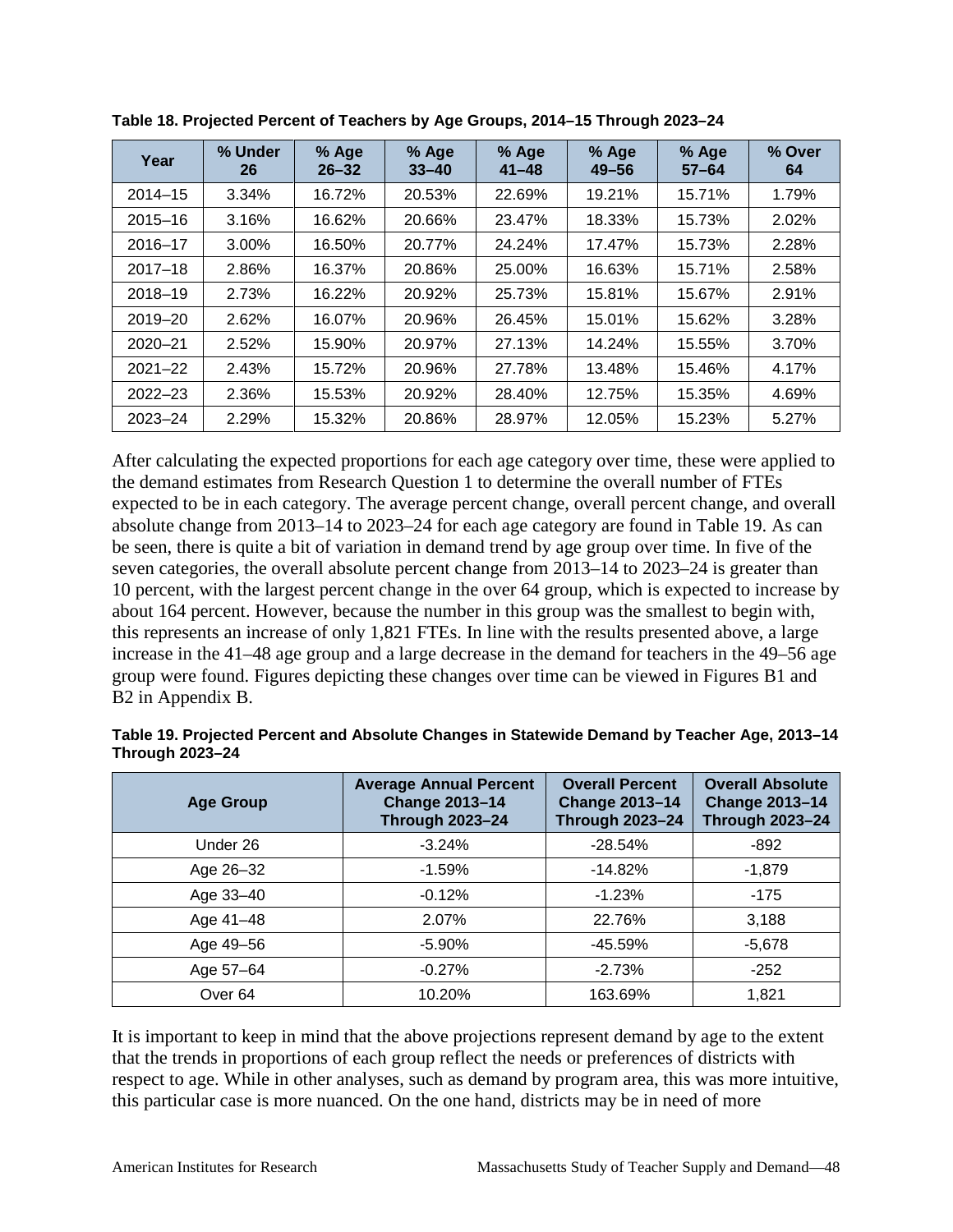experienced and qualified teachers who tend to be in older age groups, and the historical distribution by age may be driven in part by a desire to retain these same individuals over time. Both of these are expressions of demand, and could be reflected in the proportion trends. On the other hand, the observed changes in proportions are certainly driven in part by the advancement in age of the workforce, as well as other factors such as the economy and retirements, factors that would not reflect district demand. As such, policymakers may want to partner with districts to better understand what may be primarily behind the proportion trends.

#### **Supply Projections by Age**

Rather than estimate proportions of teachers, the supply projections broken out by age use historical counts of teachers by age group to estimate future expected counts of teachers. As with the demand projections, the supply projections for the 41–48 and over 64 age groups show the largest 10-year increases both in relative and absolute terms. The largest decrease in supply over the period is for the 49–56 age group. While overall supply is expected to decrease over time, the sum of supply across the age groups is increasing over time. This suggests some of the supply categories, particularly those showing substantial increases, may be overestimated. The annual average and overall percent changes, as well as the overall absolute change between 2013-14 and 2023-24 are found in Table 20.

| <b>Age Group</b>   | <b>Average Annual Percent</b><br><b>Change 2013-14</b><br><b>Through 2023-24</b> | <b>Overall Percent</b><br><b>Change 2013-14</b><br><b>Through 2023-24</b> | <b>Overall Absolute</b><br><b>Change 2013-14</b><br><b>Through 2023-24</b> |
|--------------------|----------------------------------------------------------------------------------|---------------------------------------------------------------------------|----------------------------------------------------------------------------|
| Under 26           | $-4.24%$                                                                         | $-35.53%$                                                                 | $-1,110$                                                                   |
| Age 26-32          | $-0.72%$                                                                         | $-7.01%$                                                                  | -890                                                                       |
| Age 33-40          | 1.39%                                                                            | 14.76%                                                                    | 2,088                                                                      |
| Age 41-48          | 3.47%                                                                            | 40.68%                                                                    | 5,700                                                                      |
| Age 49-56          | $-5.24%$                                                                         | -41.65%                                                                   | $-5,187$                                                                   |
| Age 57-64          | $-0.03%$                                                                         | $-0.30%$                                                                  | -28                                                                        |
| Over <sub>64</sub> | 11.55%                                                                           | 198.24%                                                                   | 2,205                                                                      |

**Table 20. Projected Percent and Absolute Changes in Statewide Supply by Teacher Age, 2013–14 Through 2023–24**

As with demand projections, the AIR research team found that the supply of teachers in the over 64 age group is projected to grow sharply over the next 10 years. However, as previously suggested, this growth may be due in part to the recession and a corresponding drop in the rate of retirement in reaction to financial instability. Therefore, to the extent that it is expected the financial health in the state will generally improve, and that the effects of the recession will wane, it is also expected that retirements will increase over time. Future financial health of the economy is not captured in these projections, so policymakers may want to monitor these numbers over the coming years for a drop in teachers of retirement age.

#### *Comparing Supply and Demand Projections by Age*

In an effort to determine if there are expected shortages or surpluses among teachers in different age groups in future years, the supply and demand projections for each were compared. In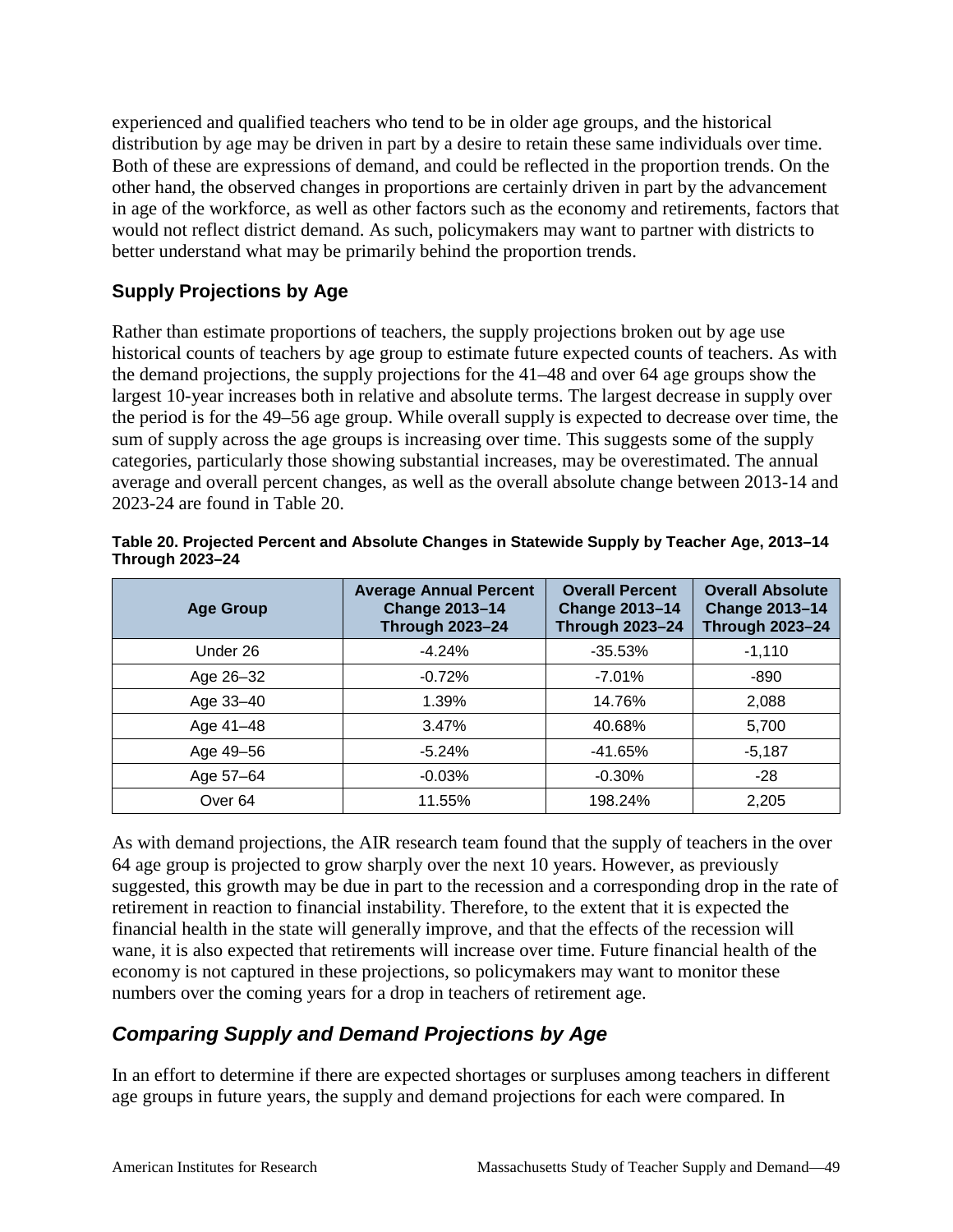general, projected supply is expected to exceed demand (suggesting a surplus) in most of the projected 10 years for all but two age groups (i.e., under 26 and ages 57–64). Moreover, demand is expected to exceed supply (shortage) in all 10 projected years for only the under 26 group. The results for the under 26 group can be seen in Table 21 and Figure 22, and additional tables and figures displaying these findings can be found in Appendix B.

| Year        | <b>Projected Supply</b> | <b>Projected Demand</b> | <b>Absolute</b><br><b>Difference</b><br><b>Between Supply</b><br>and Demand | <b>Relative</b><br><b>Difference</b><br><b>Between Supply</b><br>and Demand |
|-------------|-------------------------|-------------------------|-----------------------------------------------------------------------------|-----------------------------------------------------------------------------|
| $2014 - 15$ | 2,705                   | 2,713                   | -8                                                                          | $-0.28%$                                                                    |
| $2015 - 16$ | 2,598                   | 2,622                   | $-24$                                                                       | $-0.92%$                                                                    |
| $2016 - 17$ | 2,500                   | 2,541                   | -41                                                                         | $-1.63%$                                                                    |
| $2017 - 18$ | 2,410                   | 2,473                   | $-63$                                                                       | $-2.56%$                                                                    |
| $2018 - 19$ | 2,327                   | 2,412                   | $-85$                                                                       | $-3.51%$                                                                    |
| $2019 - 20$ | 2,252                   | 2,361                   | $-109$                                                                      | $-4.60%$                                                                    |
| $2020 - 21$ | 2,184                   | 2,320                   | $-136$                                                                      | $-5.87\%$                                                                   |
| $2021 - 22$ | 2,122                   | 2,285                   | $-163$                                                                      | $-7.15%$                                                                    |
| $2022 - 23$ | 2,066                   | 2,257                   | $-191$                                                                      | $-8.48%$                                                                    |
| $2023 - 24$ | 2,015                   | 2,233                   | $-218$                                                                      | $-9.78%$                                                                    |

**Table 21. Projected Statewide Demand and Supply of Teachers Under 26 Years of Age in Terms of FTEs and Absolute and Relative Differences, 2014–15 Through 2023–24**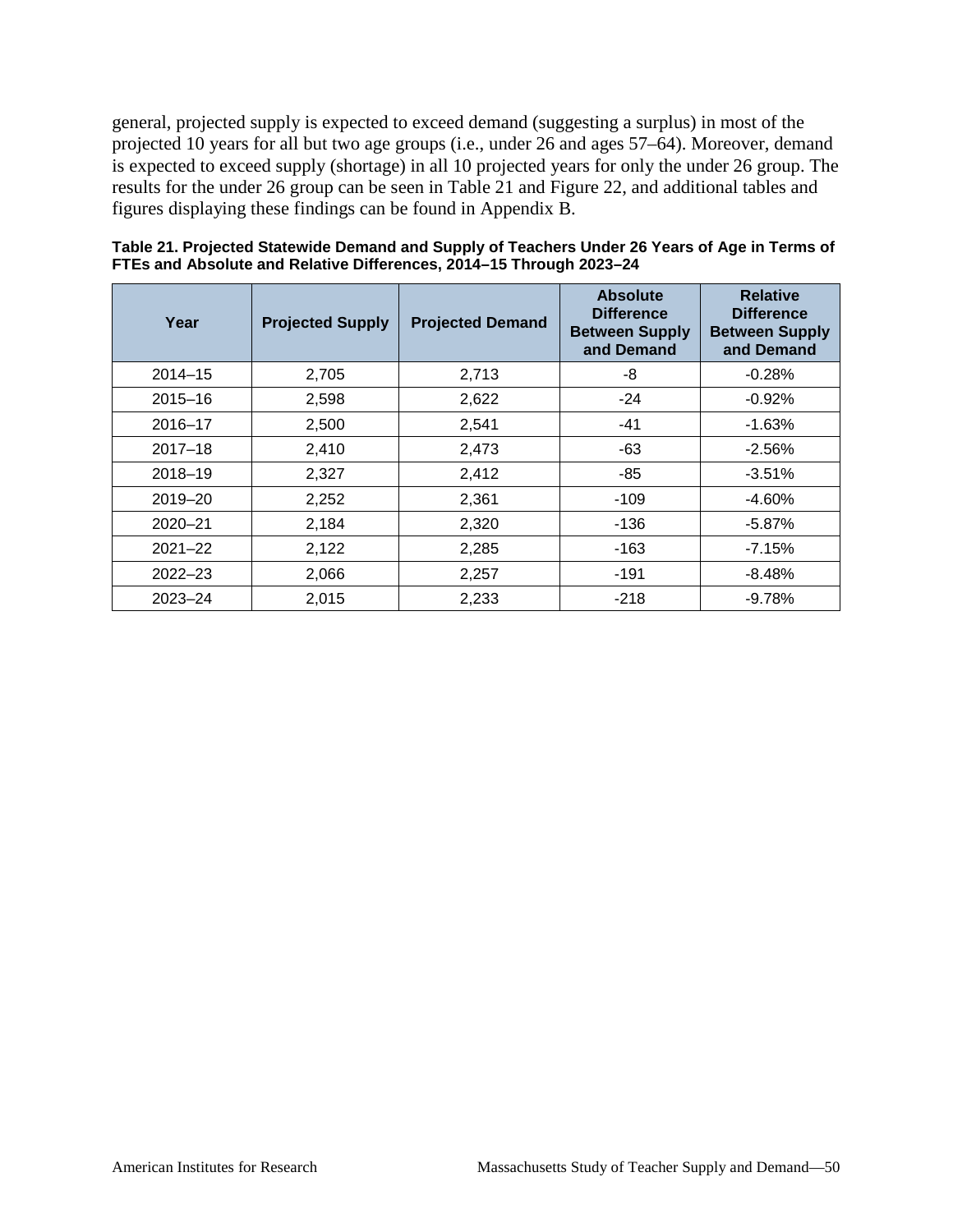



However, it should be noted that, given the uncertainty surrounding the factors contributing to the supply and demand by age, and the possibility that those of retirement age may begin to retire over the coming years, an in-depth analysis of shortages and surpluses by age based on these projections may be inappropriate.

#### *Validity of Results by Age*

#### **Demand Projections**

#### *Average Percent Errors (APEs) and Mean Absolute Percent Errors (MAPEs)*

For the analysis of results validity of the proportions of teachers in different age groups, the APEs and MAPEs for the models by age group were examined. The results indicate a good fit, with the models for the middle-age groups having a better fit than the lowest and highest age groups, which have substantially fewer numbers of teachers within those categories. The three categories showing the largest bias, as indicated by APEs are the under 26, 26–32, and over 64 groups, which each have APEs near -2.5, indicating downward bias in the estimates. This is particularly relevant for the over 64 category, for which the dramatic increase may be understated. The demand model with the largest MAPE is the under 26 model, with a MAPE of 5.0 percent, which is still well below the cutoff for what the team considers a good fit of 7.5 percent.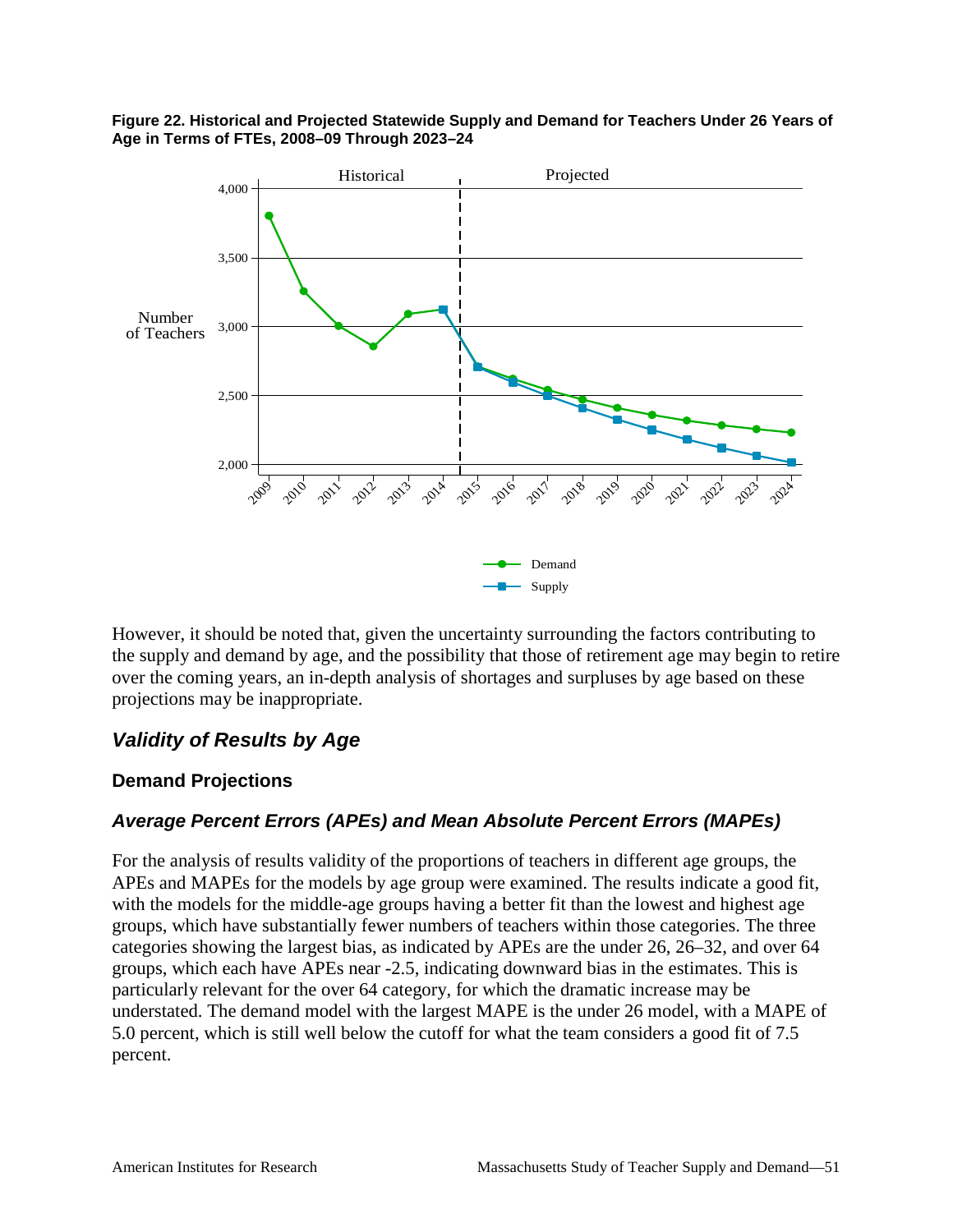#### *Confidence Intervals*

The 95 percent confidence intervals surrounding the district average predicted point estimates were examined, and this analysis indicates substantial uncertainty in predictions as time goes on, particularly for the youngest and oldest age groups (i.e., under 26 and over 64 categories). Additionally, for six of seven categories, the confidence intervals grow by more than three times from 2014–15 to 2023–24, with the largest increase in the over 64 category

#### **Supply Projections**

#### *Average Percent Errors (APEs) and Mean Absolute Percent Errors (MAPEs)*

The APEs and MAPEs for supply are quite similar to those for demand. As with demand, the age category with the largest MAPE is the under 26 category, which has a MAPE of 5.88 percent for the supply model. This MAPE still falls below the team's threshold for a good fit of 7.5 percent.

#### *Confidence Intervals*

As with demand by age, the analysis of confidence intervals of supply by age category indicates that confidence intervals are growing over time, and this growth is largest for the 41–48 age group, where the intervals more than triples over the projected years. However, when the relative sizes of the intervals are considered it is found that they are largest in the final projected year for the under [26](#page-57-0) group, and the intervals for the over 64 group also are quite large.<sup>26</sup>

### **Research Question 5: Detailed Supply and Demand Projections by Region**

*What are the supply and demand projections of teachers in Massachusetts for the next 10 years by state region and locale?*

To address Research Question 5, the AIR research team considered how the trends in supply and demand found in Research Questions 1 and 2 vary by DSAC region and NCES locale, as well as in the geographic area surrounding key SOs and by major metropolitan area.

The team first aggregated demand and supply for teachers for each of these groupings of districts. The results of this analysis are presented in detail in Appendix B. This section reports on key findings from a comparison of these aggregated supply and demand estimates for each district grouping.<sup>[27](#page-57-1)</sup>

### *Comparing Supply and Demand Projections*

A comparison of the supply and demand projections reported for Research Question 5 shows there to be relatively few expected shortages. However, while there are few instances of expected teacher shortages, namely in the Commissioner's Districts and in city locale districts, they are in

<span id="page-57-0"></span><sup>&</sup>lt;sup>26</sup> Additional details on these metrics can be found in Appendix C.

<span id="page-57-1"></span><sup>&</sup>lt;sup>27</sup> Additional figure and tables displaying Research Question 5 findings not presented in this report, including bar figures and tables, are available upon request.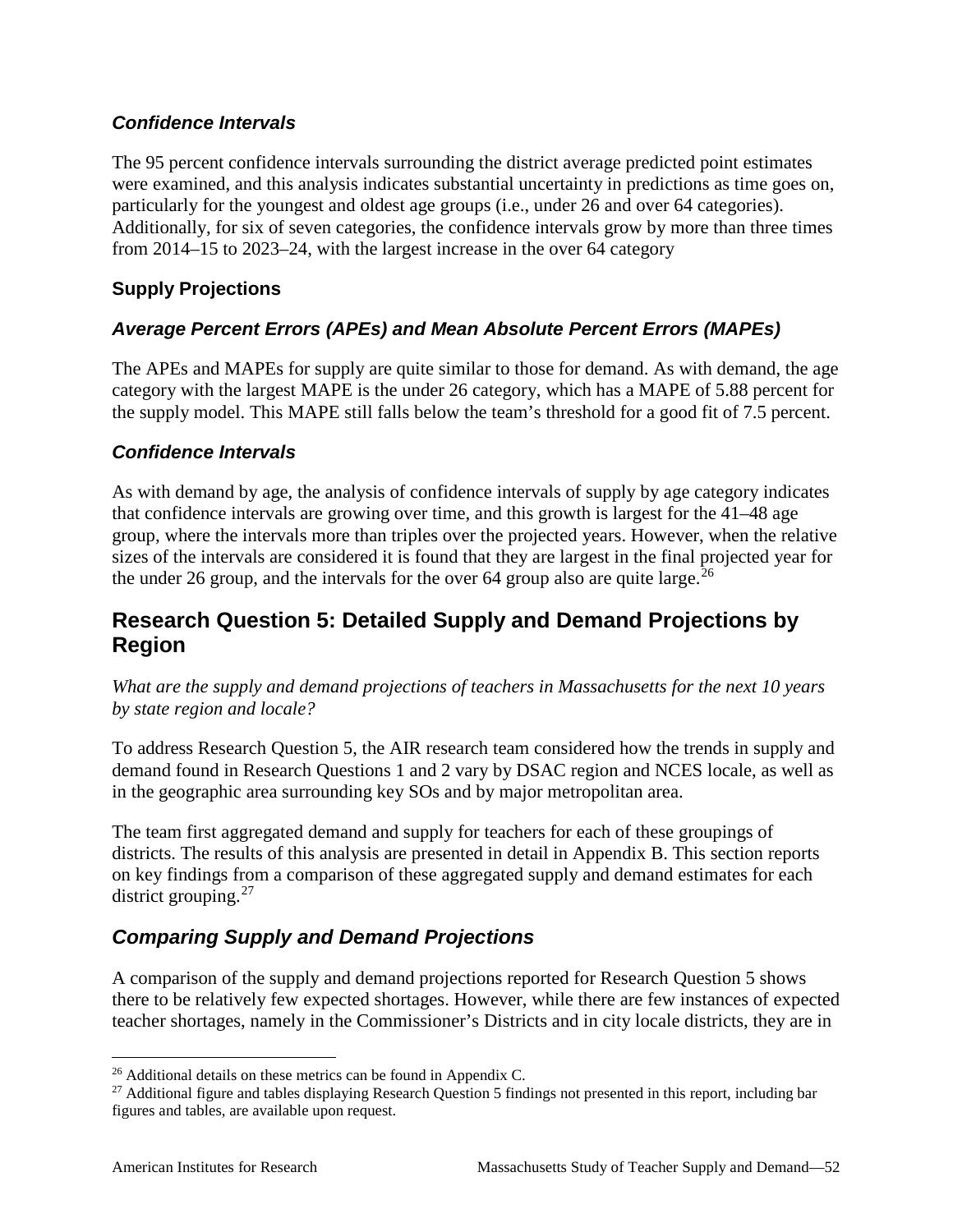areas that traditionally serve high proportions of disadvantaged and underperforming student populations, making these findings particularly concerning for policymakers.

Table 22 reconciles the supply and demand projections by region for the period 2014–15 to 2023–24. Here it is seen that only the Commissioner's Districts are expected to maintain a persistent and increasing shortage of teachers over time. In contrast, the Greater Boston area shows an initial shortage equal to that of the Commissioner's Districts, which is expected to decrease over time, while all other areas are expected to experience consistently increasing surpluses.

Figure 23 shows the difference in predicted supply and demand over time for the Commissioner's Districts. Because this area represents the largest districts in the state and tends to serve more disadvantaged student populations, this finding may be particularly concerning to policymakers as the teacher shortages could lead to higher student–teacher ratios, less qualified teachers for the high-need districts in this area, or both.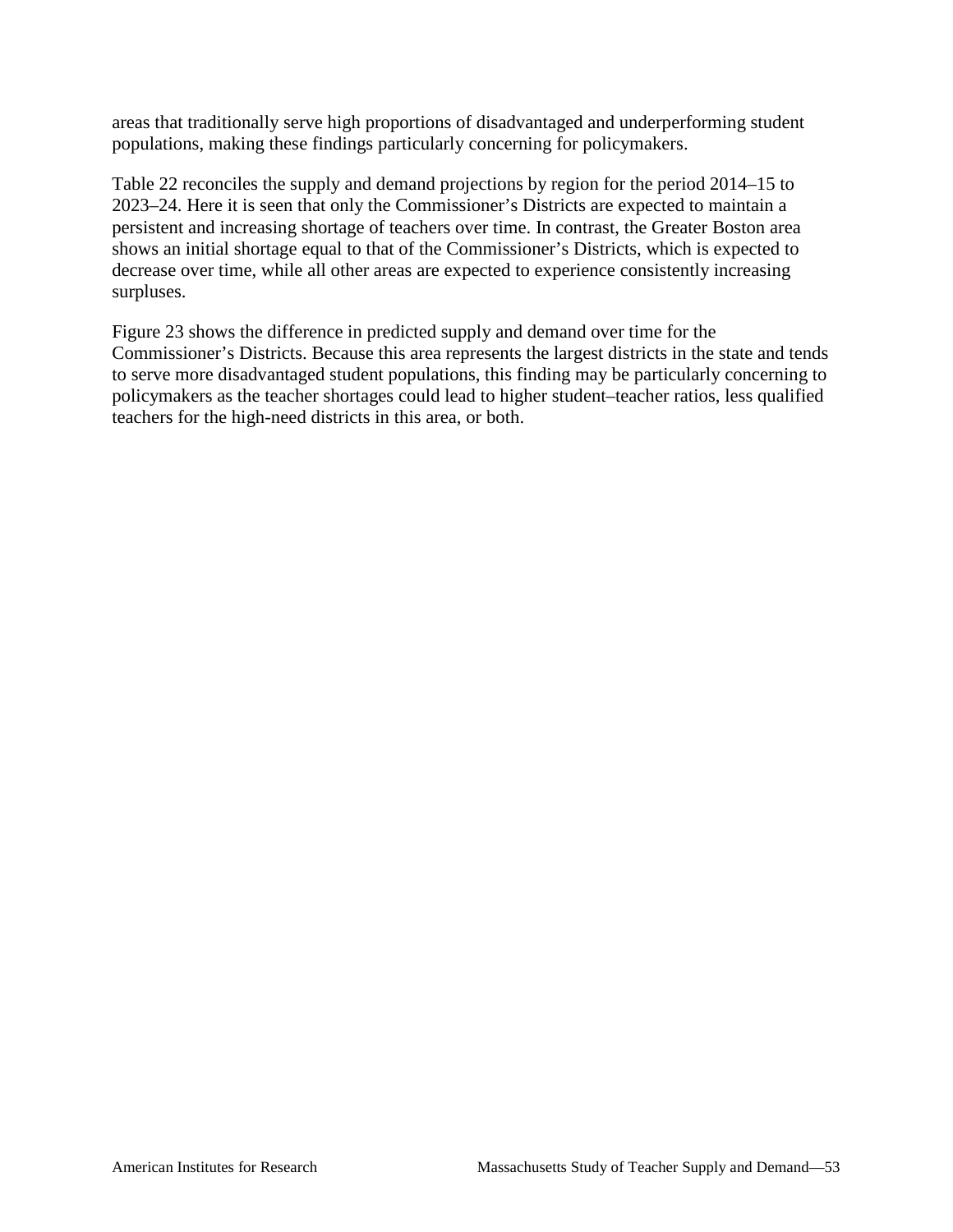| Year        | <b>Berkshires +</b> | <b>Central</b> | <b>Commissioner's</b><br><b>Districts</b> | <b>Greater</b><br><b>Boston</b> | <b>Northeast</b> | <b>Pioneer</b><br><b>Valley</b> | <b>Southeast</b> |
|-------------|---------------------|----------------|-------------------------------------------|---------------------------------|------------------|---------------------------------|------------------|
| $2014 - 15$ | 3.73                | 1.11           | $-3.73$                                   | $-3.73$                         | 3.90             | 5.03                            | 2.31             |
| $2015 - 16$ | 4.79                | 1.59           | -4.34                                     | $-3.55$                         | 4.73             | 5.56                            | 3.32             |
| $2016 - 17$ | 5.41                | 2.26           | $-4.91$                                   | $-3.22$                         | 5.52             | 6.04                            | 4.62             |
| $2017 - 18$ | 6.16                | 2.64           | $-5.53$                                   | $-2.98$                         | 6.32             | 6.40                            | 5.78             |
| 2018-19     | 7.05                | 3.44           | $-6.05$                                   | $-2.66$                         | 7.16             | 6.89                            | 7.20             |
| 2019-20     | 7.88                | 4.01           | -6.53                                     | $-2.33$                         | 7.92             | 7.26                            | 8.55             |
| $2020 - 21$ | 8.64                | 4.40           | $-7.13$                                   | $-1.97$                         | 8.79             | 7.58                            | 9.95             |
| $2021 - 22$ | 9.68                | 5.04           | $-7.60$                                   | $-1.64$                         | 9.74             | 7.84                            | 11.52            |
| $2022 - 23$ | 10.61               | 5.56           | $-8.03$                                   | -1.20                           | 10.65            | 8.29                            | 13.17            |
| $2023 - 24$ | 11.16               | 6.05           | $-8.34$                                   | $-0.77$                         | 11.65            | 8.97                            | 14.78            |

**Table 22. Relative Difference Between Supply and Demand by DSAC Region, 2014–15 Through 2023–24**

*Note.* Relative Difference = (Supply-Demand)/Demand.





Table 23 shows the relative differences between supply and demand by NCES locale. Not surprisingly, the City locale also shows a shortage of teachers, which grows over time, as many of the largest urban districts are located both in City locales and the Commissioner's District region. As with the Commissioner's Districts, City locales tend to have districts serving students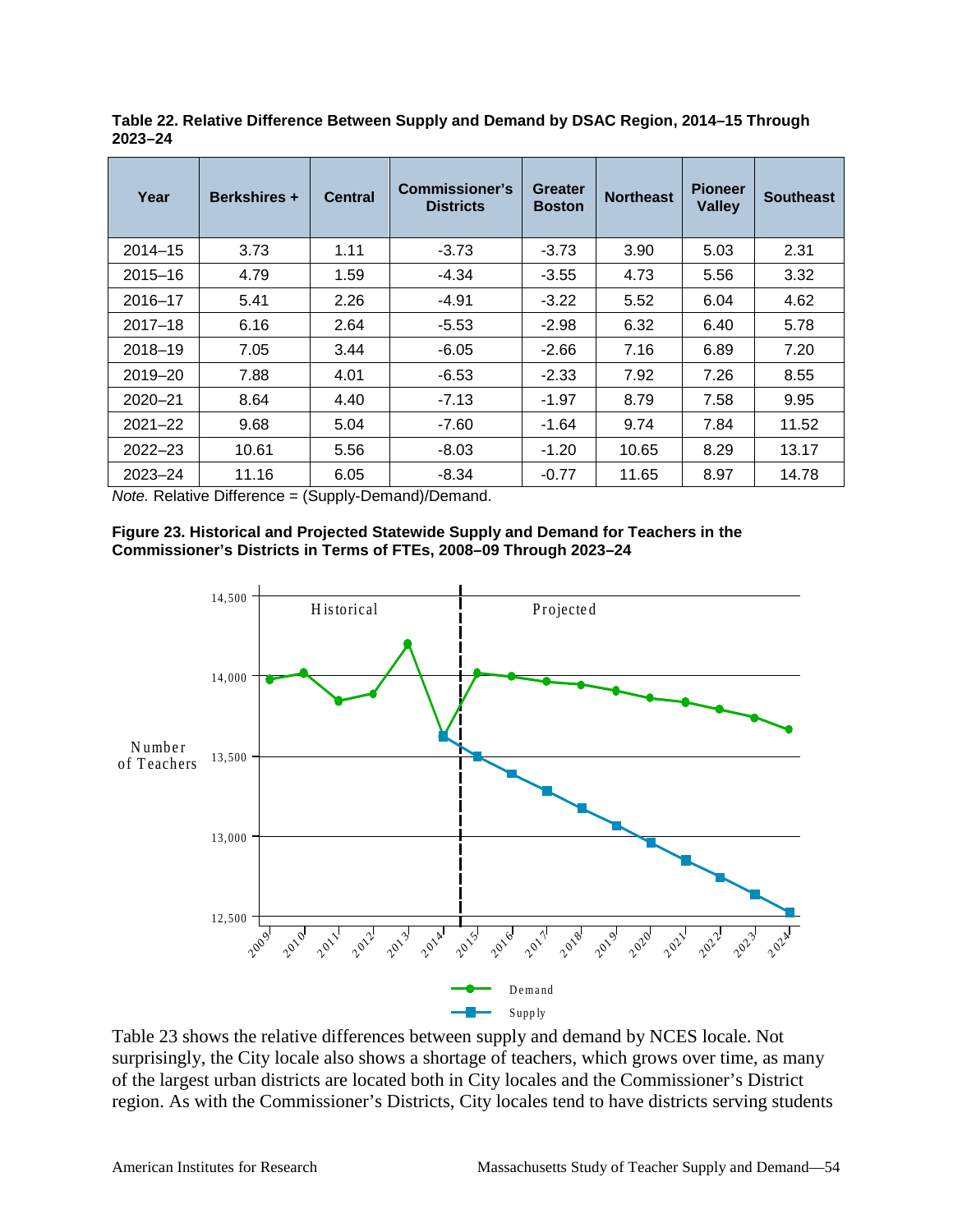with relatively higher needs. Again, this makes the shortage of teachers in these areas particularly concerning; while three out of the four locales show expected surplus trends, the one locale that is expected to have shortages over the foreseeable future is where a shortage might have the largest impact on those students with higher needs.

| Year        | <b>City</b> | <b>Suburb</b> | <b>Town</b> | <b>Rural</b> |
|-------------|-------------|---------------|-------------|--------------|
| $2014 - 15$ | $-2.82$     | 0.06          | 1.51        | 3.90         |
| $2015 - 16$ | $-3.25$     | 0.53          | 2.63        | 4.72         |
| $2016 - 17$ | $-3.60$     | 1.12          | 3.48        | 5.57         |
| $2017 - 18$ | $-4.03$     | 1.62          | 4.43        | 6.22         |
| 2018-19     | $-4.27$     | 2.23          | 5.49        | 7.29         |
| 2019-20     | $-4.48$     | 2.81          | 6.36        | 8.09         |
| $2020 - 21$ | $-4.79$     | 3.37          | 7.44        | 8.93         |
| $2021 - 22$ | $-4.97$     | 4.02          | 8.72        | 9.86         |
| $2022 - 23$ | $-5.10$     | 4.69          | 10.64       | 10.82        |
| $2023 - 24$ | $-5.07$     | 5.37          | 12.18       | 11.72        |

**Table 23. Relative Difference Between Supply and Demand by Locale, 2014–15 Through 2023–24**

*Note.* Relative Difference = (Supply-Demand)/Demand.

As shown in Table 24, none of the areas surrounding the top five SOs show teacher shortages of any substantial magnitude. The results by SO area do not show particularly large teacher surpluses either, indicating that teacher supply and demand is relatively balanced within these areas.

| Year        | American<br><b>International</b> | <b>Boston</b><br><b>University</b> | <b>Bridgewater</b><br><b>State</b> | <b>Salem State</b> | <b>Lesley</b><br><b>University</b> |
|-------------|----------------------------------|------------------------------------|------------------------------------|--------------------|------------------------------------|
| $2014 - 15$ | 2.26                             | 0.01                               | $-1.03$                            | $-1.62$            | $-0.91$                            |
| $2015 - 16$ | 3.26                             | 0.35                               | $-0.87$                            | $-1.60$            | $-0.86$                            |
| 2016-17     | 4.08                             | 0.90                               | $-0.59$                            | $-1.39$            | $-0.74$                            |
| $2017 - 18$ | 4.90                             | 1.33                               | $-0.40$                            | $-1.42$            | $-0.66$                            |
| 2018-19     | 5.83                             | 1.91                               | $-0.09$                            | $-1.16$            | $-0.50$                            |
| $2019 - 20$ | 6.71                             | 2.48                               | 0.20                               | $-1.06$            | $-0.32$                            |
| $2020 - 21$ | 7.38                             | 3.00                               | 0.48                               | $-1.01$            | $-0.15$                            |
| $2021 - 22$ | 8.14                             | 3.67                               | 0.85                               | $-0.87$            | 0.12                               |
| $2022 - 23$ | 8.95                             | 4.43                               | 1.26                               | $-0.78$            | 0.42                               |
| $2023 - 24$ | 9.90                             | 5.14                               | 1.69                               | $-0.70$            | 0.84                               |

**Table 24. Relative Difference Between Supply and Demand by SO Area, 2014–15 Through 2023–24**

*Note.* Relative Difference = (Supply-Demand)/Demand.

Table 25 shows the relative difference between supply and demand by major metropolitan area. Of the four major metropolitan areas, Lowell–Lawrence shows the largest expected teacher shortage. The projection for this area suggests a shortage of 6.93 percent in 2014–15 that grows to almost 12 percent by 2023–24. Figure 24 shows the projected supply and demand trends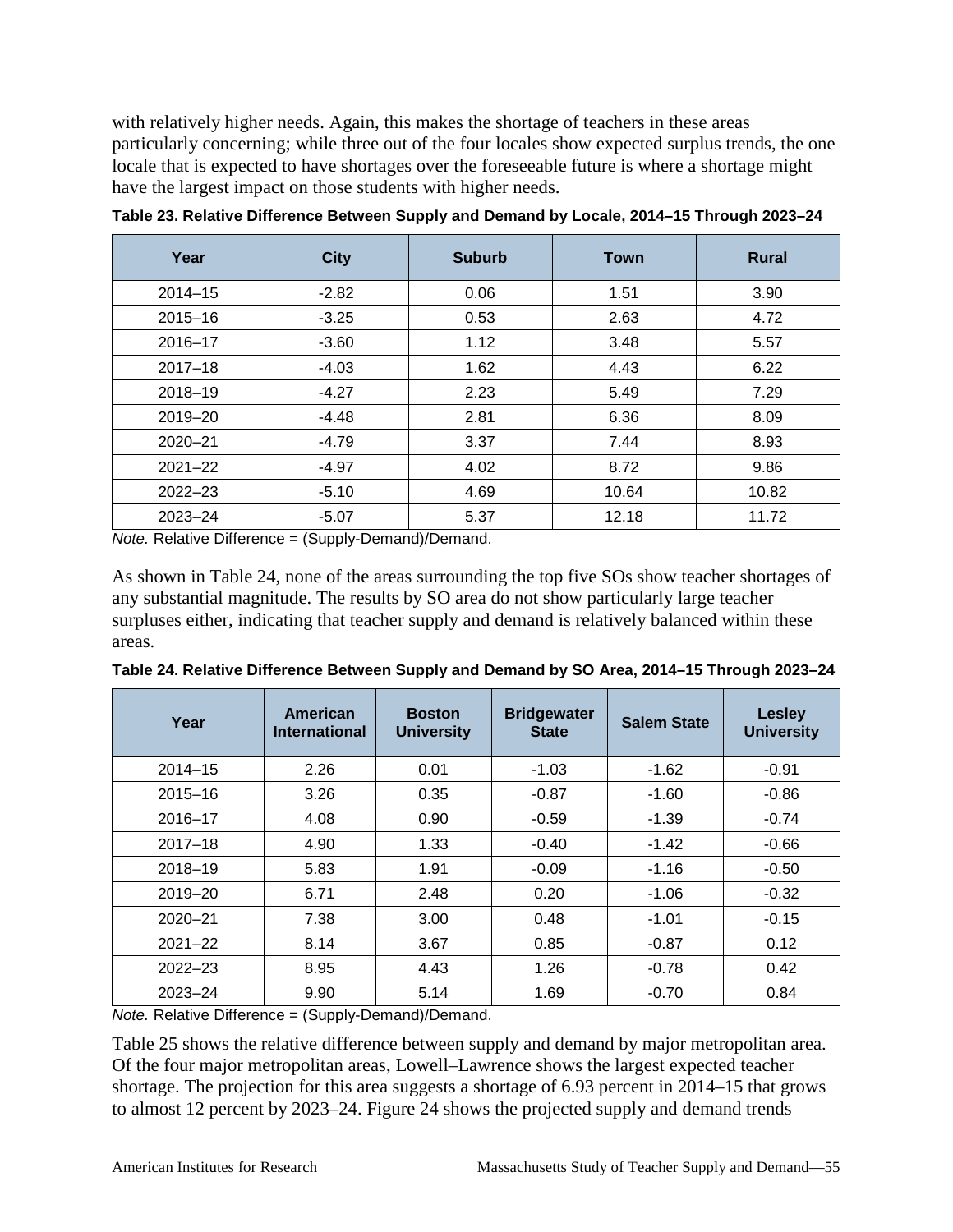underlying the shortages expected for Lowell–Lawrence. Worcester is also expected to experience an increasing teacher shortage over time, growing from 0.79 percent in 2014–15 to 1.76 percent by 2023–24, but the size of the projected shortage is much smaller than that of Lowell–Lawrence. In contrast to the expected trends found for Lowell–Lawrence and Worcester, the results suggest that Springfield will experience an increasing surplus over the period, while there is expected to be a small but gradually increasing surplus in Boston.

|                        | Table 25. Relative Difference Between Supply and Demand by Major Metropolitan Area, 2014–15 |  |  |  |
|------------------------|---------------------------------------------------------------------------------------------|--|--|--|
| <b>Through 2023-24</b> |                                                                                             |  |  |  |

| Year        | <b>Boston</b> | <b>Worcester</b> | <b>Springfield</b> | Lowell-Lawrence |
|-------------|---------------|------------------|--------------------|-----------------|
| $2014 - 15$ | 0.04          | $-0.79$          | 3.41               | $-6.93$         |
| $2015 - 16$ | 0.03          | $-0.93$          | 4.42               | $-7.47$         |
| $2016 - 17$ | 0.16          | $-0.89$          | 5.26               | $-8.00$         |
| $2017 - 18$ | 0.18          | $-1.20$          | 6.08               | $-8.54$         |
| 2018-19     | 0.45          | $-1.03$          | 7.02               | $-9.16$         |
| 2019-20     | 0.65          | $-1.19$          | 7.93               | $-9.71$         |
| $2020 - 21$ | 0.77          | $-1.48$          | 8.60               | $-10.29$        |
| $2021 - 22$ | 1.06          | $-1.57$          | 9.32               | $-10.77$        |
| $2022 - 23$ | 1.44          | $-1.76$          | 10.09              | $-11.24$        |
| $2023 - 24$ | 1.75          | $-2.01$          | 10.99              | $-11.72$        |

*Note.* Relative Difference = (Supply-Demand)/Demand.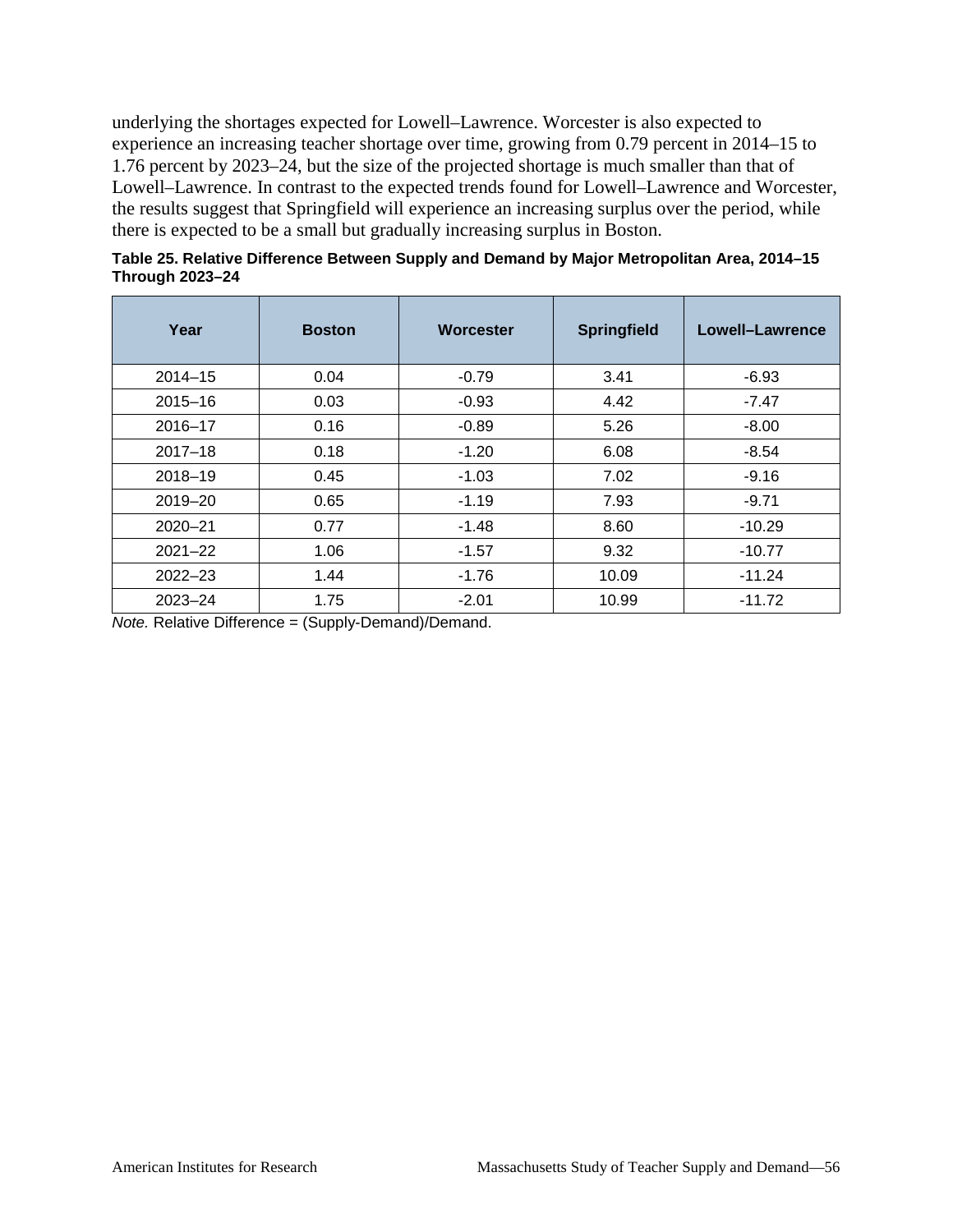



#### *Validity of Results*

As with previous analyses, to assess the validity of the results presented for Research Question 5, the AIR research team compared the actual and projected values for historical years and calculated the relative difference between the two (i.e., APEs and MAPEs).<sup>[28](#page-62-0)</sup> The metrics for both supply and demand for each of the groupings reported for Research Question 5 were calculated. Notable findings are reported below, and a full listing of the corresponding APEs and MAPEs for these analyses can be found in Appendix C.

#### **Demand Projections**

When the APE and MAPE measures for the demand projections are considered, it was found that no MAPEs rise above 5 percent, indicating that the error in AIR' projections is relatively small. In general, the errors tend to be in the regions with the largest populations and in metropolitan areas. The largest MAPE was 4.65 percent, found in the Greater Boston region. The MAPEs were also higher for the Lowell–Lawrence and Worcester metropolitan areas at 3.39 percent and 2.69 percent, respectively. In contrast, there were MAPEs as low as 0.44 percent (suburban locales) and 0.79 percent (the area around Boston University).

<span id="page-62-0"></span><sup>&</sup>lt;sup>28</sup> Note that the team did not analyze confidence intervals as the results for Research Question 5 or rely on the same regression models used to address Research Question 2. For additional information on the validity of these results, see Research Question 2 and Appendix C.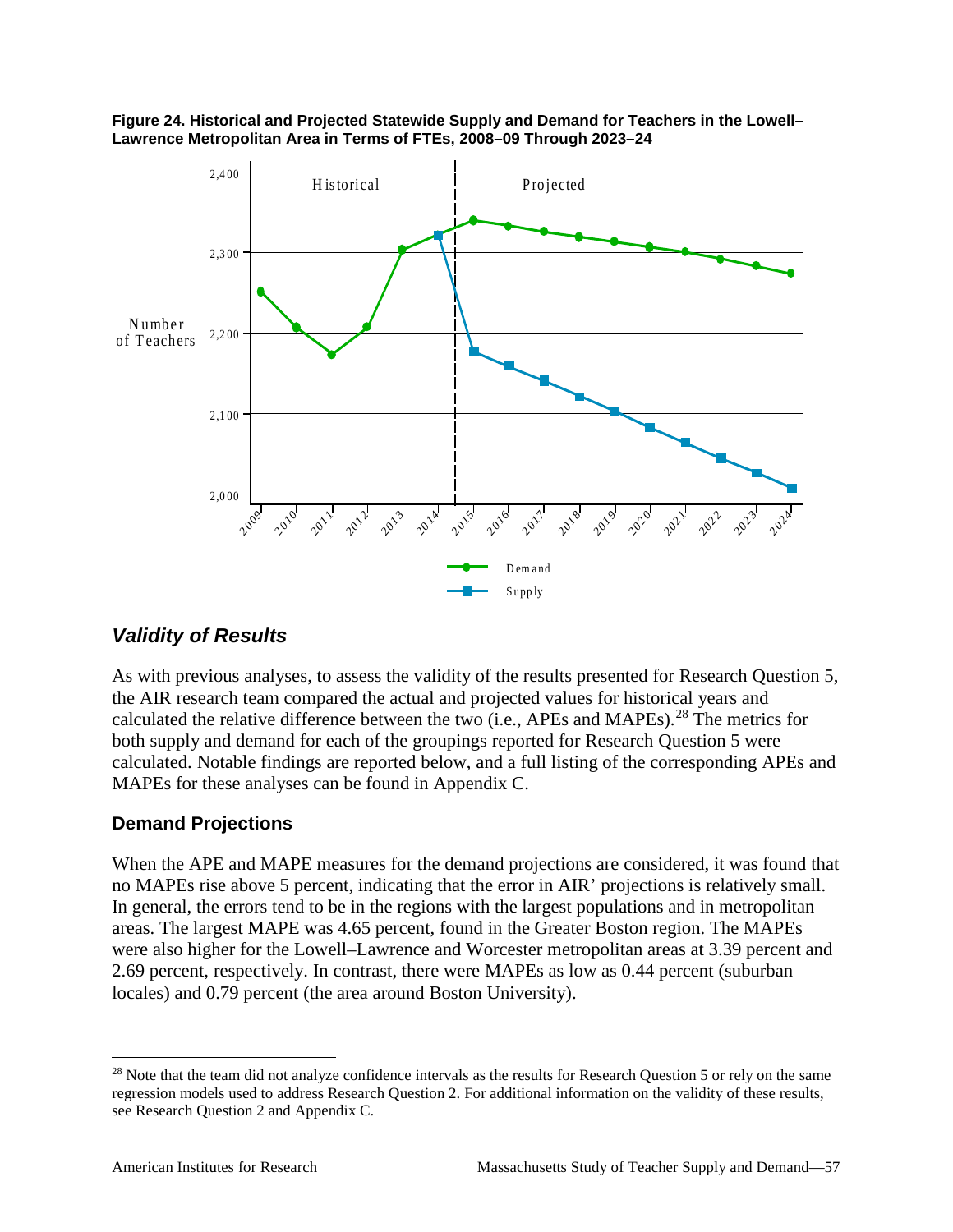With respect to bias measured using APEs, there tend to be more positive biases, indicating that in general AIR's projections tend to be higher than the actual value in historical years. These biases ranged from less than 0.00 percent to slightly higher than 4 percent.

#### **Supply Projections**

On the supply side, the APEs and MAPEs were even lower. Specifically, the MAPEs tended to be lowest among SOs and metro areas, and largest among locales, ranging from less than 0.44 percent in the Springfield metropolitan area to 2.71 percent in suburban locales. Moreover, the biases were, for the most part, positive, indicating that projections tend to be larger than the actual values. However, given that the calculated errors are so low, bias in either direction is in most cases negligible.

The fact that the bias for both demand and supply projections tended to be positive suggests that, on average, these projections may be lower than the estimates imply. However, because both are biased in the same direction, this lessens the concern that the comparison between supply and demand could be impacted by bias in the model.

Note that in some instances the relative magnitudes of the supply and demand biases are rather different. For example, the APE for demand for the Greater Boston region is 4.3 percent while the APE for supply is -0.4 percent. This indicates that demand is likely to be underestimated to a greater degree than supply, and subsequently that demand in Greater Boston may be higher than projections show; given that Greater Boston is already expected to have slightly lower supply than demand, the projected shortage could be a bit larger.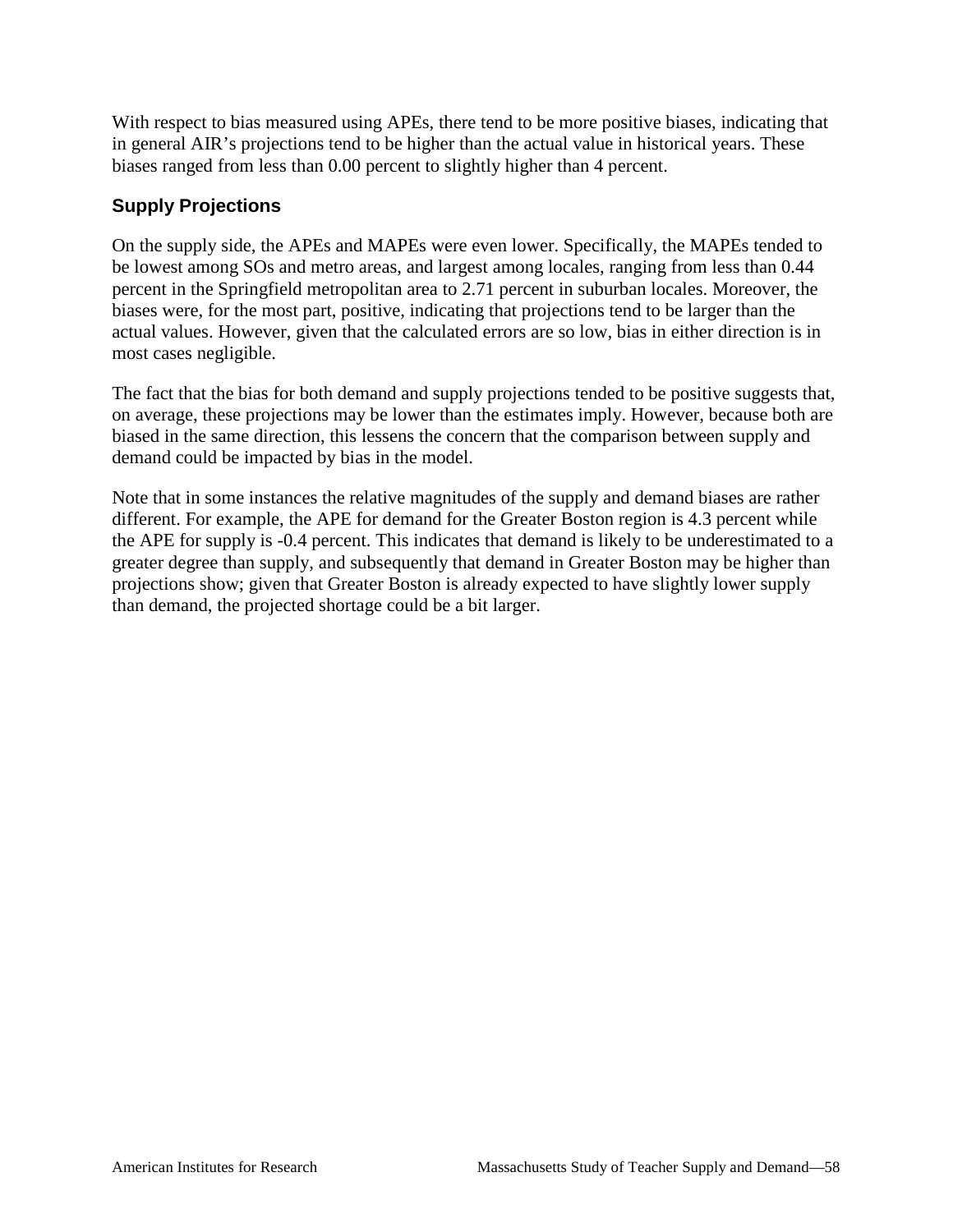# **Section 3. Study Limitations**

It is important to acknowledge the limitations encountered in conducting this study and the constraints that these limitations produce in drawing conclusions from the results. The study limitations took several forms, including limitations presented by the data, as well as projection limitations inherent both in the specific methods chosen for this study and more generally in making projections from statistical models.

## **Data Limitations**

The data used in in this study was limited in a few fundamental ways. First, most of the data used was aggregated from the school level to the district level, leading to a lack of granularity that individual data would offer. This limited the types of questions that could be answered, which potentially led to less clarity in the results. For example, because data on retention only indicates the total number of teachers retained, it is not possible to determine whether the teachers that were not retained exited the workforce entirely or transferred to another district within the state. Similarly, a lack of readily available data on the numbers of new teachers entering a district from an SO necessitated a series of assumptions pertaining to the transition of teacher preparation program completers into the workforce (e.g., which districts program completers found employment).

## **Projection Limitations**

There are inherent limitations to the methods chosen for this study, as well as in all projections made with statistical models more generally. To begin, many of the projections created for this study were based on linear regressions that estimate an average trend taking into account a number of factors. If the available historical data are particularly volatile, the projected average trend, which smooth out this volatility, will not be able to accurately reflect similar volatile patterns in future years.

Moreover, projections based on historical trends are inherently limited to the assumption that these past trends will persist in the future. Unexpected events that lead to sharp changes in the metric being projected, or shocks, are by nature inconsistent with the past trends. Therefore, a projection cannot anticipate these events and will be in error to extent that they occur. In addition, if policymakers act on the projections presented here in an effort to avoid undesirable future outcomes (i.e., teacher shortages), these acts themselves might (hopefully) impact future trends, which will invalidate the projections.

Finally, all projections are susceptible to a certain amount of error. The APEs and MAPEs and 95 percent confidence intervals presented in the Results section of this report illustrate the level of error found in particular analyses, and should be considered alongside all of the projections that are presented.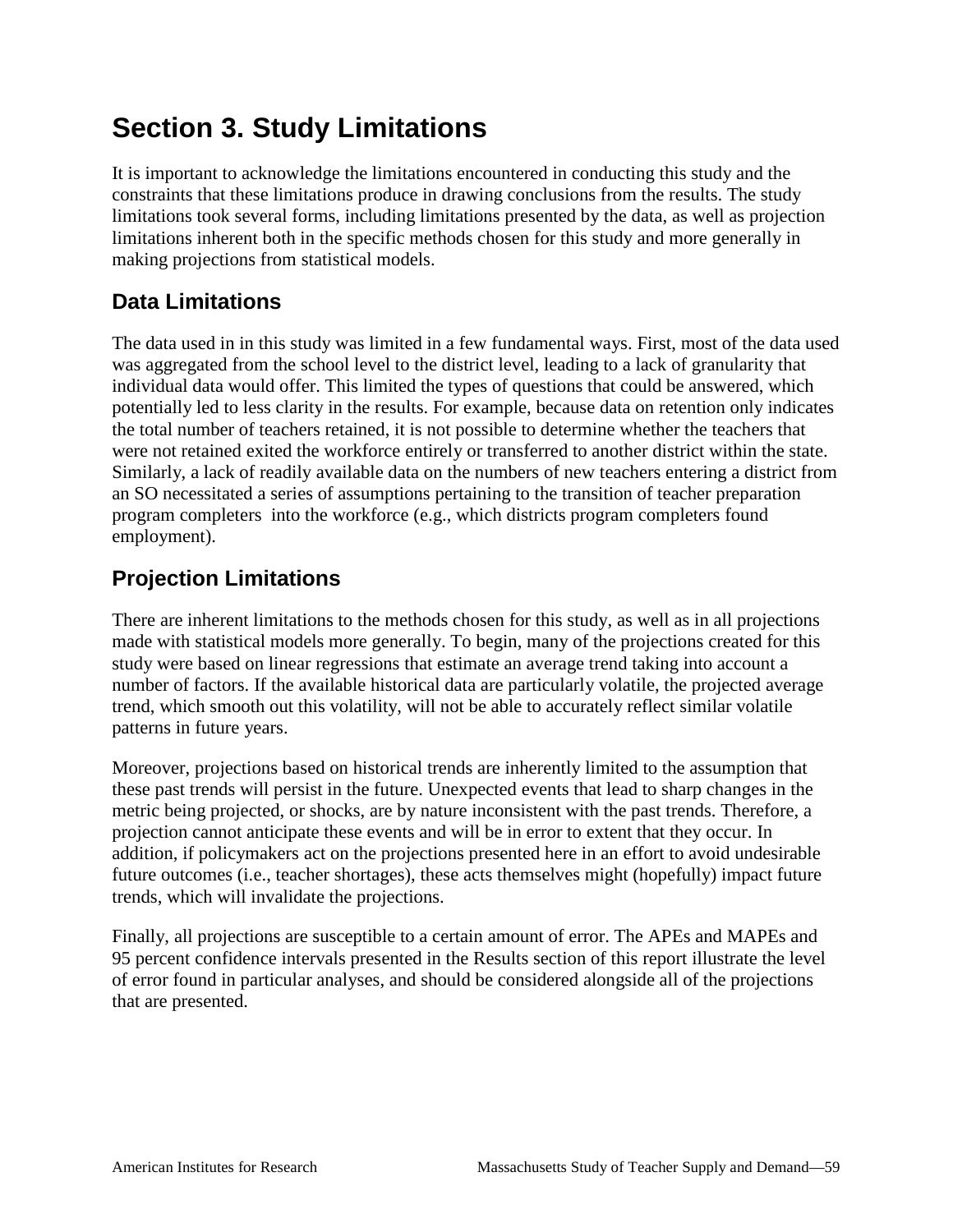# **Section 4. Opportunities for Future Study**

The findings presented in this study are intended to inform the work of policymakers in Massachusetts. However, there are certainly questions that could not be answered. To this end, the following section includes a summary of possible opportunities for future research. Specifically, the state would benefit from an analysis of supply and demand by specific and consistently assigned subjects, an analysis of teacher mobility conducted at the individual level, and an analysis of the teacher pipeline conducted in partnership with teacher preparation programs.

## **Demand and Supply by Subject**

An analysis of teacher demand and supply projections by subject is important because the aggregate supply and demand trends indicating surpluses may actually mask shortages for particular subjects. This is illustrated by the fact that while these projections suggest the state can expect a surplus of teachers *in aggregate*, a shortage of teachers in specific program areas such as special education and English language learners can also be expected. In turn, it is entirely possible that this is the case for particular subject areas as well. Moreover, subject–specific projections would allow policymakers and SOs to better target recruitment efforts toward candidates in subjects most likely to show shortages and support districts to better recruit teachers in these subjects.

In fact, the AIR research team's initial intention was to include in this report an analysis of projected demand and supply by subject area. However, through careful examination of the available staffing data, it was found that the numbers of teachers by subject is quite volatile in historical years. Through conversations with ESE, it was determined that this volatility was likely a result of policy allowing districts flexibility in how they classified individual teacher assignments by subject each year. In particular, the use of the subject area category "Core–All subjects" as an alternative blanket category for which a wide variety of subject areas could be coded presented a data issue that this study could not overcome. For example, it was observed that between school years 2008–09 and 2011–12 teachers classified as "Core–All subjects" constituted an average of 38 percent of all teacher FTEs in Boston. However, between school years 2012–13 and 2013–14, "Core–All subjects" teachers accounted for only 11 percent of the reported total for the district, on average.

Rather than this reflecting a true change in the FTEs of teachers assigned to this subject, it was determined that this was likely influenced by a decision to consider the *same* teachers as assigned in more detailed subject categories (e.g., English language arts, mathematics, reading) rather than "Core–All subjects" after 2001–12. Moreover, based on further evaluation, it was the team's understanding that this sort of reclassification was equally likely for all districts and all years, and therefore its implications on projections based on historical trends were substantial. Without a clear method of separating out "true" changes in subject assignment from reclassifications, it was determined that the raw data could not be used to make supply and demand projections by subject. Furthermore, to the team's knowledge, there is no alternative centralized data source at the state level that contains more specific subject assignments not plagued by this issue.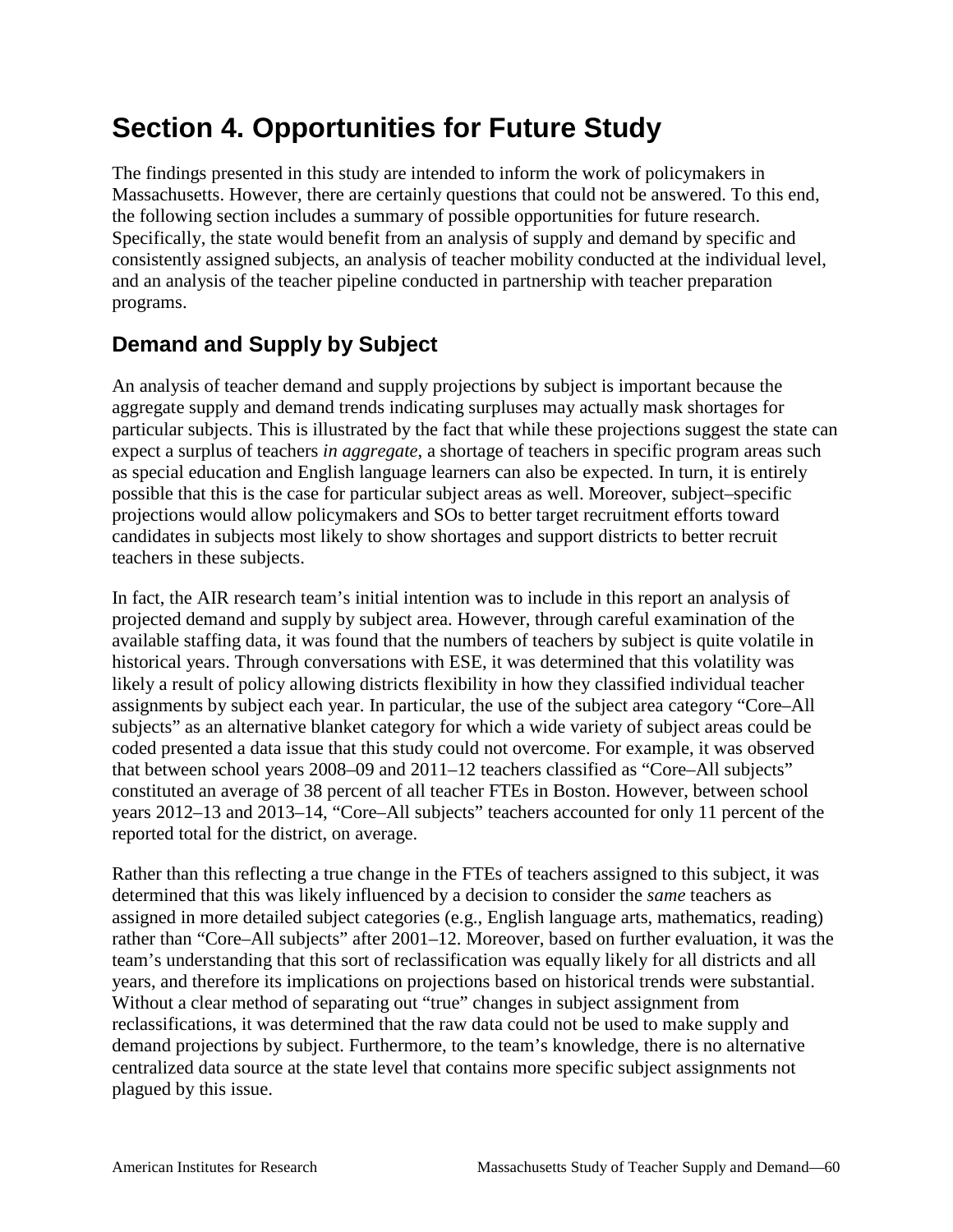AIR's recommendation is that policymakers work to ensure that teacher-assigned subjects are consistently reported in the future and to possibly work directly with districts in order to understand the extent to which reclassification has taken place in past years. Such actions would support any future study of teacher demand and supply by subject area.

## **Teacher Mobility Analysis**

Understanding the movements of teachers within a state, whether across districts or schools, is crucial if policymakers wish to have a complete picture of teacher demand and supply. While within-state mobility of teachers from district to district does not affect calculations of the aggregate statewide supply of teachers, it can substantially impact individual districts. Moreover, high-need schools tend to have the biggest challenges with recruiting and retaining teachers, further exacerbating the inherent challenges facing these schools. A comprehensive analysis of teacher mobility would give policymakers the information they need to provide targeted supports to these districts. However, this sort of analysis was beyond the scope of the current study primarily because it would require more granular individual-level data that the research team did not have access to.

The present study did analyze the proportion of teachers retained, and it estimated those entering from preparation programs. This allowed a proportion of transferring teachers to be calculated, though more granular data would be required to determine the characteristics of individuals in this group. Previous workforce reports in Massachusetts include analysis of the retention rates of first-year teachers, the "reason for leaving" for teachers who left within two years, and teacher mobility by years of service and teacher characteristics (ESE, 2011, 2013; Owen, 2010). Policymakers may want to consider conducting an updated and comprehensive study that considers the mobility of teachers in more detail, including analyzing the progression of new teacher cohorts five years after they enter the workforce, or determining the characteristics of schools that transferring teachers tend to exit and enter.

## **Teacher Pipeline Analysis**

A complete picture of the pipeline of new teachers is an important part of any analysis of teacher demand and supply. To the extent that teacher shortages are expected, any strategies to avoid such shortages would require an understanding of who is entering the workforce and where they come from. For example, to what extent are new entrants employed in high-need schools completing traditional teacher preparation programs as opposed to alternative routes to certification? What are the characteristics of individuals prepared to teach who have not joined the workforce in Massachusetts? Are a significant number of new teachers entering the workforce from out of state, and where are they entering the workforce?<sup>[29](#page-66-0)</sup> Answering questions like these can support a thoughtful discussion of strategies designed to increase the supply of teachers and address expected teacher shortages.

While the present study did some analysis of new entrants, the team was limited in what it could say about the teacher pipeline overall. Some of these specific limitations are described in detail

<span id="page-66-0"></span> $^{29}$  A previous study conducted by members of the research team addressed some of these types of questions in Oklahoma (Berg-Jacobson & Levin, 2015).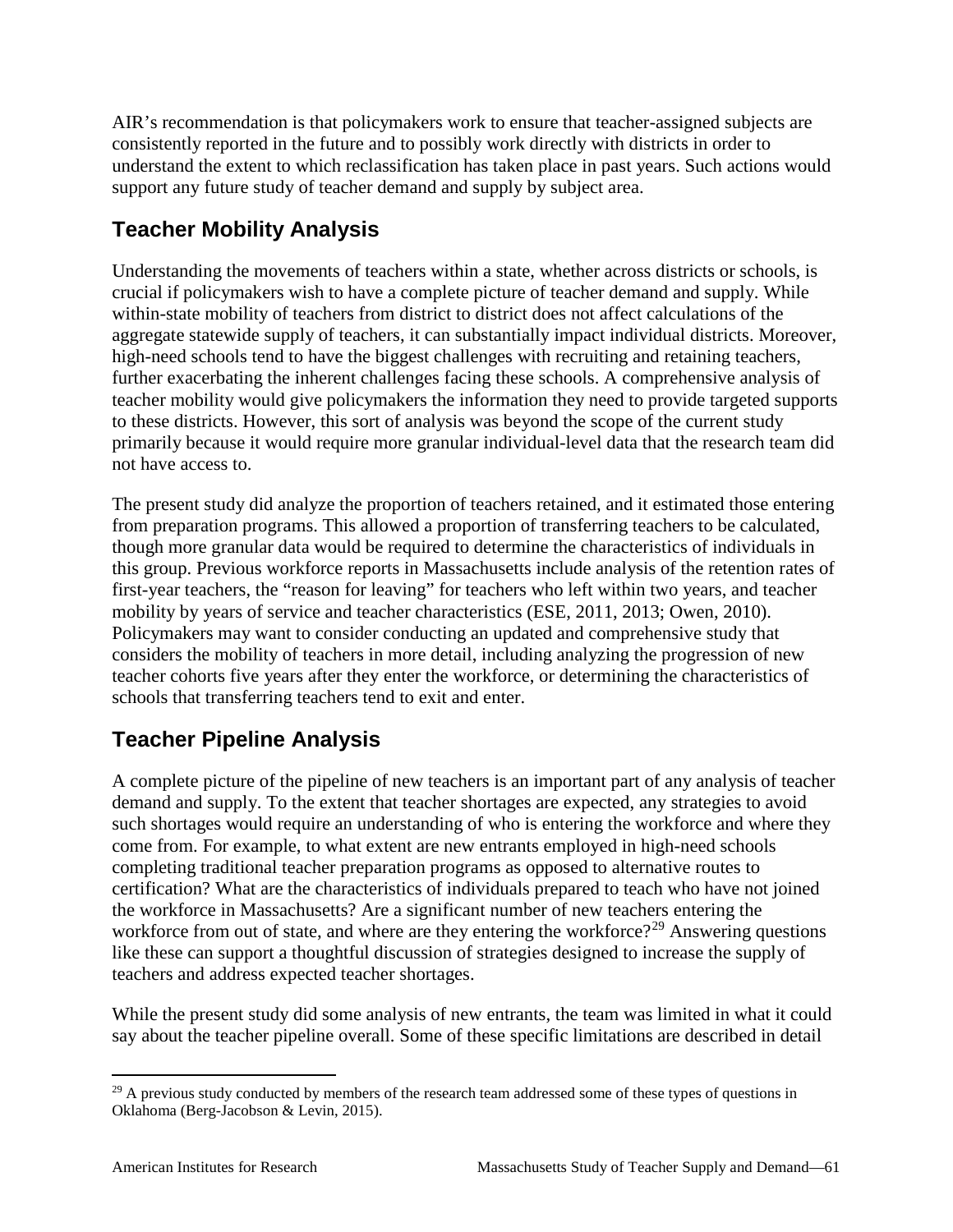in Section 3, but in general they stemmed primarily from an inability to say with certainty if an individual completing a teacher preparation program would enter the workforce, or where this individual would find employment. Previous workforce reports in Massachusetts provide some additional analysis, including reporting on the distribution of program completers by program type and subject area, the employment rate of recent graduates one year following graduation, and the distance between a candidate's graduating program and first employing school (ESE, 2011, 2013). These reports present a possible starting point for a more comprehensive analysis. However, conducting an updated and more in-depth analysis would require linking teacher staffing data with teacher preparation program completer data and employment outcome data, likely at the individual level. Such an analysis would allow researchers to describe the supply of newly prepared teachers with more precision, as well as ascertain the alternative professions employing those prepared to teach in Massachusetts.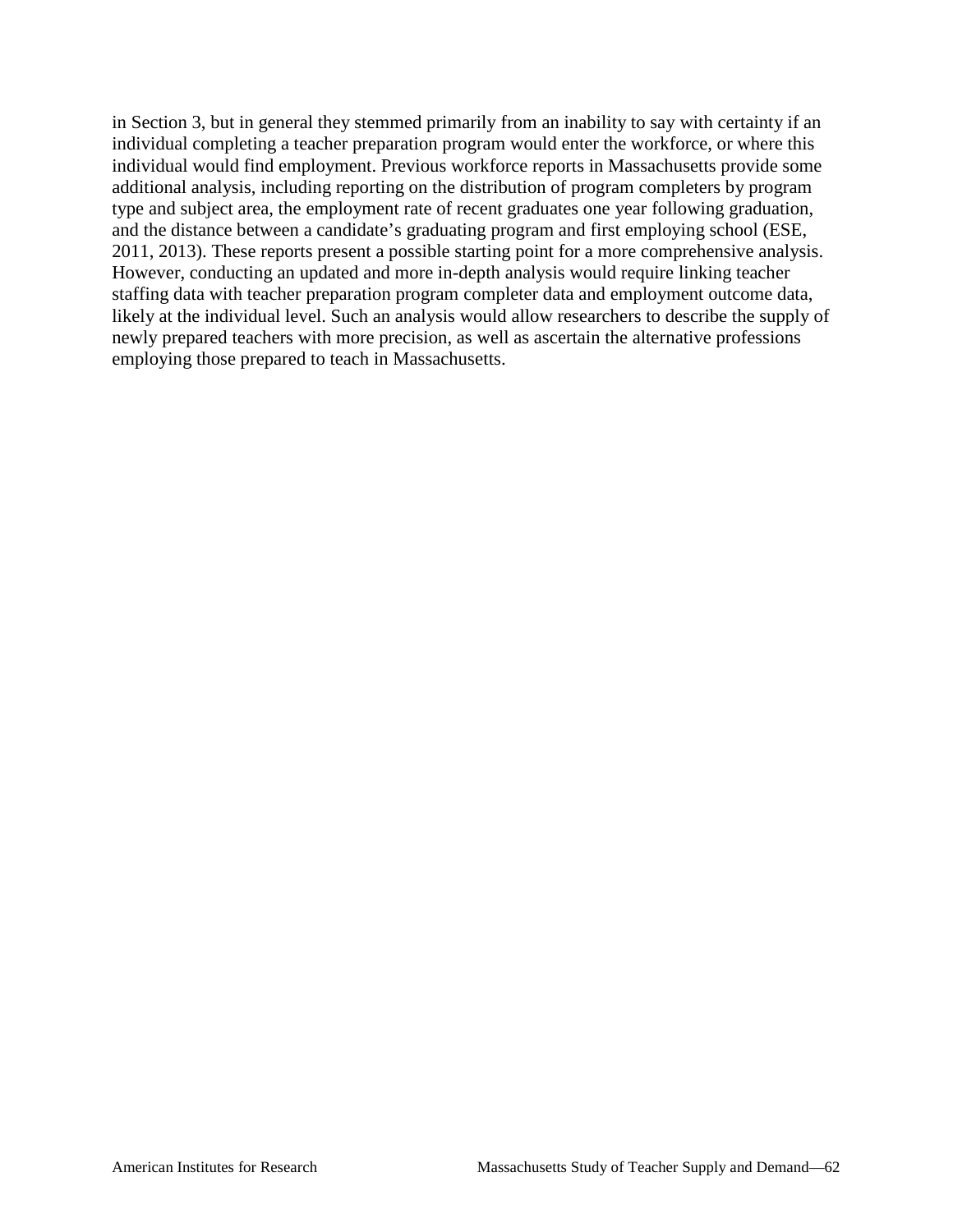# **Conclusion**

For the present study, AIR's research team used publicly available data, primarily consisting of ESE data published in their School/District Profiles reports, to conduct analyses addressing the five research questions in this study. These analyses produced aggregate 10-year projections of teacher supply and demand, and disaggregated 10-year projections by teacher assigned program area, teacher demographics, and for particular regions and locales.

While aggregate supply in Massachusetts is projected to meet demand over the next 10 years, there are areas where shortages are expected to occur if corrective action is not taken. These potential shortage areas are particularly concerning due to their impact on the teacher pipeline and the impact on high-need student populations. The team concluded these issues warrant particular consideration by Massachusetts policymakers and practitioners:

- **Expected Teacher Pipeline:** The results of the present study indicate sharp declines in the number of newly entering teachers, and more generally teachers under 26 (one of the groups for which a shortage was projected). These declines in newly entering and younger teachers have potentially serious consequences for the teacher pipeline, as these groups represent a primary source of new teachers. Moreover, the projected declines in teacher preparation program completion may have implications on the state's strategic objective to improve teacher preparation, which includes revising the program approval process, a teacher performance assessment, and updating professional standards for teaching.
- **Impact on High-Need Populations**: The results pertaining to expected shortages in specific program areas (ELL and SPED), regions (the Commissioner's Districts), and locales (city districts) suggest there will be negative impacts disproportionately affecting special needs and disadvantaged student populations. The state clearly recognizes a need for targeting strategies to the lowest performing districts and schools, as evidenced by their strategic plan, and these results may have implications on this work. Moreover, the expected shortage of minority teachers certainly has implications on the state's goal to increase diversity in the teacher workforce, which might also impact students with the highest needs.<sup>[30](#page-68-0)</sup>

It is the research team's hope that by considering the projections of supply and demand presented in this report, policymakers are better positioned to develop and implement strategies to address teacher shortages in future years.

<span id="page-68-0"></span><sup>&</sup>lt;sup>30</sup> For example, shortages of teachers of color may disproportionately impact students of color, as teachers of color are more likely to work in high-need urban schools (Achinstein, Owaga, Sexton, & Freitas, 2010).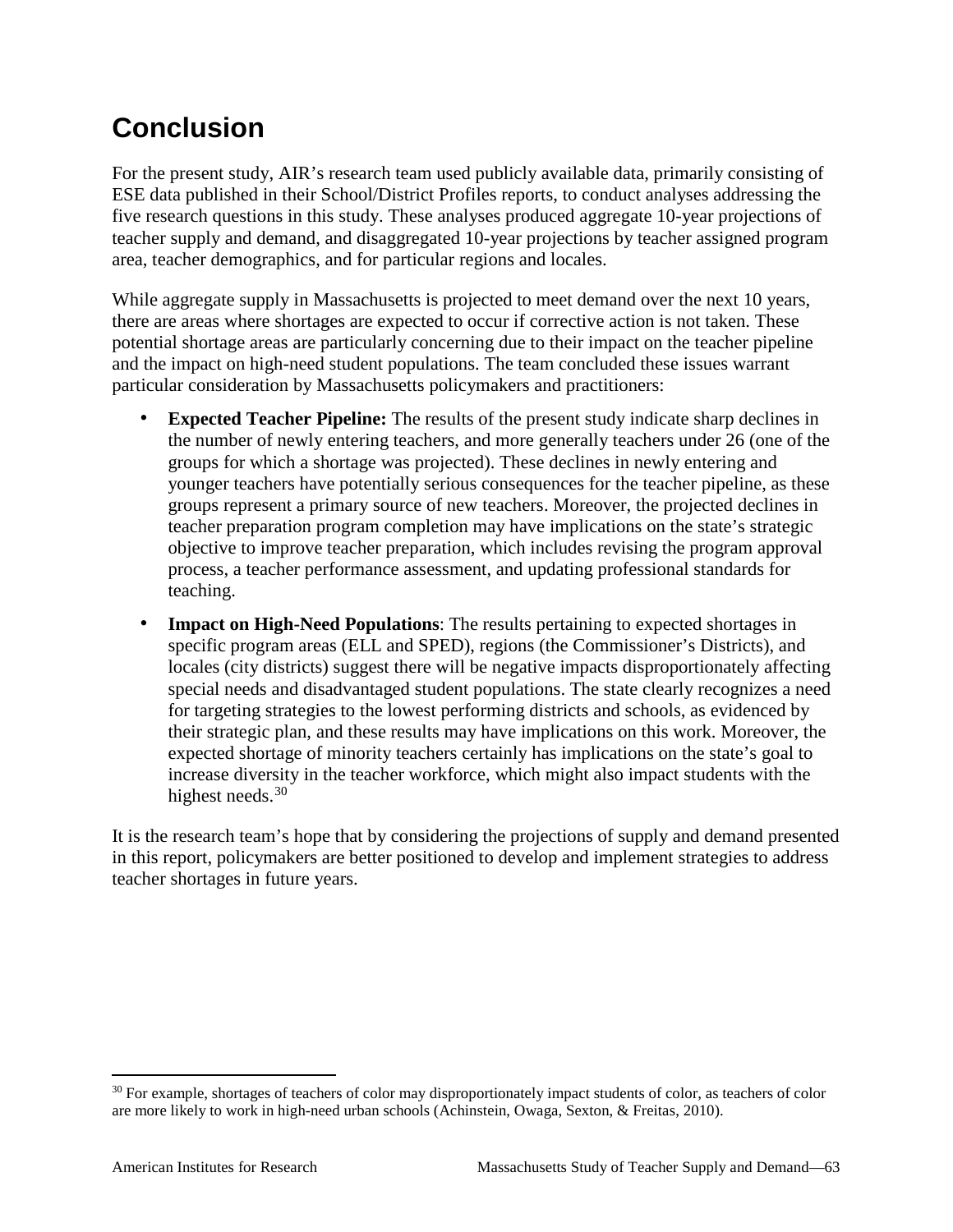## **References**

Achinstein, B., Owaga, R., Sexton, D., & Freitas, C. (2010). *Retaining teachers of color: A pressing problem and a potential strategy for "hard-to-staff" schools*. Review of Educational Research, 80 (1), 71-107.

Behrstock, E. (2009). *Teacher shortage in England and Illinois: A comparative history*.

(Unpublished doctoral dissertation.) Oxford, England.

- Berg-Jacobson, A., & Levin, J. (2015). *Study of educator supply and demand: Trends and projections.* Washington, DC: American Institutes for Research. Retrieved from <http://www.okhighered.org/studies-reports/teach-supply/2015-report.pdf>
- Berk, B., & Hodgins, M. (2008). *K-12 school enrollment projections study*. Seattle, WA: Berk and Associates.
- Boyd, D., Lankford, H., Loeb, S., & Wyckoff, J. (2009). *The draw of home: How teachers' preferences for proximity disadvantage urban schools.* Journal of Policy Analysis and Management, 24(1*),* 113–132.
- Cowan, J., Goldhaber, D., Hayes, K., & Theobald, R. (2015). *Missing elements in the discussion of teacher shortages.* Washington, DC. Retrieved from: [http://www.caldercenter.org/sites/default/files/Missing%20Elements%20in%20the%20Di](http://www.caldercenter.org/sites/default/files/Missing%20Elements%20in%20the%20Disucssion%20of%20Teacher%20Shortages%20PDF.pdf) [sucssion%20of%20Teacher%20Shortages%20PDF.pdf](http://www.caldercenter.org/sites/default/files/Missing%20Elements%20in%20the%20Disucssion%20of%20Teacher%20Shortages%20PDF.pdf)
- Lindsay, J. J., Wan, Y., & Gossin-Wilson, W. (2009). *Methodologies used by Midwest Region states for studying teacher supply and demand (Issues & Answers Report, REL 2008–No. 080)*. Washington, DC: U.S. Department of Education, Institute of Education Sciences, National Center for Education Evaluation and Regional Assistance, Regional Educational Laboratory Midwest. Retrieved from [http://ies.ed.gov/ncee/edlabs/regions/midwest/pdf/REL\\_2009080\\_sum.pdf](http://ies.ed.gov/ncee/edlabs/regions/midwest/pdf/REL_2009080_sum.pdf)
- Massachusetts Department of Elementary and Secondary Education (ESE). (2011). *Status of the Massachusetts educator workforce.* Malden, MA: Author. Retrieved from http://www.doe.mass.edu/research/reports/2011/12edworkforce.pdf
- Massachusetts Department of Elementary and Secondary Education (ESE). (2013*). Status of the Massachusetts educator workforce: Focus on first-year teachers.* Malden, MA: Author. Retrieved from<http://www.doe.mass.edu/research/reports/2013-12EducatorReport.pdf>
- Massachusetts Department of Elementary and Secondary Education (ESE). (2014). *Massachusetts advocates for diversity in education task force recommendations: The department's action plan.* Malden, MA: Author. Retrieved from <http://www.doe.mass.edu/amazingeducators/DiversityPlan.pdf>
- Massachusetts Department of Elementary and Secondary Education (ESE). (2015). *ESE strategic plan.* Malden, MA: Author. Retrieved from <http://www.doe.mass.edu/research/StrategicPlan.pdf>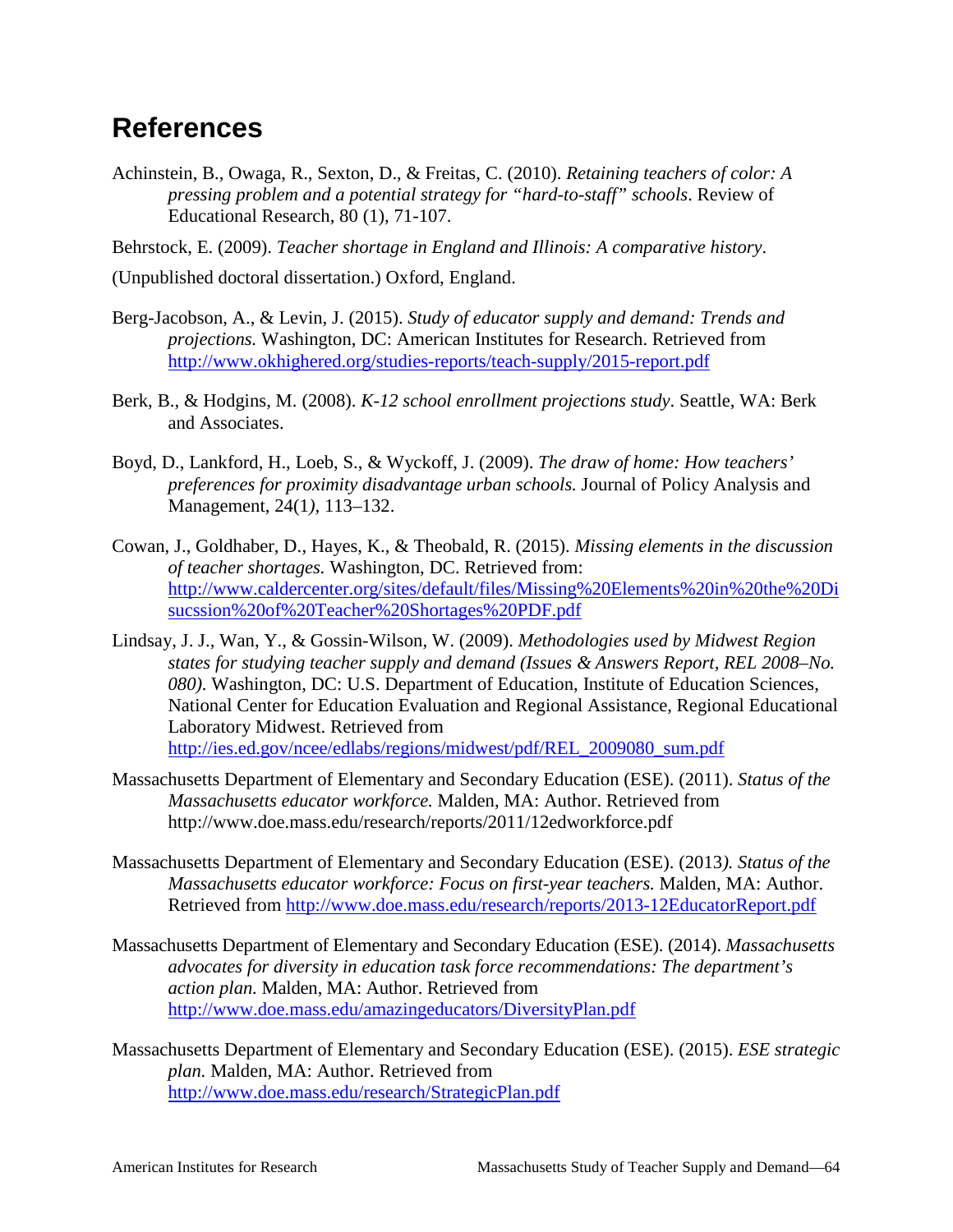- Minnesota Department of Education. (2015). *Teacher supply and demand report.* Roseville, MN: Author.
- Motoko, R. (2015). *Teacher Shortages Spur a Nationwide Hiring Scramble (Credentials Optional).* New York Times. Retrieved from: [http://www.nytimes.com/2015/08/10/us/teacher-shortages-spur-a-nationwide-hiring](http://www.nytimes.com/2015/08/10/us/teacher-shortages-spur-a-nationwide-hiring-scramble-credentials-optional.html?_r=0)[scramble-credentials-optional.html?\\_r=0](http://www.nytimes.com/2015/08/10/us/teacher-shortages-spur-a-nationwide-hiring-scramble-credentials-optional.html?_r=0)
- Owen, A. (2010). *The Massachusetts teacher workforce: Status and challenges* (Working Paper). Cambridge, MA: Harvard Kennedy School. Retrieved from [http://www.hks.harvard.edu/content/download/68761/1247854/version/1/file/owens\\_teac](http://www.hks.harvard.edu/content/download/68761/1247854/version/1/file/owens_teachers.pdf) [hers.pdf](http://www.hks.harvard.edu/content/download/68761/1247854/version/1/file/owens_teachers.pdf)
- Taylor, L. & Fowler Jr., W. (2006). *A comparable wage approach to geographic cost adjustment. Research and development report* (NCES-2006-321). Washington, DC: National Center for Education Statistics.
- U.S. Department of Education. (2015). *Teacher shortage areas nationwide listing 1990–1991 through 2015–2016.* Washington, DC: U.S. Government Printing Office.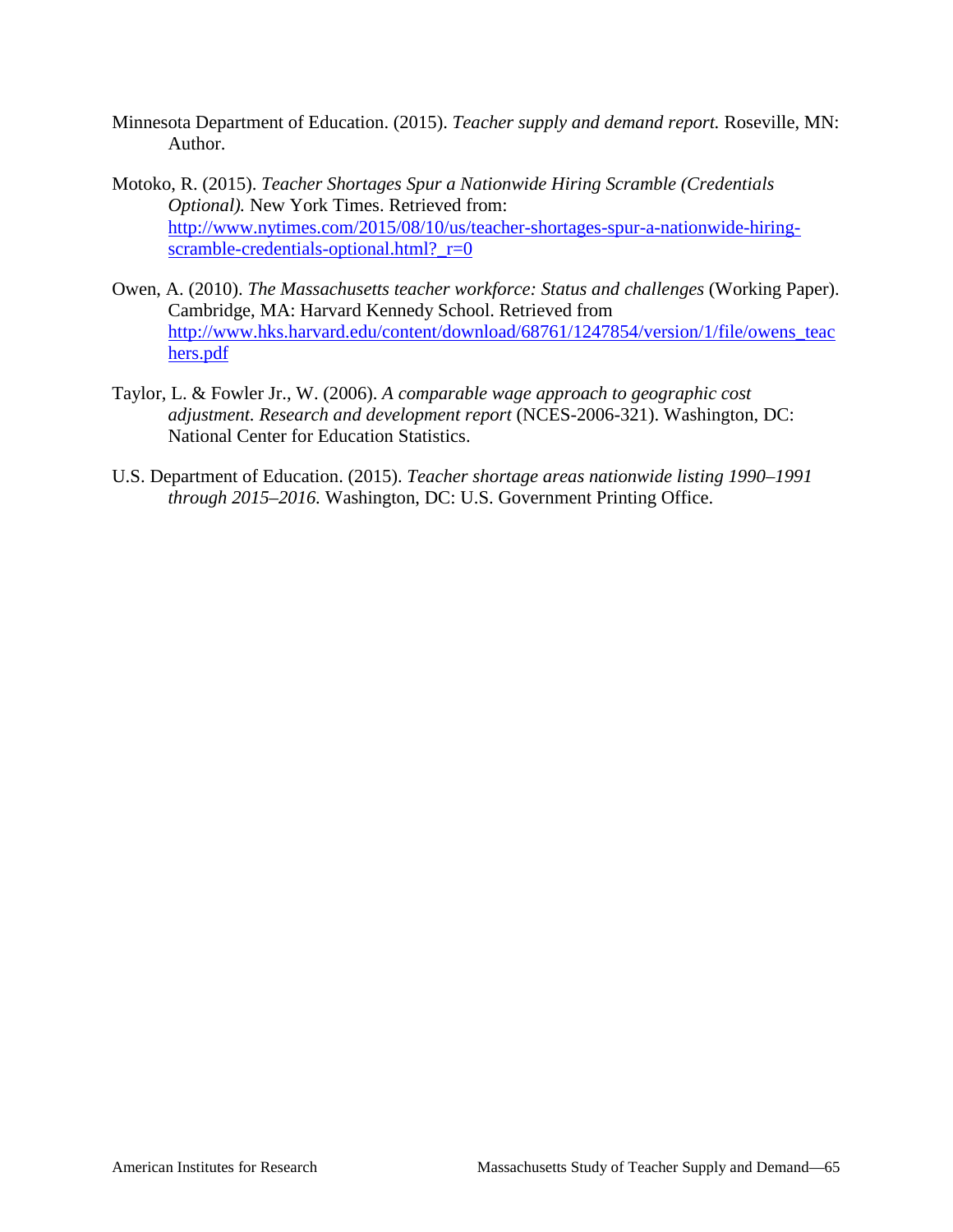# **Appendix A. Technical Description of Methods**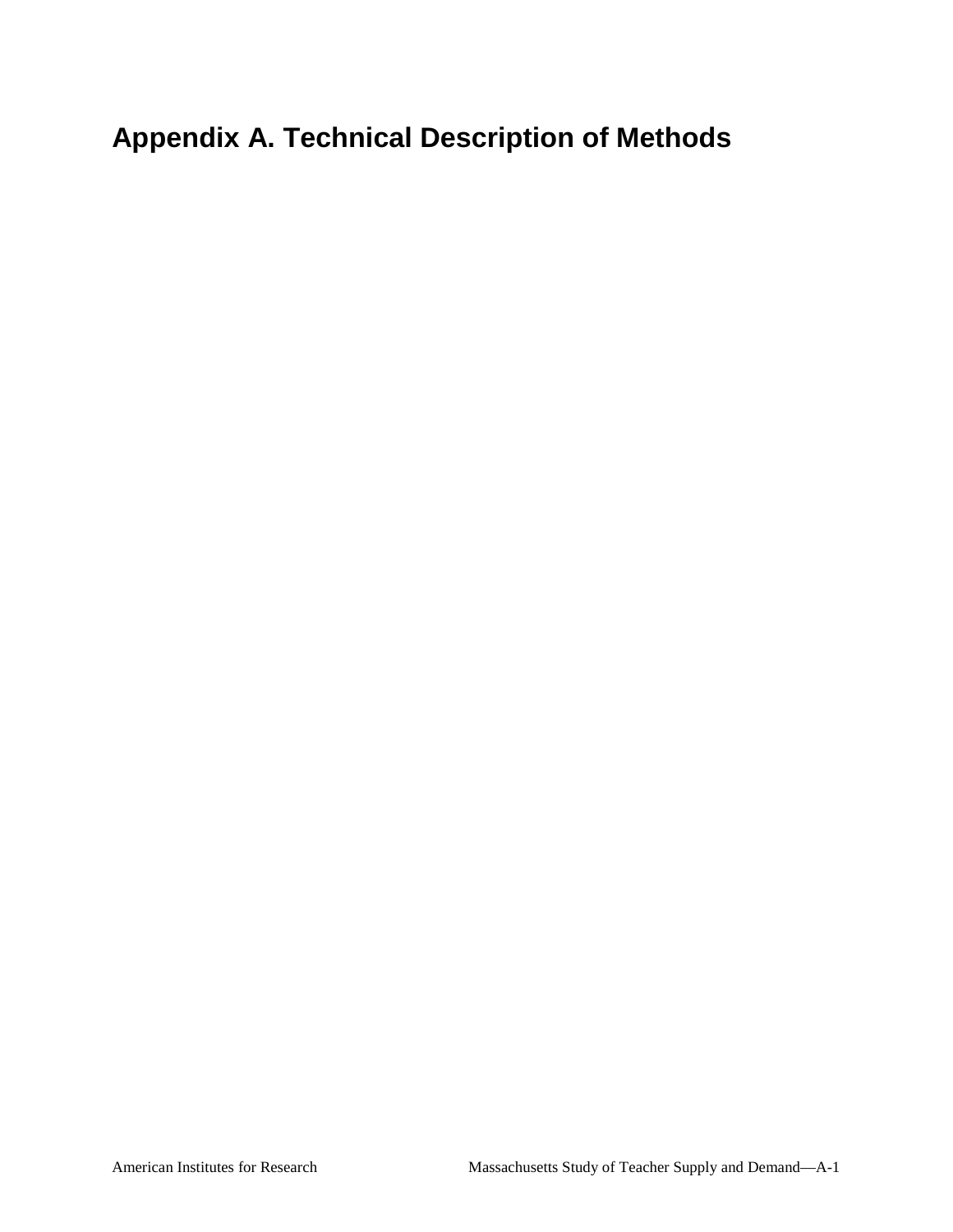# **Data Sources**

### **Table A1. Internet Links to Study Data Sources**

| <b>Data Source/Report</b>                                                                                            |                                                          | <b>Link to Source</b>                                                                                                                                                                                                                |
|----------------------------------------------------------------------------------------------------------------------|----------------------------------------------------------|--------------------------------------------------------------------------------------------------------------------------------------------------------------------------------------------------------------------------------------|
|                                                                                                                      | <b>Enrollment by Grade Report</b>                        | http://profiles.doe.mass.edu/state_report/enrollmentbygrade.aspx                                                                                                                                                                     |
| Massachusetts                                                                                                        | <b>Enrollment by Select</b><br><b>Populations Report</b> | http://profiles.doe.mass.edu/state_report/selectedpopulations.aspx                                                                                                                                                                   |
| Department of<br>Elementary and                                                                                      | <b>Enrollment by Race/Gender</b><br>Report               | http://profiles.doe.mass.edu/state_report/enrollmentbyracegender.aspx                                                                                                                                                                |
| Secondary Education<br>(ESE) School and                                                                              | <b>Teacher Data Report</b>                               | http://profiles.doe.mass.edu/state_report/teacherdata.aspx                                                                                                                                                                           |
| <b>District Profiles</b>                                                                                             | Ed Prep Employment by Year<br>and Program                | http://profiles.doe.mass.edu/state_report/epppempratebyyear.aspx                                                                                                                                                                     |
|                                                                                                                      | <b>Staff Retention Report</b>                            | http://profiles.doe.mass.edu/state_report/staffingRetentionRates.aspx                                                                                                                                                                |
| 2014 Lists of Massachusetts Schools and Districts by<br>Accountability and Assistance Level                          |                                                          | http://www.mass.gov/edu/government/departments-and-<br>boards/ese/programs/accountability/support-for-level-3-4-and-5-districts-and-<br>schools/district-and-school-resource-centers-dsac/overview-and-eligibility-for-<br>dsac.html |
| Centers for Disease Control and Prevention (CDC) Wide-<br>Ranging Online Data for Epidemiologic Research<br>(WONDER) |                                                          | http://wonder.cdc.gov/                                                                                                                                                                                                               |
| U.S. Census Population Data                                                                                          |                                                          | http://www.census.gov/popest/data/counties/asrh/2014/CC-EST2014-<br><b>ALLDATA.html</b>                                                                                                                                              |
| National Center for Education Statistics (NCES) Common<br>Core of Data (CCD)                                         |                                                          | https://nces.ed.gov/ccd/                                                                                                                                                                                                             |
| NCES Comparable Wage Index (CWI)                                                                                     |                                                          | https://nces.ed.gov/pubsearch/pubsinfo.asp?pubid=2006865                                                                                                                                                                             |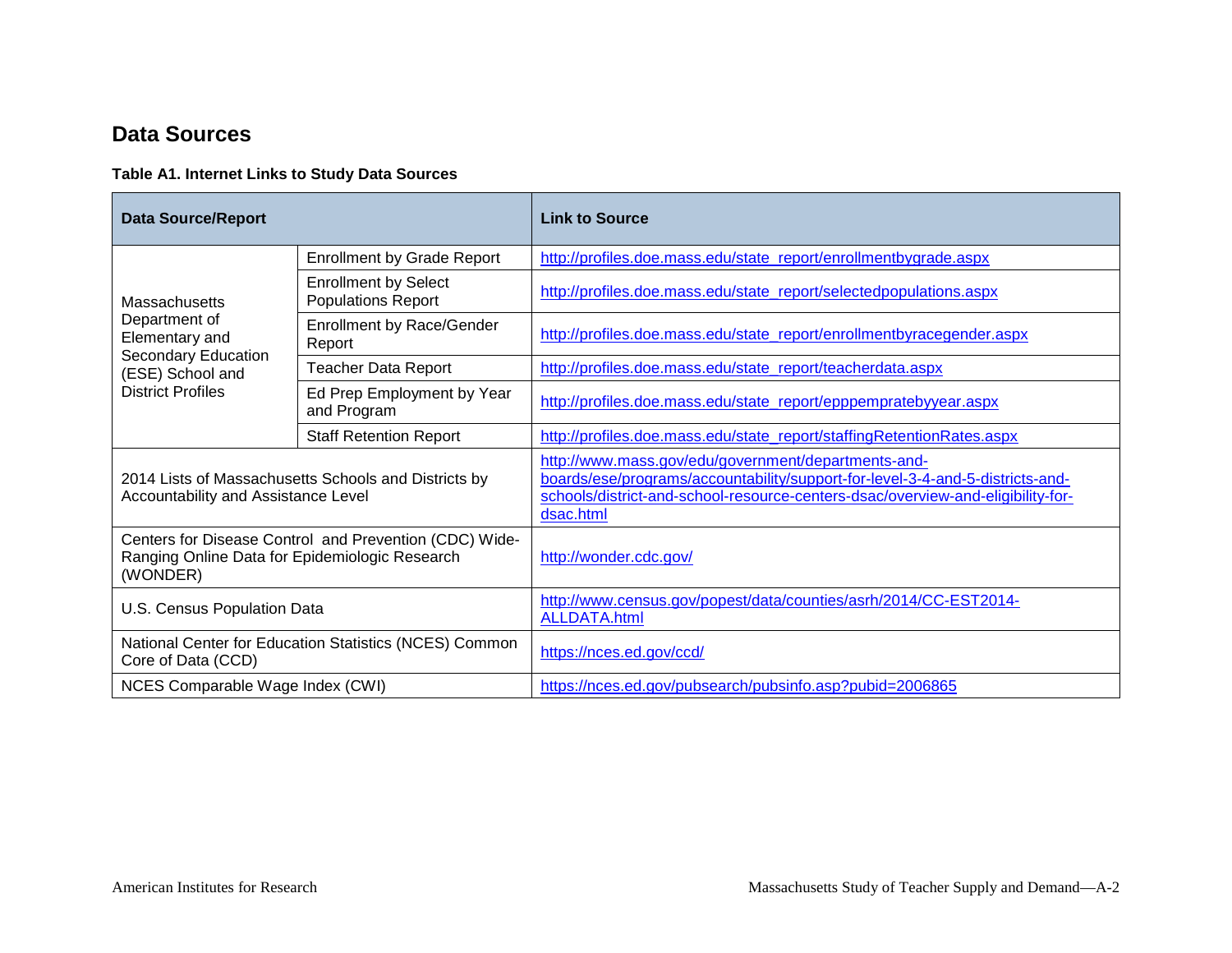# **General Approach—Regression-Based Projections**

As many of the research questions were addressed, at least in part, through regression-based projections, it is helpful to have a basic understanding of this approach. In essence, a linear regression identifies an average linear relationship between an outcome of interest (or the quantity that is being predicted, which in the case of both supply and demand is the number of teachers) and one or more predictor variables (that is, the factors that may be related to the outcome of interest) that best fit the observed data. Multiple linear regressions allow one to estimate a relationship between an outcome variable and a predictor variable while controlling for other factors. For our purposes, we use multiple regression to generate models that accurately estimate the supply and demand components of interest. Within each model we include a time trend, which allows us to apply the models to future years to predict changes in supply and demand over time, while holding all other variables constant.

The benefit of using this approach for projections is that it allows projections to vary based on factors of interest. For example, we can allow the time trends to vary by region to understand whether certain regions of the state have experienced different patterns of supply or demand. However, there also are limitations to this approach. In particular, projections based on observational units with small counts in historical years are generally more prone to error. This issue has been documented previously in a report using data from Washington State that noted projections based on counts of 1,000 or less, particularly 100 or less, are problematic (Berk & Hodgins, 2008). Although this finding was not presented in the context of regression analysis, we also have found that models attempting to predict supply or demand for smaller populations contain more errors. In addition, future shocks—or specific events that change the time trend are inherently difficult to anticipate with a high degree of accuracy, and projections therefore cannot easily or reliably account for these shocks.<sup>[31](#page-73-0)</sup>

# **Research Question 1: Enrollment Projections**

The study team adopted a model for projecting student enrollments that relied on "grade progression ratios" (or GPRs). As the name of the method implies, these ratios represent the percentages of students who progress from grade to grade each year or from birth to kindergarten five years later. Enrollment projections were calculated at the county level. This was done for two practical reasons. First, birth and population data were only available at the county level (these data were not available at the district level). Second, although the GPR method requires data on student progression between each consecutive pair of grades from K to 12, not all districts serve every grade. For example, some districts only serve the elementary grades (K to 5), so that progressions from fifth grade to sixth grade require students to change to a different school district. In these cases, an enrollment projection between these grades could not be calculated for districts that did not serve both grades. However, once the enrollment data were aggregated to the county level, every county was found to serve all grades. In turn, the districtlevel enrollment data (for Grades K–12) were first aggregated to the county level to

<span id="page-73-0"></span><sup>&</sup>lt;sup>31</sup> Shocks impacting trends of supply and demand could be policy changes impacting teacher supply and demand, such as maximum class-size policies, sudden changes in economic growth such as recessions or periods of strong growth, rapid demographic changes, or many other factors that can change quickly, which could impact teacher supply and demand.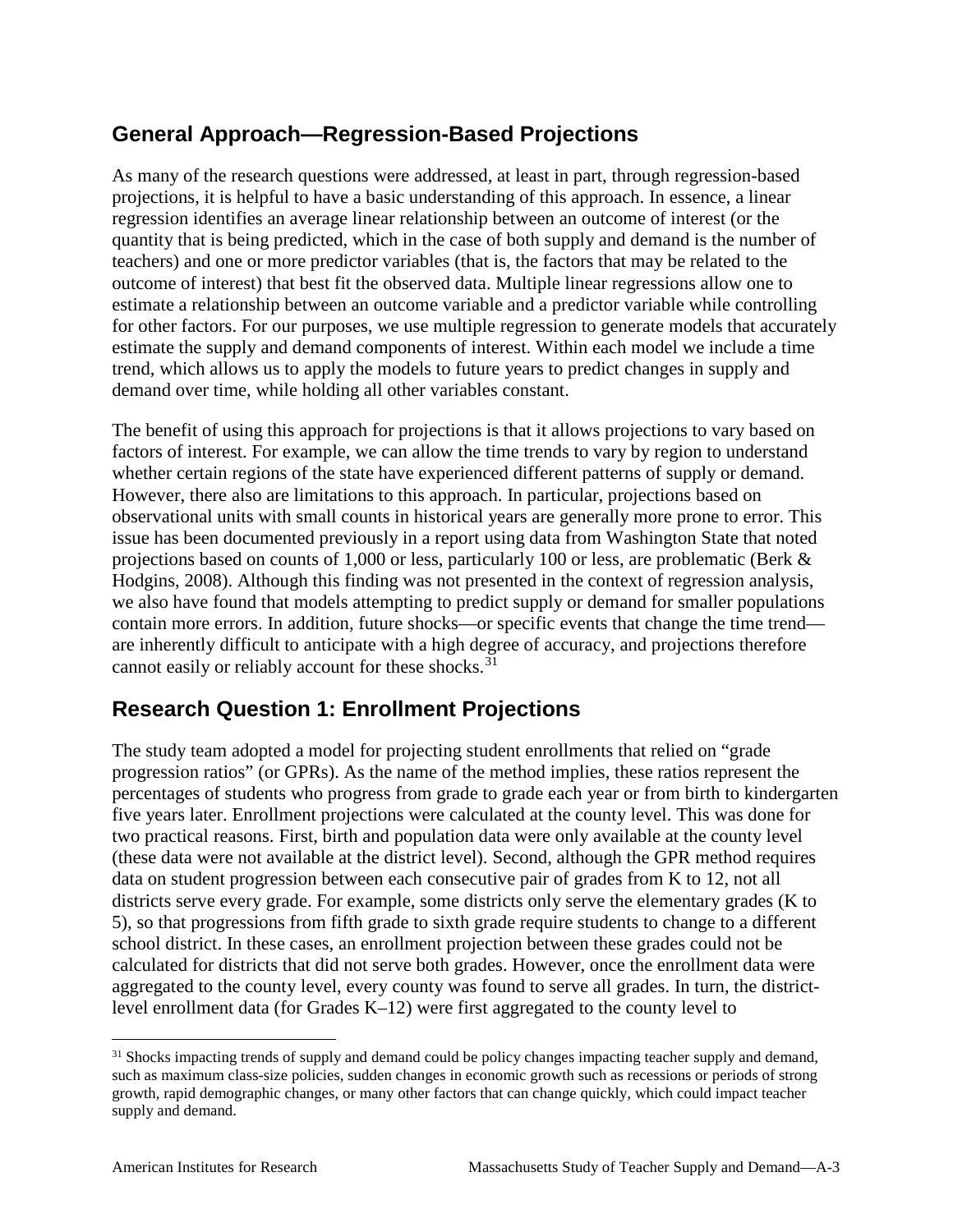accommodate the calculation of grade-level enrollment projections, which were then prorated across the constituent districts in each county using historical district-level shares of countywide enrollment.

### *Calculation of GPRs for Grades K–1 Through 11–12*

We used the following equation to calculate the progression ratio from Grade *x* in Year 1 to Grade *y* in Year 2:

$$
GPRx-y = \frac{y \text{ Enrollment in Year 2}}{x \text{ Enrollment in Year 1}}
$$

A GPR was calculated for each consecutive K–12 grade combination (e.g., Grade K–1, 1–2) for the 2003–04/2004–05 through 2013–14/2014–15 school year pairs, and overall progressions for each grade combination used to project enrollment were created by taking the average GPRs over these years.

## *Calculating Birth to Kindergarten GPRs*

To calculate the progression ratios from birth to kindergarten, birth counts five years prior were used in place of "Year 1" enrollment. Specifically, it was assumed that kindergarten enrollment in a given year represents the proportion of children born five years earlier that will progress to kindergarten. The equation used to calculate the birth–K GPRs is the same as that presented above, and the average across the previous six years (2009–10/2010–11 through 2013–14/2014– 15) was used in projection models.

### *Estimating Births for Years in Which No Data Are Available*

To calculate 10-year projections, birth counts were needed for years where these data are unavailable because either these years are in the future or the birth estimates have yet to be published. Specifically, these data are not available for 2014 through 2019. To estimate birth counts for these years, the county-level population of women of child-bearing age (i.e., between 15 and 44 years of age) was calculated for future years (2015 through 2019) based on 2014 population data, and this population for each year was multiplied by the county fertility rate<sup>[32](#page-74-0)</sup> in the most recent year available, which was 2013.

# *Calculating Projected Enrollment*

Finally, to calculate 1-year to 10-year enrollment projections, average GPRs were paired with the most recent cohort of students in a given grade to forecast enrollment in a future period. For example, students in first grade in the last year of observed data (2013–14) will be in fourth grade when calculating three-year projections.<sup>[33](#page-74-1)</sup> The GPRs estimate the proportion of students in a given cohort that will progress forward during those three years. Table A2 displays the equation used to calculate 10-year projections:

<span id="page-74-0"></span> $32$  The fertility rate is defined as the number of births divided by the number of females age 15–44 in the given year.

<span id="page-74-1"></span><sup>&</sup>lt;sup>33</sup> Note that although 2014–15 enrollment data were available to the research team, other data sources were not; thus, projections for these analyses begin in 2014–15.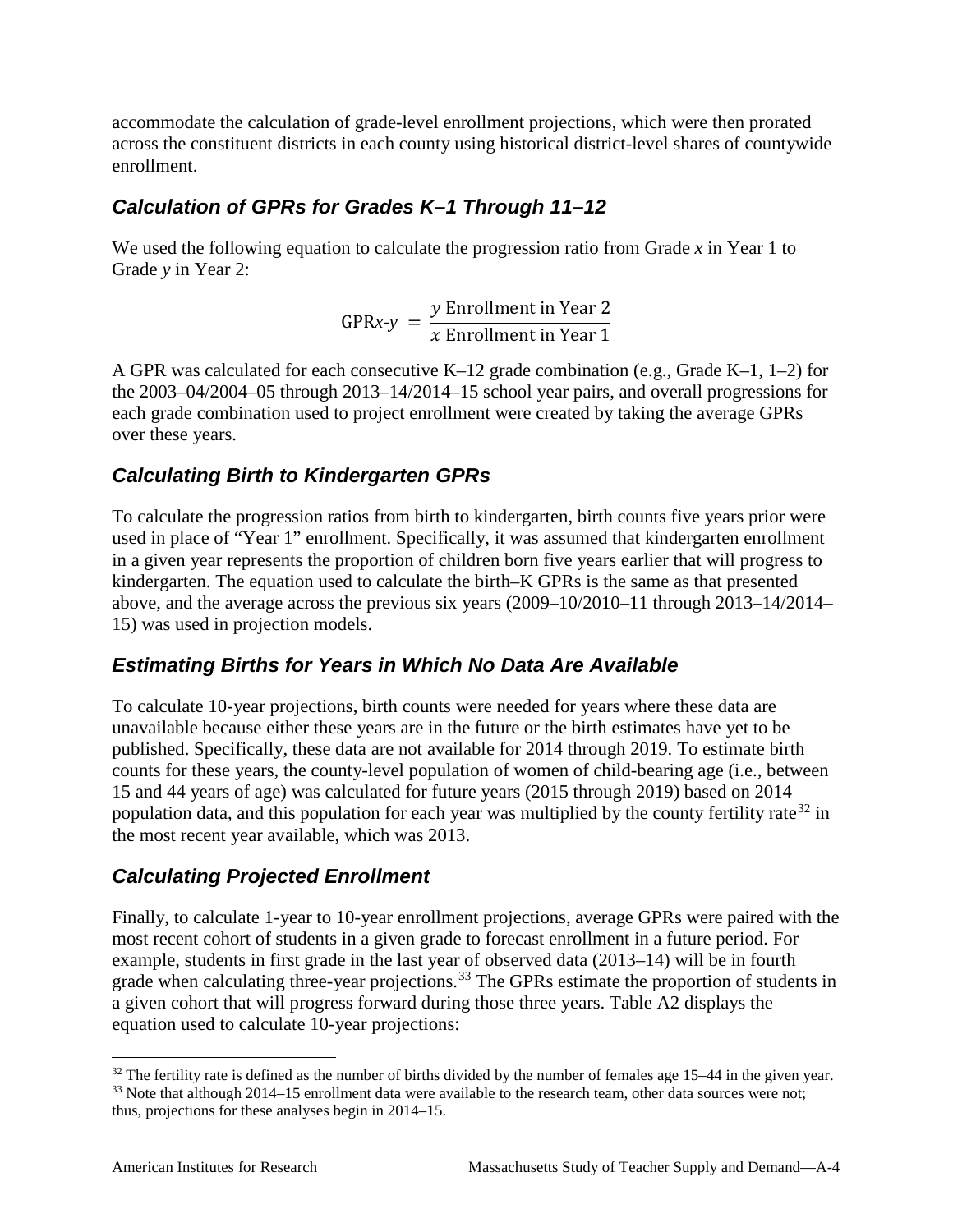| Grade in<br><b>10 Years</b> | <b>Status in</b><br>$2013 - 14$ | <b>Calculations for 2023-24 Forecast</b>                                                     |
|-----------------------------|---------------------------------|----------------------------------------------------------------------------------------------|
| 12 <sub>2</sub>             | Grade 2                         | grade $2$ *gpr2-3*gpr3-4*gpr4-5*gpr5-6*gpr6-7*gpr7-8*gpr8-9*gpr9-<br>10*gpr10-11*gpr11-12    |
| 11                          | Grade 1                         | grade 1*gpr1-2*gpr2-3*gpr3-4*gpr4-5*gpr5-6*gpr6-7*gpr7-8*gpr8-9*gpr9-<br>10*gpr10-11         |
| 10                          | Grade K                         | grade K*gprK-1*gpr1-2*gpr2-3*gpr3-4*gpr4-5*gpr5-6*gpr6-7*gpr7-8*gpr8-<br>9*gpr9-10           |
| 9                           | <b>Born 2009</b>                | births2009*Birth-K*gprK-1*gpr1-2*gpr2-3*gpr3-4*gpr4-5*gpr5-6*gpr6-<br>7*gpr7-8*gpr8-9        |
| 8                           | <b>Born 2010</b>                | births2010*Birth-K*gprK-1*gpr1-2*gpr2-3*gpr3-4*gpr4-5*gpr5-6*gpr6-<br>$7$ *gpr $7$ -8        |
| $\overline{7}$              | <b>Born 2011</b>                | births2011*Birth-K*gprK-1*gpr1-2*gpr2-3*gpr3-4*gpr4-5*gpr5-6*gpr6-7                          |
| 6                           | <b>Born 2012</b>                | births2012*Birth-K*gprK-1*gpr1-2*gpr2-3*gpr3-4*gpr4-5*gpr5-6                                 |
| 5                           | <b>Born 2013</b>                | births2013*Birth-K*gprK-1*gpr1-2*gpr2-3*gpr3-4*gpr4-5                                        |
| 4                           | <b>Born 2014</b>                | Females aged 15-44 in 2014*Fertility rate in 2013*Birth-K*gprK-1*gpr1-<br>$2$ *gpr2-3*gpr3-4 |
| 3                           | <b>Born 2015</b>                | Females aged 14-43 in 2014*Fertility rate in 2013*Birth-K*gprK-1*gpr1-<br>$2$ *gpr2-3        |
| 2                           | <b>Born 2016</b>                | Females aged 13-42 in 2014*Fertility rate in 2013*Birth-K*gprK-1*gpr1-2                      |
| 1                           | <b>Born 2017</b>                | Females aged 12-41 in 2014*Fertility rate in 2013*Birth-K*gprK-1                             |
| K                           | <b>Born 2018</b>                | Females aged 11-40 in 2014*Fertility rate in 2013*Birth-K                                    |

**Table A2. Calculations for 10-Year Forecasts (From the 2013–14 School Year)**

*Note. GPR =* grade progression ratios.

In order to report projected enrollment at the district level, the proportion of total county enrollment made up by each member district was calculated using the most recent year of available data, which was 2014–15. These proportions were then used to prorate the county-level projected enrollment for each of the member districts in each projected year from 2014–15 through  $2023 - 24.34$  $2023 - 24.34$ 

### *Prekindergarten and Ungraded Enrollments*

Although the research team projected enrollment for Grades K–12, it did not do so for prekindergarten or ungraded students (e.g., non K–12 special education). We made this decision for a number of reasons. First, our projection methodology relied on estimating the number of students progressing from grade to grade (see discussion of the GPR approach above). Second, enrollment in prekindergarten, unlike kindergarten, is not compulsory and preschool enrollment data are not consistently available in all communities in which it is offered. For these reasons, estimating the average progression of prekindergarten students to kindergarten is problematic and would require making potentially inaccurate assumptions. Similarly, estimating progression rates from birth to prekindergarten would require questionable assumptions regarding the numbers of children entering prekindergarten at various ages in different locations. Third, a

<span id="page-75-0"></span> $34$  Although there are enrollment data available for 2015, we do not have retention data available for this year. Thus, we begin projecting demand in 2015, the first year for which we do not have data from all relevant sources.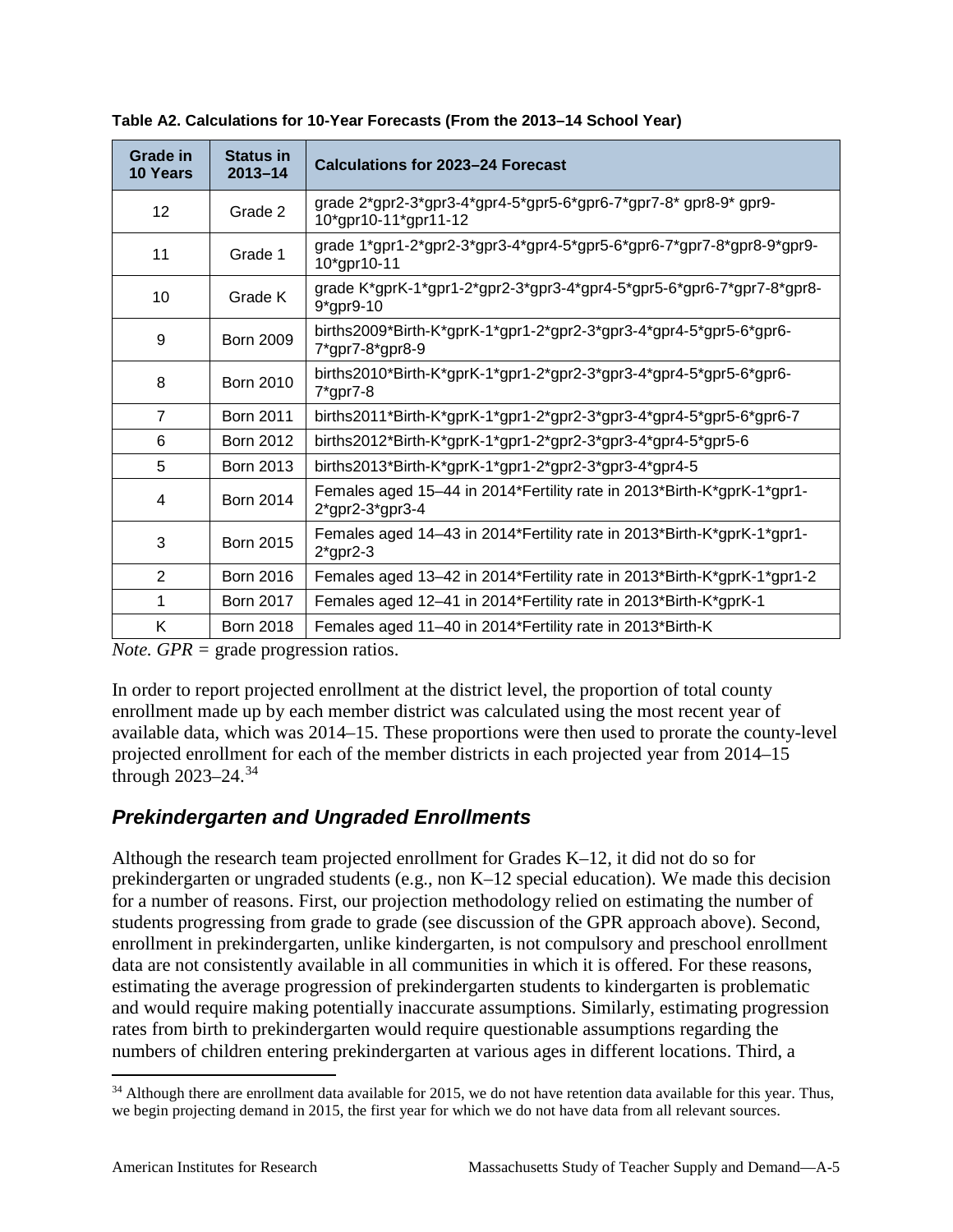similar issue exists for ungraded students, in that they do not exist as a regular part of Grades K– 12, and thus could not be incorporated into the grade progression methodology without making assumptions. For these reasons, we chose not to include enrollments in these grades in our projections.

# **Research Question 2: Supply Projections**

Projections of total supply, numbers of retained teachers, and numbers of newly entering teachers were estimated using a regression-based approach, which modeled each of these as a function of factors believed to influence supply. What follows is a detailed description of the specific models used to create these projections and address Research Question 2.

# *Total Supply*

Using both the total number of teachers and total teacher full-time-equivalents (FTEs) in a given district as measures of supply, the research team created projections for the 10-year period, from 2014–15 to 2023–24. These projections were created using a regression analysis to forecast the total number of teachers and teacher FTEs in future years. Specifically, in separate regressions the total number of teachers and total teacher FTEs were modeled as a function of a yearly time trend, District and School Assistance Center (DSAC) region, an interaction between the time trend and region, sponsoring organization (SO) area,<sup>[35](#page-76-0)</sup> an interaction between SO area and the time trend, major metropolitan area, an interaction between metropolitan area and the time trend, National Center for Education Statistics (NCES) locale, the interaction between locale and the time trend, enrollment, enrollment squared, the proportion of students receiving free/reduced-price lunch,<sup>[36](#page-76-1)</sup> and the interaction between free/reduced-price lunch proportion and total students. The model is presented in Box A1, with total teacher FTEs as the dependent variable. The same model was used to project the total number of teachers.

### **Box A1. Model Used to Project Total Teacher Supply**

*Total Teacher FTEs = f(Time Trend, Region, Time X Region, Enrollment, Enrollment<sup>2</sup> , % Free Lunch, % Free Lunch X Enrollment, SO Area, SO Area X Time, Metro Area, Metro Area X Time, Locale, Locale X Time)*

DSAC region, SO area, metropolitan area, locale, and the interactions between those variables and time were included to account for the differences in supply across those different geographic areas and to allow the time trends for those areas to vary over time. Enrollment (squared) was included to account for the differences in supply across districts of varying sizes and to account for the possibility that the supply-enrollment relationship is nonlinear. The inclusion of the percentage of free/reduced-price lunch students is to account for differences in supply across districts with varying rates of student poverty. Finally, the inclusion of the interaction between students in poverty and enrollment is to allow the effect of students in poverty to vary by district

<span id="page-76-0"></span><sup>&</sup>lt;sup>35</sup> SO areas are the geographic areas surrounding the five sponsoring organizations with the most education preparation program completers. The geographic area is defined as a 45-minute drive from the SO.

<span id="page-76-1"></span><sup>&</sup>lt;sup>36</sup> The percentage of students eligible for free/reduced-price lunch is used here as a proxy for the population of students in poverty.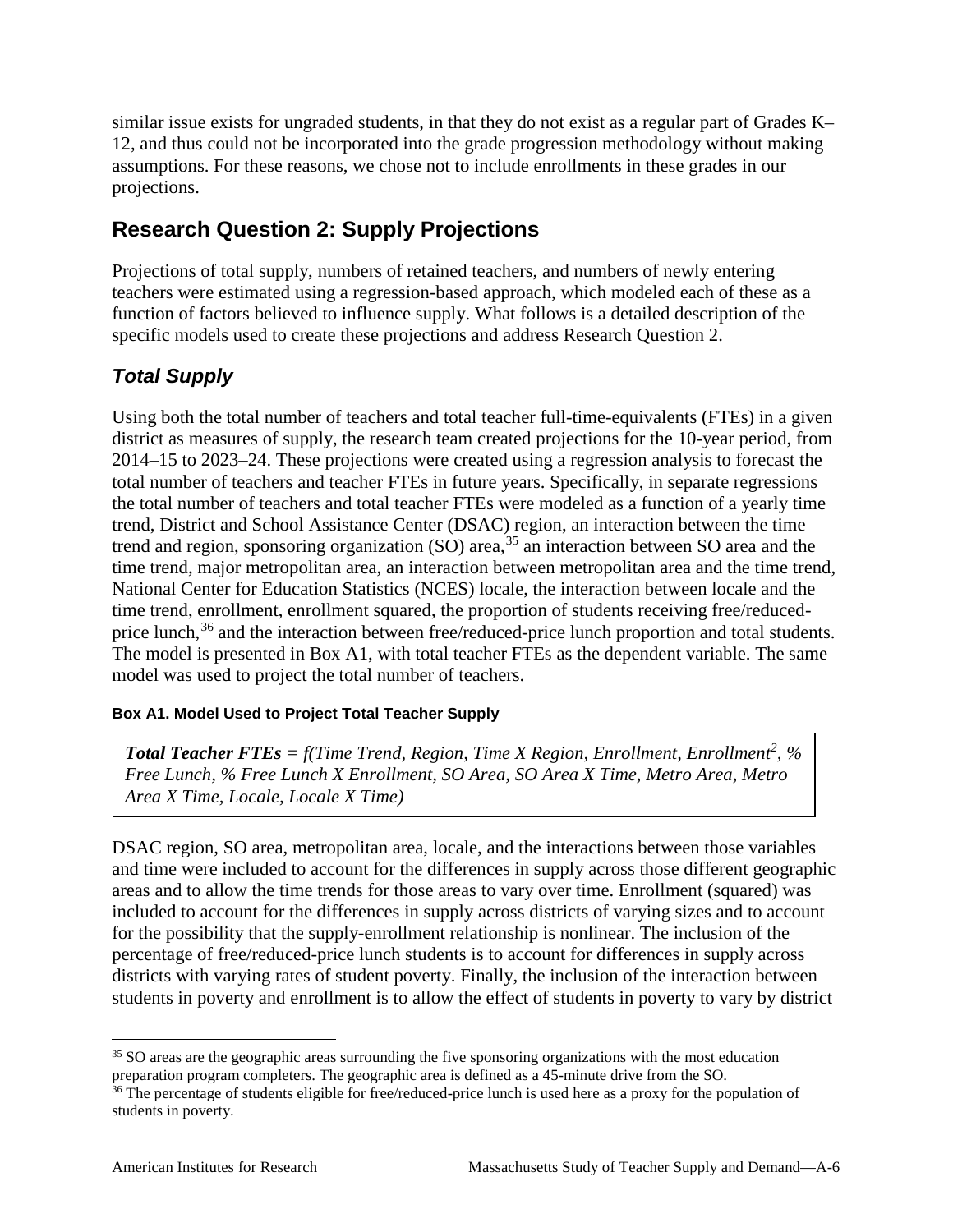size. The set of variables included in the model was based on both theoretical justification as well as testing of competing models to improve model fit.

For the primary measure of supply, the number of FTEs was used, rather than a total count of teachers. This decision was made to take into consideration the varying level of service that each teacher provides, including those serving in part-time roles, and ultimately more accurately reflect the total supply. The use of staff counts would assume that all staff provide equal levels of service and mask the extent to which some teachers work only part time (i.e., it would overestimate the number of FTE teachers providing services). However, as discussed next, it also was necessary to create a secondary measure of projected teacher supply based on the total number of teachers.

# *Components of Supply*

Although total teacher FTEs was the primary measure of supply used to address Research Question 2, the research team also created projections of the total number of teachers and the individual components of supply, including numbers of retained teachers, new entrants, and teachers transferring across districts or from out of state. Projections were calculated for the numbers of retained and newly entering teachers, while the projected number of transferring teachers was calculated based on taking the difference between the total projected number of teachers and the sum of the projections of the other two components (numbers retained and newly entering). The teacher count projections for the three components were then used to calculate shares of total teacher supply, which were then applied to the total projected teacher FTEs. This process is discussed below in the section Harmonizing Staff Counts and Fulltime Equivalents (FTEs). In addition, the methods used to project each component of teacher supply are discussed further below.

### *Retained Teachers*

The projected number of retained teachers was calculated by estimating a regression model that was used to forecast the total numbers of retained teachers in future years. Specifically, total numbers of retained teachers were modeled as a function of a yearly time trend, the total number of teachers, teacher age, teacher race/ethnicity, DSAC region, interactions of the time trend and total teachers, the time trend and region, total teachers and region, and time, region and total teachers, the percentage of students eligible for free/reduced-price lunch, and the interaction between the percentage of these students and total teachers, SO area, metropolitan area, and locale, and the interactions between those three geographic groupings and the time trend. The model is presented in Box A2.<sup>[37](#page-77-0)</sup>

<span id="page-77-0"></span> $37$  Additional models, including additional student characteristics, were tested, but the inclusion of these variables did little to improve the performance of the model.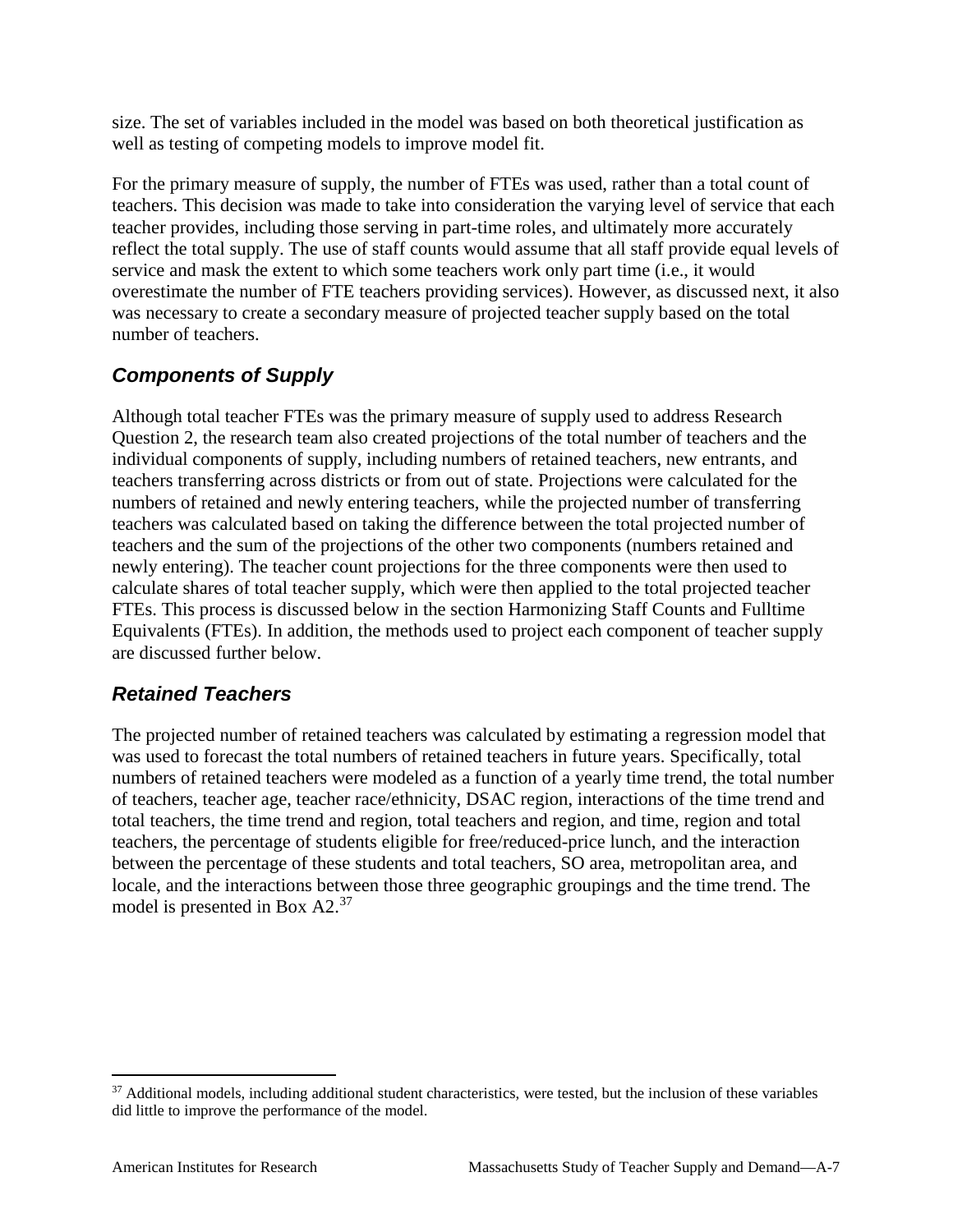#### **Box A2. Model Used to Project Number of Retained Teachers**

*Number of Retained Teachers = f(Time Trend, Total Teachers, Teacher Age, Teacher Race/Ethnicity, Region, Time X Total Teacher, Time X Region, Total Teacher X Region, Time X Region X Total Teacher, % Free Lunch, % Free Lunch X Total Teacher, SO Area, SO Area X Time, Metro Area, Metro Area X Time, Locale, Locale X Time)*

As with the total supply model, the inclusion of DSAC region, SO area, metropolitan area, and locale, as well as the interaction between those geographic variables and time, is to account for the differences in supply across geographic areas and to allow the time trend for those areas to differ. The inclusion of total teachers is to account for differences in supply across districts of varying size, while also accounting for varying supply for districts with different pupil-teacher ratios. Furthermore, due to the fact that the number of teachers retained is a function of total number of teachers, a three-way interaction between region, time trend, and total teachers is included to allow for the effect of region to vary over time as well as by district size. The inclusion of the percentage of free/reduced-price lunch students is to account for differences in supply across districts with varying rates of student poverty. Finally, the inclusion of the interaction between students in poverty and total teachers is to allow the effect of students in poverty to vary by district size.

### *New Entrants*

Data for new entrants into the teacher profession are only readily available by the SO (or teacher preparation program) where new entrants were trained, rather than by district. Data on new entrants by SO consist of the number of program completers by SO and an estimate of the proportion of program completers hired by Massachusetts public schools. Therefore, new entrants were calculated as the number of program completers multiplied by the proportion hired by public schools in Massachusetts. Because data on the number of new entrants in a given district are not available, in order to calculate these figures, the research team assumed that the majority of new entrants would join the workforce in a district within the vicinity (i.e., within a 45-minute drive) of the SO where they completed their training. This approach is based on the tendency for newly certified teachers to take positions at a school near their SO, as noted in the ESE workforce report (ESE, 2013) and other research (Boyd, Lankford, Loeb, & Wyckoff, 2009). The method used to estimate the number of new entrants by district is described in detail below in the section Distributing New Entrants by District.

Once new entrants by district were calculated, a regression model was used to predict the total number of new entrants in future years. Specifically, total numbers of new entrants were modeled as a function of a yearly time trend, total enrollment, enrollment squared, DSAC region, an interaction between region and enrollment and region and enrollment squared, SO area, metropolitan area, and locale, as well as the interaction between these geographic areas and the time trend. The model is presented in Box A3.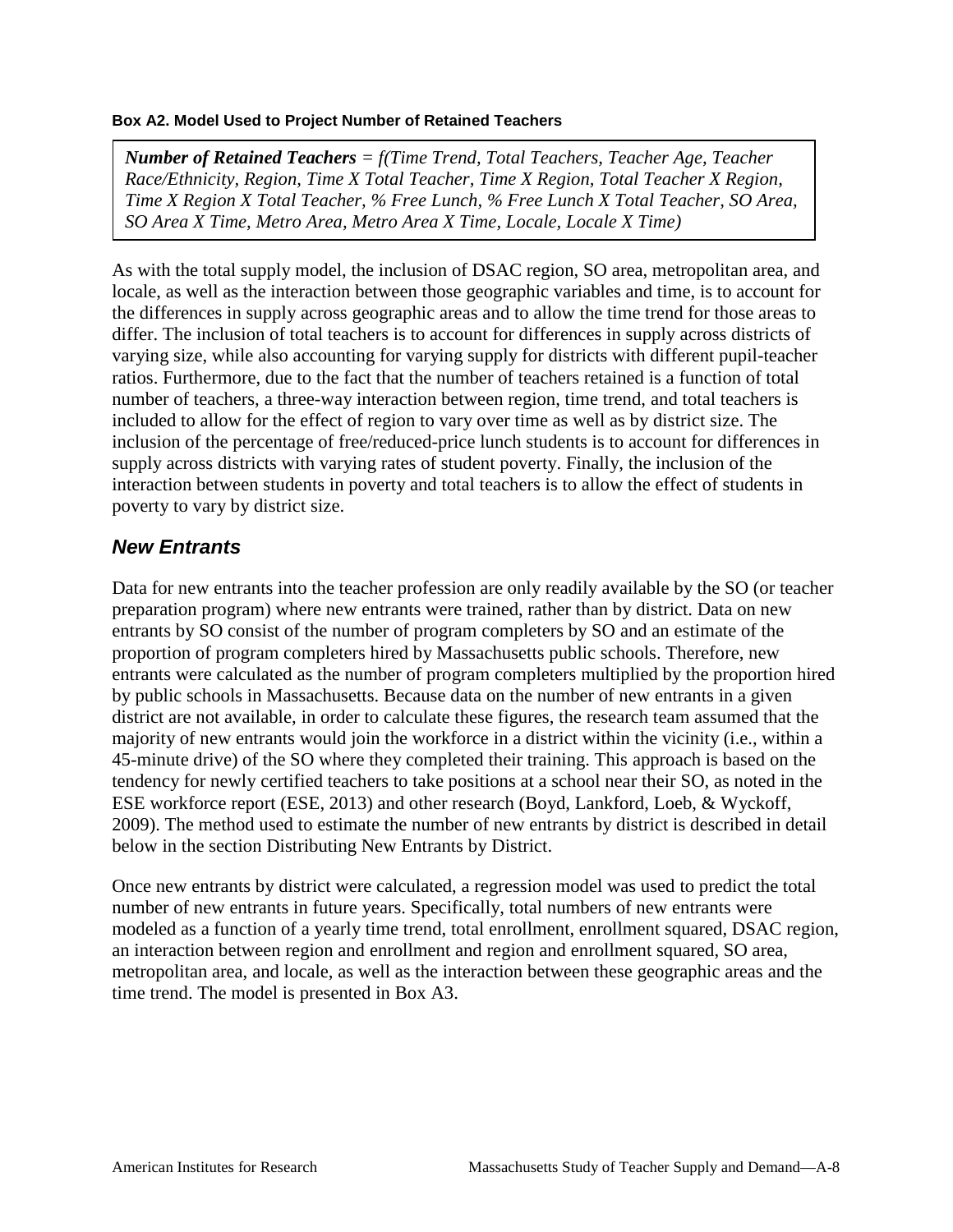#### **Box A3. Model Used to Project New Entrants**

*Number of New Entrants = f(Time Trend, Region, Enrollment, Enrollment<sup>2</sup> , Region X Enrollment, Region X Enrollment<sup>2</sup> , SO Area, SO Area X Time, Metro Area, Metro Area X Time, Locale, Locale X Time)*

As with the total supply model, the inclusion of enrollment (squared) is to account for differences in supply across districts of varying sizes and for the possibility that the new entrantenrollment relationship is nonlinear. The DSAC region is included to account for differences in supply across regions. Interactions between region and enrollment (squared) are included to allow for the effect of the region to vary by district size. SO area, metropolitan area, and locale, as well as the interactions with those geographic areas and the time trend, were included to account for differences in supply across geographic area and to allow time trends to vary by geographic area.

Because many of the districts have small values for new entrants, the use of a linear functional form often resulted in a negative projection of the number of new entrants for future years. To mitigate this, Poisson regression was used, which has the advantage of restricting the value of projections to be greater than zero.<sup>[38](#page-79-0)</sup> It should be noted that due to the fact that only three years of historical data were available on which to base future projections, the forecasts of new entrants must be interpreted with caution.

### **Harmonizing Staff Counts and Fulltime Equivalents (FTEs)**

Although the primary analyses for this study considered only FTE counts of teachers, the data used to address some analyses were only available in staff counts; specifically, the data on supply components, including retained teachers and new entrants. As a result, steps were taken to harmonize the FTE-based aggregate results and the more granular staff count-based results.

First, projections were calculated based on staff count data using the methods described earlier in this report. For each projected year, we then calculated the proportion of overall teachers that were retained and constituted new entrants. The complementary proportion was then calculated for the third component, transfer teachers. Then, using the projections of total teachers based on FTE counts, we applied the calculated staff count proportions to these projections. For example, the proportions of retained teachers and new entrants projected in 2016 were 85 percent and 4 percent, respectively, so that the proportion of transfer teachers was calculated to make up the remaining 11 percent. These proportions were applied to the overall projected FTE count of teachers in 2016 of 66,170, yielding supply measures in FTE terms of retained, new entrants, and transfers of approximately 56,320, 2,250, and 7,400, respectively, for that year. A similar method was used to estimate FTE projections for supply components in the disaggregated analysis in Research Question 4.

<span id="page-79-0"></span> <sup>38</sup> In addition, to improve the fit of the model, the natural log of enrollment and its square were used.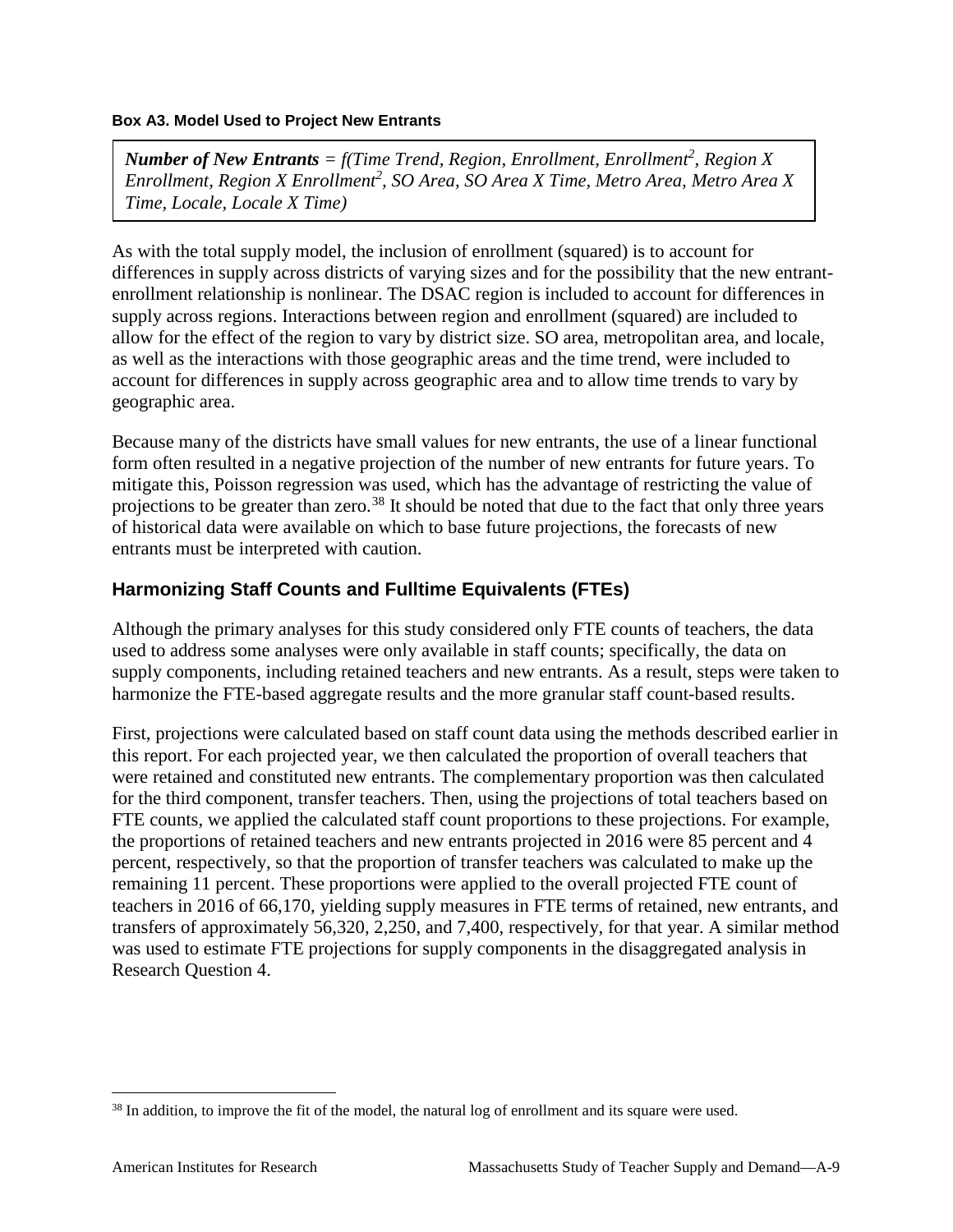### *Distributing New Entrants by District*

To estimate the number of individuals newly entering a given district from a teacher preparation sponsoring organization, new entrants were assigned a district based on travel time from their sponsoring organization to each district. The assignment method is based on the assumption that the majority of new entrants join the workforce in a district within the vicinity of the organization where they completed their training. Specifically, assignment of new entrants to districts was governed by a travel time cutoff indicating whether an organization and district are in the same vicinity.

Calculation of travel times required data on the latitude and longitude coordinates of each organization and district in the state. The research team used one of two methods for determining latitude and longitude coordinates: (1) by entering the name of the teacher preparation sponsoring organization and "Massachusetts" into the Stata program *mqgeocode* (the preferred method), and (2) by entering the organization's name into Google Maps and retrieving the coordinates one at a time (the less efficient method used when mqgeocode failed to locate the latitude and longitude for an organization).

The latitude and longitude for individual districts were obtained from the NCES Common Core of Data database. District latitude and longitude values were collected for the school years 2007– 08 through 2012–13. For the majority of districts, the latitude and longitude values varied slightly over the years. It seemed improbable that so many districts physically changed location over the time period; therefore, the mode of the latitude and longitude for a given district across years was used as the latitude and longitude in the case where there was a single mode. Where there was not a single mode, the mean value of the latitude and longitude for a given district was used as the latitude and longitude.

Using latitudes and longitudes, travel times and distances were calculated for each combination of district and organization using the Stata program *mqtime*. [39](#page-80-0) New entrants were then assigned to districts under the assumption that 75 percent of new entrants are hired by districts located within a 45-minute drive of the organization where they were trained. The total number of students for districts within the drive time cutoff area and those outside the area was calculated, and new entrants were assigned proportionally based on the share of total enrollment inside or outside the drive time area. For example, if District 1, which has an enrollment of 1,000, is within a 45-minute drive of Organization A, which matriculated 100 total new program completers, and the total enrollment of all districts within the 45-minute cutoff of Organization A is 10,000, the number of new entrants from Organization A that will go to District 1 is  $0.75*100*(1,000/10,000)$ , or 7.5. For districts outside the 45-minute cutoff, 0.75 in the previous equation was replaced with 0.25, and the total district enrollment represented the total enrollment outside, rather than inside, the cutoff area. Once the new entrants from each organization were assigned to each district, the total number of new entrants for a given district was totaled.

<span id="page-80-0"></span><sup>&</sup>lt;sup>39</sup> Additional information on the Stata commands used to calculate travel times can be found here[: http://www.stata](http://www.stata-journal.com/article.html?article=dm0083)[journal.com/article.html?article=dm0083.](http://www.stata-journal.com/article.html?article=dm0083)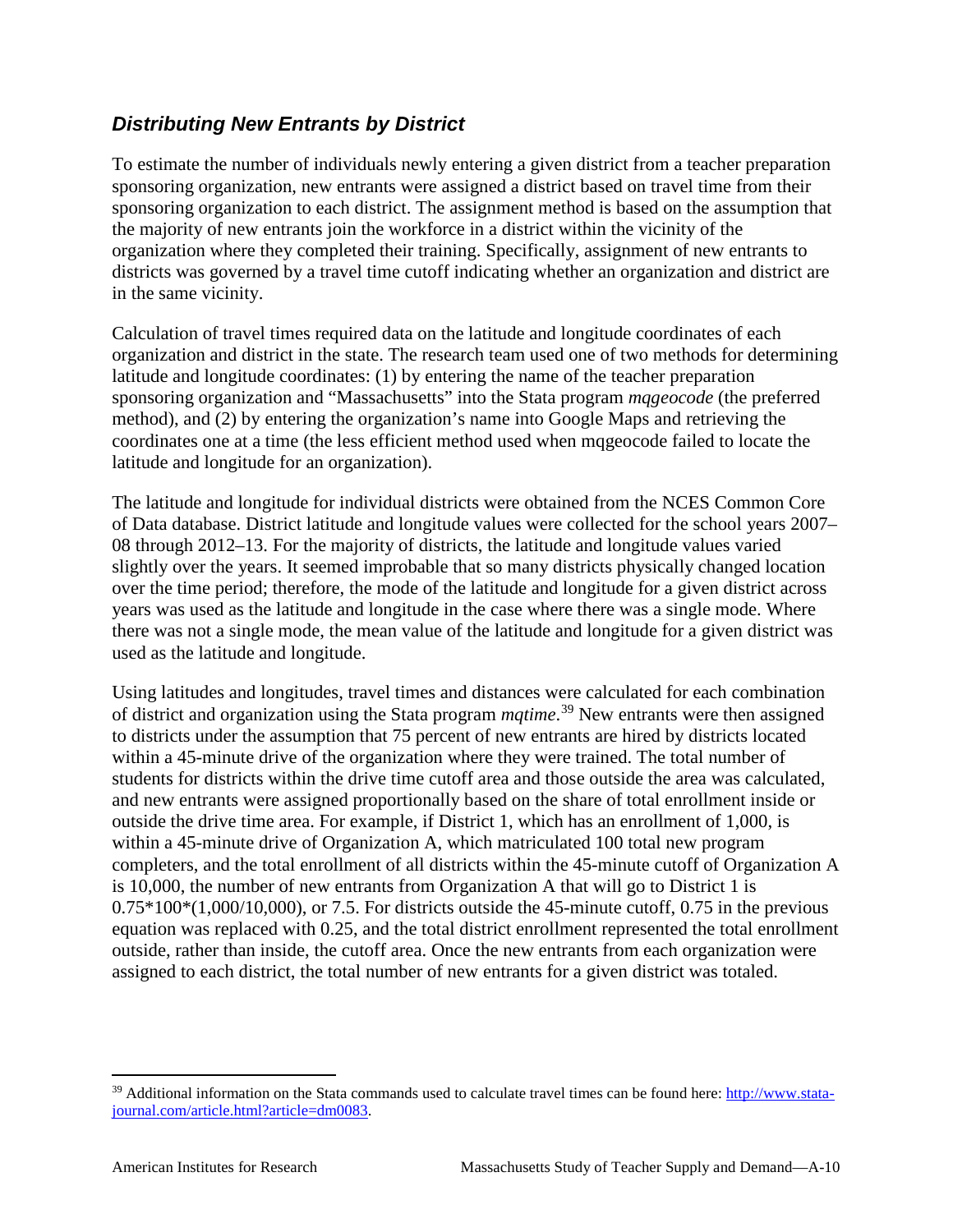# **Research Question 3: Demand and Supply by Program Area**

Demand and supply projections by program area categories were estimated with methods similar to those used to address Research Questions 1 and 2. However, due to limitations in the data readily available, additional steps were required to estimate these projections. What follows is a detailed description of these methods.

### *Demand*

Demand projections by program area were calculated by first projecting the proportions of teachers across program area categories over time, and applying those projected proportions to the aggregate projections of demand estimated in Research Question 1. These projections were created using regression analysis to project the proportion of teachers in each program area category in future years. Specifically, this proportion was estimated as a function of a yearly time trend, DSAC region, the time trend interacted with the region, the total number of students in the district, the percentage of students who receive free or reduced-price lunch, the percentages who are African American and Hispanic, the district locale (city, suburb, town, or rural), and whether or not a district was vocational/technical. The model is presented in Box A4.

### **Box A4. Model Used to Project Proportions of Teachers by Program Area Category**

*Proportion of Teachers in Given Category = f(Time Trend, Region ,Time X Region, Enrollment, % Free Lunch, % African American, % Hispanic, Locale, Vocational/Technical)*

The inclusion of the yearly time trend, DSAC region, and the interaction between these two variables is to account for differential patterns of supply over time, across regions, and across regions over time. The inclusion of enrollment (squared) is to account for the differences in supply across districts of varying sizes and for the possibility that the supply-enrollment relationship is nonlinear. The inclusion of the percentage of free/reduced-price lunch and minority students is to account for differences in supply across districts with varying rates of these types of students. The inclusion of the locale variable is to account for differences in supply across different levels of relative district urbanicity. Finally, a variable indicating whether or not a district was vocational/technical was included to account for the inherent systemic differences in the numbers of career/vocational/technical teachers in these districts.

Because proportions are being estimated by the regression model, and proportions by definition are numbers between 0 and 1, a special functional form called a fractional logit model was used. Predicted outcomes from logit models are constrained to be between 0 and 1. In this case the model is a fractional logit model because the outcome variable is a proportion rather than a binary categorical variable.

# *Supply*

As with the supply projections in Research Question 2, the estimation of supply was based on teacher FTEs, rather than counts of teachers.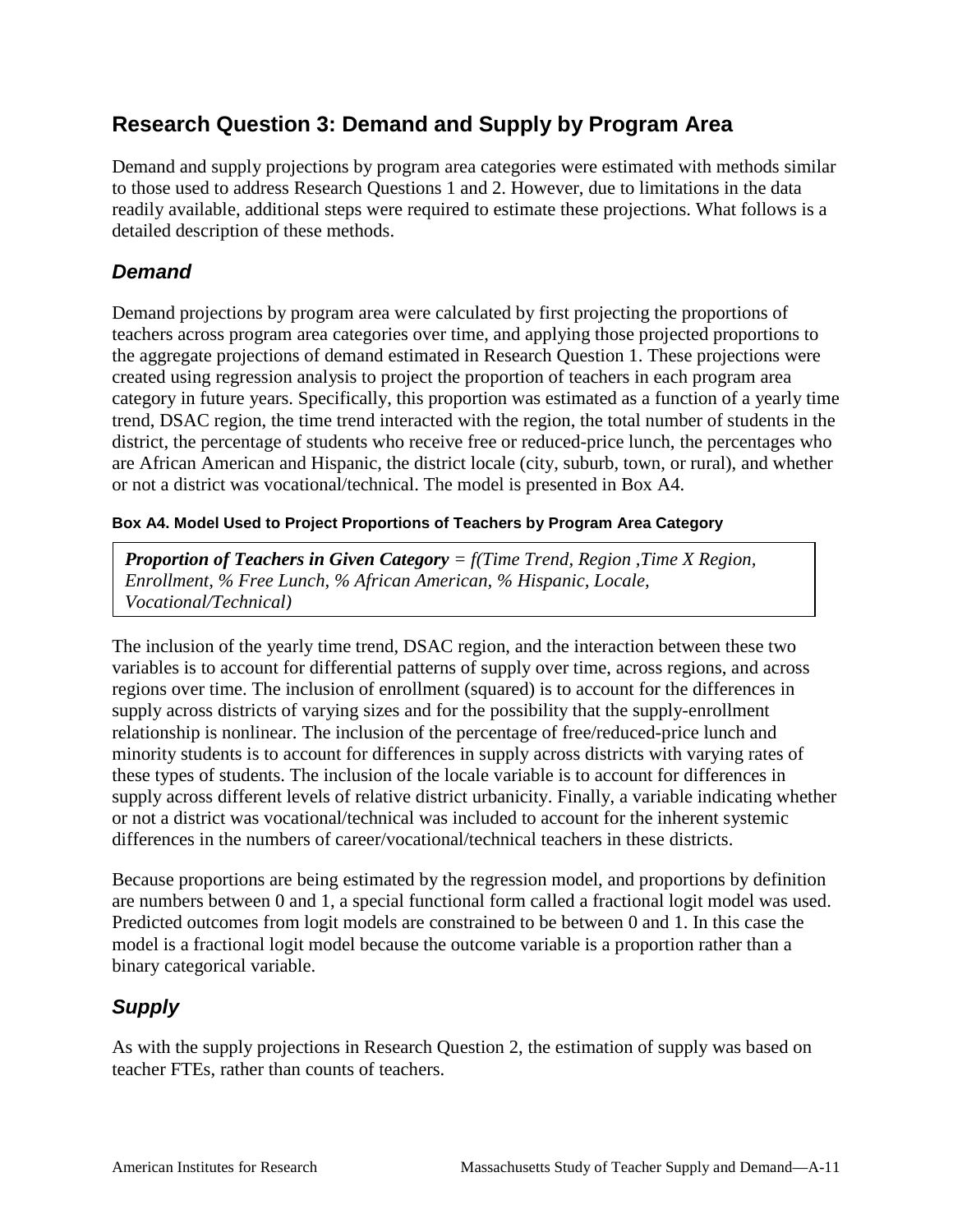### *Total Supply by Program Area*

The projected supply of teachers by program area is defined as the number of teacher FTEs in different program area groups. These projections were created using regression analysis to forecast the number of teachers in each program area category in future years. Specifically, FTE counts by these categories were modeled as a function of a yearly time trend, DSAC region, an interaction between the time trend and region, the total number of teachers, the percentage of students receiving free or reduced-price lunch, the percentages of African-American and Hispanic students, the total number of teachers interacting with the three student characteristic percentages, and whether or not a district was vocational/technical. The model is presented in Box A5.

### **Box A5. Model Used to Project Supply by Program Area Categories**

*FTEs by Subject or Program Area Category = f(Time Trend, Region, Time X Region, Total Teachers, % Free Lunch, % African American, % Hispanic, % Free Lunch X Total Teacher, % African American X Total Teacher, % Hispanic X Total Teacher, Vocational/Technical)*

As with the aggregate supply model, the inclusion of the yearly time trend, DSAC region, and the interaction between these two variables is to account for the differential patterns of supply over time, across regions, and across regions over time. The inclusion of total teachers is to account for differences in supply across districts of varying size. The inclusion of the percentages of free/reduced-price lunch, African-American, and Hispanic students is to account for differences in supply across districts with varying rates of these types of students. The inclusion of the interaction between these student populations and total teachers is to allow the effect of these populations to vary by district size. In addition, because the numbers of teachers in various program area categories are often quite small or zero, a Poisson regression model was used to restrict predicted counts of teachers to be above zero. Finally, a variable indicating whether or not a district was vocational/technical was included to account for the inherent systemic differences in the numbers of career/vocational/technical teachers in these districts.

### **Retained Teachers**

Due to the fact that data on FTEs of retained teachers by program area were not available, a multistep process was used to estimate these projections. The first step was to estimate statewide average retention rates by program area category. These estimates were created using a regression analysis to estimate an average retention rate for each category for historical years. Specifically, the retention rate was modeled as a function of the proportion of teachers who are in the various program area categories.<sup>[40](#page-82-0)</sup> Additional variables about the types of students in the districts were added to the model as they seemed to significantly influence estimated retention rates. The model used to predict the retention rate by race and age groups is shown in Box A6.

<span id="page-82-0"></span><sup>&</sup>lt;sup>40</sup> The percentage of general education teachers was omitted from the retention rate model to serve as the reference group.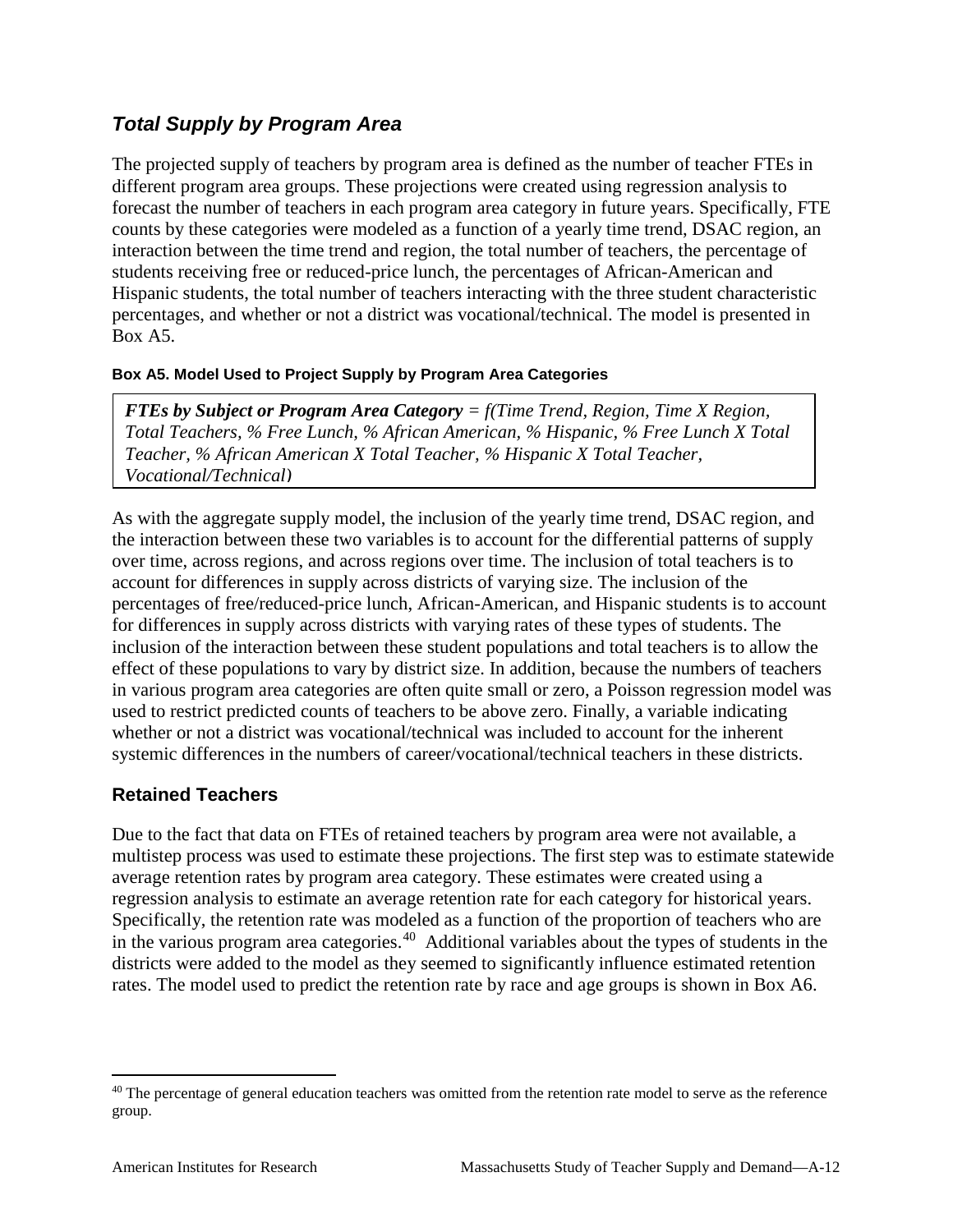#### **Box A6. Model Used to Project Retention Rates by Program Area Categories**

*Retention rate by program area= f(% special education, % CTE, % ELL, LEP student %, special education student %, Vocational/Technical)*

Because the retention rates are proportions, fractional logit models were used (previously described earlier in this section). Using this model, the retention rate for each group was estimated by predicting the retention rate of a hypothetical district if all teachers were in a particular program area. These estimated retention rates for hypothetical districts represent the estimated statewide average retention rates for teachers within a particular program area category.

Once average retention rates were calculated, the number of retained teachers in each district was estimated by applying the average retention rate to FTEs of teachers in the given program area. The total estimated retention was calculated by adding up the estimated retained FTEs across the categories. The aggregated estimates were then adjusted using a ratio of the estimated aggregated retention counts to actual retention measured in FTEs.<sup>[41](#page-83-0)</sup> For example, if the sum of the estimated retained FTEs across program area categories in a given district was higher than the actual retained FTEs, then the estimated retention in each category was decreased according to the calculated ratio, such that the sum of retained FTEs across categories equaled the actual retained FTEs as shown in the data. Occasionally, this method resulted in a larger number of retained FTEs than total FTEs for a given category with a high retention rate. When this occurred, the estimated FTEs retained were capped at the total FTEs for the category, and the additional number or retained FTEs were reapportioned to categories of teachers with lower retention rates.

Once retention by program area for each district was estimated, the following Poisson regression, similar to that used to predict retention in Research Question 2, was used to predict the number retained by program area categories for future years. The model is presented in Box A7.

#### **Box A7. Model Used to Project Retained Teachers by Program Area Categories**

*Retained FTEs By Program Area = f(Time Trend, Region, Time X Region, Total Teachers, % Free Lunch, % Free Lunch X Total Teachers, Total African-American Teacher Count, Time X Total African-American Teacher Count, Total Hispanic Teacher Count, Time X Total Hispanic Teacher Count, Vocational/Technical)*

As with the aggregate retained teachers model, a yearly time trend, DSAC region, and the interaction between these two variables are included so that the models can account for differential patterns of retained teachers over time, across regions, and across regions over time. The total number of teachers over time was included so that the differences across districts of varying size can be accounted for in the models. The inclusion of the percentage of free/reducedprice lunch students helped to account for differences across districts with varying rates of

<span id="page-83-0"></span><sup>&</sup>lt;sup>41</sup> The data for retention use numbers of teachers rather than FTEs. In order to convert the number of retained teachers to retained FTEs, the retained number of teachers was multiplied by the ratio of total FTEs to total number of teachers.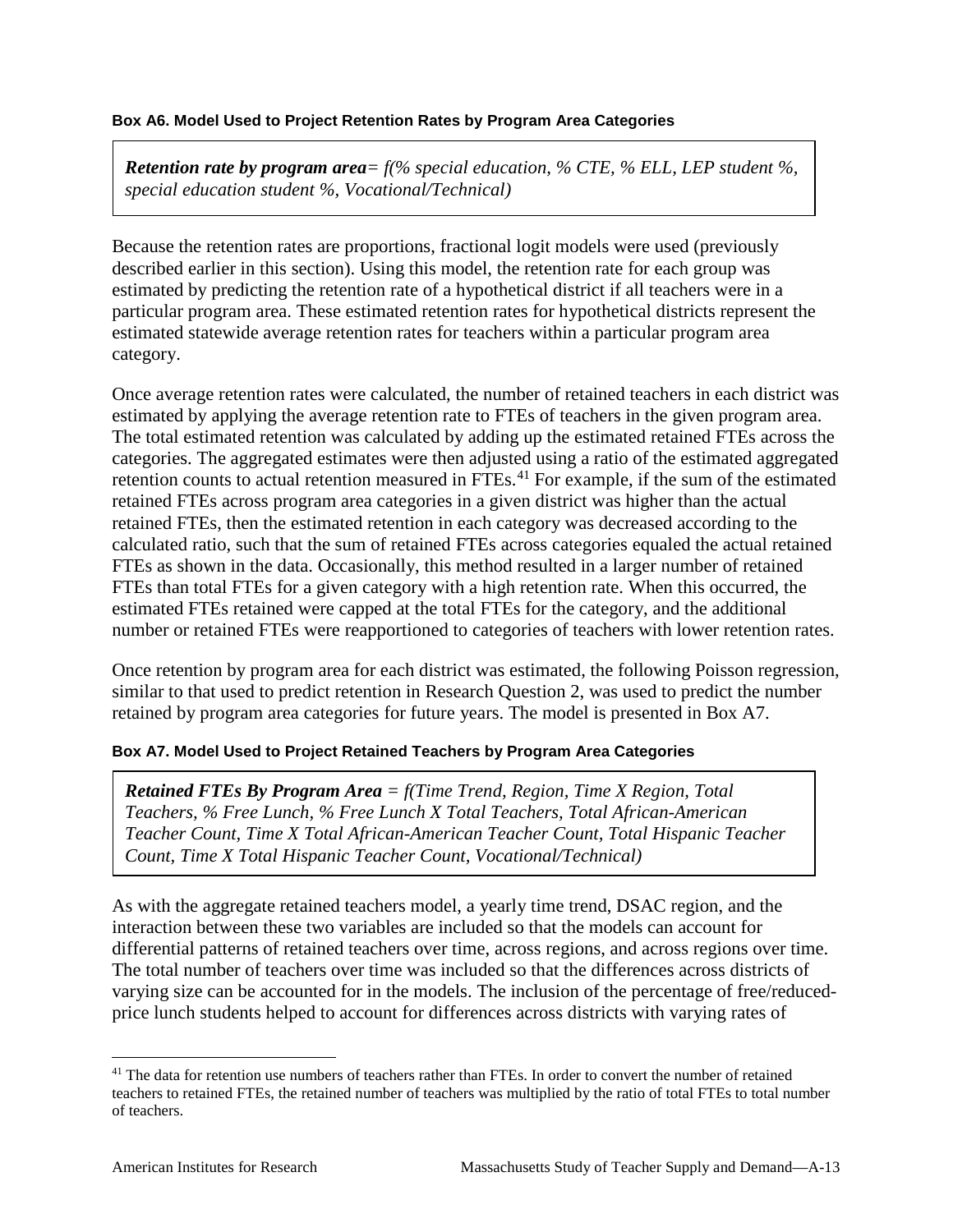student poverty. The inclusion of the interaction between students in poverty and total teachers allows the effect of students in poverty to vary by district size. The overall FTEs of African-American and Hispanic teachers also was included for the model, predicting retention to account for districts with unusually high or low numbers of minority teachers, such as Boston. Finally, total teachers and minority teachers were log transformed in the above model to improve overall fit.

# **Research Question 4: Demand and Supply by Race and Age Categories**

Demand and supply projections by race and age categories were estimated using methods similar to those described in Research Question 3, although additional analyses of supply subcomponents also were conducted. What follows is a detailed description of these methods.

# *Demand*

Demand projections by race and age were calculated by first projecting the proportions of teachers in the various race and age categories over time, and then applying those projected proportions to the aggregate projections of demand estimated in Research Question 1. These projections were created using regression analysis to forecast the proportion of teachers in each race and age category in future years. Specifically, this proportion was estimated as a function of a yearly time trend, DSAC region, the time trend interacted with the region, the total number of students in the district, the percentage of students who receive free or reduced-price lunch, the percentages of students who are African American and Hispanic, district locale (city, suburb, town, or rural), and a dummy variable for the Boston Public Schools district. The model is presented in Box A8.

### **Box A8. Model Used to Project the Proportion of Teachers by Race and Age Categories**

*Proportion of Teachers in Given Category = f(Time Trend, Region ,Time X Region, Enrollment, % Free Lunch, % African American, % Hispanic, Locale, Boston)*

The inclusion of the time trend, DSAC region, and the interaction between these two variables is to account for the differential patterns of supply over time, across regions, and across regions over time. Enrollment and its square are included to account for the differences in supply across districts of varying sizes and for the possibility that this relationship is nonlinear. The inclusion of the percentage of free/reduced-price lunch students and minority students is to account for differences in supply across districts with varying rates of these types of students. The locale variable is included to account for differences in the level of relative district urbanicity. Even though region and locale were included, the models did not do a particularly good job of predicting proportions for Boston—particularly for minority teachers. As such, a dummy variable was included for Boston. Because proportions serve as the outcome being estimated by the regression model, a special functional form called a fractional logit model was used.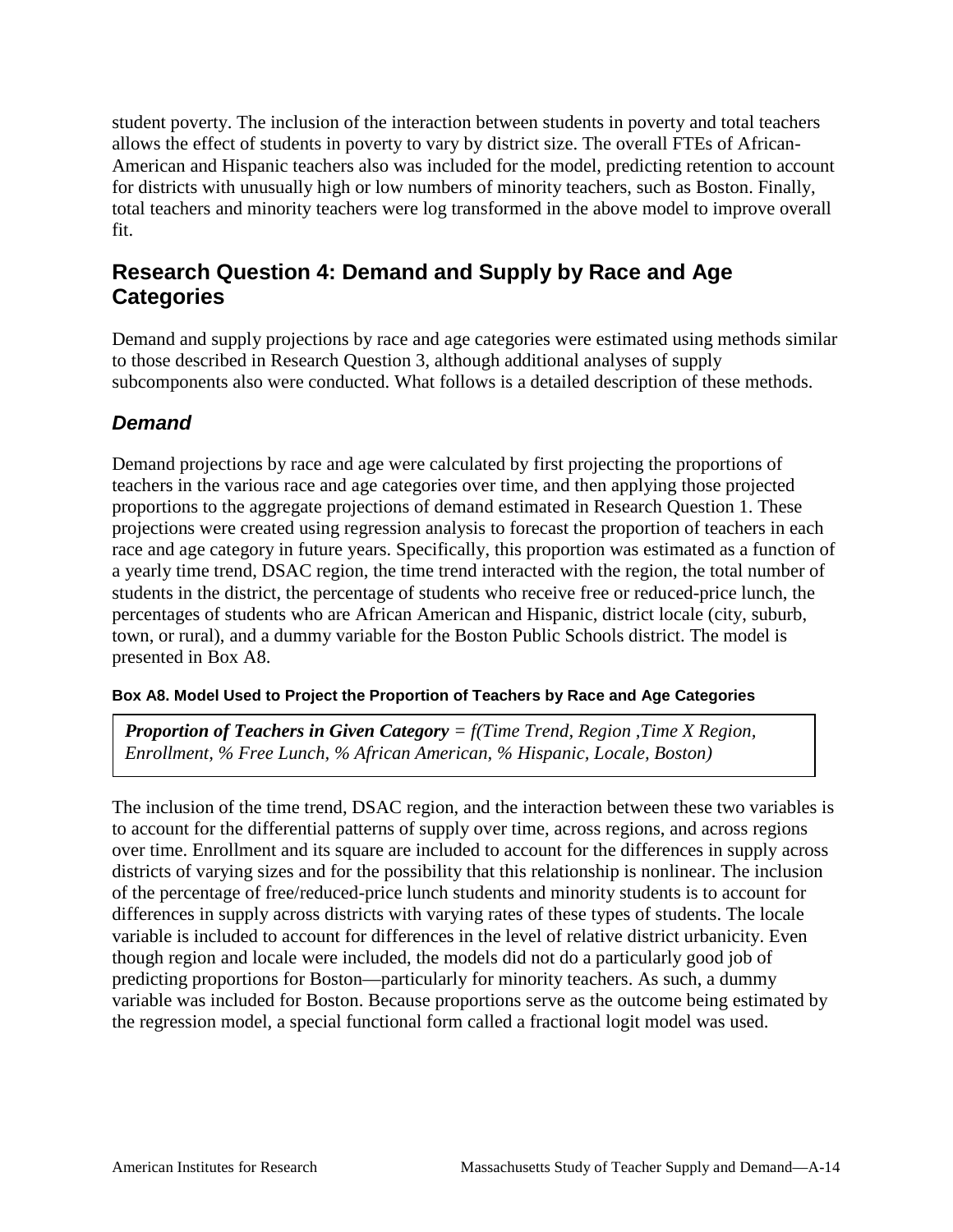# *Supply*

As with the supply projections in Research Question 1, the estimation of supply was based on teacher FTEs, rather than teacher counts. Subcomponents of supply—retained, newly entering, and transferring teachers—also were estimated. Because the available data did not disaggregate retained teachers and new entrants by race and age, additional steps were required to estimate these subcomponents of supply by race and age categories. As such, additional assumptions were made lending additional error to these projections. Because of the additional uncertainty in these measurements, we have chosen not to present the results of these breakdowns in the main text.

### **Total Supply**

The projected supply of teachers by race and age is defined as the number of FTEs in different race and age groups. These projections were created using regression analysis to forecast teacher FTEs in each race and age category in future years. Specifically, teacher FTEs in each category were modeled as functions of a yearly time trend, DSAC region, an interaction between the time trend and region, the total number of teachers, the percentage of students receiving free or reduced-price lunch, percentages of African-American and Hispanic students, and the total number of teachers interacted with these three student characteristic percentages. The model is presented in Box A9.

### **Box A9. Model Used to Project Supply by Race and Age Categories**

*FTEs by Race or Age Category = f(Time Trend, Region, Time X Region, Total Teachers, % Free Lunch, % African American, % Hispanic, % Free Lunch X Total Teacher, % African American X Total Teacher, % Hispanic X Total Teacher)*

As with the aggregate supply model, the inclusion of the time trend, DSAC region and the interaction between these two variables is to account for the differential patterns of supply over time, across regions, and across regions over time. Total teachers are included to account for differences in supply across districts of varying size. Inclusion of percentages of free/reducedprice lunch students and minority students is to account for differences in supply across districts with varying rates of these types of students. Inclusion of the interaction between these student populations and total teachers is to allow the effect of these student populations to vary by district size. Finally, because the numbers of minority teachers and teachers in various age categories are often quite small or zero, a Poisson regression model was used to restrict predicted counts of teachers by age and race categories to be above zero.

### **Retained Teachers**

Due to the fact that data on FTEs of retained teachers by race and age are not available, a multistep process was used to estimate these projections. The first step was to estimate statewide average retention rates by race and age category. These estimates were created using a regression analysis to estimate an average retention rate for each race and age category for historical years. Specifically, the retention rate was modeled as a function of the proportion of teachers who are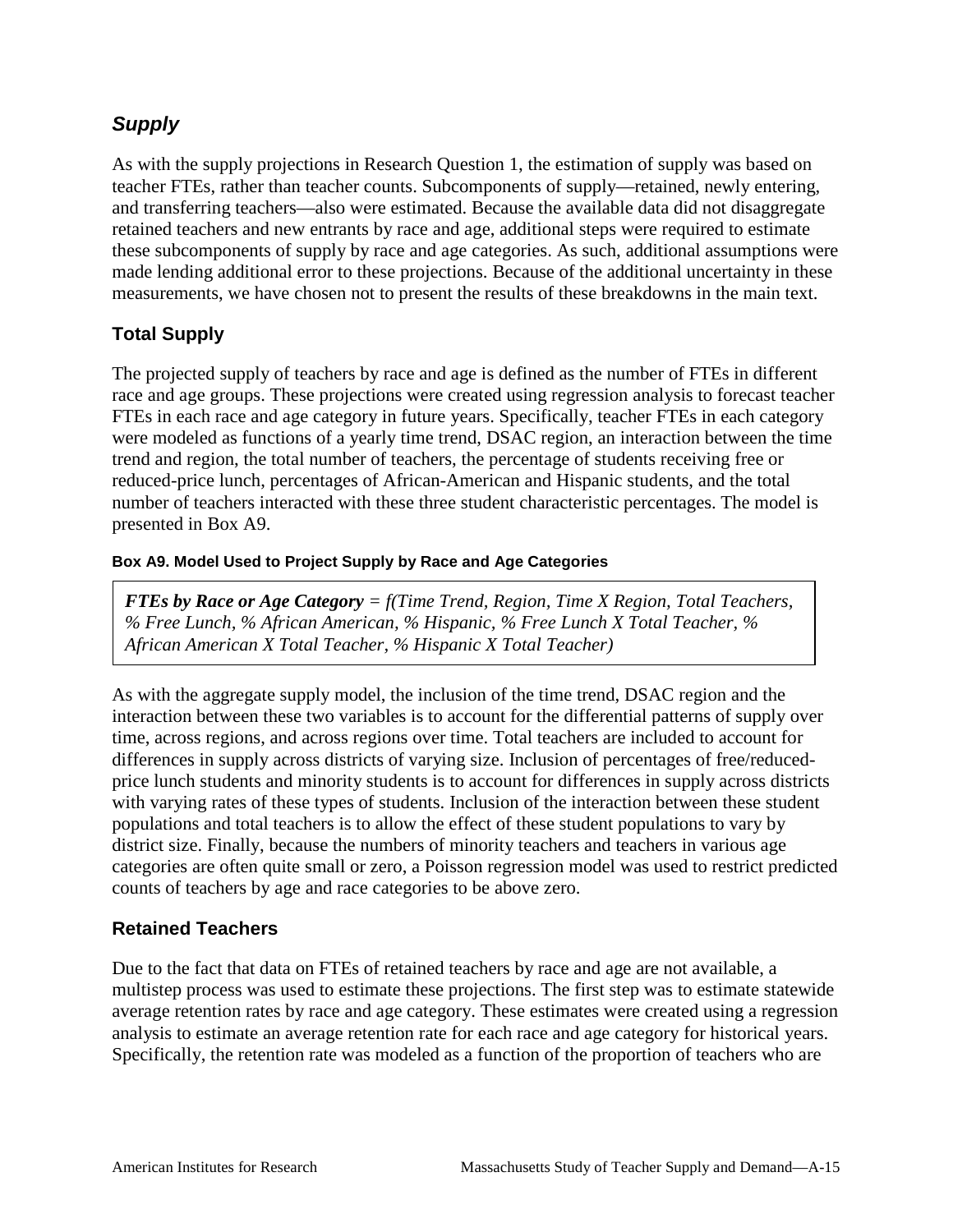in the various age and race categories.<sup>[42](#page-86-0)</sup> Additional variables about the types of students in the districts were added to the model for race, as they seemed to significantly impact the estimated retention rates. The inclusion of additional variables did yield substantial changes to the estimated retention rates by age categories and therefore were excluded. The models used to predict the retention rate by race and age groups are shown in Box A10.

#### **Box A10. Models Used to Project Retention Rates by Race and Age Categories**

*Retention Rate by Race= f(% African American, % Asian, % Hispanic, % American Indian, % Hawaiian/Pacific Islander, % Multiracial, African American Student %, Hispanic Student %, Free/Reduced Lunch Student %)*

*Retention Rate by Age Group = f(% Age Under 26, % Age 26-32, % Age 33-40, % Age 41-48, % Age 57-64, % Age Over 64)*

Because the retention rates are proportions, fractional logit models were used. Using this model, the retention rates for each group were estimated by making predictions for a hypothetical district if all teachers were in a particular race or age category, while holding other covariates constant. These estimated retention rates for hypothetical districts represent the estimated statewide retention rates for teachers within a particular race or age category.

Once average retention rates were calculated, the number of retained teachers in each district was estimated by applying the average retention rate by race and age category to FTEs of teachers in the given category. The total estimated retention was calculated by adding up the estimated retained FTEs across the categories. The aggregated estimates were then adjusted using a ratio of the estimated aggregated retention counts to actual retention measured in FTEs.<sup>[43](#page-86-1)</sup> The procedure for adjusting retention counts is presented in more detail in the description of retention by subject area for Research Question 3 earlier in this appendix.

Once retention by race and age for each district was estimated, the following Poisson regression, similar to that used to predict retention in Research Question 2, was used to predict the number retained by race and age categories for future years. The model is presented in Box A11.

#### **Box A11. Model Used to Project Retained Teachers by Race and Age Categories**

*Retained FTEs By Race and Age = f(Time Trend, Region, Time X Region, Total Teachers, % Free Lunch, % Free Lunch X Total Teachers, Total Minority Teachers)*

As with the aggregate retained teachers model, the yearly time trend, DSAC region, and the interaction between these two variables are included so that the models can account for differential patterns of retained teachers over time, across regions, and across regions over time.

<span id="page-86-0"></span><sup>&</sup>lt;sup>42</sup> The percentage of White teachers was omitted from the retention rate-by-race model to serve as the reference group. The percentage of teachers ages 49–56 was omitted from the retention rate-by-age group model to serve as the reference group.

<span id="page-86-1"></span><sup>&</sup>lt;sup>43</sup> The data for retention use numbers of teachers rather than FTEs. In order to convert the number of retained teachers to retained FTEs, the retained number of teachers was multiplied by the ratio of total FTEs to total number of teachers.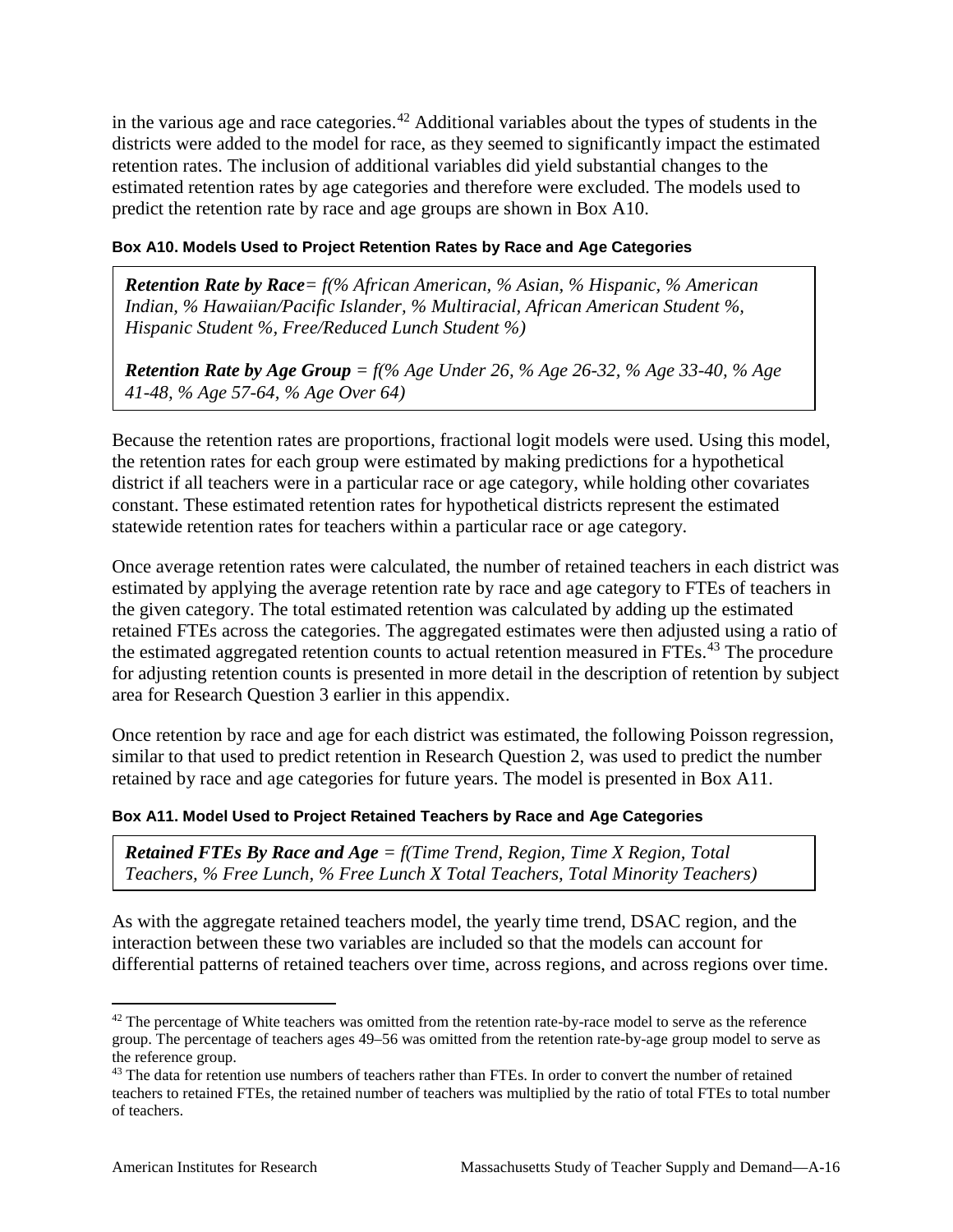The total number of teachers over time was included to control for the differences across districts of varying size. The inclusion of the percentage of free/reduced-price lunch students helped to account for differences across districts with varying rates of student poverty. The interaction between students in poverty and total teachers is included to allow for the effect of students in poverty to vary by district size. The overall FTEs of minority teachers also was included for the model predicting minority retention to account for districts with abnormally high or low numbers of minority teachers, such as Boston. Finally, total teachers and minority teachers were log transformed in the above model to improve overall fit.

### **New Entrants**

As with retention, estimates for FTEs of new entrants by race and age first had to be calculated, as there were no data available for program completers or percentage employed by race and age.

Numbers of new entrants by race for particular sponsoring organizations were calculated using the average proportion of students by race enrolled in each organization from 2010–11 to 2012– 13. Although the distribution of organizational enrollments across race does not perfectly reflect the distribution of education preparation program completers or new entrants by race, it is the best information at our disposal that can be used as a proxy. In addition, the proportion of new entrants by race estimated using the enrollment characteristics is similar to the estimates of proportions of new entrants by race in Massachusetts using the NCES Schools and Staffing Survey (SASS) data from  $2011-12.^{44}$  $2011-12.^{44}$  $2011-12.^{44}$ 

Once new entrants by race were determined by organization, they were apportioned to districts in the same manner as in Research Question 2. After determining the estimated historical counts of new entrants by race for each district, regression analysis was used to predict new entrants by race in future years using the same models used in the prediction of new entrants in Research Question 2.[45](#page-87-1)

The number of new entrants by age group was estimated using the state-aggregated proportion of teachers in given age categories with less than two years of experience generated from the SASS data. Age categories in the SASS data do not correspond to the age categories used in the ESE data made available for this report. Therefore, Excel was used to estimate a cumulative distribution function of the proportion of new entrants below a given age. The estimates of new entrants below a given age could then be used to estimate the proportion of new entrants in each age category. Additional documentation on this process is available upon request.

The average proportion of new entrants in each age category was applied to the estimated number of new entrants by district, calculated in Research Question 2, to estimate the number of new entrants by age group. Because only statewide data were available on proportions of new entrants by age, the proportion of new entrants in each age category is assumed to be the same across all districts.

<span id="page-87-0"></span> <sup>44</sup> SASS is a collection of related questionnaires used to provide descriptive data about the context of elementary and secondary education, and covers a wide range of topics. More information on this data source can be found here: [https://nces.ed.gov/surveys/sass/.](https://nces.ed.gov/surveys/sass/)

<span id="page-87-1"></span><sup>&</sup>lt;sup>45</sup> For more details on this model, see the section New Entrants above.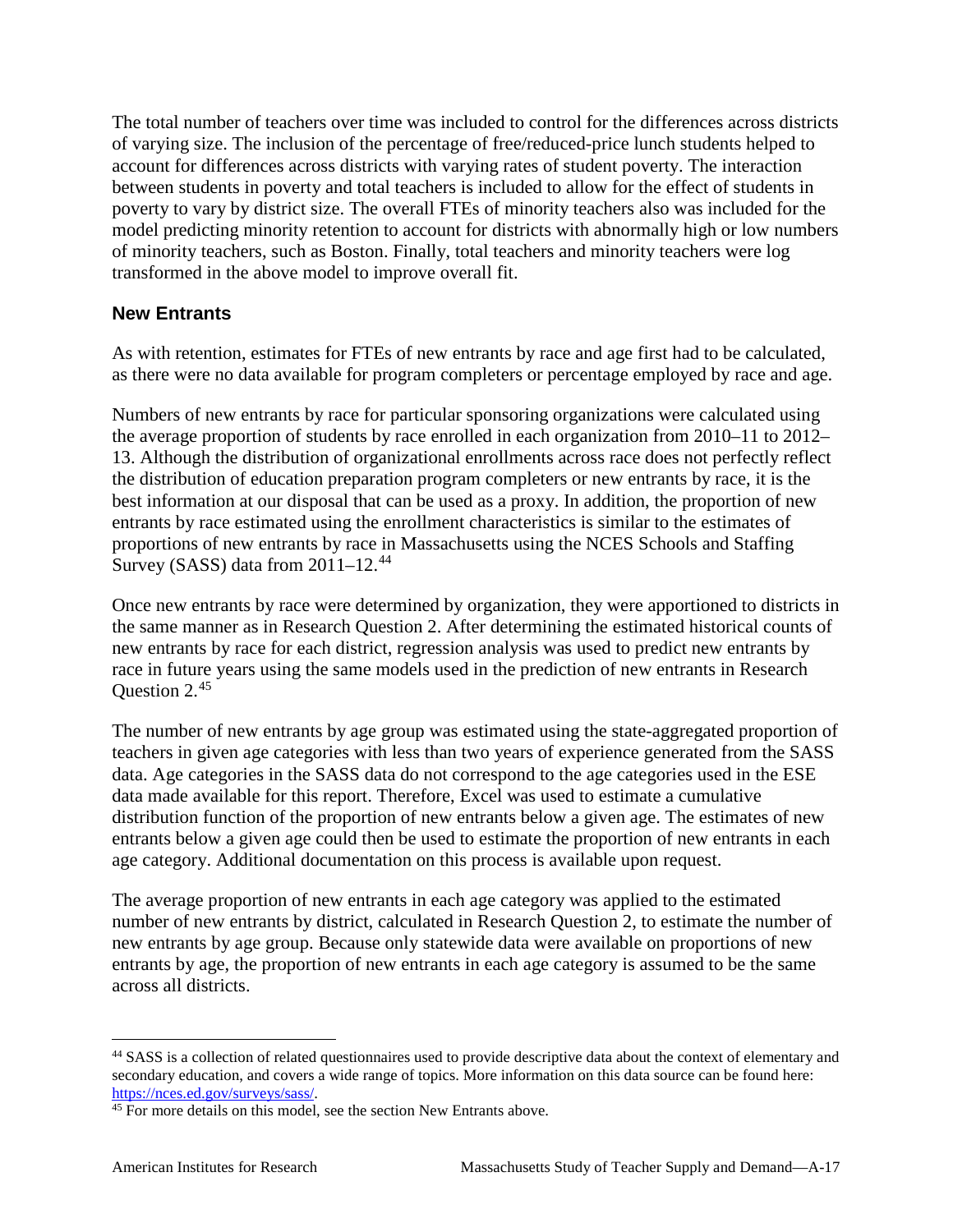# **Districts Excluded From Analysis**

Over the course of preparing the data for analysis, 106 districts were excluded for various reasons. Of these excluded districts, 81 were charter districts found in the data over the six historical years used in the study analyses. The decision to exclude all charters was made for a few practical reasons. The first of these was that the unique nature of policies in charter districts with respect to data collection and reporting suggested that numbers reported by these districts may not be reliable over time, and thus should be excluded to ensure that data were comparable over historical years. In addition, many of these charters were not operational across all six years of historical data at our disposal (2008–09 through 2013–14), and the closing and opening of these districts could have distorted the historical data (the sudden addition and removal of their staff could have caused shocks). Finally, no Comparable Wage Index (CWI) data are available for charter districts, and thus they could not be included in any regression that controlled for CWI, which is true for many of our selected models.

In addition to the 81 excluded charters, another 19 districts also were excluded for a variety of reasons as follows:

- **District Not Found in All Six Years:** As with many charters, an additional seven districts were not found in all six historical years of data, and many of these were not found in the most recent year. Thus, these districts also were excluded.
- **District Not Found in 2015:** Even if districts were found in all six historical years used for study analyses, in some cases districts were not found in the 2014–15 enrollment data.[46](#page-88-0) Four districts were excluded for this reason.
- **Incomplete Historical Data**: An additional eight districts were excluded because they did not have complete data for all required metrics in all years of historical data. These metrics include CWI data, NCES locale data, or total teacher staff counts data.

<span id="page-88-0"></span> <sup>46</sup> Recall that although 2014–15 enrollment data were available, 2014–15 staffing data were not; consequently, 2014–15 was projected for all analyses.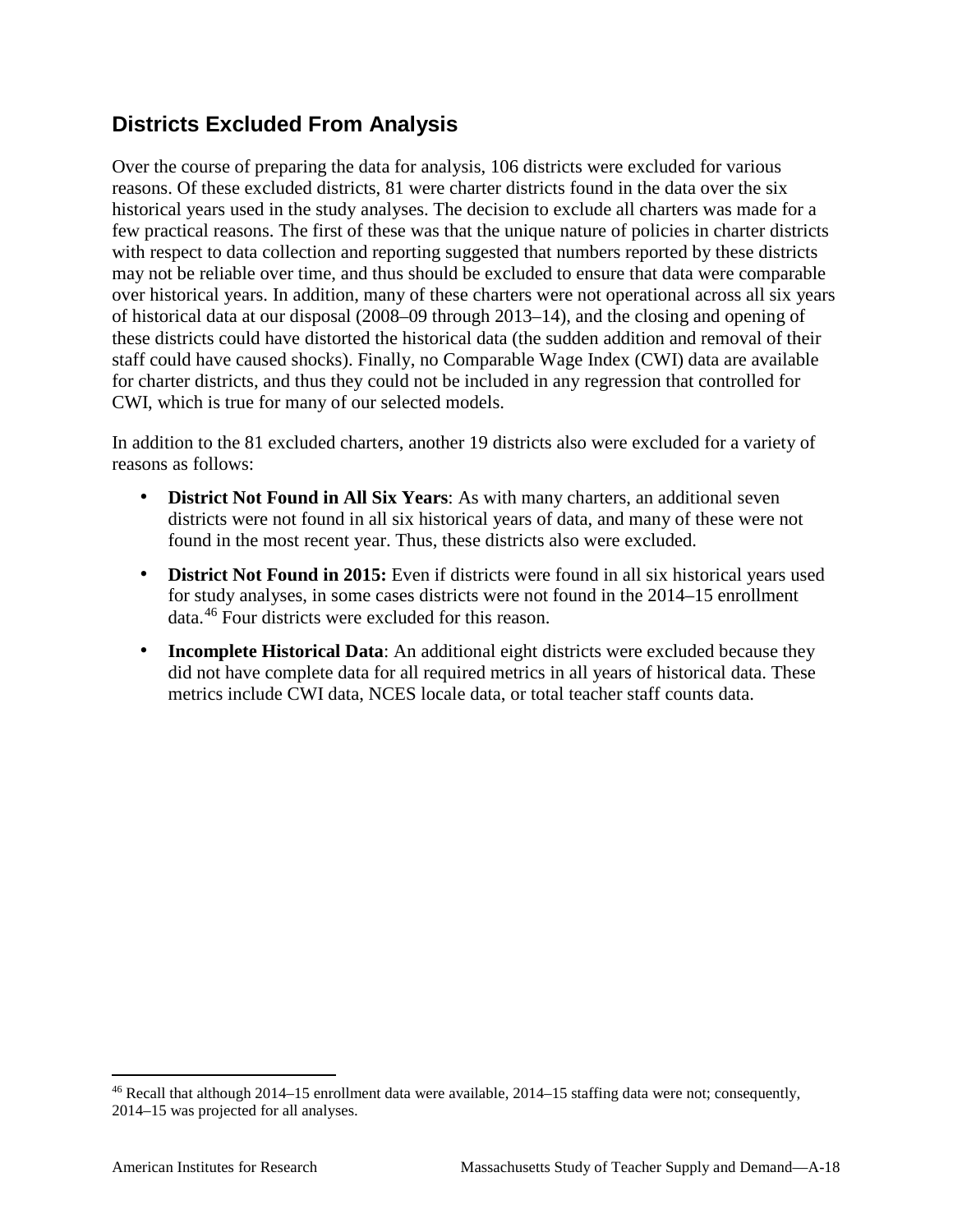A summary of the non-charter excluded districts is displayed in Table A3.

| <b>District Name</b>                                                              | <b>District Code</b> | <b>Reason for Exclusion</b>     |
|-----------------------------------------------------------------------------------|----------------------|---------------------------------|
| <b>Barnstable</b>                                                                 | 20000                | Not found in 2014-15            |
| Ayer                                                                              | 190000               | Not in all six historical years |
| Boxborough                                                                        | 370000               | Not found in 2014-15            |
| Carver                                                                            | 520000               | No staff count data in 2010     |
| Chatham                                                                           | 550000               | Not in all six historical years |
| Freetown                                                                          | 1020000              | Not in all six historical years |
| Granville                                                                         | 1120000              | Not in all six historical years |
| Harwich                                                                           | 1260000              | Not in all six historical years |
| Lakeville                                                                         | 1460000              | Not in all six historical years |
| Provincetown                                                                      | 2420000              | No staff count data in 2011     |
| Shirley                                                                           | 2700000              | Not in all six historical years |
| Williamsburg                                                                      | 3400000              | No staff count data in 2013     |
| MA Academy of Math and Science                                                    | 4680000              | No CWI data                     |
| Ayer Shirley School District                                                      | 6160000              | No CWI data                     |
| Monomoy Regional School District                                                  | 7120000              | No CWI data                     |
| Somerset Berkley Regional School District                                         | 7630000              | No CWI data                     |
| North Shore Regional Vocational Technical                                         | 8540000              | Not found in 2014-15            |
| <b>Essex Agricultural Technical</b>                                               | 9130000              | Not found in 2014-15            |
| Massachusetts Virtual Academy at Greenfield<br><b>Commonwealth Virtual School</b> | 39010000             | No NCES locale data             |

**Table A3. Non-charter Excluded Districts**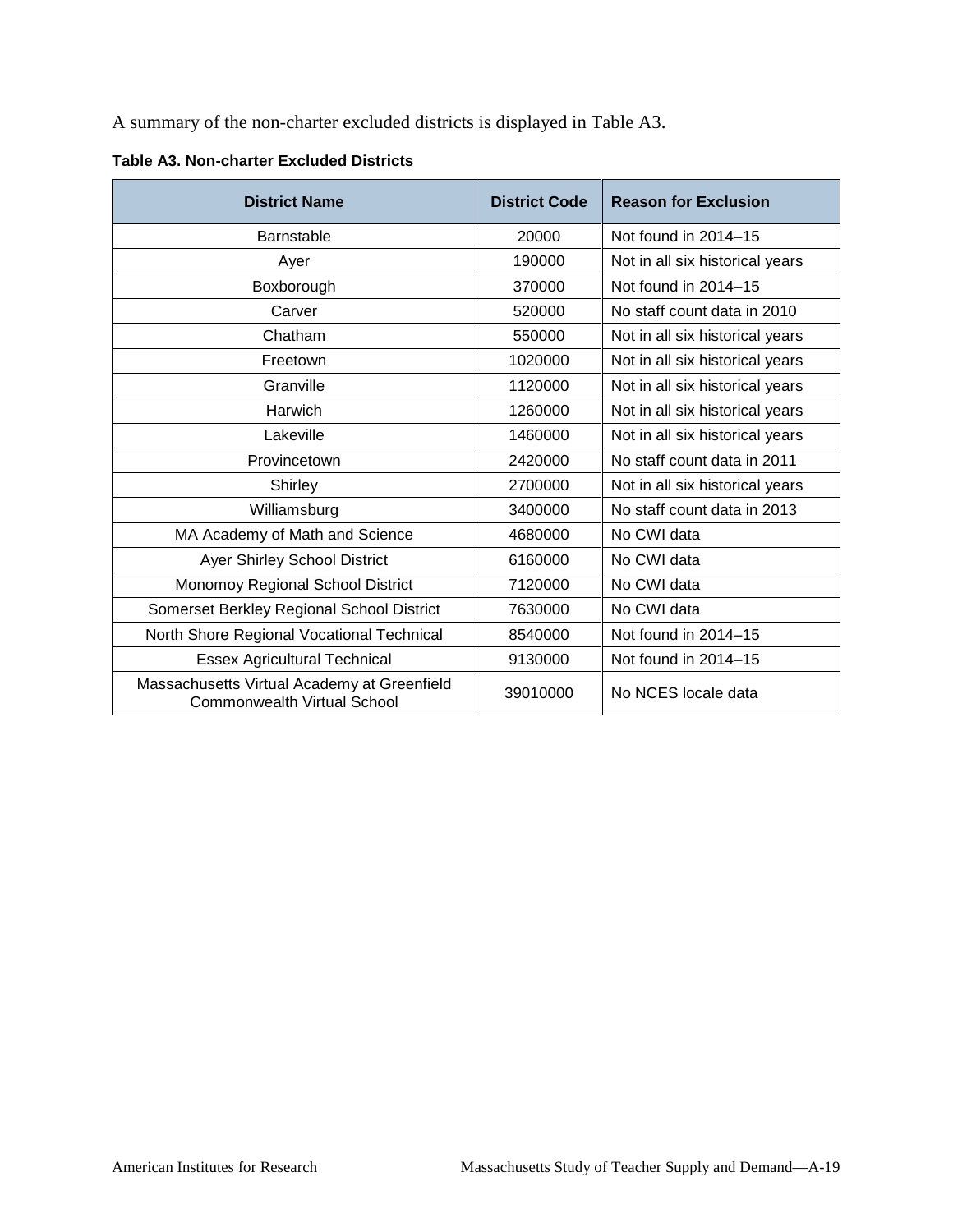# **Appendix B. Additional Findings and Exhibits**

## **Research Question 3: Demand and Supply Projections by Program Area**

### *Retained Teachers*

The research team also estimated projections of the supply of retained teachers over the next 10 years by program area. First, statewide average retention rates by race and age category were created using a regression analysis to estimate an average retention rate for each race and age category for historical years. These retention rates were then applied to FTEs of teachers in the given category to calculate the number of retained FTEs in each district. Then projections were estimated using a regression-based approach.

We found that most program areas were expected to have generally similar retention rates. Specifically, general education, special education, and career/vocational/technical education (CTE) teachers had average estimated retention rates that were between 86 and 91 percent. This was in line with the overall statewide average retention rate of about 85 percent.

In contrast, English language learner (ELL) teachers were estimated to have a lower average retention rate of about 55 percent. However, as can be seen in Table B1, the confidence interval around this estimate was relatively large, suggesting that the estimated retention rate and the corresponding projections of retained ELL teachers should be interpreted with caution.<sup>[47](#page-90-0)</sup>

| <b>Program Area</b>                      | <b>Estimated Average</b><br><b>Retention Rate</b> | 95% Confidence<br>Interval-Lower<br><b>Bound</b> | 95% Confidence<br>Interval-Upper<br><b>Bound</b> |
|------------------------------------------|---------------------------------------------------|--------------------------------------------------|--------------------------------------------------|
| <b>General Education</b>                 | 86%                                               | 85%                                              | 88%                                              |
| <b>Special Education</b>                 | 91%                                               | 86%                                              | 95%                                              |
| English Language Learners<br>Education   | 55%                                               | 13%                                              | 96%                                              |
| Career/Vocational/Technical<br>Education | 88%                                               | 84%                                              | 93%                                              |

**Table B1. Average Estimated Teacher Retention Rates by Program Area**

Using the retention rates above, we then estimated projections of retained teachers in each program area. Due to the fact that the majority of the teacher population is retained year to year, it is not surprising that the projections of retained teachers generally follow the same trends as the supply projections overall (Table B2). For example, the projected trend for general education teachers is similar to the overall projected trend over the next 10 years.

<span id="page-90-0"></span><sup>&</sup>lt;sup>47</sup> See the Appendix A for more details on the methods used to estimate these retention rates.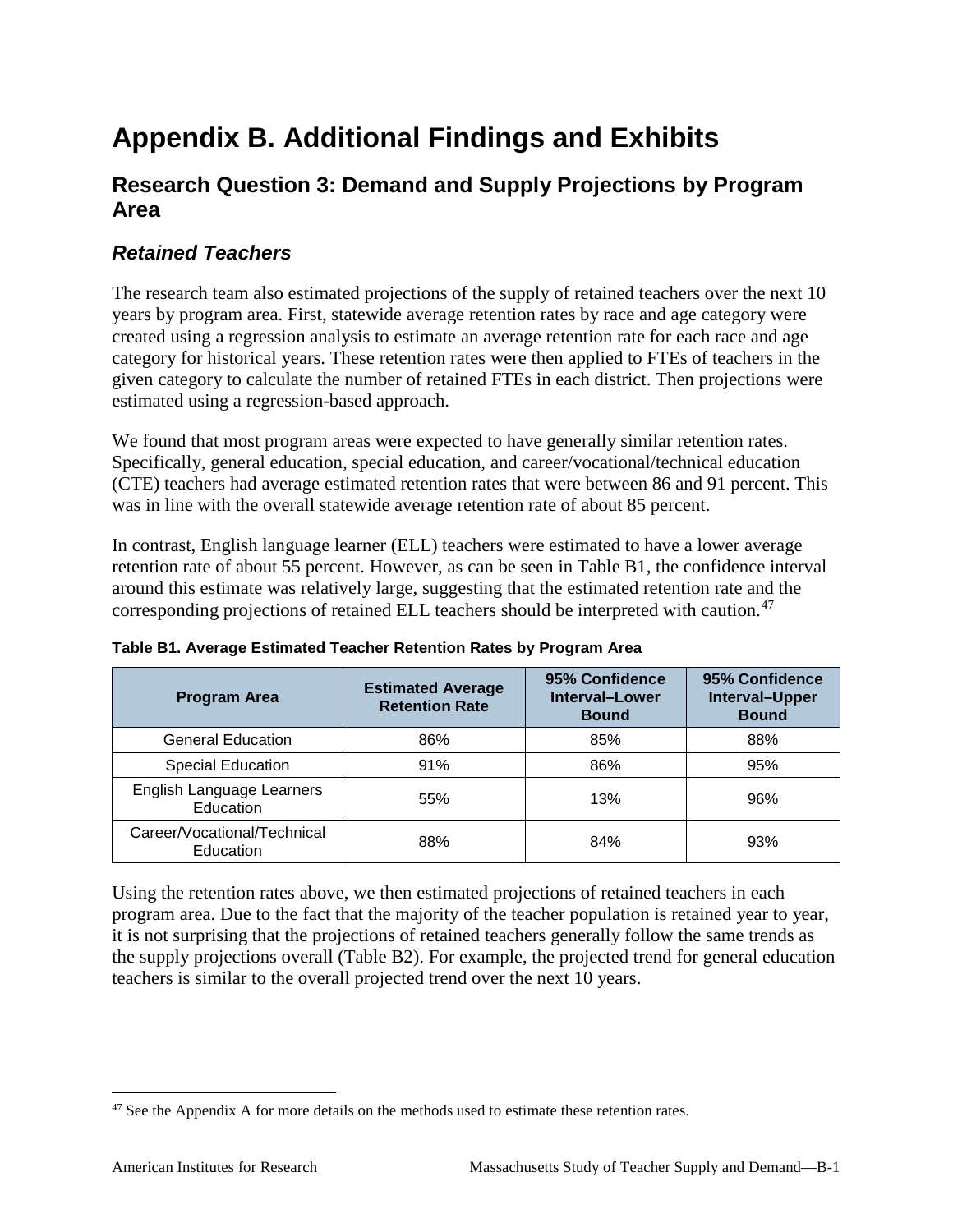| <b>Program Area</b>                      | <b>Average Annual Percent</b><br>Change: 2014-15<br><b>Through 2023-24</b> | <b>Overall Percent</b><br><b>Change: 2014-15</b><br><b>Through 2023-24</b> | <b>Overall Absolute</b><br>Change: 2014-15<br><b>Through 2023-24</b> |
|------------------------------------------|----------------------------------------------------------------------------|----------------------------------------------------------------------------|----------------------------------------------------------------------|
| <b>General Education</b>                 | 0.74%                                                                      | 7.65%                                                                      | 3,572                                                                |
| <b>Special Education</b>                 | $-2.07\%$                                                                  | $-18.94%$                                                                  | $-1.428$                                                             |
| English Language Learners<br>Education   | $-2.64%$                                                                   | $-23.45%$                                                                  | $-187$                                                               |
| Career/Vocational/Technical<br>Education | $-0.56%$                                                                   | $-5.44%$                                                                   | -93                                                                  |

**Table B2. Projected Percent and Absolute Changes in Statewide Supply of Retained Teachers by Program Area, 2014–15 Through 2023–24**

# **Research Question 4a: Demand and Supply Projections by Race**

As an additional analysis related to demand and supply projections by race, the research team estimated projections of retained teachers, new entrants, and transfers by race. The retained teacher projections were created in much the same way as they were for Research Question 3. To estimate new entrant projections by race, we first estimated new entrants based on the average proportion of students by race enrolled in each sponsoring organization (SO) and then created projections at the district level using a regression-based approach. Finally, we estimated transfers based on the total teacher, retained teacher, and new entrant projections. The assumptions and methods used for these analyses are described in more detail in the Data and Methods section and Appendix A of this report.

### *Retained Teachers*

As seen in Table B3, the number of retained minority teachers is expected to decrease annually by almost 0.5 percent, on average, between 2013–14 and 2023–24, which will result in an overall decline of more than 4 percent in total over the same time period. The decline of 128 retained minority teachers outpaces the overall decline in the supply of minority teachers, which is expected to decline by only 21 teachers from 2014–15 to 2023–24. Moreover, the decline in the retention of minority teachers is faster than the decline in the retention of White teachers, which is only expected to change by 0.37 percent per year, or 3.65 percent overall.

| Table B3. Projected Percent and Absolute Changes in Statewide Supply of Retained Teachers by |  |  |
|----------------------------------------------------------------------------------------------|--|--|
| Race, 2014-15 Through 2023-24                                                                |  |  |

| Race         | <b>Average Annual Percent</b><br><b>Change: 2014-15</b><br><b>Through 2023-24</b> | <b>Overall Percent</b><br><b>Change: 2014-15</b><br><b>Through 2023-24</b> | <b>Overall Absolute</b><br><b>Change: 2014-15</b><br><b>Through 2023-24</b> |
|--------------|-----------------------------------------------------------------------------------|----------------------------------------------------------------------------|-----------------------------------------------------------------------------|
| All Minority | $-0.46%$                                                                          | $-4.50\%$                                                                  | $-128$                                                                      |
| White        | $-0.37\%$                                                                         | $-3.65%$                                                                   | $-1.968$                                                                    |

The estimated trends for all minorities versus Whites are not all that surprising when we consider the average estimated retention rates for specific race categories versus that of White teachers. As shown in Table B4, African-American, Asian, and Hispanic teachers all have much lower average estimated retention rates than White teachers. Furthermore, these findings may be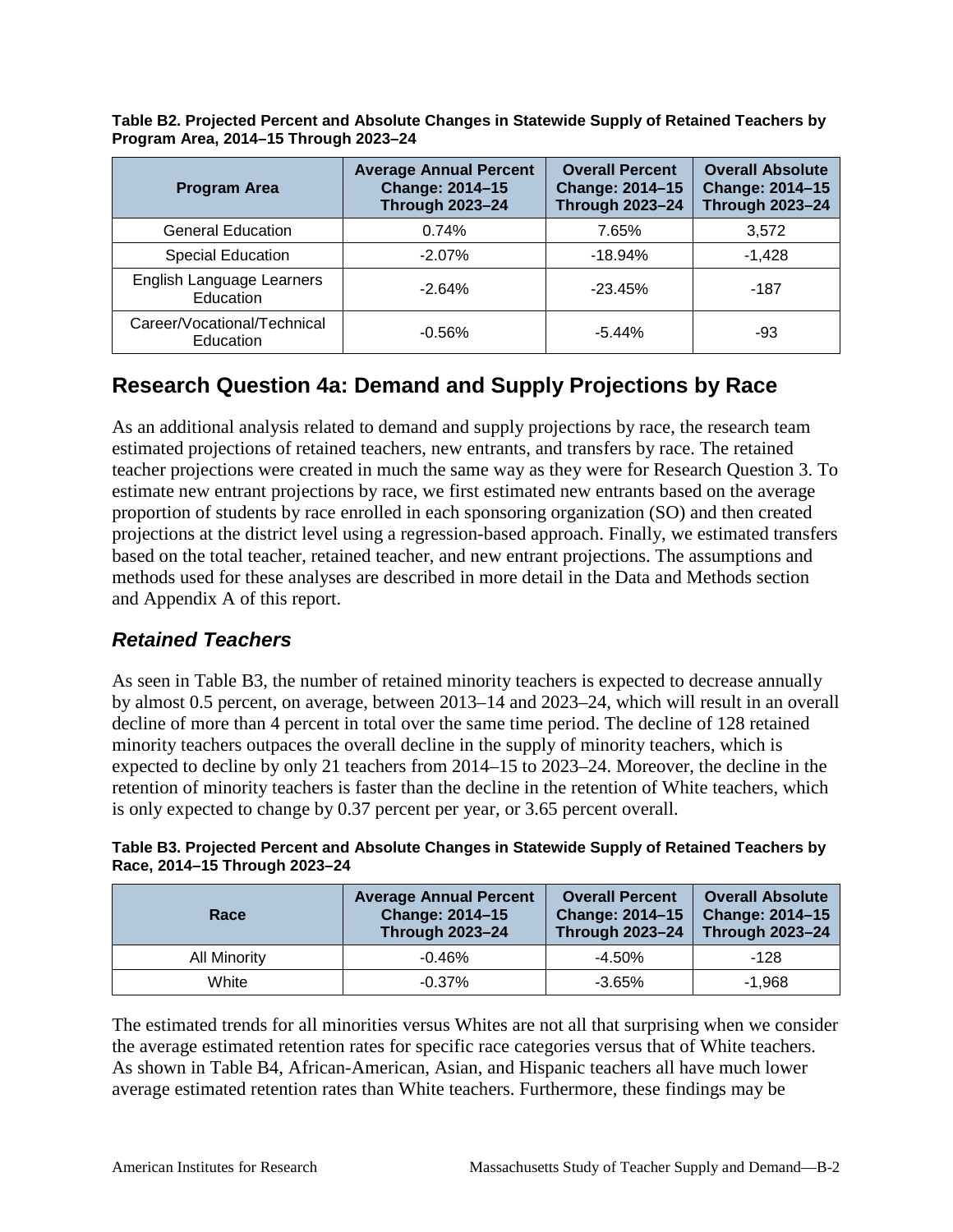driving the overall decline in the supply of minority teachers as retention constitutes the largest share of overall supply.

| Race                                 | <b>Estimated Average</b><br><b>Retention Rate</b> | 95% Confidence<br>Interval-Lower<br><b>Bound</b> | 95% Confidence<br>Interval-Upper<br><b>Bound</b> |
|--------------------------------------|---------------------------------------------------|--------------------------------------------------|--------------------------------------------------|
| African American                     | 65%                                               | 24%                                              | 107%                                             |
| Asian                                | 63%                                               | 16%                                              | 111%                                             |
| Hispanic                             | 72%                                               | 43%                                              | 100%                                             |
| Native American                      | 100%                                              | 96%                                              | 104%                                             |
| Native Hawaiian, Pacific<br>Islander | 94%                                               | 49%                                              | 138%                                             |
| Multirace, Non-Hispanic              | 70%                                               | 17%                                              | 122%                                             |
| White                                | 87%                                               | 87%                                              | 88%                                              |

**Table B4. Estimated Average Retention Rates for Minority and White Teachers**

### *New Entrants*

The supply of newly entering teachers also was analyzed by race (Table B5). Specifically, we found that minority new entrants are expected to decline by an average of 6.69 percent each year between 2012–13 and 2022–23, or by approximately 50 percent in total over the period. Although these changes seem large in relative terms, they amount to a drop of only 173 teachers. In fact, new entrants are a very small proportion of total supply in general, making up only 4.8 percent of all teachers over the past three years. The supply of White new entrants also is expected to decline. Specifically, we found that newly entering White teachers are expected to decline by an average of 7.19 percent each year between 2012–13 and 2022–23, or approximately 52.6 percent (equal to 1,317 teachers) in total over the same time period.

| Table B5. Projected Percent and Absolute Changes in Statewide Supply of New Entrants by Race, |  |
|-----------------------------------------------------------------------------------------------|--|
| 2012-13 Through 2022-23                                                                       |  |

| Race                | <b>Average Annual Percent</b><br>Change: 2012-13<br><b>Through 2022-23</b> | <b>Overall Percent</b><br>Change: 2012-13<br><b>Through 2022-23</b> | <b>Overall Absolute</b><br><b>Change: 2012-13</b><br><b>Through 2022-23</b> |
|---------------------|----------------------------------------------------------------------------|---------------------------------------------------------------------|-----------------------------------------------------------------------------|
| <b>All Minority</b> | $-6.69\%$                                                                  | $-50.04\%$                                                          | $-173$                                                                      |
| White               | $-7.19%$                                                                   | $-52.59%$                                                           | $-1.317$                                                                    |

These results suggest that the projected decline in new entrants statewide is consistent for both White and minority new entrants. However, it is important to bear in mind that the data upon which the new entrant projections were based only consisted of three years of historical data, so these projections should be interpreted with caution.

# *Transfers*

We found that the supply of minority teachers transferring into districts, either from other districts or elsewhere (i.e., those who did not transfer from a teacher preparation program) is expected to grow (Table B6). Specifically, minority transfer teachers are projected to increase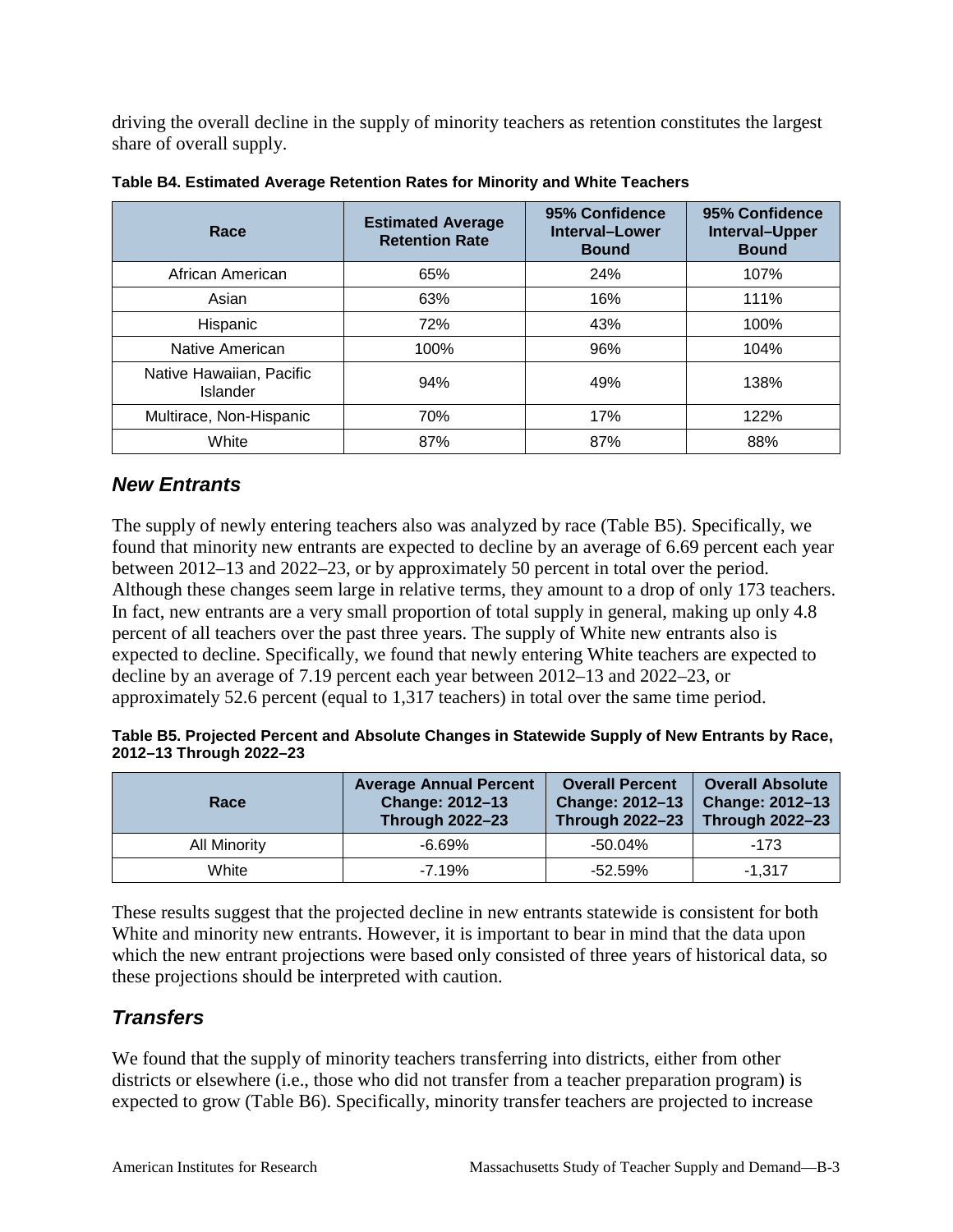2.23 percent, on average, each year between 2012–13 and 2022–23, growing 24.62 percent in total, or 278 teachers over the period. The supply of White transfer teachers is expected to increase at a much slower average annual rate of 0.61 percent, amounting to an increase of 348 teachers over the period.

|                         | Table B6. Projected Percent and Absolute Changes in Statewide Supply of Transfers by Race, |  |
|-------------------------|--------------------------------------------------------------------------------------------|--|
| 2012-13 Through 2022-23 |                                                                                            |  |

| Race                | <b>Average Annual Percent</b><br>Change: 2012-13<br><b>Through 2022-23</b> | <b>Overall Percent</b><br><b>Change: 2012-13</b><br><b>Through 2022-23</b> | Overall Absolute<br><b>Change: 2012-13</b><br><b>Through 2022-23</b> |
|---------------------|----------------------------------------------------------------------------|----------------------------------------------------------------------------|----------------------------------------------------------------------|
| <b>All Minority</b> | 2.23%                                                                      | 24.62%                                                                     | 278                                                                  |
| White               | 0.61%                                                                      | 6.03%                                                                      | 348                                                                  |

# **Research 4b: Demand and Supply Projections by Age**

### *Demand Projections by Age*

Figures B1 and B2 present demand projections by age for the 41–48 and 49–56 age groups.



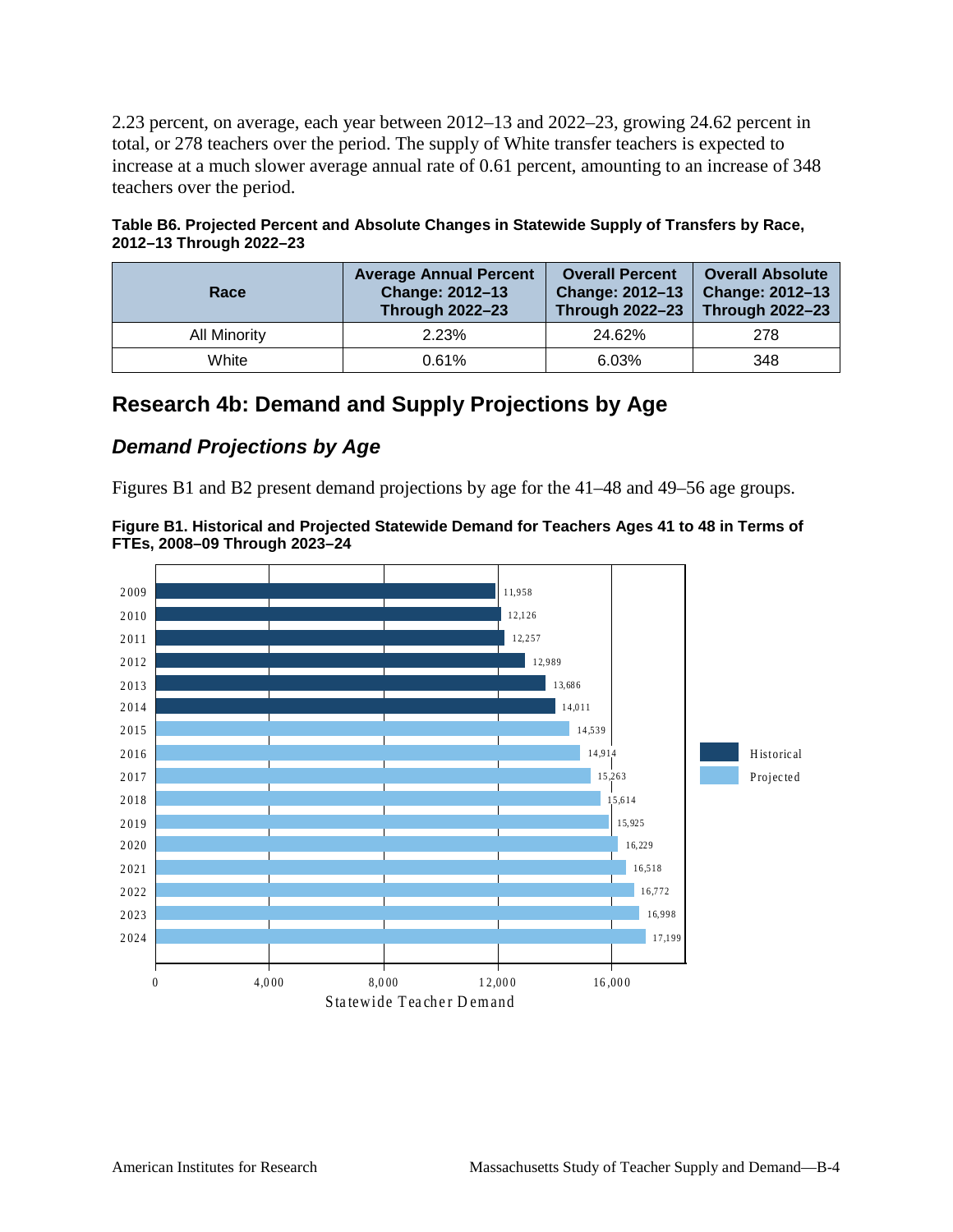

**Figure B2. Historical and Projected Statewide Demand for Teachers Ages 49 to 56 in Terms of FTEs, 2008–09 Through 2023–24**

# *Comparing Supply and Demand by Age*

The following tables and figures present the comparison of demand and supply projections for each age group not presented in the main body of the report.

| Table B7. Projected Statewide Demand and Supply of Teachers Ages 26 to 32 in Terms of FTEs |
|--------------------------------------------------------------------------------------------|
| and Absolute and Relative Differences, 2014–15 Through 2023–24                             |

| Year        | <b>Projected Supply</b> | <b>Projected Demand</b> | <b>Absolute</b><br><b>Difference</b><br><b>Between Supply</b><br>and Demand | <b>Relative</b><br><b>Difference</b><br><b>Between Supply</b><br>and Demand |
|-------------|-------------------------|-------------------------|-----------------------------------------------------------------------------|-----------------------------------------------------------------------------|
| $2014 - 15$ | 12,456                  | 12,301                  | 155                                                                         | 1.26%                                                                       |
| $2015 - 16$ | 12,378                  | 12,177                  | 200                                                                         | 1.65%                                                                       |
| $2016 - 17$ | 12,301                  | 12,034                  | 267                                                                         | 2.22%                                                                       |
| $2017 - 18$ | 12,225                  | 11,893                  | 332                                                                         | 2.79%                                                                       |
| $2018 - 19$ | 12,150                  | 11,728                  | 422                                                                         | 3.60%                                                                       |
| 2019-20     | 12,077                  | 11,561                  | 516                                                                         | 4.46%                                                                       |
| $2020 - 21$ | 12,004                  | 11,391                  | 613                                                                         | 5.38%                                                                       |
| $2021 - 22$ | 11,933                  | 11,204                  | 729                                                                         | 6.51%                                                                       |
| $2022 - 23$ | 11,863                  | 11,007                  | 855                                                                         | 7.77%                                                                       |
| $2023 - 24$ | 11,793                  | 10,804                  | 990                                                                         | 9.16%                                                                       |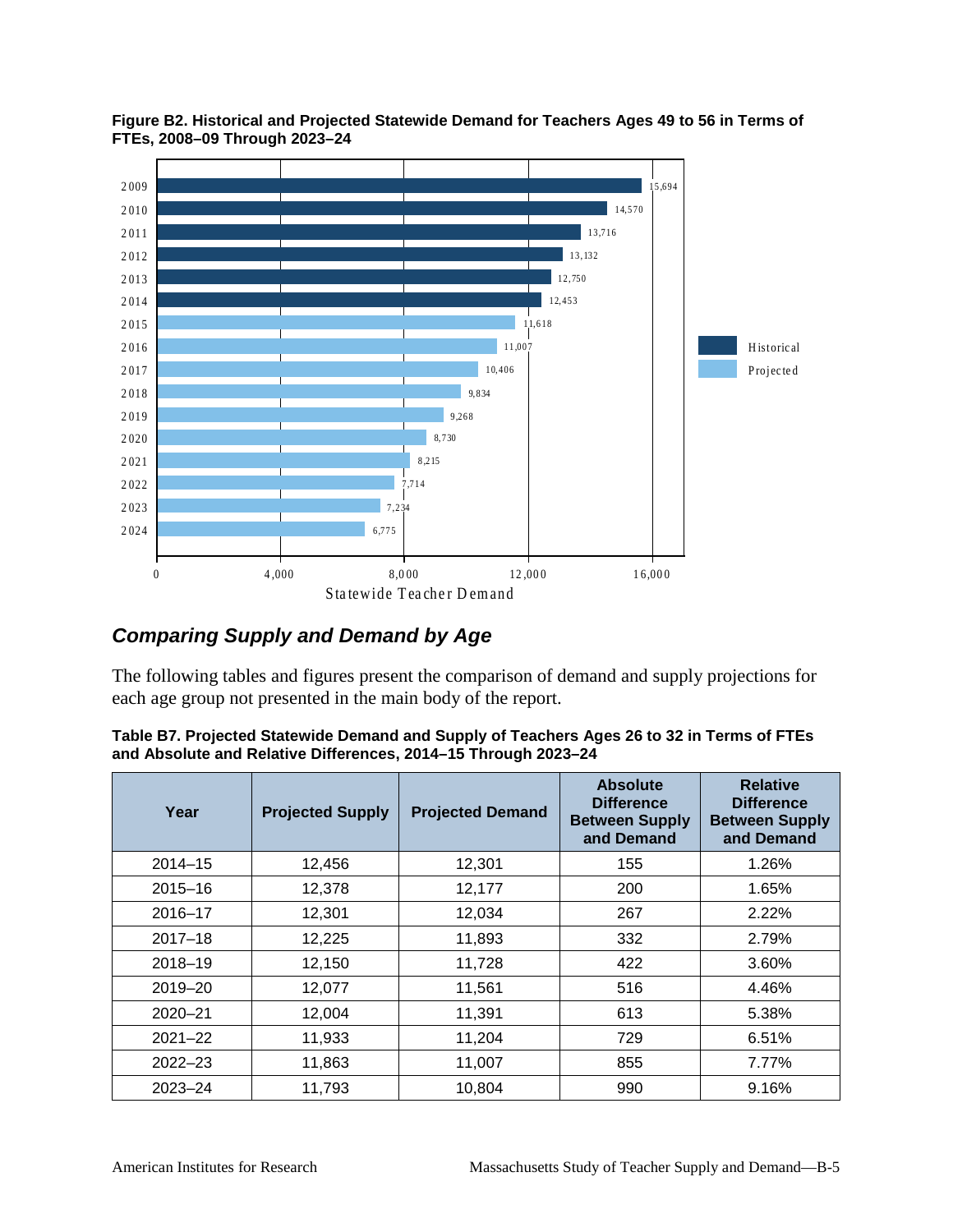

**Figure B3. Historical and Projected Statewide Supply and Demand for Teachers Ages 26 to 32 in Terms of FTEs, 2008–09 to 2023–24**

**Table B8. Projected Statewide Demand and Supply of Teachers Ages 33 to 40 in Terms of FTEs and Absolute and Relative Differences, 2014–15 Through 2023–24**

Supply

| Year        | <b>Projected Supply</b> | <b>Projected Demand</b> | <b>Absolute</b><br><b>Difference</b><br><b>Between Supply</b><br>and Demand | <b>Relative</b><br><b>Difference</b><br><b>Between Supply</b><br>and Demand |
|-------------|-------------------------|-------------------------|-----------------------------------------------------------------------------|-----------------------------------------------------------------------------|
| $2014 - 15$ | 14,343                  | 14,265                  | 78                                                                          | 0.55%                                                                       |
| $2015 - 16$ | 14,537                  | 14,306                  | 231                                                                         | 1.61%                                                                       |
| $2016 - 17$ | 14,735                  | 14,319                  | 416                                                                         | 2.91%                                                                       |
| $2017 - 18$ | 14,937                  | 14,332                  | 605                                                                         | 4.22%                                                                       |
| $2018 - 19$ | 15,143                  | 14,308                  | 835                                                                         | 5.84%                                                                       |
| 2019-20     | 15,353                  | 14,277                  | 1,076                                                                       | 7.54%                                                                       |
| $2020 - 21$ | 15,567                  | 14,235                  | 1,332                                                                       | 9.36%                                                                       |
| $2021 - 22$ | 15,786                  | 14,166                  | 1,619                                                                       | 11.43%                                                                      |
| $2022 - 23$ | 16,009                  | 14,078                  | 1,930                                                                       | 13.71%                                                                      |
| $2023 - 24$ | 16,236                  | 13,973                  | 2,262                                                                       | 16.19%                                                                      |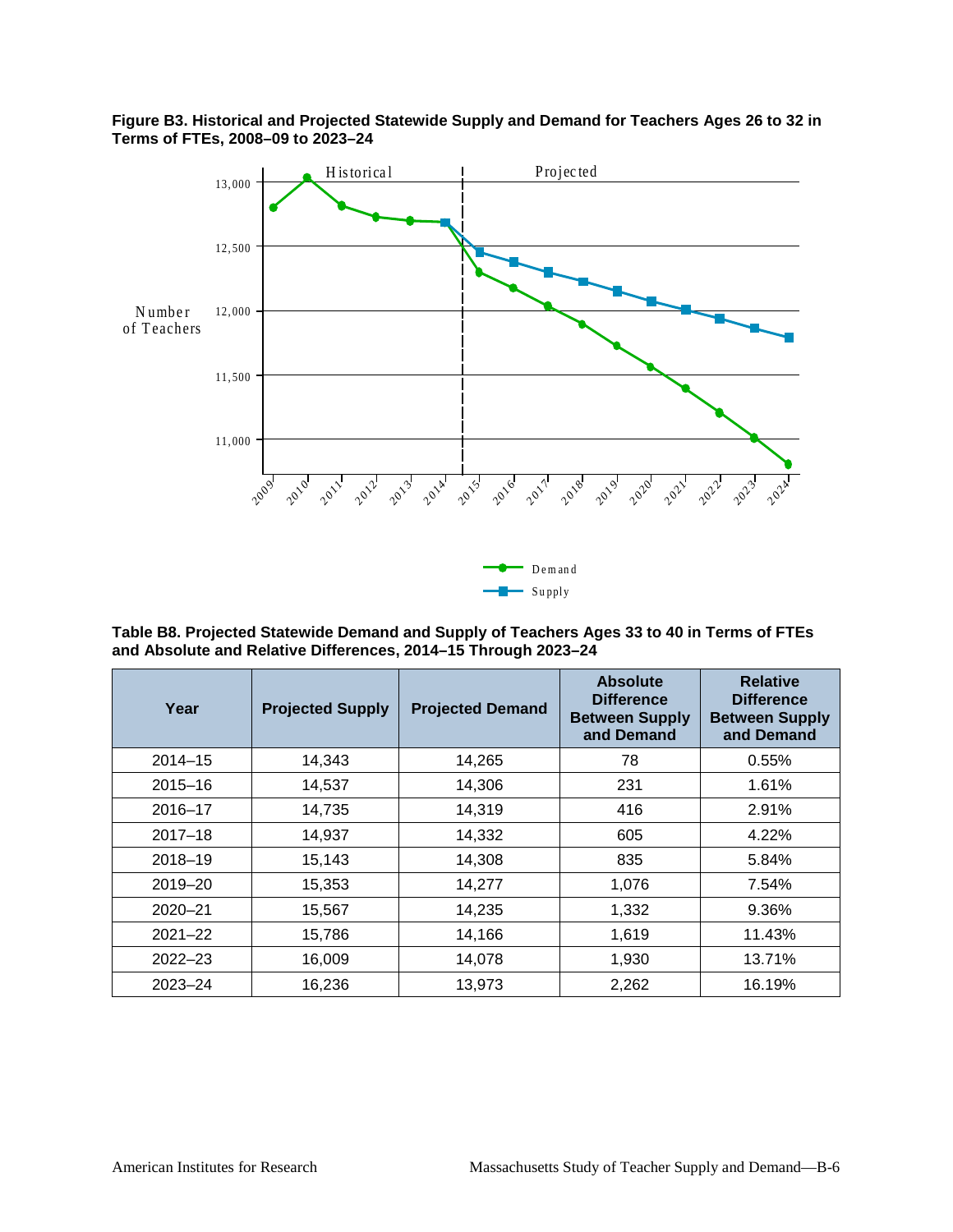

**Figure B4. Historical and Projected Statewide Supply and Demand for Teachers Ages 33 to 40 in Terms of FTEs, 2008–09 to 2023–24**

**Table B9. Projected Statewide Demand and Supply of Teachers Ages 41 to 48 in Terms of FTEs and Absolute and Relative Differences, 2014–15 Through 2023–24**

| Year        | <b>Projected Supply</b> | <b>Projected Demand</b> | <b>Absolute</b><br><b>Difference</b><br><b>Between Supply</b><br>and Demand | <b>Relative</b><br><b>Difference</b><br><b>Between Supply</b><br>and Demand |
|-------------|-------------------------|-------------------------|-----------------------------------------------------------------------------|-----------------------------------------------------------------------------|
| $2014 - 15$ | 14,369                  | 14,539                  | $-170$                                                                      | $-1.17%$                                                                    |
| $2015 - 16$ | 14,869                  | 14,914                  | $-45$                                                                       | $-0.30\%$                                                                   |
| $2016 - 17$ | 15,390                  | 15,263                  | 127                                                                         | 0.83%                                                                       |
| $2017 - 18$ | 15,933                  | 15,614                  | 319                                                                         | 2.04%                                                                       |
| $2018 - 19$ | 16,498                  | 15,925                  | 573                                                                         | 3.60%                                                                       |
| 2019-20     | 17,088                  | 16,229                  | 859                                                                         | 5.29%                                                                       |
| $2020 - 21$ | 17,703                  | 16,518                  | 1,185                                                                       | 7.17%                                                                       |
| $2021 - 22$ | 18,344                  | 16,772                  | 1,573                                                                       | 9.38%                                                                       |
| $2022 - 23$ | 19,013                  | 16,998                  | 2,015                                                                       | 11.86%                                                                      |
| 2023-24     | 19,710                  | 17,199                  | 2,512                                                                       | 14.60%                                                                      |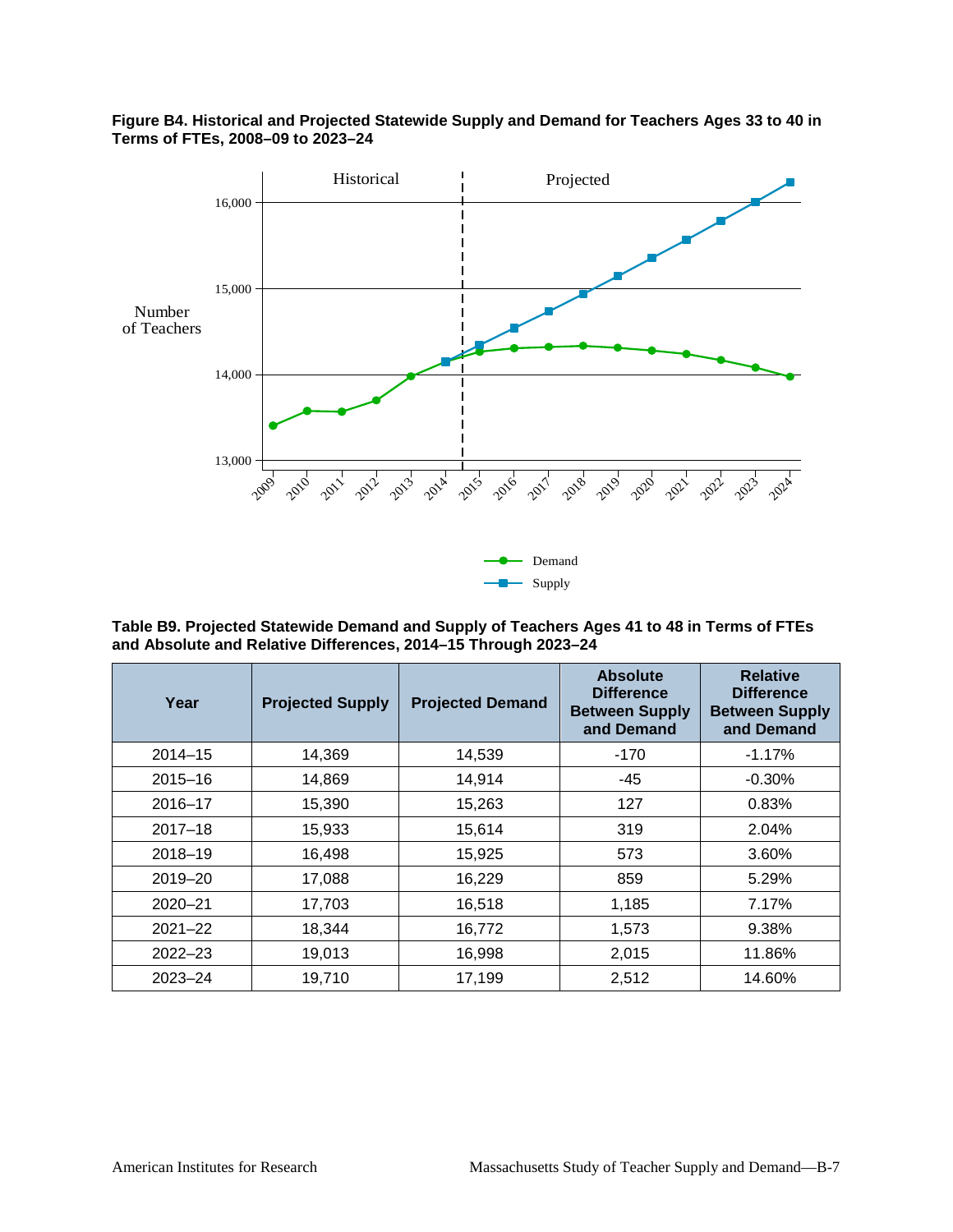

#### **Figure B5. Historical and Projected Statewide Supply and Demand for Teachers Ages 41 to 48 in Terms of FTEs, 2008–09 to 2023–24**

**Table B10. Projected Statewide Demand and Supply of Teachers Ages 49 to 56 in Terms of FTEs and Absolute and Relative Differences, 2014–15 Through 2023–24**

| Year        | <b>Projected Supply</b> | <b>Projected Demand</b> | <b>Absolute</b><br><b>Difference</b><br><b>Between Supply</b><br>and Demand | <b>Relative</b><br><b>Difference</b><br><b>Between Supply</b><br>and Demand |
|-------------|-------------------------|-------------------------|-----------------------------------------------------------------------------|-----------------------------------------------------------------------------|
| $2014 - 15$ | 11,445                  | 11,618                  | $-173$                                                                      | $-1.49%$                                                                    |
| $2015 - 16$ | 10,877                  | 11,007                  | $-130$                                                                      | $-1.18%$                                                                    |
| $2016 - 17$ | 10,338                  | 10,406                  | $-67$                                                                       | $-0.65%$                                                                    |
| $2017 - 18$ | 9,827                   | 9,834                   | $-7$                                                                        | $-0.07\%$                                                                   |
| $2018 - 19$ | 9,342                   | 9,268                   | 74                                                                          | 0.80%                                                                       |
| 2019-20     | 8,882                   | 8,730                   | 153                                                                         | 1.75%                                                                       |
| $2020 - 21$ | 8,446                   | 8,215                   | 231                                                                         | 2.81%                                                                       |
| $2021 - 22$ | 8,032                   | 7,714                   | 318                                                                         | 4.12%                                                                       |
| $2022 - 23$ | 7,639                   | 7,234                   | 405                                                                         | 5.60%                                                                       |
| $2023 - 24$ | 7,266                   | 6,775                   | 490                                                                         | 7.24%                                                                       |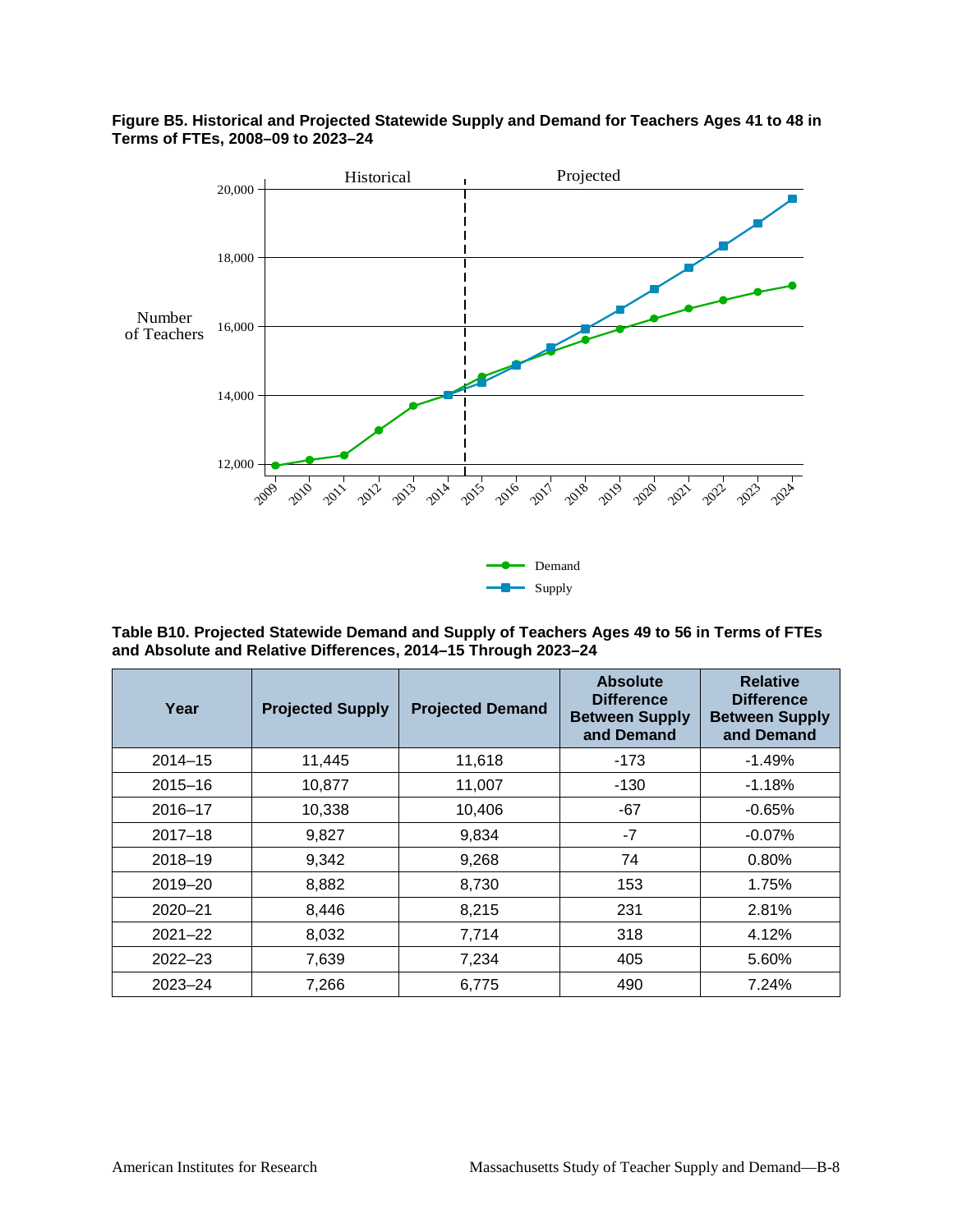

#### **Figure B6. Historical and Projected Statewide Supply and Demand for Teachers Ages 49 to 56 in Terms of FTEs, 2008–09 to 2023–24**

**Table B11. Projected Statewide Demand and Supply of Teachers Ages 57 to 64 in Terms of FTEs and Absolute and Relative Differences, 2014–15 Through 2023–24**

| Year        | <b>Projected Supply</b> | <b>Projected Demand</b> | <b>Absolute</b><br><b>Difference</b><br><b>Between Supply</b><br>and Demand | <b>Relative</b><br><b>Difference</b><br><b>Between Supply</b><br>and Demand |
|-------------|-------------------------|-------------------------|-----------------------------------------------------------------------------|-----------------------------------------------------------------------------|
| $2014 - 15$ | 9,412                   | 9,573                   | $-161$                                                                      | $-1.68%$                                                                    |
| $2015 - 16$ | 9,385                   | 9,553                   | $-168$                                                                      | $-1.76%$                                                                    |
| $2016 - 17$ | 9,359                   | 9,515                   | $-156$                                                                      | $-1.64%$                                                                    |
| $2017 - 18$ | 9,334                   | 9,477                   | $-143$                                                                      | $-1.51%$                                                                    |
| $2018 - 19$ | 9,310                   | 9,415                   | $-106$                                                                      | $-1.12%$                                                                    |
| 2019-20     | 9,286                   | 9,350                   | $-64$                                                                       | $-0.68%$                                                                    |
| $2020 - 21$ | 9,264                   | 9,278                   | $-14$                                                                       | $-0.15%$                                                                    |
| $2021 - 22$ | 9,242                   | 9,189                   | 54                                                                          | 0.59%                                                                       |
| $2022 - 23$ | 9,222                   | 9,088                   | 134                                                                         | 1.47%                                                                       |
| $2023 - 24$ | 9,202                   | 8,977                   | 225                                                                         | 2.50%                                                                       |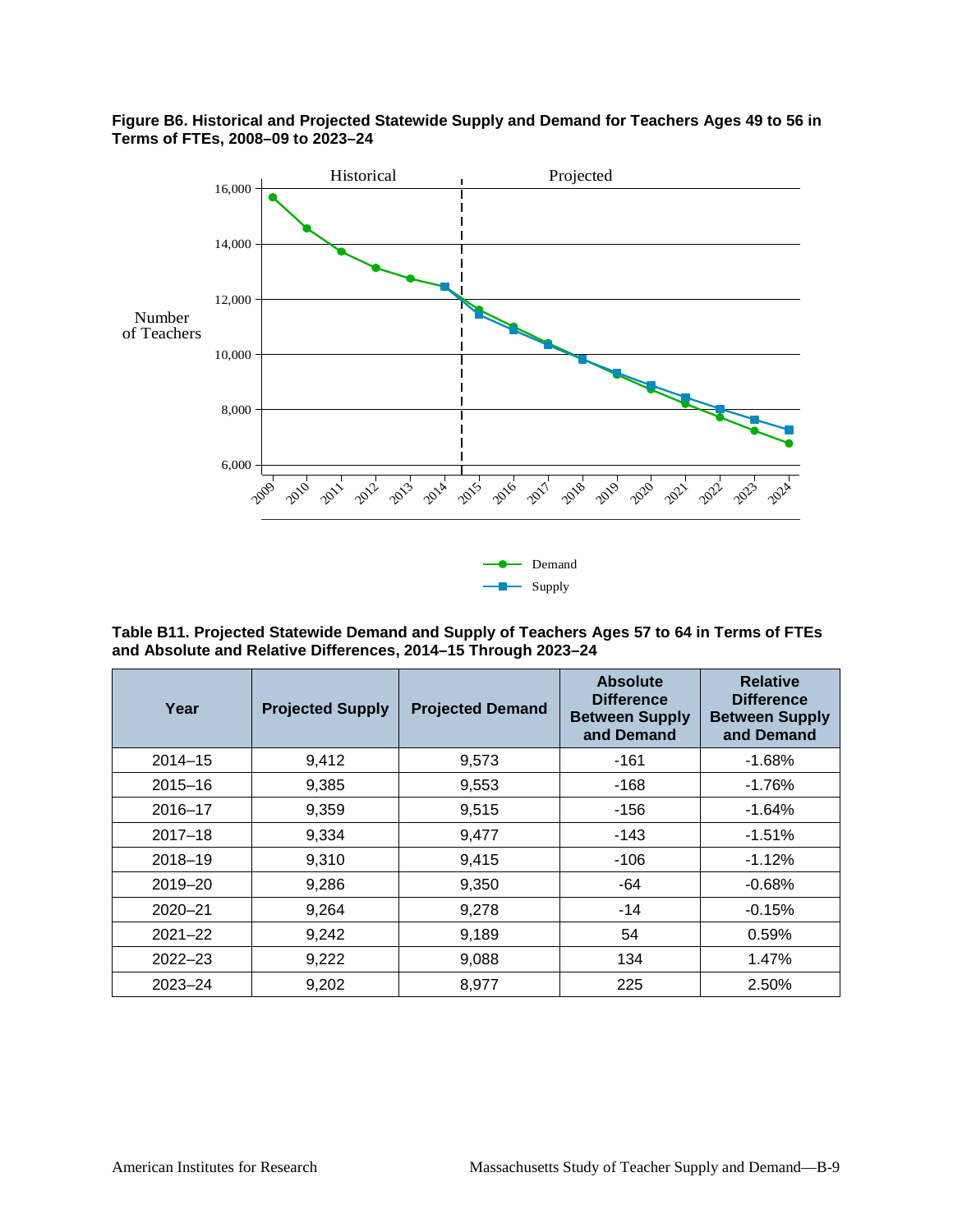#### **Figure B7. Historical and Projected Statewide Supply and Demand for Teachers Ages 57 to 64 in Terms of FTEs, 2008–09 to 2023–24**



**Table B12. Projected Statewide Demand and Supply of Teachers Over 64 Years of Age in Terms of FTEs and Absolute and Relative Differences, 2014–15 Through 2023–24**

| Year        | <b>Projected Supply</b> | <b>Projected Demand</b> | <b>Absolute</b><br><b>Difference</b><br><b>Between Supply</b><br>and Demand | <b>Relative</b><br><b>Difference</b><br><b>Between Supply</b><br>and Demand |
|-------------|-------------------------|-------------------------|-----------------------------------------------------------------------------|-----------------------------------------------------------------------------|
| $2014 - 15$ | 1,205                   | 1,167                   | 38                                                                          | 3.25%                                                                       |
| $2015 - 16$ | 1,344                   | 1,295                   | 48                                                                          | 3.73%                                                                       |
| $2016 - 17$ | 1,500                   | 1,437                   | 63                                                                          | 4.41%                                                                       |
| $2017 - 18$ | 1,676                   | 1,595                   | 81                                                                          | 5.09%                                                                       |
| $2018 - 19$ | 1,874                   | 1,767                   | 107                                                                         | 6.03%                                                                       |
| 2019-20     | 2,098                   | 1,959                   | 138                                                                         | 7.05%                                                                       |
| $2020 - 21$ | 2,350                   | 2,172                   | 178                                                                         | 8.19%                                                                       |
| $2021 - 22$ | 2,634                   | 2,404                   | 230                                                                         | 9.58%                                                                       |
| $2022 - 23$ | 2,955                   | 2,657                   | 298                                                                         | 11.21%                                                                      |
| $2023 - 24$ | 3,317                   | 2,933                   | 384                                                                         | 13.10%                                                                      |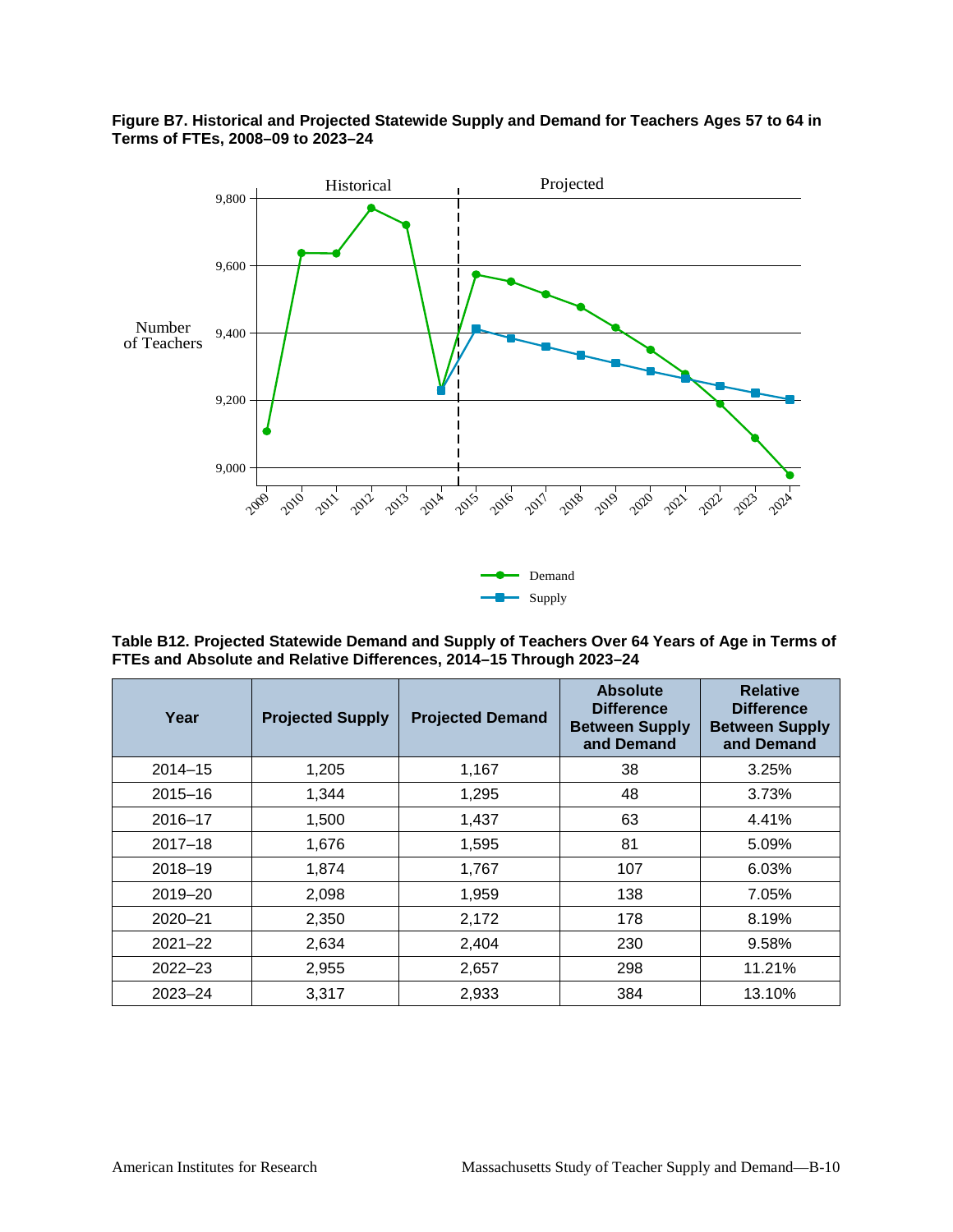

#### **Figure B8. Historical and Projected Statewide Supply and Demand for Teachers Over 64 Years of Age in Terms of FTEs, 2008–09 to 2023–24**

# **Research Question 5: Demand and Supply Projections by Region**

The demand and supply projections underlying the surpluses and shortages reported in the Results section are presented and discussed below.

### *Demand Projections*

The resulting disaggregated demand trend projections for specific regions of the state and locales are very much in line with the aggregate trend in demand in the results found for Research Question 1. With few exceptions, demand is projected to decline over the next 10 years in these disaggregated categories. Moreover, as with the aggregate projected decline in demand, these trends are relatively modest. The largest total relative changes in projected demand are seen in the analysis by DSAC region—particularly in the Berkshires+, Central, and Southeast regions where projected demand is expected to fall by more than 10 percent from 2013–14 to 2023–24. However, the general consistency of findings suggests that, at least with respect to demand, there is relatively little variation across the state.

### **DSAC Region**

Table B13 contains the results of the projected demand trends by DSAC region. Of all of the analyses addressing Research Question 5, the demand projections by DSAC region tend to be the most divergent from the aggregate statewide trend. Although a decline in demand from 2013–14 to 2023–24 is projected for most regions, in some cases this decline is almost twice as large in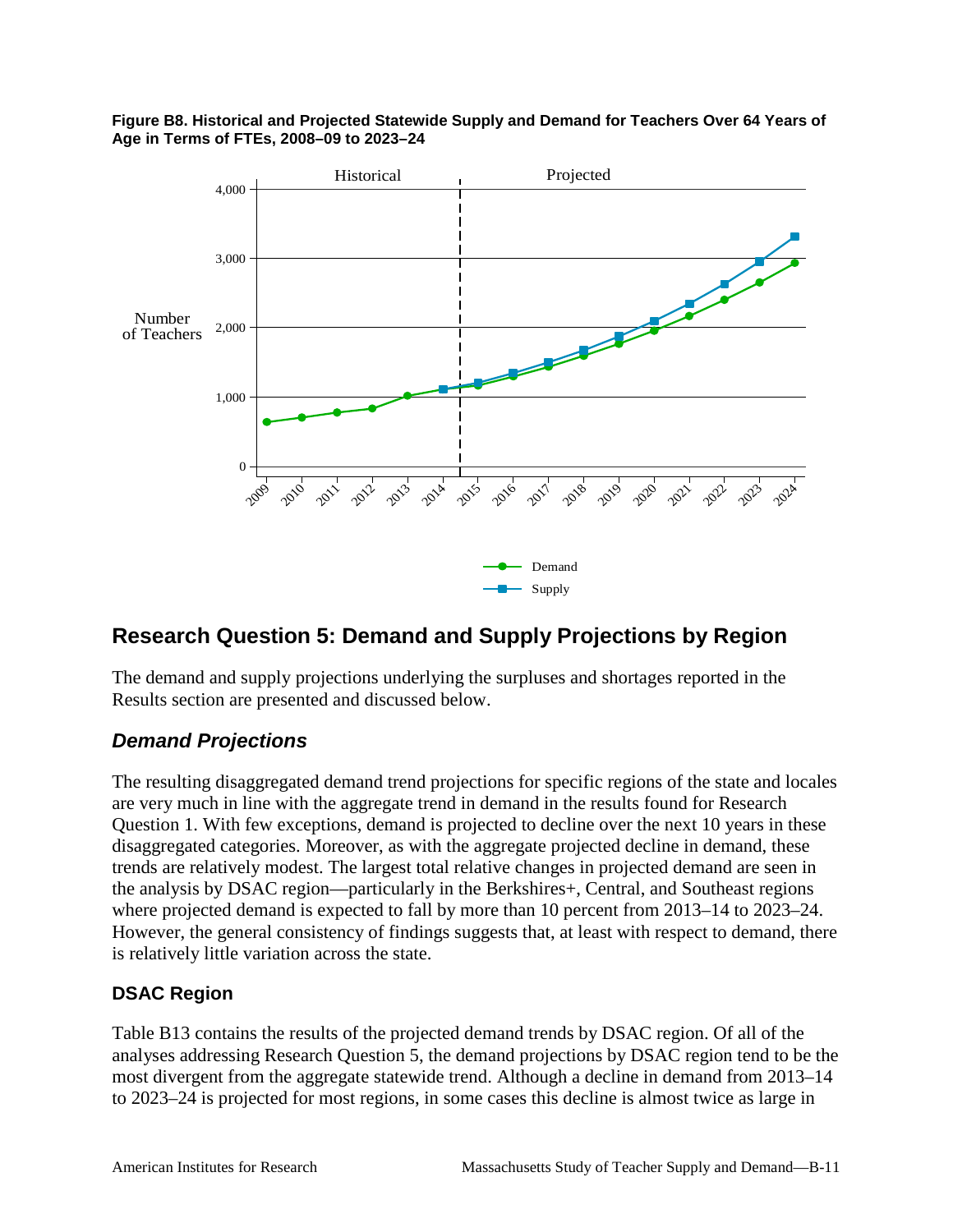relative terms as the statewide projection. Specifically, over this period we project an absolute decline in demand of 346 FTEs (equal to 12.26 percent) in the Berkshires+ region, which marks the largest projected drop among the DSAC regions. The declines are similarly large for the Central and Southeast regions over the same time period, at 668 FTEs (10.72 percent) and 1,213 FTEs (11.17 percent), respectively.

In addition, this is the only analysis related to Research Question 5 for which a projected future trend in demand differs somewhat from the aggregate trend. Specifically, we project that demand in the Commissioner's Districts will increase an average of 0.04 per year between 2013–14 and 2023–24, resulting in an absolute increase of 46 FTEs (0.34 percent) over the period. As can be seen in Figure B9, this rise is likely due to the fact that, in the two most recent years, this region experienced some volatility in staffing (i.e., there was a marked decrease in the number of FTEs from 2012–13 to 2013–14). As a result of this drop, the first projected year of demand is generally in line with the historical average number of teachers, but somewhat larger than the last historical year (2013–14). Therefore, although the first projected year represents an increase over the last, each subsequent projected year shows a slight decline over the previous projected year.

| Table B13. Projected Percent and Absolute Changes in Statewide Demand by DSAC Region, 2013– |  |
|---------------------------------------------------------------------------------------------|--|
| 14 Through 2023-24                                                                          |  |

| <b>DSAC Region</b>              | <b>Average Annual Percent</b><br><b>Change: 2013-14</b><br><b>Through 2023-24</b> | <b>Overall Percent</b><br><b>Change: 2013-14</b><br><b>Through 2023-24</b> | <b>Overall Absolute</b><br><b>Change: 2013-14</b><br><b>Through 2023-24</b> |
|---------------------------------|-----------------------------------------------------------------------------------|----------------------------------------------------------------------------|-----------------------------------------------------------------------------|
| Berkshires +                    | $-1.30%$                                                                          | $-12.26%$                                                                  | $-346$                                                                      |
| Central                         | $-1.13%$                                                                          | $-10.72%$                                                                  | -878                                                                        |
| <b>Commissioner's Districts</b> | 0.04%                                                                             | 0.34%                                                                      | 46                                                                          |
| Greater Boston                  | $-0.15%$                                                                          | $-1.52%$                                                                   | $-222$                                                                      |
| <b>Northeast</b>                | $-0.58%$                                                                          | $-5.65%$                                                                   | -563                                                                        |
| Pioneer Valley                  | $-0.97%$                                                                          | $-9.30%$                                                                   | $-350$                                                                      |
| Southeast                       | $-1.18%$                                                                          | $-11.17%$                                                                  | $-1,538$                                                                    |
| Statewide                       | $-0.59%$                                                                          | $-5.77\%$                                                                  | $-3.851$                                                                    |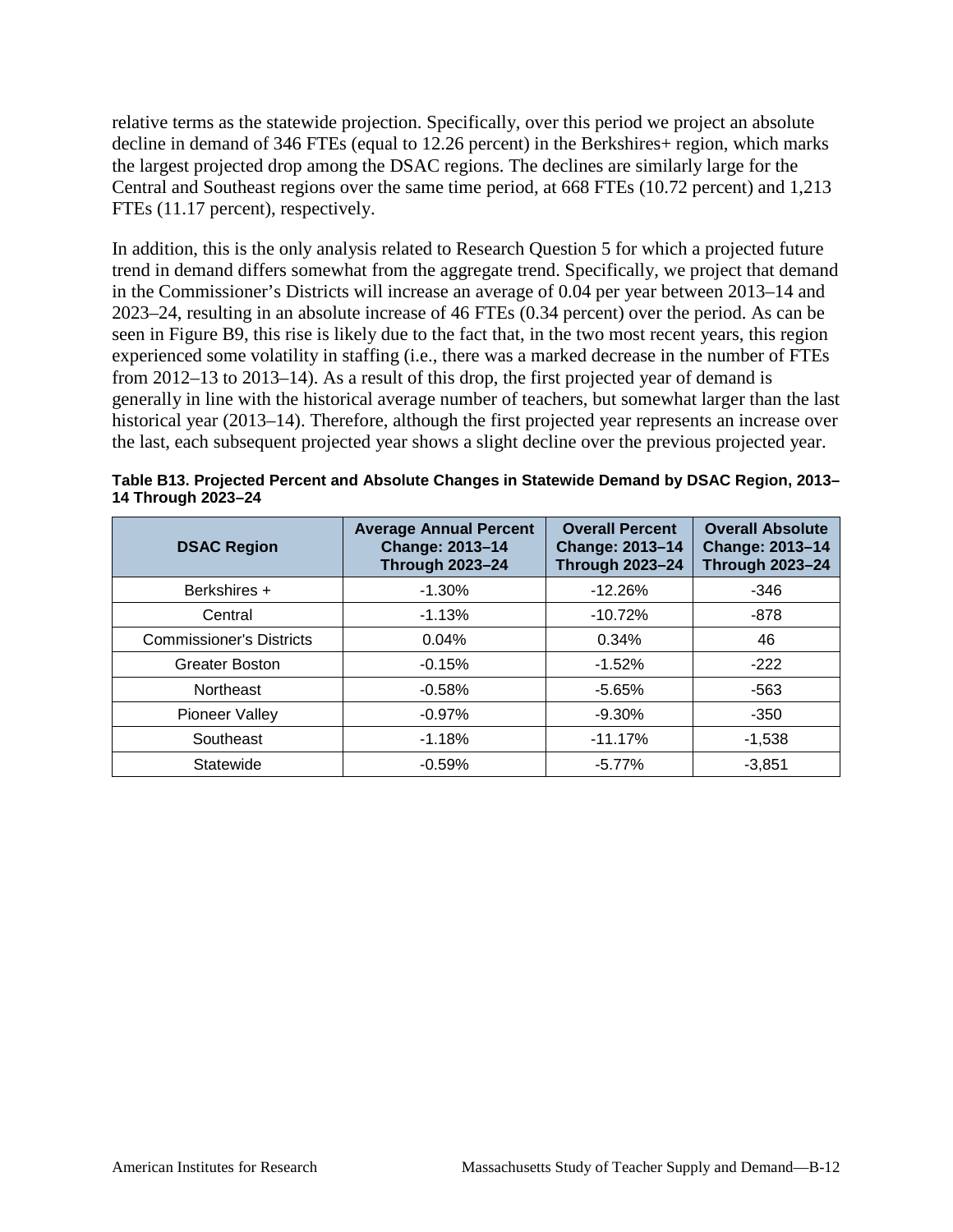

**Figure B9. Historical and Projected Demand for the Commissioner's Districts in Terms of FTEs, 2008–09 Through 2023–24**

In general, these results suggest that demand is declining in regions as it is statewide. This finding should not be surprising as we project that enrollment will decline for all regions, as it has statewide. The slight variation we see in the Commissioner's Districts is more an indication of recent historical volatility than a different projected trend. However, this discrepancy is noteworthy because, to the extent that historical volatility is indicative of future volatility in staffing, there may be an error in our projections. This is because we are calculating demand based on three-year average pupil-teacher ratios, and thus smoothing out this volatility in projected years. For this reason, policymakers may want to monitor staffing trends in the Commissioner's Districts to see if this volatility continues over the next few years. Moreover, they may want to investigate the root cause of this volatility to better understand the dynamics influencing the above findings.

### **NCES Locale**

When considering demand projections by NCES locale, we find the results to be generally very much in line with the aggregate demand projections (Table B14). Specifically, teacher demand is projected to decline in most locales between 2013–14 and 2023–24. The largest projected relative change is for rural districts, which are projected to decline by 745 FTEs (10.54 percent) in total over the 10-year period. We also find that the largest absolute decline in demand will be for Suburb districts, which are expected to have a drop in demand of 3,120 FTEs (6.59 percent). Finally, a much smaller projected change in demand is calculated for City districts. Specifically, demand in these districts is expected to increase an average of 0.11 percent per year over the period, amounting to an overall increase of 122 FTEs (1.10 percent). Not surprisingly, this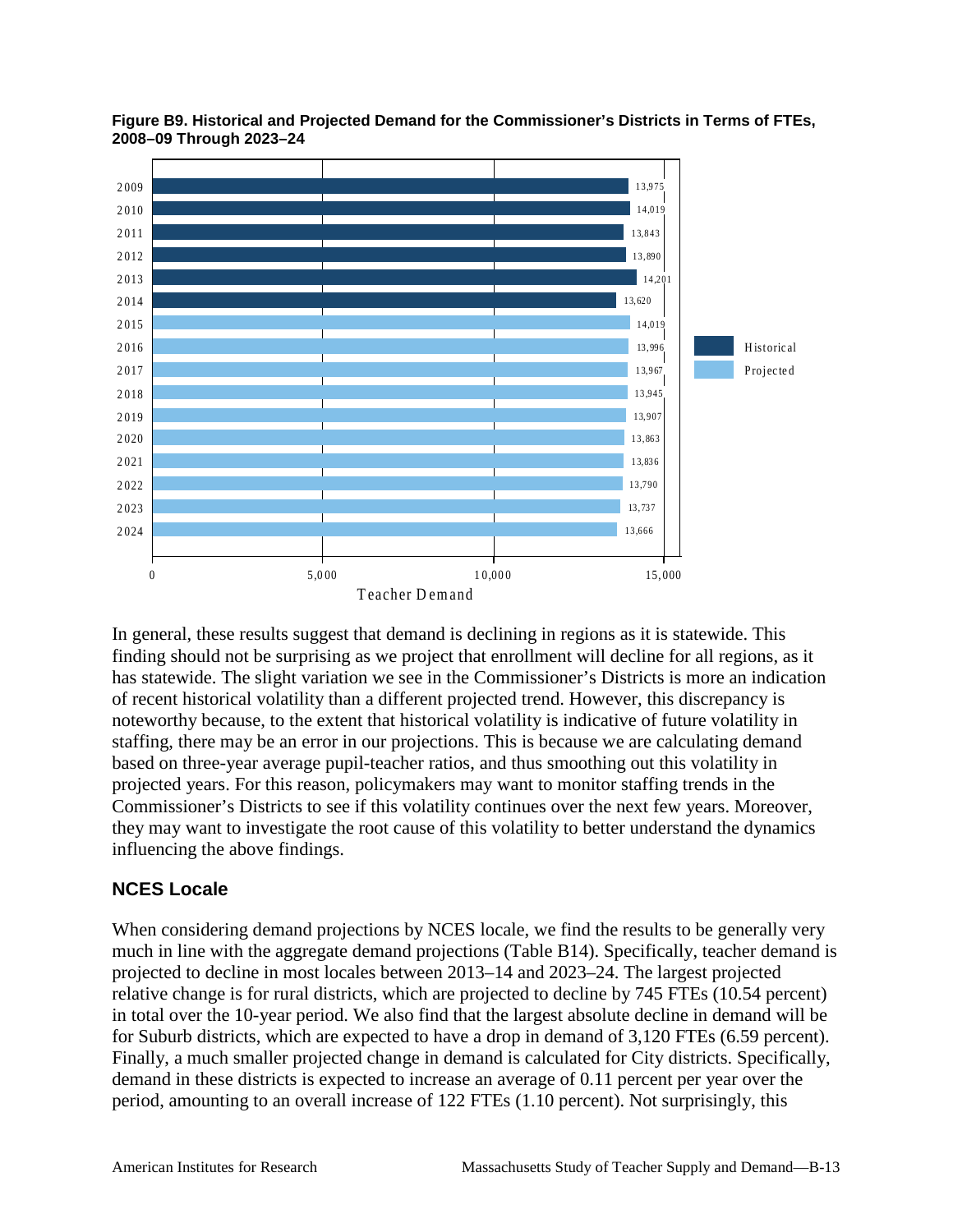pattern is similar to the trend for Commissioner's Districts (which consist entirely of urban districts). In addition, it is noteworthy that the projected decline in Suburb locales in absolute terms is nearly as large as projected declines statewide. This finding suggests that these districts are driving the statewide trend, which may not be surprising as they make up about 65 percent of all districts and, on average, about 70 percent of demand in historical years. Trends in historical and projected demand for districts in suburban locales can be seen in Figure B10.

| <b>NCES Locale</b> | <b>Average Annual Percent</b><br>Change: 2013-14<br><b>Through 2023-24</b> | <b>Overall Percent</b><br><b>Change: 2013-14</b><br><b>Through 2023-24</b> | <b>Overall Absolute</b><br>Change: 2013-14<br><b>Through 2023-24</b> |
|--------------------|----------------------------------------------------------------------------|----------------------------------------------------------------------------|----------------------------------------------------------------------|
| City               | 0.11%                                                                      | 1.10%                                                                      | 122                                                                  |
| Suburb             | $-0.68%$                                                                   | $-6.59%$                                                                   | $-3.120$                                                             |
| Town               | $-0.95%$                                                                   | $-9.11%$                                                                   | $-108$                                                               |
| Rural              | $-1.11%$                                                                   | $-10.54%$                                                                  | $-745$                                                               |
| Statewide          | $-0.59%$                                                                   | $-5.77\%$                                                                  | $-3.851$                                                             |

**Table B14. Projected Percent and Absolute Changes in Statewide Demand by NCES Locale, 2013–14 Through 2023–24**





As with the demand projections by region, these results suggest that expected demand by locale does not deviate from aggregate trends a great deal.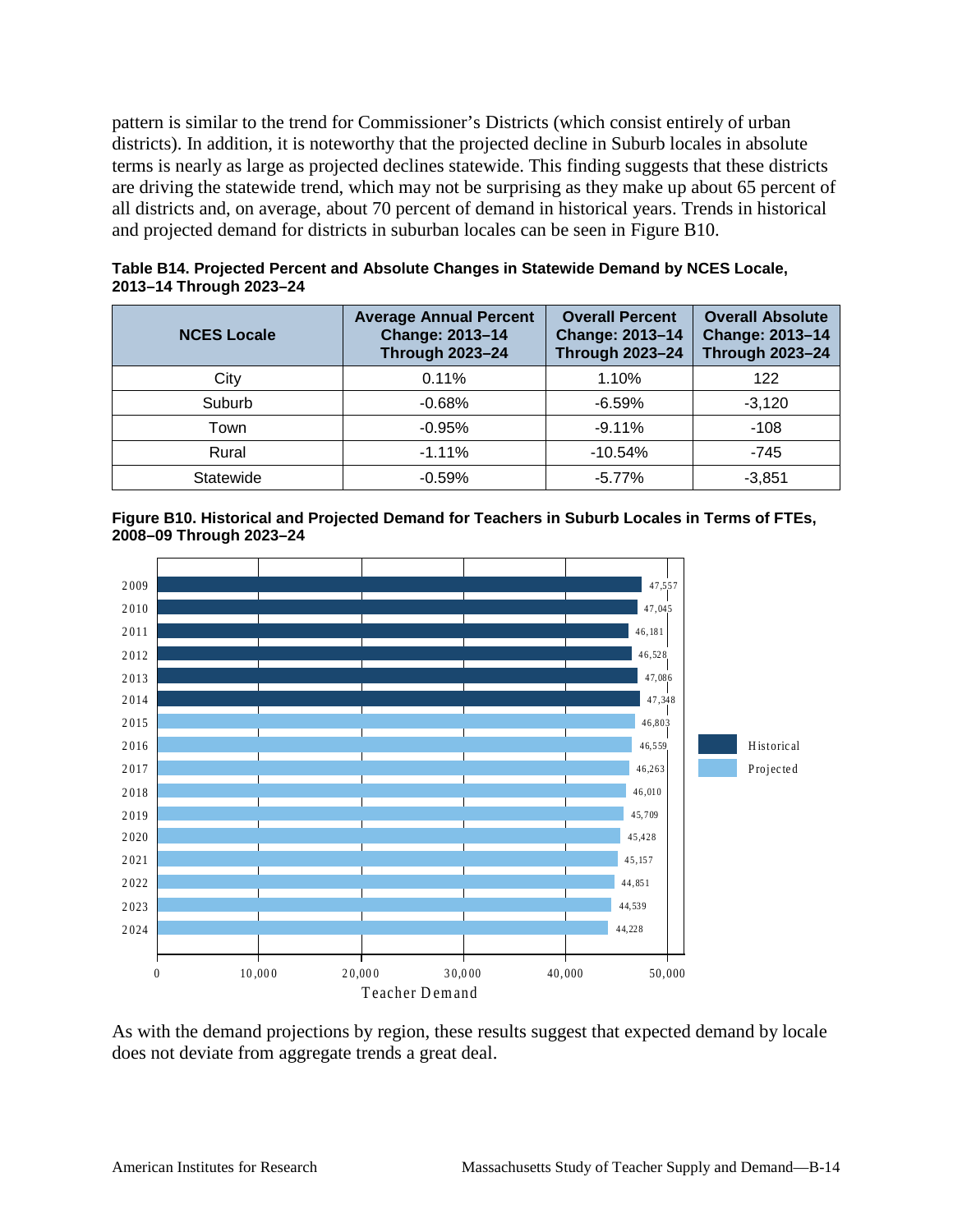### **Top SO Areas**

Results of the demand projections by SO geographic area around key SOs mirror the aggregate demand projections (Table B15). All SO areas are projected to see a small decline in demand over the next 10 years. In particular, districts in the area near the American International College are expected to see the largest decline, 0.79 percent, on average, each year between 2013–14 and 2023–24, with a total decline of 424 FTEs (7.62 percent) over the same period. The smallest projected decline is for districts in the area around Salem State University, with a projected decline of 0.13 percent, on average, each year between 2013–14 and 2023–24, and a total decline of only 348 FTEs (1.33 percent) over the same time period.

| <b>SO Area</b>                      | <b>Average Annual Percent</b><br>Change: 2013-14<br><b>Through 2023-24</b> | <b>Overall Percent</b><br>Change: 2013-14<br><b>Through 2023-24</b> | <b>Overall Absolute</b><br><b>Change: 2013-14</b><br><b>Through 2023-24</b> |
|-------------------------------------|----------------------------------------------------------------------------|---------------------------------------------------------------------|-----------------------------------------------------------------------------|
| American International College      | $-0.79%$                                                                   | $-7.62%$                                                            | $-424$                                                                      |
| <b>Boston University</b>            | $-0.35%$                                                                   | $-3.41%$                                                            | $-1,368$                                                                    |
| <b>Bridgewater State University</b> | $-0.57%$                                                                   | $-5.52%$                                                            | $-1,422$                                                                    |
| <b>Lesley University</b>            | $-0.62%$                                                                   | $-6.03%$                                                            | $-951$                                                                      |
| Salem State University              | $-0.13%$                                                                   | $-1.33\%$                                                           | -348                                                                        |
| Statewide                           | $-0.59%$                                                                   | $-5.77%$                                                            | $-3,851$                                                                    |

#### **Table B15. Projected Percent and Absolute Changes in Statewide Demand by SO Area, 2013–14 Through 2023–24**

### **Major Metropolitan Areas**

Much like the results by SO area, the results by major metropolitan area generally mirror the aggregate results (Table B16). The largest projected declines are in the Worcester and Springfield areas, which have projected declines in demand over the 10-year period of 805 FTEs (9.51 percent) and 642 FTEs (8.22 percent), respectively. The smallest decline is seen in the Lowell/Lawrence metropolitan area, which is expected to decrease by only 48 FTEs (2.06 percent) from 2013–14 to 2023–24.

#### **Table B16. Projected Percent and Absolute Changes in Statewide Demand by Major Metropolitan Area, 2013–14 Through 2023–24**

| <b>Major Metropolitan Area</b> | <b>Average Annual Percent</b><br><b>Change: 2013-14</b><br><b>Through 2023-24</b> | <b>Overall Percent</b><br>Change: 2013-14<br><b>Through 2023-24</b> | <b>Overall Absolute</b><br>Change: 2013-14<br><b>Through 2023-24</b> |
|--------------------------------|-----------------------------------------------------------------------------------|---------------------------------------------------------------------|----------------------------------------------------------------------|
| <b>Boston</b>                  | $-0.43%$                                                                          | $-4.21%$                                                            | -757                                                                 |
| Worcester                      | $-0.99%$                                                                          | $-9.51%$                                                            | $-805$                                                               |
| Springfield                    | $-0.85%$                                                                          | $-8.22%$                                                            | $-642$                                                               |
| Lowell/Lawrence                | $-0.21%$                                                                          | $-2.06%$                                                            | -48                                                                  |
| Statewide                      | $-0.59%$                                                                          | $-5.77%$                                                            | $-3.851$                                                             |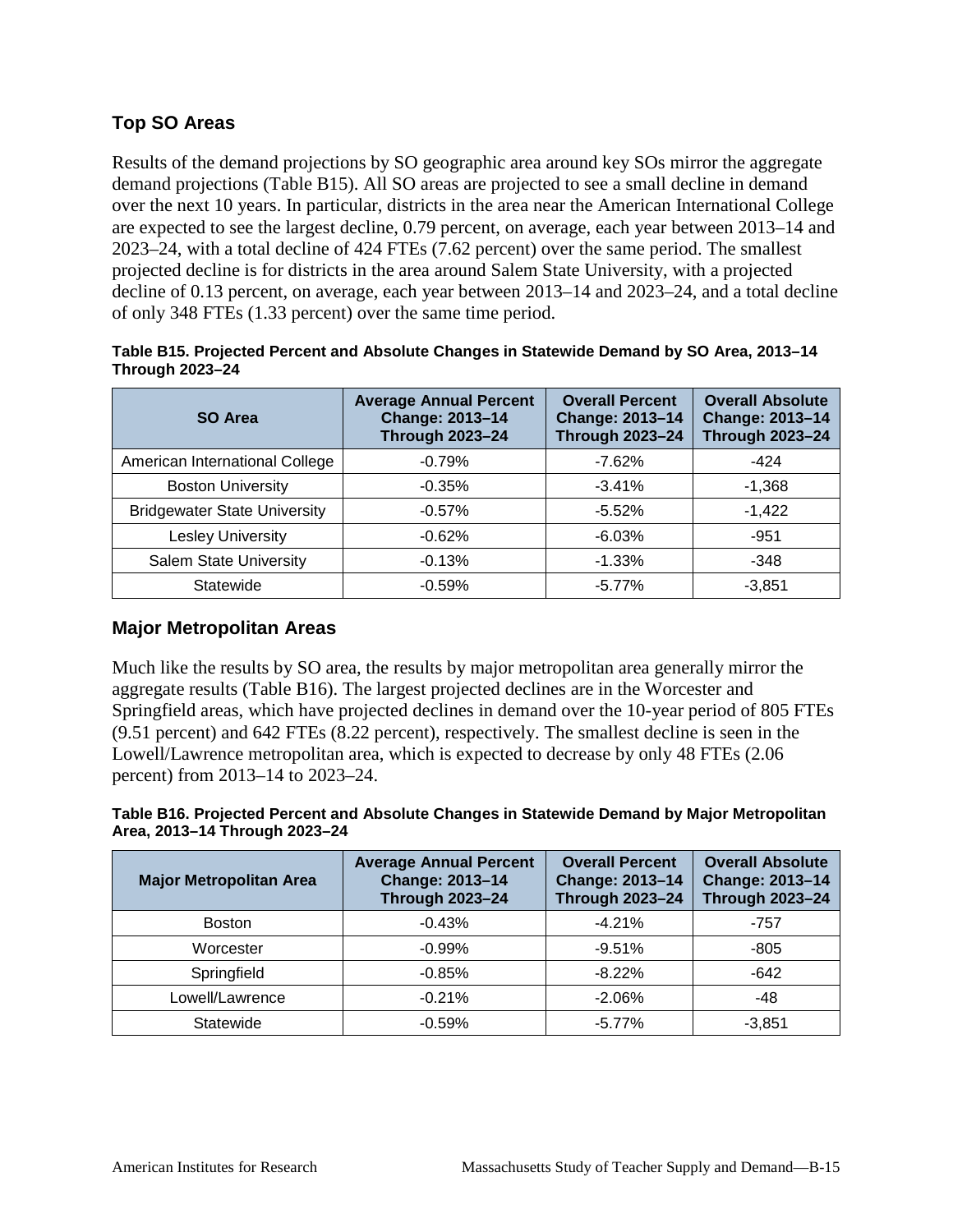### *Supply Projections*

Unlike the demand results, we find that future trends in projected supply by region and locale do deviate from the aggregate results in many cases. This deviation suggests that although predicted trends in demand are relatively consistent across the state, trends in supply vary quite a bit. This finding may point to a need for differentiated strategies to support districts from different parts of the state or locales in meeting their teacher demand. That said, projected changes in supply are generally more modest than the projected changes in demand, with very few overall percent changes falling above or below 5 percent. The largest projected changes in the analysis are by major metropolitan area, specifically in areas surrounding Worcester and Lowell/Lawrence.

### **DSAC Region**

When considering supply projections by DSAC region, we find that most regions are expected to see a decline (Table B17). Specifically, in the Berkshires+, Central, Commissioner's Districts, Greater Boston, and Pioneer Valley regions, the supply of teachers is expected to decrease between 2013–14 and 2023–24, ranging from a decline of 44 FTEs (1.17 percent) in Pioneer Valley to 1,094 FTEs (8.03 percent) in the Commissioner's Districts. However, two regions, Northeast and Southeast, are expected to see overall increases in supply by 532 FTEs (5.34 percent) and 269 FTEs (1.69 percent), respectively. Although the Greater Boston region shows overall declines in the supply of teachers from 2013–14 to 2023–24, this is largely due to a discrepancy between the most recent year of historical data and the first projected year where there was a sharp projected decline. However, in each subsequent year of projected supply, the trend for Greater Boston is a gradual increase in teacher supply.

| <b>DSAC Region</b>              | <b>Average Annual Percent</b><br><b>Change: 2013-14</b><br><b>Through 2023-24</b> | <b>Overall Percent</b><br><b>Change: 2013-14</b><br><b>Through 2023-24</b> | <b>Overall Absolute</b><br><b>Change: 2013-14</b><br><b>Through 2023-24</b> |
|---------------------------------|-----------------------------------------------------------------------------------|----------------------------------------------------------------------------|-----------------------------------------------------------------------------|
| Berkshires +                    | $-0.25%$                                                                          | $-2.47%$                                                                   | $-70$                                                                       |
| Central                         | $-0.54%$                                                                          | $-5.32\%$                                                                  | $-436$                                                                      |
| <b>Commissioner's Districts</b> | $-0.83%$                                                                          | $-8.03%$                                                                   | $-1,094$                                                                    |
| <b>Greater Boston</b>           | $-0.22%$                                                                          | $-2.27%$                                                                   | $-333$                                                                      |
| Northeast                       | 0.52%                                                                             | 5.34%                                                                      | 532                                                                         |
| Pioneer Valley                  | $-0.12%$                                                                          | $-1.17%$                                                                   | $-44$                                                                       |
| Southeast                       | 0.19%                                                                             | 1.96%                                                                      | 269                                                                         |
| Statewide                       | $-0.18%$                                                                          | $-1.76%$                                                                   | $-1,174$                                                                    |

**Table B17. Projected Percent and Absolute Changes in Statewide Supply by DSAC Region, 2013–14 Through 2023–24**

The fact that the Commissioner's Districts are expected to see a decline in supply is noteworthy as these districts are projected to have a slight increase in demand in future years, suggesting that they may experience teacher shortages. This is all the more important when we consider that these districts represent a large proportion of statewide enrollment.

### **NCES Locale**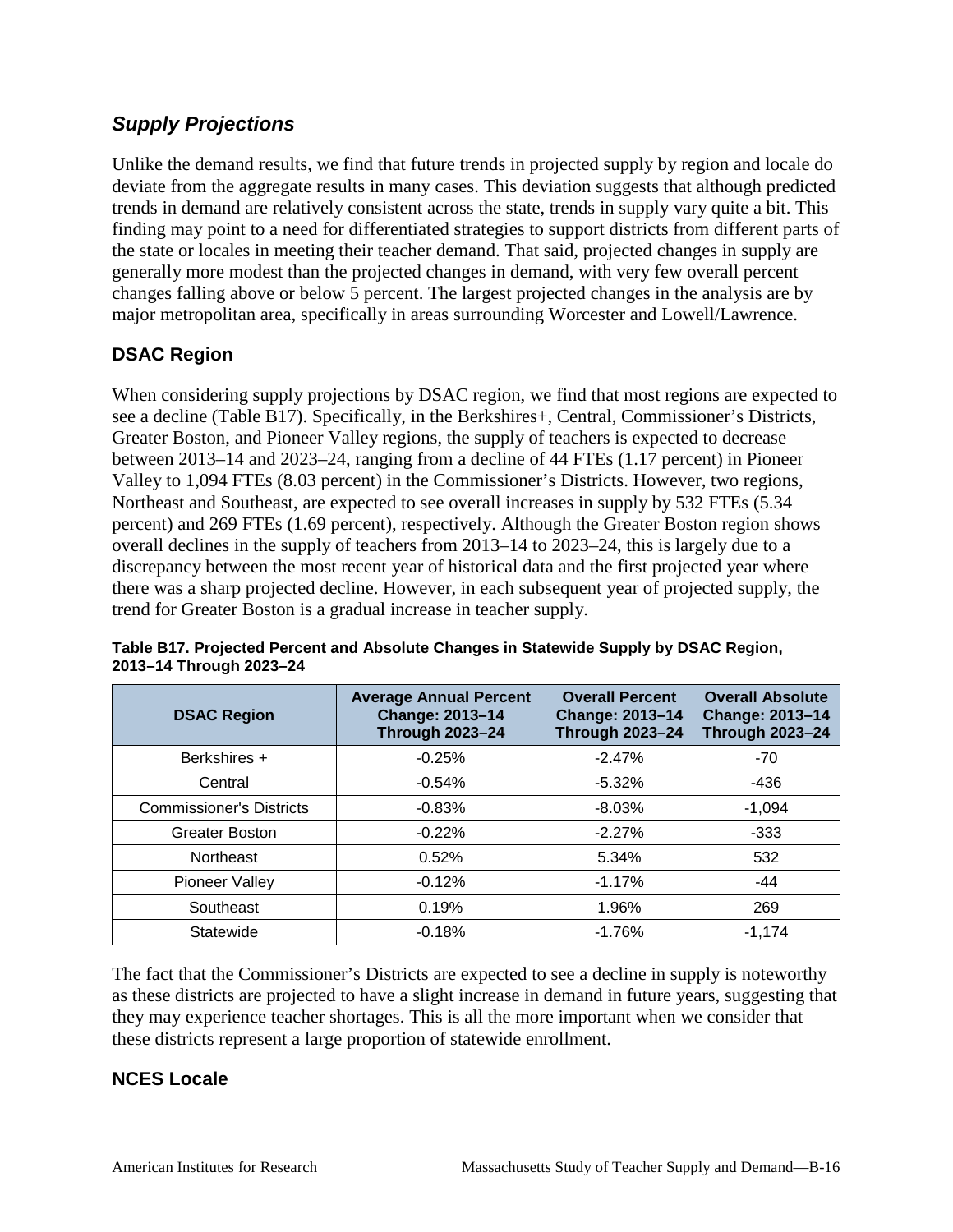Turning our attention to supply projections by locale, we see that all but one locale is consistently aligned with the downward aggregate trend in supply, and the projected declines are generally very modest (Table B18). Only districts in towns are expected to see an increase in supply, although the increase is so small that the absolute change from 2013–14 to 2023–24 is almost negligible. Similarly, we note how small the projected decline is for districts in rural locales, where we project four fewer FTEs (0.05 percent) over the 10-year period. However, it is important to remember this figure represents an aggregation of the supply across these districts, and the projected supply trends may vary considerably from district to district.

| <b>NCES Locale</b> | <b>Average Annual Percent</b><br><b>Change: 2013-14</b><br><b>Through 2023-24</b> | <b>Overall Percent</b><br><b>Change: 2013-14</b><br><b>Through 2023-24</b> | <b>Overall Absolute</b><br><b>Change: 2013-14</b><br><b>Through 2023-24</b> |
|--------------------|-----------------------------------------------------------------------------------|----------------------------------------------------------------------------|-----------------------------------------------------------------------------|
| City               | $-0.41%$                                                                          | $-4.03%$                                                                   | $-449$                                                                      |
| Suburb             | $-0.16%$                                                                          | $-1.57%$                                                                   | -744                                                                        |
| Town               | 0.20%                                                                             | 1.95%                                                                      | 23                                                                          |
| Rural              | $< 0.00\%$                                                                        | $-0.05%$                                                                   | -4                                                                          |
| Statewide          | $-0.18%$                                                                          | $-1.76%$                                                                   | $-1.174$                                                                    |

**Table B18. Projected Percent and Absolute Changes in Statewide Supply by NCES Locale, 2013–14 Through 2023–24**

Given that demand is projected to increase slightly in cities over the first four projected years (2014–15 to 2017–18), the projected decline in supply may result in an expected shortage in this period. Moreover, as can be seen in Figure B11, unlike demand, supply is projected to steadily decline in all projected years for City districts. This finding supports the likelihood of a shortage, despite the fact that demand is expected to start declining after the fourth projected year. This finding is discussed in more detail later in this section.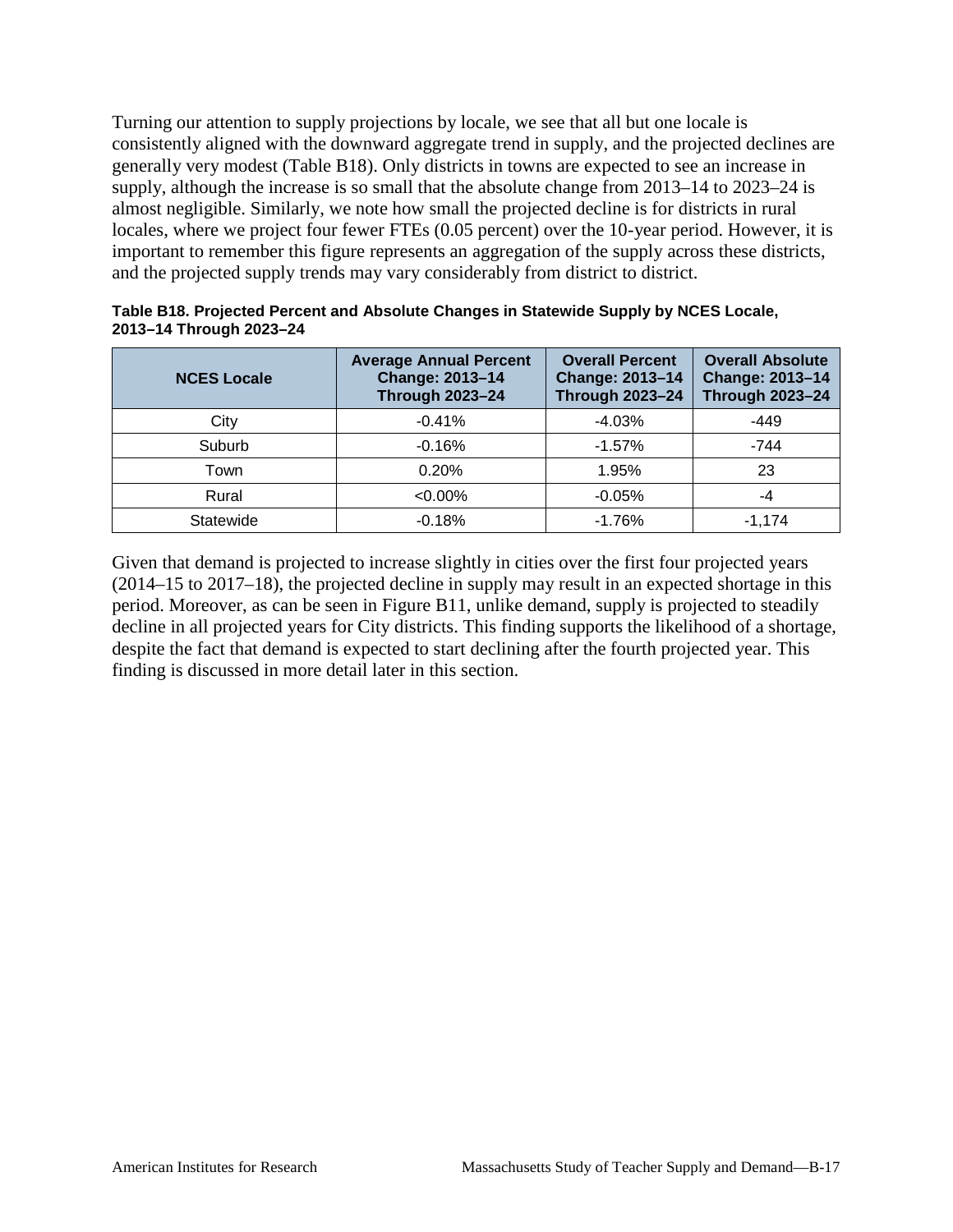

**Figure B11. Historical and Projected Supply of Teachers in City Locales in Terms of FTEs, 2008–09 Through 2023–24**

### **Top SO Areas**

Projected supply in the geographic areas surrounding the top five SOs also mirrors the declining aggregate supply trend (Table B19). Only districts in the area near the American International College are expected to see an increase in supply—though very slight—increasing by only 85 FTEs (1.52 percent) from 2014–15 to 2023–24. The largest decline is expected for districts near Lesley University, where supply is expected to drop by an average of 0.69 percent per year over the 10-year period, resulting in a total decline of 1,054 FTEs (6.68 percent).

**Table B19. Projected Percent and Absolute Changes in Statewide Supply by SO Area, 2013–14 Through 2023–24**

| SO Area                        | <b>Average Annual Percent</b><br><b>Change: 2013-14</b><br><b>Through 2023-24</b> | <b>Overall Percent</b><br><b>Change: 2013-14</b><br><b>Through 2023-24</b> | <b>Overall Absolute</b><br><b>Change: 2013-14</b><br><b>Through 2023-24</b> |
|--------------------------------|-----------------------------------------------------------------------------------|----------------------------------------------------------------------------|-----------------------------------------------------------------------------|
| American International College | 0.15%                                                                             | 1.52%                                                                      | 85                                                                          |
| <b>Boston University</b>       | $-0.18%$                                                                          | $-1.78%$                                                                   | $-714$                                                                      |
| <b>Bridgewater State</b>       | $-0.07%$                                                                          | $-0.66%$                                                                   | $-171$                                                                      |
| <b>Lesley University</b>       | $-0.69%$                                                                          | $-6.68%$                                                                   | $-1,054$                                                                    |
| Salem State University         | $-0.05%$                                                                          | $-0.50%$                                                                   | $-131$                                                                      |
| Statewide                      | $-0.18%$                                                                          | $-1.76%$                                                                   | $-1.174$                                                                    |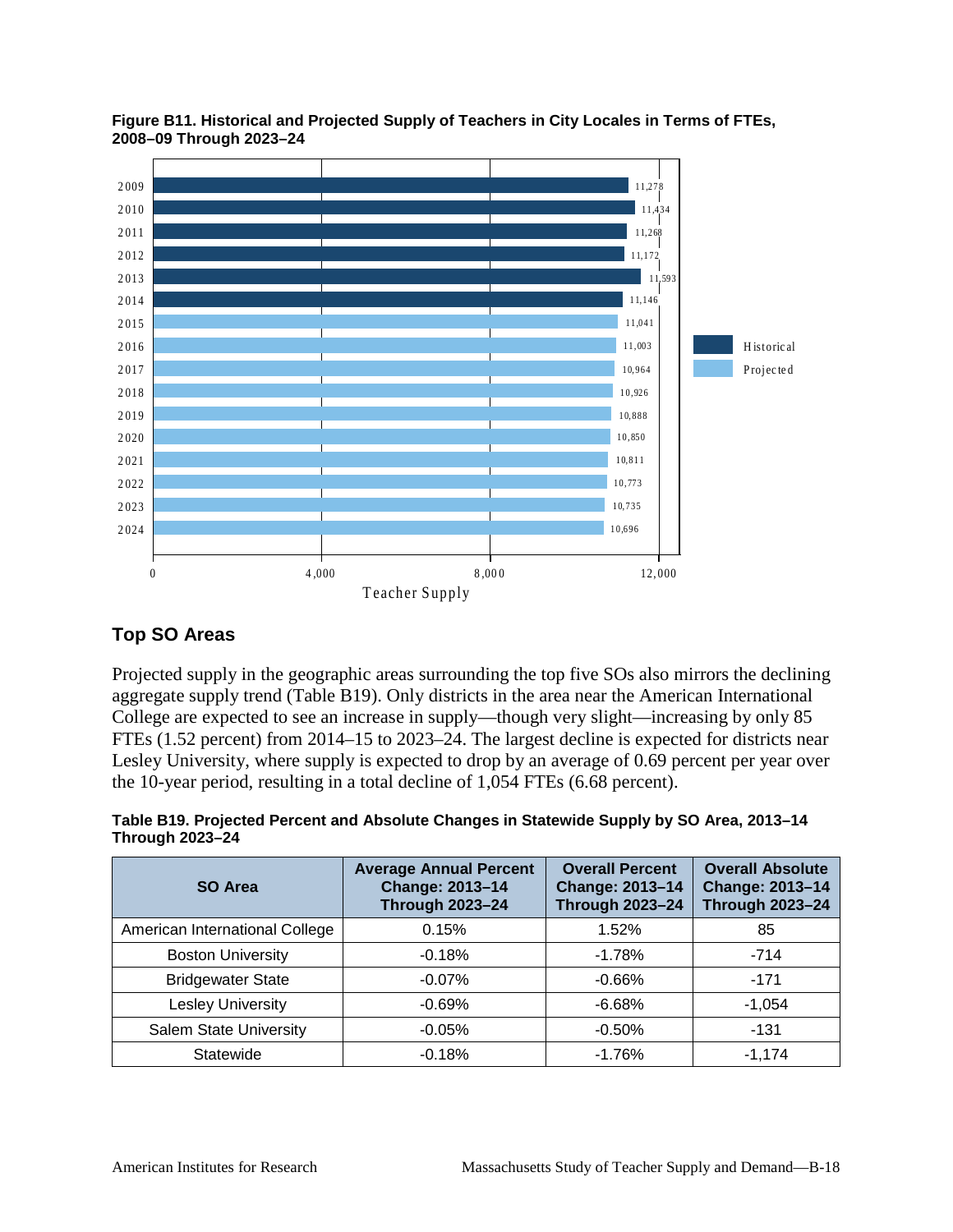The size of the projected decline for districts near Lesley University is noteworthy because the expected drop in demand for these districts over the period is slightly smaller, suggesting there may be shortages in these districts. However, the expected difference is so slight that it may prove to be negligible. This finding is discussed further below.

#### **Major Metropolitan Areas**

We also calculated aggregated supply projections for groups defined by those districts in the major metropolitan areas of the state (Table B20). We found that most of these areas are expected to see a decline in supply between 2013–14 and 2023–24. Specifically, the Boston, Worcester, and Lowell/Lawrence metropolitan areas are all expected to decline, with the largest change in Worcester, where a decrease of 959 FTEs (11.32 percent) is expected over the period. The change seen in Lowell/Lawrence is, in part, explained by the large discrepancy between the most recent year of historical data and the first year of projected data (Figure B12). Although the trend over projected years of supply for Lowell/Lawrence is still likely to decline, the average year-over-year trend for projected years is much smaller when the most recent year of historical data is omitted. Only the Springfield metropolitan area is expected to see a modest increase in supply of 146 FTEs (1.87 percent) over the period.

| <b>Major Metropolitan Area</b> | <b>Average Annual Percent</b><br>Change: 2013-14<br><b>Through 2023-24</b> | <b>Overall Percent</b><br><b>Change: 2013-14</b><br><b>Through 2023-24</b> | <b>Overall Absolute</b><br>Change: 2013-14<br><b>Through 2023-24</b> |  |
|--------------------------------|----------------------------------------------------------------------------|----------------------------------------------------------------------------|----------------------------------------------------------------------|--|
| <b>Boston</b>                  | $-0.26%$                                                                   | $-2.53%$                                                                   | -455                                                                 |  |
| Worcester                      | $-1.19%$<br>$-11.32%$                                                      |                                                                            | $-959$                                                               |  |
| Springfield                    | 0.19%                                                                      | 1.87%                                                                      | 146                                                                  |  |
| Lowell/Lawrence                | $-1.43%$                                                                   | $-13.55%$                                                                  | $-315$                                                               |  |
| Statewide                      | $-0.18%$                                                                   | $-1.76%$                                                                   | $-1.174$                                                             |  |

| Table B20. Projected Percent and Absolute Changes in Statewide Supply by Major Metropolitan |  |
|---------------------------------------------------------------------------------------------|--|
| Area, 2013-14 Through 2023-24                                                               |  |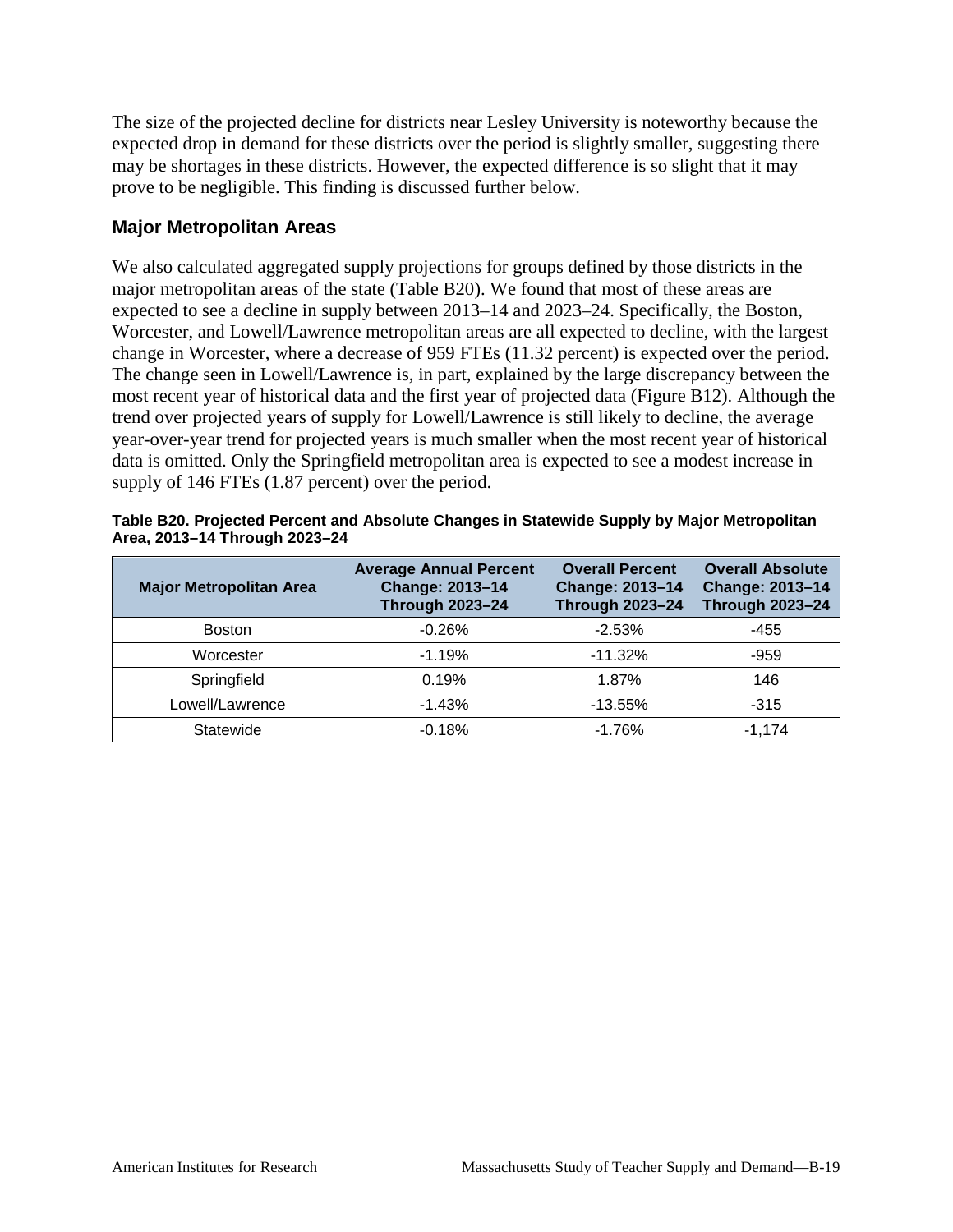

**Figure B12. Historical and Projected Supply of Teachers in the Lowell/Lawrence Area in Terms of FTEs, 2008–09 Through 2023–24**

The size of the decline in supply for districts in the Worcester metropolitan area is noteworthy because it is larger than the projected decline in demand for these districts. This drop suggests there may be shortages over the projected years. This finding will be discussed further below.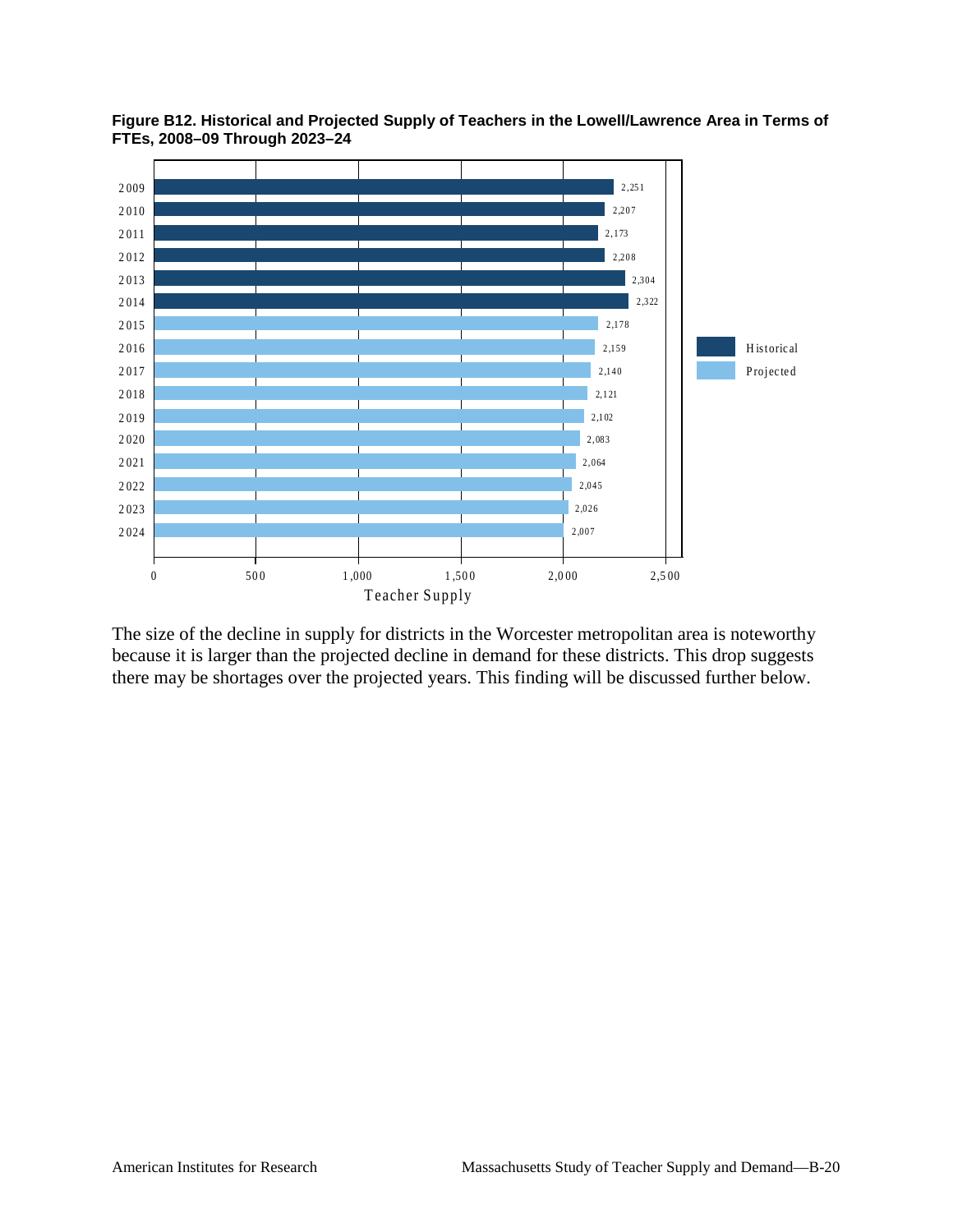# **Appendix C: Validation Testing**

The research team conducted a number of tests to determine the validity of the estimated projections. Specifically, we considered the average percent errors (APEs) and mean absolute percent errors (MAPEs) for all projections based on a comparison of actual and projected values. We also considered the 95 percent confidence intervals around the regression-based projections as applicable. Below is a detailed summary of these tests and the results for each analysis.

## **Average Percent Errors (APEs) and Mean Absolute Percent Errors (MAPEs)**

To test for the bias and accuracy of our projections, we compared projected values with actual values in historical years. Specifically, we calculated two metrics commonly used to assess validity, the APE, and MAPE. APEs generally are used to determine whether projected values are biased in a particular direction, while MAPEs are used to assess the magnitude of the discrepancy. The equations we used to calculate these metrics are displayed in Box C1.

| Box C1. Equations Used to Calculate the APE and MAPE Metrics |  |
|--------------------------------------------------------------|--|
|--------------------------------------------------------------|--|

$$
APE = \frac{(predicted - actual)}{actual}
$$

$$
MAPE = \frac{|(predicted - actual)|}{actual}
$$

While no industry standard exists for an acceptable amount of bias and inaccuracy that we are aware of, others have suggested some guidelines. Berk and Hodgins (2008) suggest that a MAPE of more than 10 percent suggests that future projections should be interpreted with caution. The *Minnesota Teacher Supply and Demand Report* found that for three- and five-year enrollment projections, the best method tested produced MAPEs no higher than 5 percent. With these reports in mind, we have chosen to consider a MAPE of 7.5 percent high enough to warrant caution.

The results of these tests for each projection analysis are displayed in Table C1. The metrics below represent APEs and MAPEs calculated at the level of analysis and averaged across all historical years. The only exception to this are enrollment projections, for which the error in each historical projected year is given. Those MAPEs that exceed the 7.5 percent threshold have been bolded in red.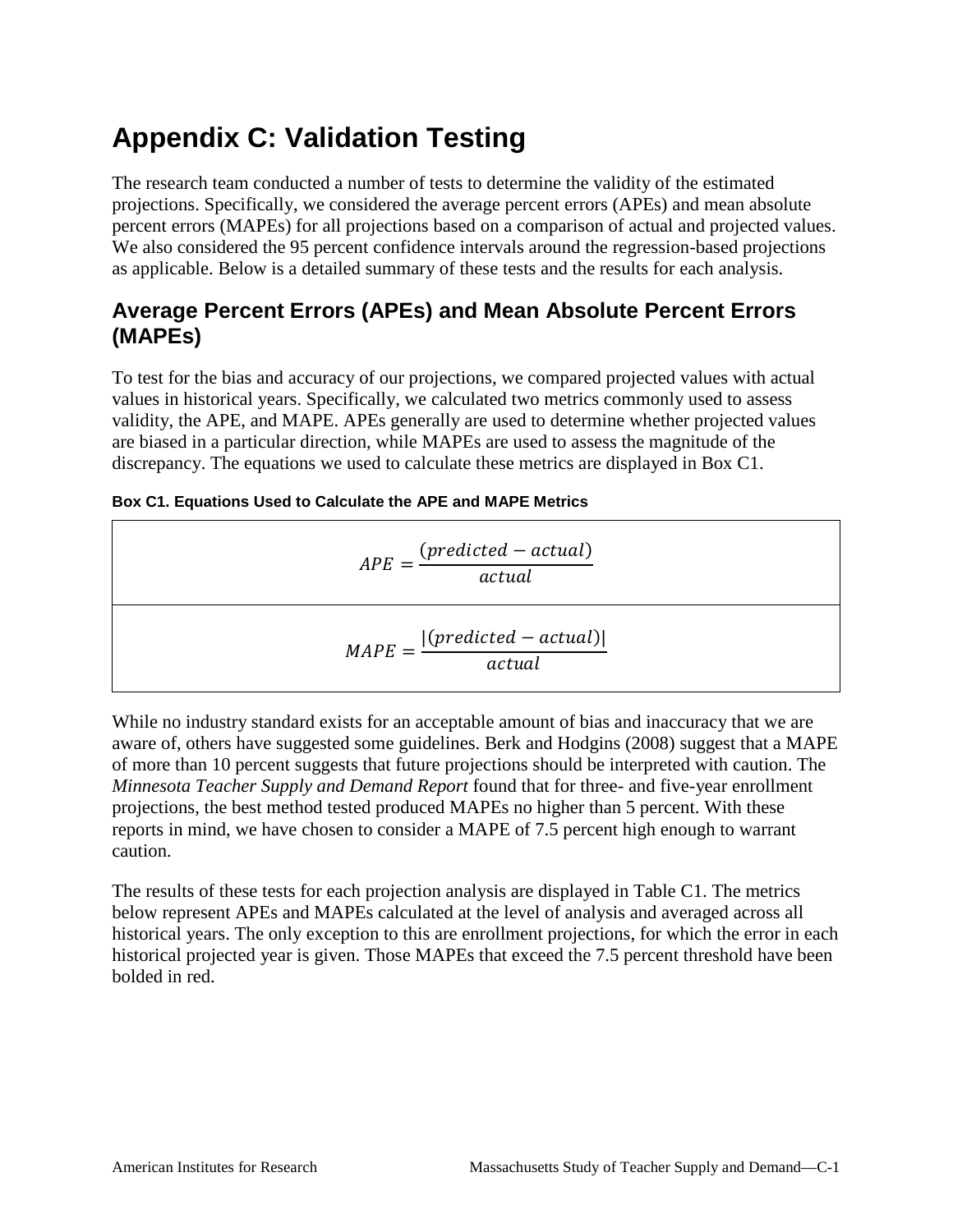| <b>Research Question and Analysis</b> | <b>APE</b> | <b>MAPE</b> |
|---------------------------------------|------------|-------------|
| RQ1: 1-Year Enrollment Projections    | 0.38%      | 0.38%       |
| RQ1: 2-Year Enrollment Projections    | 0.74%      | 0.74%       |
| RQ1: 3-Year Enrollment Projections    | 0.82%      | 0.82%       |
| RQ1: 4-Year Enrollment Projections    | 1.07%      | 1.07%       |
| RQ1: 5-Year Enrollment Projections    | 0.93%      | 0.93%       |
| RQ1: 6-Year Enrollment Projections    | 0.71%      | 0.71%       |
| RQ1: 7-Year Enrollment Projections    | 0.34%      | 0.34%       |
| RQ1: 8-Year Enrollment Projections    | 0.35%      | 0.35%       |
| RQ1: 9-Year Enrollment Projections    | $-0.08%$   | 0.08%       |
| RQ1: 10-Year Enrollment Projections   | $-0.28%$   | 0.28%       |
| RQ2: Supply Total                     | $-0.11%$   | 0.79%       |
| RQ2: Supply Teacher Counts            | $-0.06%$   | 0.40%       |
| RQ2: Supply Retention                 | $-0.01%$   | 0.40%       |
| RQ2: Supply New Entrants              | 0.46%      | 4.13%       |
| RQ3a: General Education Demand        | 0.12%      | 0.50%       |
| RQ3a: Special Education Demand        | $-1.07%$   | 4.11%       |
| RQ3a: CTE Demand                      | 0.13%      | 1.49%       |
| RQ3a: ELL Demand                      | 4.64%      | 7.84%       |
| RQ3b: General Education Supply        | 0.01%      | 0.38%       |
| RQ3b: Special Education Supply        | 0.16%      | 3.45%       |
| RQ3b: CTE Supply                      | 0.46%      | 2.01%       |
| RQ3b: ELL Supply                      | 1.29%      | 8.42%       |
| RQ3b: General Education Retained      | 0.05%      | 0.34%       |
| RQ3b: Special Education Retained      | 0.18%      | 3.68%       |
| RQ3b: CTE Retained                    | 0.44%      | 1.84%       |
| RQ3b: ELL Retained                    | 1.24%      | 8.17%       |
| RQ4a: Minority Demand                 | 0.69%      | 0.88%       |
| RQ4a: White Demand                    | $-0.06%$   | 0.07%       |
| RQ4a: Minority Supply                 | 0.05%      | 1.40%       |
| RQ4a: White Supply                    | $-0.02%$   | 0.56%       |
| RQ4a: Minority Retention              | 0.02%      | 1.19%       |
| RQ4a: White Retention                 | $-0.01%$   | 0.89%       |
| RQ4a: Minority New Entrants           | 0.37%      | 5.71%       |
| <b>RQ4a: White New Entrants</b>       | 0.29%      | 4.15%       |
| RQ4b: Demand Under 26                 | $-2.73%$   | 5.03%       |
| RQ4b: Demand 26-32                    | $-2.54%$   | 2.54%       |
| RQ4b: Demand 33-40                    | 1.06%      | 1.16%       |

**Table C1. Relative Difference between the Projected and Actual Measures by Research Question (Averages Taken Across All Projected Years Except for Enrollments)**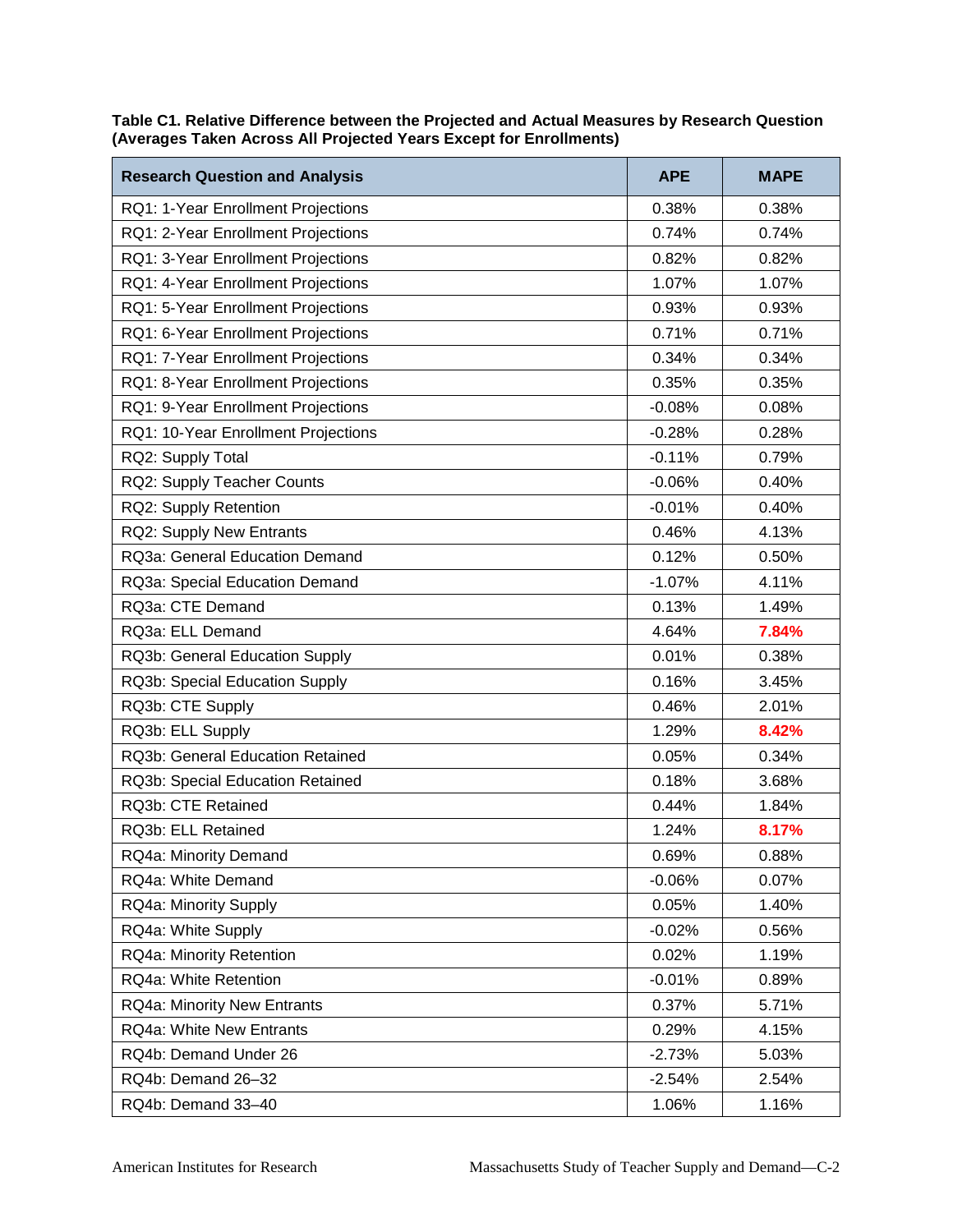| <b>Research Question and Analysis</b> | <b>APE</b> | <b>MAPE</b> |
|---------------------------------------|------------|-------------|
| RQ4b: Demand 41-48                    | 1.71%      | 1.71%       |
| RQ4b: Demand 49-56                    | 0.53%      | 1.38%       |
| RQ4b: Demand 57-64                    | 0.11%      | 2.68%       |
| RQ4b: Demand Over 64                  | $-2.48%$   | 3.21%       |
| RQ4b: Supply Under 26                 | 0.20%      | 5.88%       |
| RQ4b: Supply 26-32                    | $-0.20%$   | 0.85%       |
| RQ4b: Supply 3--40                    | $-0.04%$   | 0.51%       |
| RQ4b: Supply 41-48                    | $-0.13%$   | 1.18%       |
| RQ4b: Supply 49-56                    | 0.25%      | 1.28%       |
| RQ4b: Supply 57-64                    | 0.20%      | 2.65%       |
| RQ4b: Supply Over 64                  | 0.12%      | 1.80%       |
| RQ4b: Retention Under 26              | 0.35%      | 6.54%       |
| RQ4b: Retention 26-32                 | $-0.19%$   | 1.16%       |
| RQ4b: Retention 33-40                 | $-0.03%$   | 0.76%       |
| RQ4b: Retention 41-48                 | $-0.14%$   | 1.47%       |
| RQ4b: Retention 49-56                 | 0.24%      | 1.61%       |
| RQ4b: Retention 57-64                 | 0.19%      | 2.57%       |
| RQ4b: Retention Over 64               | 0.14%      | 2.34%       |
| RQ4b: New Entrants Under 26           | 0.17%      | 3.95%       |
| RQ4b: New Entrants 26-32              | 0.17%      | 3.95%       |
| RQ4b: New Entrants 33-40              | 0.17%      | 3.95%       |
| RQ4b: New Entrants 41-48              | 0.17%      | 3.95%       |
| RQ4b: New Entrants 49-56              | 0.17%      | 3.95%       |
| RQ4b: New Entrants 57-64              | 0.17%      | 3.95%       |
| RQ5a: Demand Berkshires +             | 1.17%      | 1.20%       |
| RQ5a: Demand Central                  | 2.41%      | 2.41%       |
| RQ5a: Demand Commissioner's           | 2.32%      | 2.58%       |
| RQ5a: Demand Greater Boston           | $-4.28%$   | 4.31%       |
| RQ5a: Demand Northeast                | 1.24%      | 1.24%       |
| RQ5a: Demand Pioneer Valley           | 1.60%      | 1.60%       |
| RQ5a: Demand Southeast                | 0.99%      | 0.99%       |
| RQ5a: Supply Berkshires +             | 0.01%      | 1.14%       |
| RQ5a: Supply Central                  | $-0.78%$   | 0.99%       |
| RQ5a: Supply Commissioner's           | 0.02%      | 1.05%       |
| RQ5a: Supply Greater Boston           | $-0.36%$   | 1.01%       |
| RQ5a: Supply Northeast                | 0.25%      | 0.61%       |
| RQ5a: Supply Pioneer Valley           | 0.30%      | 0.94%       |
| RQ5a: Supply Southeast                | 0.07%      | 1.42%       |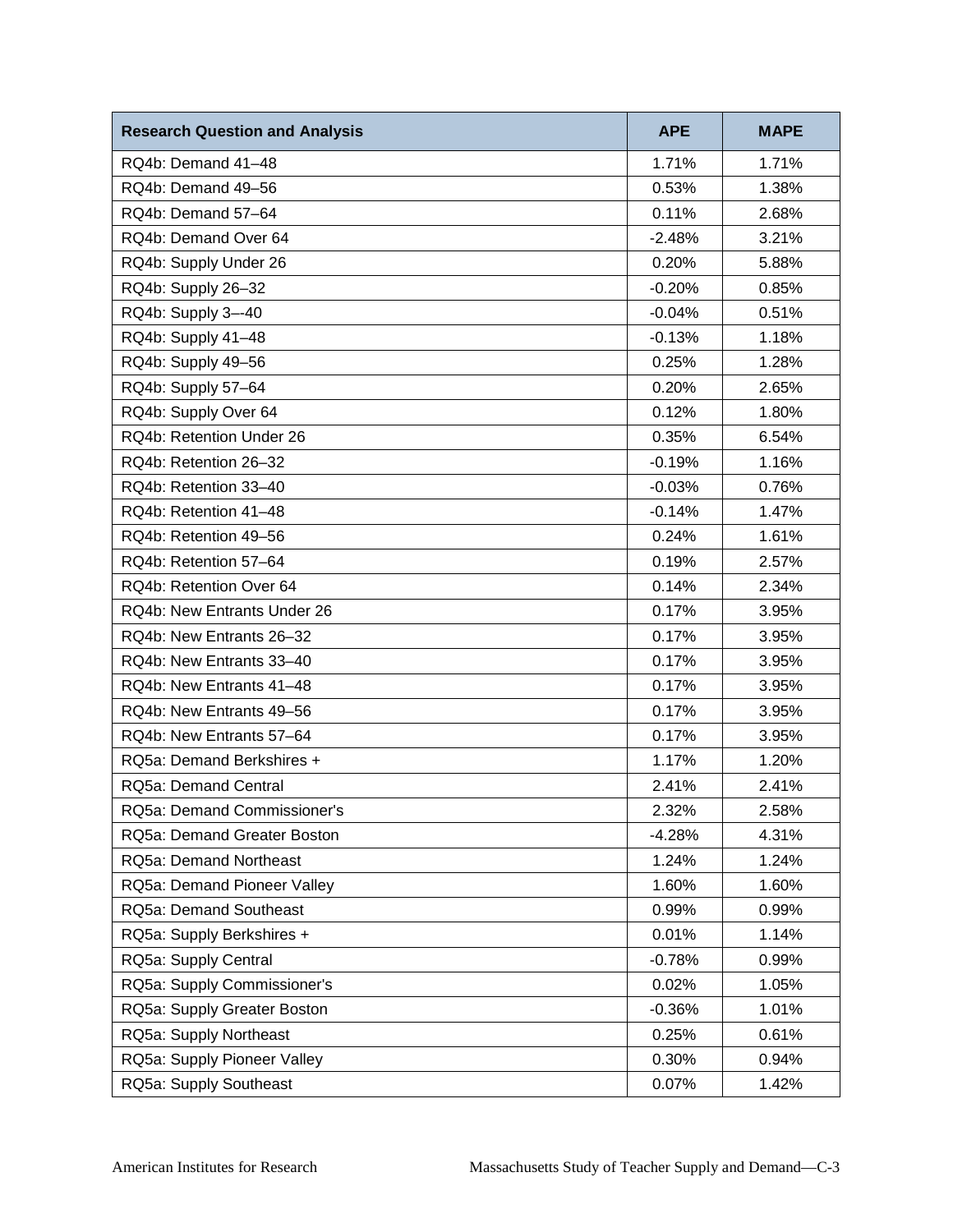| <b>Research Question and Analysis</b> | <b>APE</b> | <b>MAPE</b> |
|---------------------------------------|------------|-------------|
| RQ5b: Demand City                     | 0.50%      | 1.79%       |
| RQ5b: Demand Suburb                   | 0.17%      | 0.44%       |
| RQ5b: Demand Town                     | 1.93%      | 1.93%       |
| RQ5b: Demand Rural                    | 1.75%      | 1.75%       |
| RQ5b: Supply City                     | $-1.22%$   | 1.38%       |
| RQ5b: Supply Suburb                   | 0.17%      | 0.87%       |
| RQ5b: Supply Town                     | $-2.71%$   | 2.71%       |
| RQ5b: Supply Rural                    | 0.32%      | 0.87%       |
| RQ5c: Demand American Int. C.         | 1.80%      | 1.80%       |
| RQ5c: Demand Boston U.                | $-1.64%$   | 1.81%       |
| RQ5c: Demand Bridgewater St.          | 0.00%      | 0.79%       |
| RQ5c: Demand Salem St.                | $-1.24%$   | 1.86%       |
| RQ5c: Demand Lesley U.                | $-0.75%$   | 0.79%       |
| RQ5c: Supply American Int. C.         | 0.01%      | 0.72%       |
| RQ5c: Supply Boston U.                | 0.01%      | 0.90%       |
| RQ5c: Supply Bridgewater St.          | 0.01%      | 1.09%       |
| RQ5c: Supply Salem St.                | 0.01%      | 0.89%       |
| RQ5c: Supply Lesley U.                | 0.01%      | 0.77%       |
| RQ5d: Demand Boston                   | $-1.56%$   | 1.73%       |
| <b>RQ5d: Demand Worcester</b>         | 2.79%      | 2.79%       |
| RQ5d: Demand Springfield              | 2.20%      | 2.20%       |
| RQ5d: Demand Lowell/Lawrence          | $-0.36%$   | 3.32%       |
| RQ5d: Supply Boston                   | 0.01%      | 0.79%       |
| RQ5d: Supply Worcester                | $0.00\%$   | 0.44%       |
| RQ5d: Supply Springfield              | 0.00%      | 0.36%       |
| RQ5d: Supply Lowell/Lawrence          | 0.04%      | 1.67%       |

# **95 Percent Confidence Intervals**

A 95 percent confidence interval is a common metric used to assess uncertainty or error in an estimated parameter. Specifically, Valerie J. Easton and John H. McColl's Statistics Glossary v1.1 defines a confidence interval as "an estimated range of values which is likely to include an unknown population parameter, the estimated range being calculated from a given set of sample data."[48](#page-113-0) The "95 percent" indicates the probability that the point estimate will fall within the given range of values if additional intervals were calculated using independent samples.

For the present study, these point estimates are actually projected values of supply and demand in future years based on a sample of historical data. Moreover, we report intervals for a districtlevel average across all districts, rather than an interval for a particular district or in the

<span id="page-113-0"></span> <sup>48</sup> For additional detail, see [http://www.stats.gla.ac.uk/steps/glossary/confidence\\_intervals.html.](http://www.stats.gla.ac.uk/steps/glossary/confidence_intervals.html)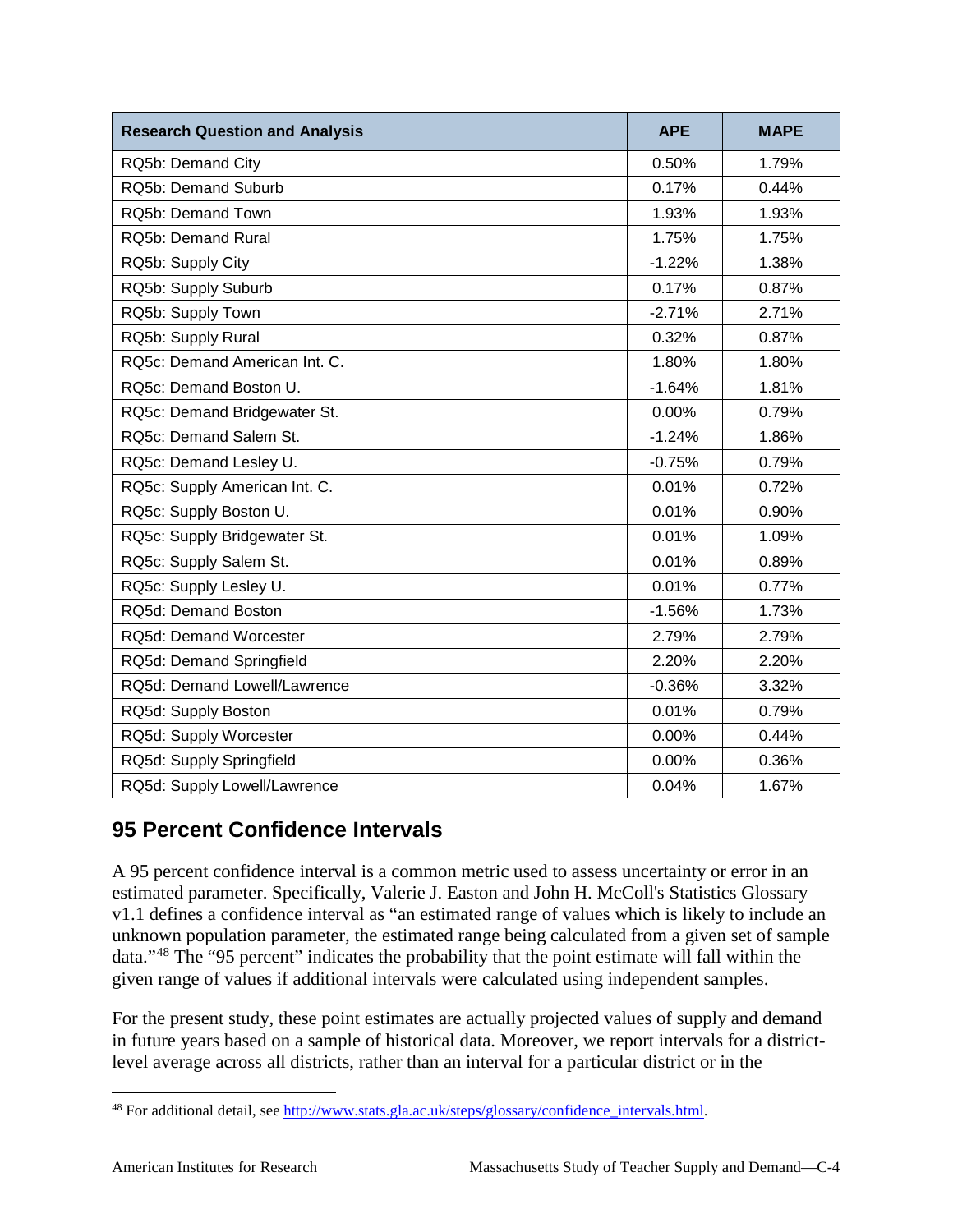aggregate. For example, if we report a 95 percent confidence interval for a demand projection as 5.3 percent above or below the average point estimate, this means that "true" demand on average in the projected year is likely within that range.

Put simply, the width of these intervals are one measure of the extent of our uncertainty in the reported projections. Given the fact that uncertainty in projections inherently grow larger over time, we can expect to see these intervals also grow in width over time.

## *Research Question 1—Validity of Results*

Due to the fact that the projections created to address Research Question 1 were not based on a regression model or estimated parameter, we cannot report confidence intervals for these results. However, in addition to the APEs and MAPEs reported earlier in this appendix, we conducted additional tests of the validity of our enrollment projections. The results of these tests are discussed later in this appendix.

## *Research Question 2—Validity of Results*

When we considered the 95 percent confidence intervals around the aggregate supply projections (Table C2), we found that for most analyses they more than tripled in size (or grew over 200 percent) from 2014-15 to 2023-24. In fact, the total teacher staff count projections had the largest growth of 228 percent over this time period. These results suggest that we should be less confident in the projections the farther out we get in projected years. This is somewhat to be expected, and reflects a more general limitation of projections. Given this we would suggest that the earlier years of projections be given more weight in any discussions of policy implications.

Moreover, to consider the relative size of these confidence intervals we calculated the percentage above or below the average point estimate of the confidence interval bounds. While the relative sizes of the intervals were generally modest for most projections in the final projected year, the new entrant projections grew to 16 percent above or below the point estimate. This suggests that the true value may be 16 percent above or below the reported projection, and may be reason to interpret the results of this analysis with caution.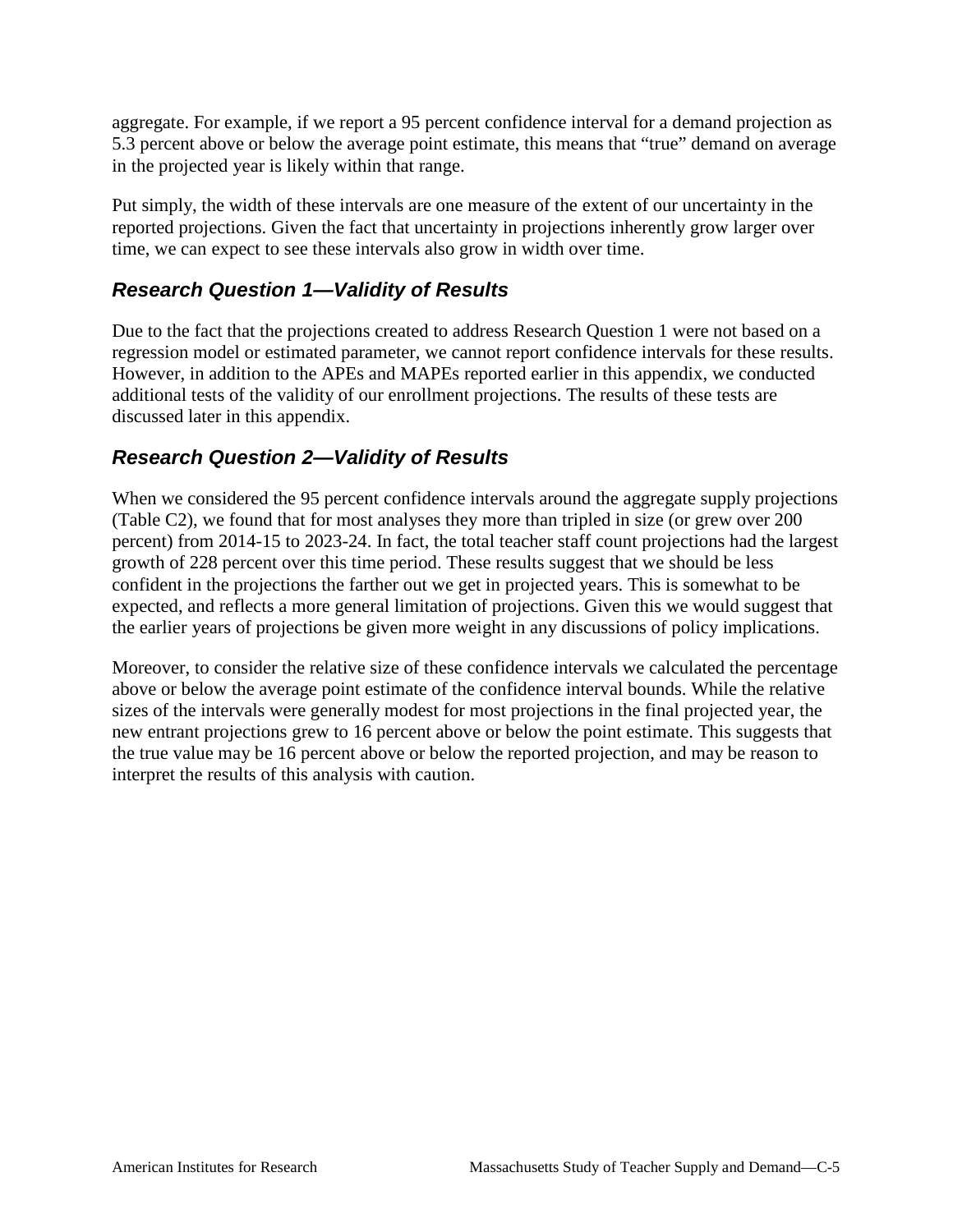**Table C2. 95% Confidence Intervals for Projected Supply of Teachers by Component, 2014–15 and 2023–24**

| <b>Supply</b><br><b>Projections/Year</b>   | Average<br><b>Point</b><br><b>Estimate</b> | 95%<br><b>Confidence</b><br>Interval-Lower<br><b>Bound</b> | 95%<br><b>Confidence</b><br>Interval-Upper<br><b>Bound</b> | <b>Percent</b><br><b>Above/Below</b><br><b>Estimate</b> | <b>Growth of</b><br><b>Interval</b><br><b>Over Time</b> |
|--------------------------------------------|--------------------------------------------|------------------------------------------------------------|------------------------------------------------------------|---------------------------------------------------------|---------------------------------------------------------|
| <b>Total Teachers (Staff</b><br>Counts)    |                                            |                                                            |                                                            |                                                         |                                                         |
| 2014-15                                    | 223.6                                      | 220.0                                                      | 227.1                                                      | $+/- 2\%$                                               | 3.28                                                    |
| 2023-24                                    | 231.4                                      | 219.6                                                      | 243.1                                                      | +/- 5%                                                  |                                                         |
| <b>Total Teachers</b><br>(FTEs)            |                                            |                                                            |                                                            |                                                         |                                                         |
| 2014-15                                    | 205.3                                      | 201.8                                                      | 208.7                                                      | $+/- 2%$                                                | 3.05                                                    |
| 2023-24                                    | 203.9                                      | 193.4                                                      | 214.4                                                      | $+/- 5%$                                                |                                                         |
| <b>Retained Teachers</b><br>(Staff Counts) |                                            |                                                            |                                                            |                                                         |                                                         |
| 2014-15                                    | 189.3                                      | 186.8                                                      | 191.8                                                      | $+/- 1%$                                                | 3.53                                                    |
| 2023-24                                    | 192.8                                      | 183.8                                                      | 201.7                                                      | $+/- 5%$                                                |                                                         |
| <b>New Entrants (Staff</b><br>Counts)      |                                            |                                                            |                                                            |                                                         |                                                         |
| 2014-15                                    | 8.2                                        | 7.8                                                        | 8.5                                                        | $+/- 4%$                                                |                                                         |
| 2023-24                                    | 4.3                                        | 3.6                                                        | 5.0                                                        | $+/- 16%$                                               | 2.05                                                    |

## *Research Question 3—Validity of Results*

#### **Demand Projections**

Similar to the findings for the aggregate supply projections, confidence intervals around the demand proportion projections by program area grew substantially from 2014-15 to 2023-24 (Table C3).<sup>[49](#page-115-0)</sup> The intervals around the ELL projections experienced the largest growth, more than quadrupling over the projected years. In contrast, the intervals around the SPED projections grew least, though still by a substantial amount, more than tripling. Given the large growth in intervals over time, we would suggest that the earlier years of projections should be relied upon more heavily in any discussions of policy implications.

Moreover, to consider the relative size of these confidence intervals we calculated the percentage above or below the average point estimate of the confidence interval bounds. In the first projected year all intervals are generally modest, with only ELL teachers rising above +/- 10 percent. However, by the final projected year the intervals are quite large for both CTE and ELL teachers, +/- 42 and 32 percent respectively. SPED intervals are also a bit larger, growing to +/- 14 percent. This further supports the notion that over time we can be less confident in the projections, especially for CTE and ELL teachers.

<span id="page-115-0"></span> $49$  Please note that the metric projected for this analysis is itself a proportion, and that the point estimate and bounds are presented in Table C3 as decimals.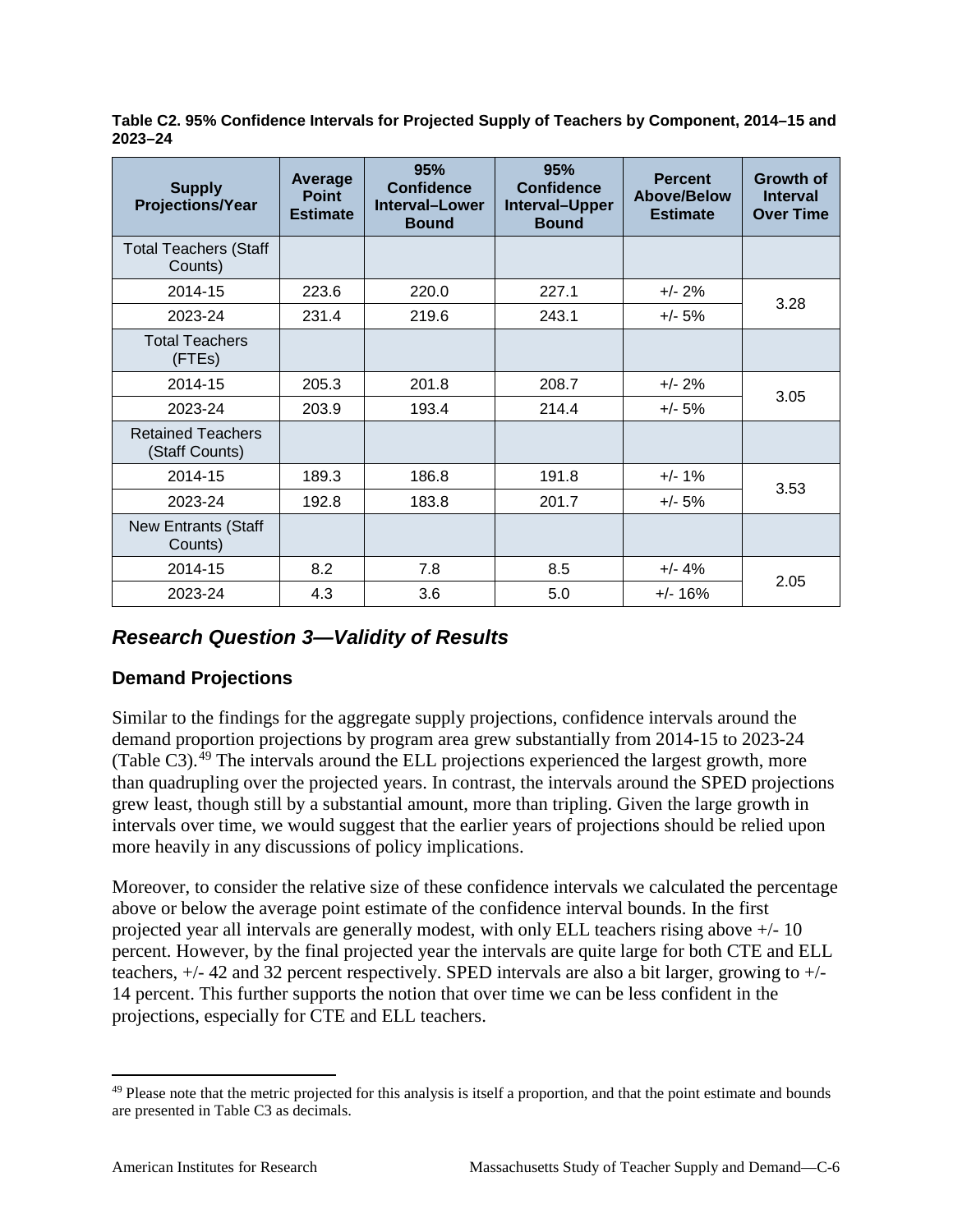**Table C3. 95% Confidence Intervals for Projected Proportions of Teachers by Program Area, 2014–15 and 2023–24**

| <b>Program Area</b><br><b>Proportion/Year</b> | Average<br><b>Point</b><br><b>Estimate</b> | 95%<br><b>Confidence</b><br>Interval-Lower<br><b>Bound</b> | 95%<br><b>Confidence</b><br>Interval-Upper<br><b>Bound</b> | <b>Percent</b><br><b>Above/Below</b><br><b>Estimate</b> | <b>Growth of</b><br><b>Interval</b><br><b>Over Time</b> |
|-----------------------------------------------|--------------------------------------------|------------------------------------------------------------|------------------------------------------------------------|---------------------------------------------------------|---------------------------------------------------------|
| GenED                                         |                                            |                                                            |                                                            |                                                         |                                                         |
| $2014 - 15$                                   | 0.82                                       | 0.81                                                       | 0.83                                                       | $+/- 1\%$                                               |                                                         |
| $2023 - 24$                                   | 0.83                                       | 0.80                                                       | 0.85                                                       | $+/- 3%$                                                | 3.28                                                    |
| <b>SPED</b>                                   |                                            |                                                            |                                                            |                                                         |                                                         |
| $2014 - 15$                                   | 0.12                                       | 0.12                                                       | 0.13                                                       | $+/- 4%$                                                |                                                         |
| $2023 - 24$                                   | 0.12                                       | 0.10                                                       | 0.13                                                       | $+/- 14%$                                               | 3.18                                                    |
| CTE                                           |                                            |                                                            |                                                            |                                                         |                                                         |
| $2014 - 15$                                   | 0.049                                      | 0.045                                                      | 0.054                                                      | $+/- 8%$                                                |                                                         |
| $2023 - 24$                                   | 0.045                                      | 0.030                                                      | 0.059                                                      | $+/- 32%$                                               | 3.43                                                    |
| <b>ELL</b>                                    |                                            |                                                            |                                                            |                                                         |                                                         |
| $2014 - 15$                                   | 0.010                                      | 0.009                                                      | 0.012                                                      | $+/- 11%$                                               | 4.89                                                    |
| $2023 - 24$                                   | 0.014                                      | 0.008                                                      | 0.020                                                      | $+/- 42%$                                               |                                                         |

## **Supply Projections**

As we would expect, the confidence intervals around the average supply estimates also grow consistently over the projected years (Table C4). Specifically, we found that intervals around the CTE supply estimates had the largest growth, nearly quadrupling over the projected years. On the other hand, the SPED and ELL confidence intervals grew least though still substantially, almost doubling over projected years. Given the growth in intervals over time, we would suggest that the earlier years of projections be relied upon more heavily in any discussions of policy implications.

Moreover, when considering the relative size of the intervals, SPED, CTE, and ELL projections all have very large intervals in the final projected year, +/- 26, 42, and 49 percent respectively. These large confidence intervals indicate less certainty in projected supply of teachers in these program areas.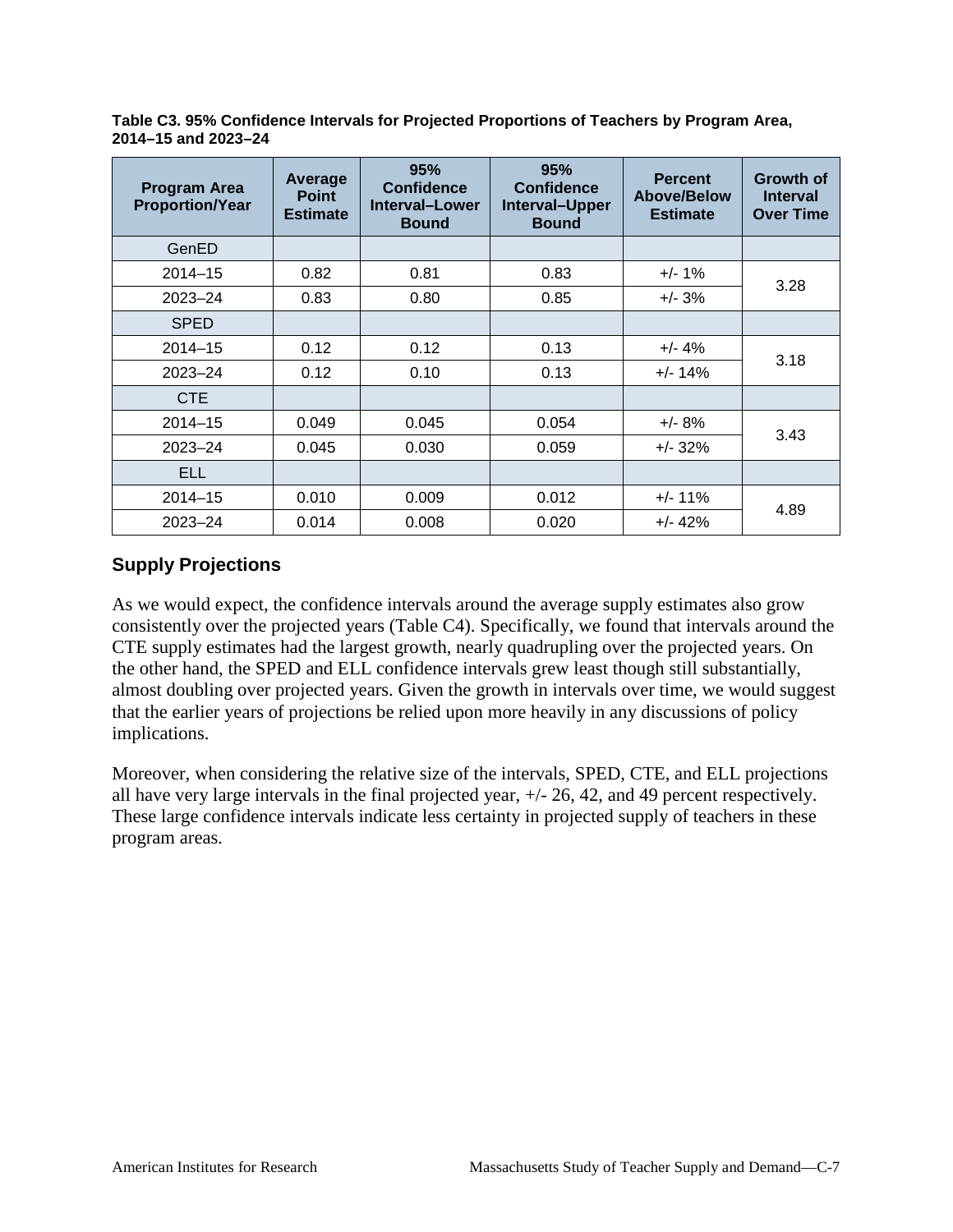**Table C4. 95% Confidence Intervals for Projected Supply of Teachers by Program Area, 2014-15 and 2023-24**

| <b>Program Area</b><br><b>FTEs/Year</b> | Average<br><b>Point</b><br><b>Estimate</b> | 95%<br><b>Confidence</b><br><b>Interval-Lower</b><br><b>Bound</b> | 95%<br><b>Confidence</b><br>Interval-Upper<br><b>Bound</b> | <b>Percent</b><br><b>Above/Below</b><br><b>Estimate</b> | Growth of<br><b>Interval</b><br><b>Over Time</b> |
|-----------------------------------------|--------------------------------------------|-------------------------------------------------------------------|------------------------------------------------------------|---------------------------------------------------------|--------------------------------------------------|
| GenED                                   |                                            |                                                                   |                                                            |                                                         |                                                  |
| $2014 - 15$                             | 170.2                                      | 166.5                                                             | 173.9                                                      | $+/- 2\%$                                               |                                                  |
| $2023 - 24$                             | 181.1                                      | 167.5                                                             | 194.6                                                      | $+/- 7\%$                                               | 3.66                                             |
| <b>SPED</b>                             |                                            |                                                                   |                                                            |                                                         |                                                  |
| $2014 - 15$                             | 25.6                                       | 22.7                                                              | 28.5                                                       | $+/- 11%$                                               |                                                  |
| $2023 - 24$                             | 20.6                                       | 15.2                                                              | 26.0                                                       | $+/- 26%$                                               | 1.84                                             |
| CTE                                     |                                            |                                                                   |                                                            |                                                         |                                                  |
| $2014 - 15$                             | 5.9                                        | 5.3                                                               | 6.5                                                        | $+/- 10\%$                                              |                                                  |
| $2023 - 24$                             | 5.6                                        | 3.2                                                               | 7.9                                                        | $+/- 42%$                                               | 3.71                                             |
| <b>ELL</b>                              |                                            |                                                                   |                                                            |                                                         |                                                  |
| 2014-15                                 | 4.1                                        | 3.2                                                               | 5.0                                                        | $+/- 22%$                                               | 1.83                                             |
| 2023-24                                 | 3.4                                        | 1.7                                                               | 5.0                                                        | $+/- 49%$                                               |                                                  |

#### **Retained Teacher Projections**

We also examined the 95 percent confidence intervals for the projections of retained teachers by program area and in general, these metrics followed the trends for overall supply, though the confidence intervals were consistently tighter in the final projected year (Table C5).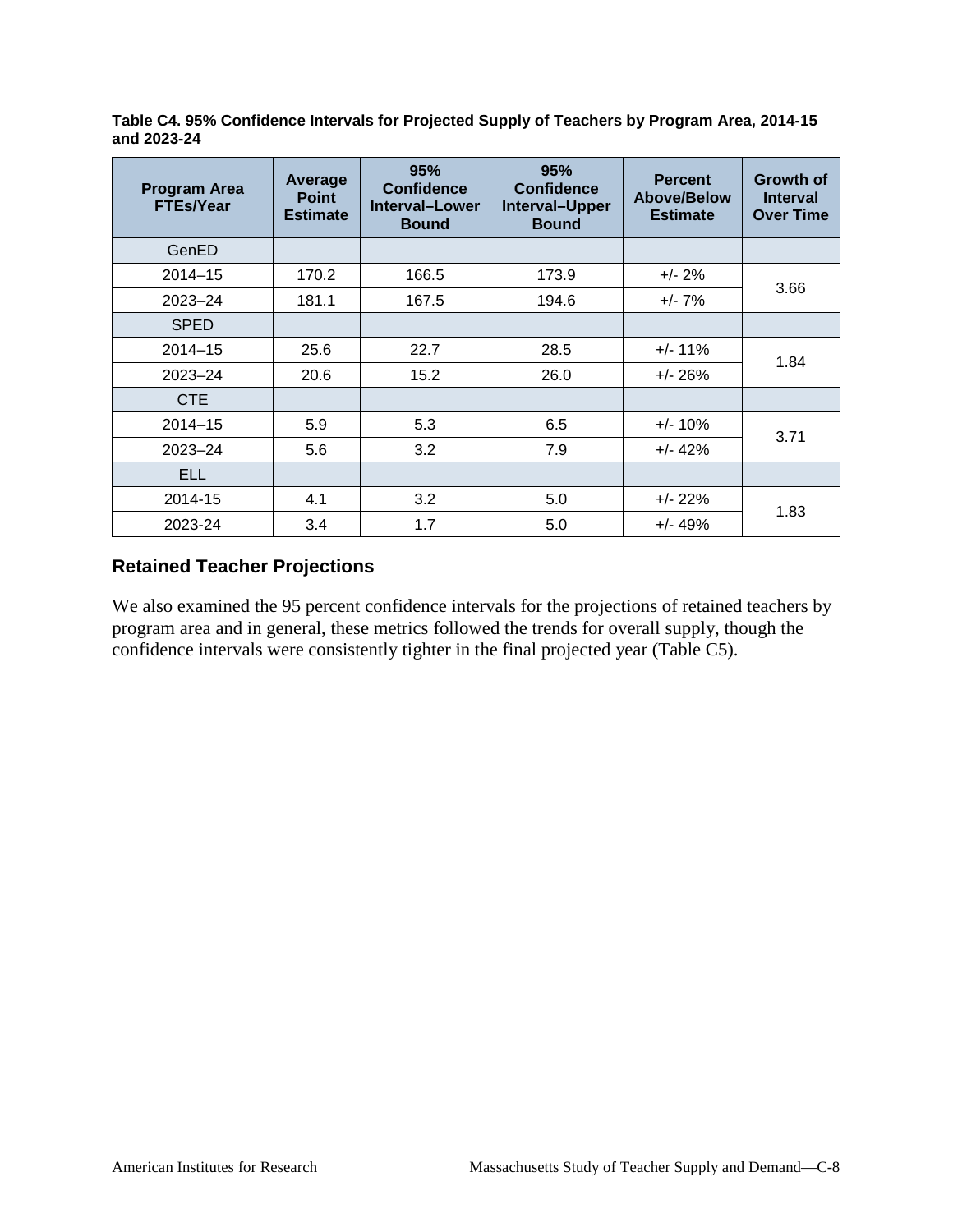**Table C5. 95% Confidence Intervals for Projected Supply of Retained Teachers by Program Area, 2014-15 and 2023-24**

| <b>Program Area</b><br><b>FTEs/Year</b> | Average<br><b>Point</b><br><b>Estimate</b> | 95%<br><b>Confidence</b><br>Interval-Lower<br><b>Bound</b> | 95%<br><b>Confidence</b><br>Interval-Upper<br><b>Bound</b> | <b>Percent</b><br>Above/Below<br><b>Estimate</b> | <b>Growth of</b><br><b>Interval</b><br><b>Over Time</b> |
|-----------------------------------------|--------------------------------------------|------------------------------------------------------------|------------------------------------------------------------|--------------------------------------------------|---------------------------------------------------------|
| GenED                                   |                                            |                                                            |                                                            |                                                  |                                                         |
| $2014 - 15$                             | 145.7                                      | 142.7                                                      | 148.7                                                      | $+/- 2\%$                                        |                                                         |
| $2023 - 24$                             | 155.0                                      | 144.8                                                      | 165.1                                                      | $+/- 7\%$                                        | 3.42                                                    |
| <b>SPED</b>                             |                                            |                                                            |                                                            |                                                  |                                                         |
| $2014 - 15$                             | 23.3                                       | 20.9                                                       | 25.7                                                       | $+/- 10\%$                                       |                                                         |
| $2023 - 24$                             | 19.1                                       | 14.7                                                       | 23.4                                                       | $+/- 23%$                                        | 1.81                                                    |
| <b>CTE</b>                              |                                            |                                                            |                                                            |                                                  |                                                         |
| $2014 - 15$                             | 5.3                                        | 4.7                                                        | 6.0                                                        | $+/- 12\%$                                       |                                                         |
| $2023 - 24$                             | 5.1                                        | 3.1                                                        | 7.2                                                        | $+/- 40%$                                        | 3.14                                                    |
| <b>ELL</b>                              |                                            |                                                            |                                                            |                                                  |                                                         |
| $2014 - 15$                             | 2.3                                        | 1.8                                                        | 2.7                                                        | $+/- 20%$                                        |                                                         |
| $2023 - 24$                             | 2.0                                        | 1.1                                                        | 2.9                                                        | $+/- 46%$                                        | 2.05                                                    |

## *Research Question 4a—Validity of Results by Race*

#### **Demand Projections**

Table C6 below shows the confidence intervals around the predicted point estimates for the proportions of teachers who are minority and white for the school years ending in 2014-15 and 2023-24. As can be seen, although the confidence intervals around the estimates of White teachers are larger in absolute terms than those of their minority counterparts, as a percentage of the point estimates the confidence intervals are actually tighter for White teachers.

However, for both teacher categories, the confidence intervals are large enough to cast some doubt on the overall predicted trends over time. This can be most easily seen in graphs of the point estimates and confidence intervals found in Figures C1 and C2. While the average trend is for the proportion of minority teachers to increase over time and the proportion of White teachers to decrease over time, confidence intervals indicate that decreases in the proportion of minority teachers and increases in the proportion of White teachers are certainly possible. Additionally, by 2023-24 the upper and lower bounds of the confidence intervals on the average proportion of minority teachers in districts are within  $+\sqrt{-33}$  percent of the point estimate, which suggests substantial uncertainty in the predictions. The size of the confidence intervals for both minority and White teachers grow by a factor of four over time, indicating more precision in earlier estimates.<sup>[50](#page-118-0)</sup>

<span id="page-118-0"></span><sup>&</sup>lt;sup>50</sup> Please note that the metric projected for this analysis is itself a proportion, and that the point estimate and bounds are presented in Table C6 as decimals.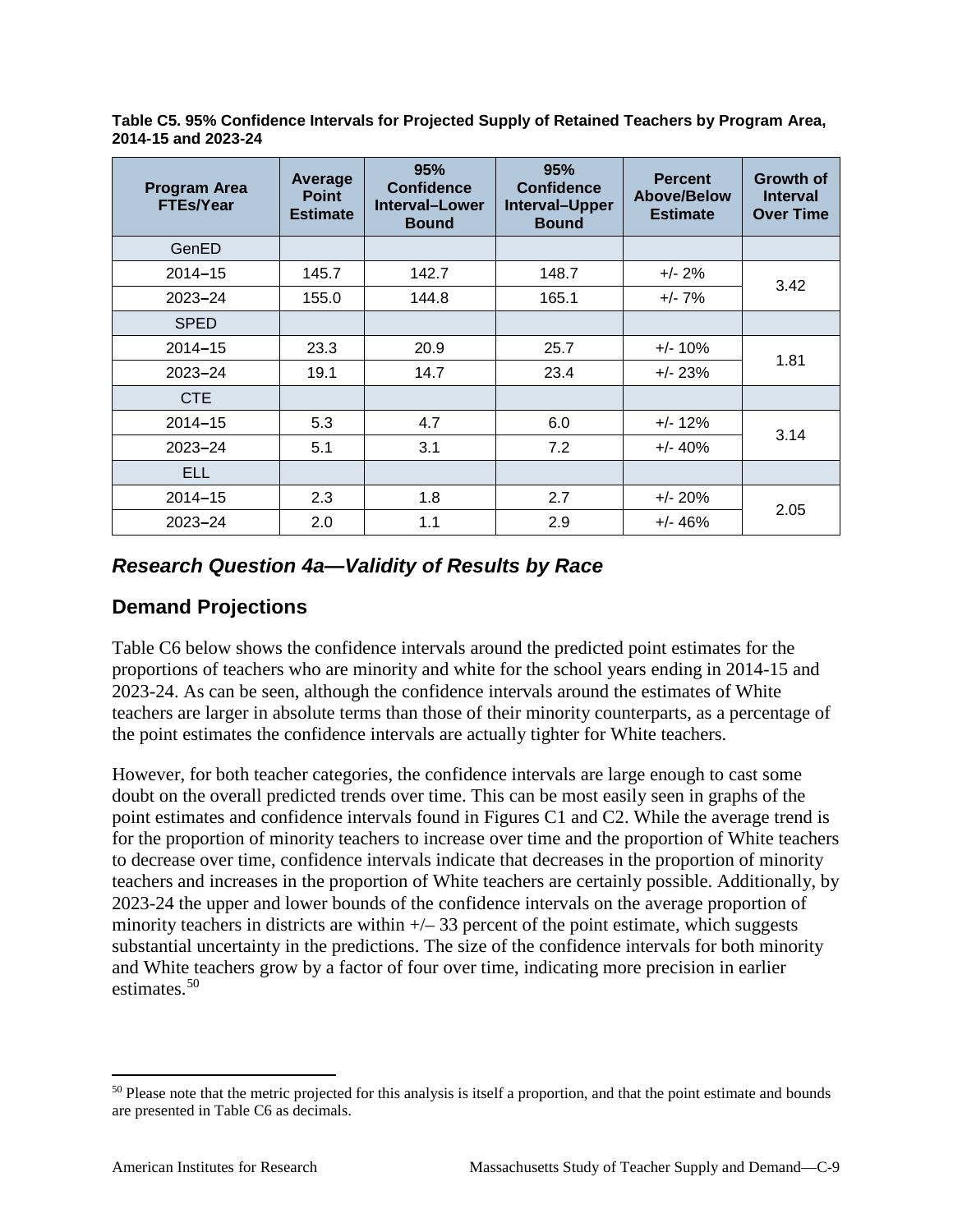**Table C6. 95% Confidence Intervals for Projected Proportions of Teachers by Teacher Race, 2014-15 and 2023-24**

| Race<br><b>Proportion/Year</b> | Average<br><b>Point</b><br><b>Estimate</b> | 95%<br><b>Confidence</b><br><b>Interval-Lower</b><br><b>Bound</b> | 95%<br><b>Confidence</b><br>Interval-Upper<br><b>Bound</b> | <b>Percent</b><br><b>Above/Below</b><br><b>Estimate</b> | <b>Growth of</b><br><b>Interval</b><br><b>Over Time</b> |
|--------------------------------|--------------------------------------------|-------------------------------------------------------------------|------------------------------------------------------------|---------------------------------------------------------|---------------------------------------------------------|
| <b>All Minority</b>            |                                            |                                                                   |                                                            |                                                         |                                                         |
| 2014-15                        | 0.029                                      | 0.027                                                             | 0.032                                                      | $+/- 10%$                                               |                                                         |
| 2023-24                        | 0.034                                      | 0.022                                                             | 0.045                                                      | $+/- 33%$                                               | 3.98                                                    |
| White                          |                                            |                                                                   |                                                            |                                                         |                                                         |
| 2014-15                        | 0.971                                      | 0.968                                                             | 0.973                                                      | $+/- 0.3%$                                              | 3.97                                                    |
| 2023-24                        | 0.967                                      | 0.955                                                             | 0.978                                                      | $+/- 1.1%$                                              |                                                         |



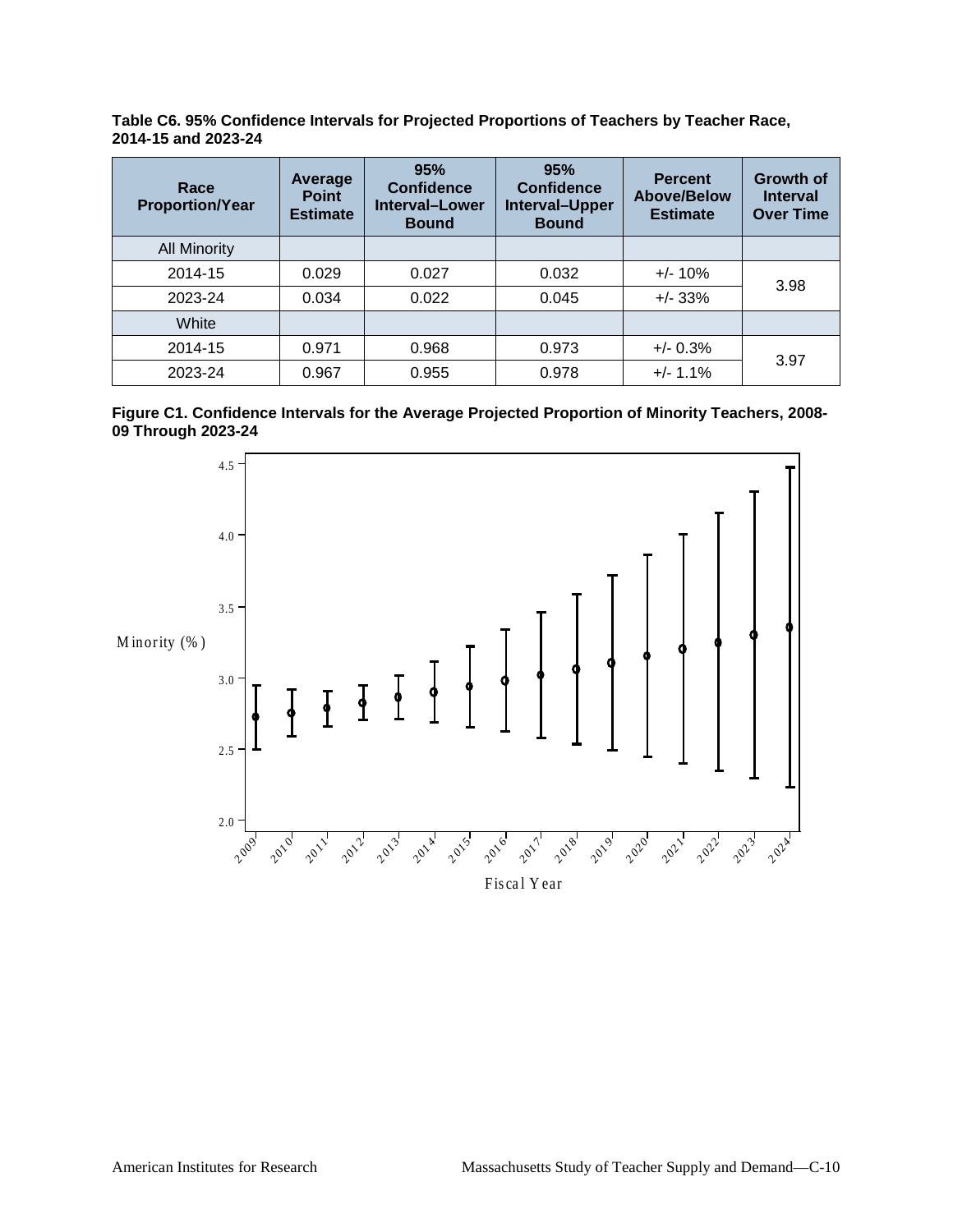

**Figure C2. Confidence Intervals for the Average Projected Proportion of White Teachers, 2008-09 Through 2023-24**

## **Supply Projections**

The confidence intervals for supply of minority teachers indicate that for an average district, the trend in the supply of minority teachers over time is quite uncertain (Table C7). For an average district, the point estimates indicate the number of minority teachers should stay steady over time at around 13.3 to 13.4. However the 95 percent confidence intervals increase from +/-9 percent above and below the estimate to +/-28% around the estimate, indicating substantial increase in uncertainty over time. For White teachers, there is much more confidence in the point estimates as confidence intervals increase from  $+/- 1$  percent around the estimate to  $+/- 4$  percent. For the district average estimates for both minority and White supply, confidence intervals are more than three times larger in 2023-24 compared to 2014-15.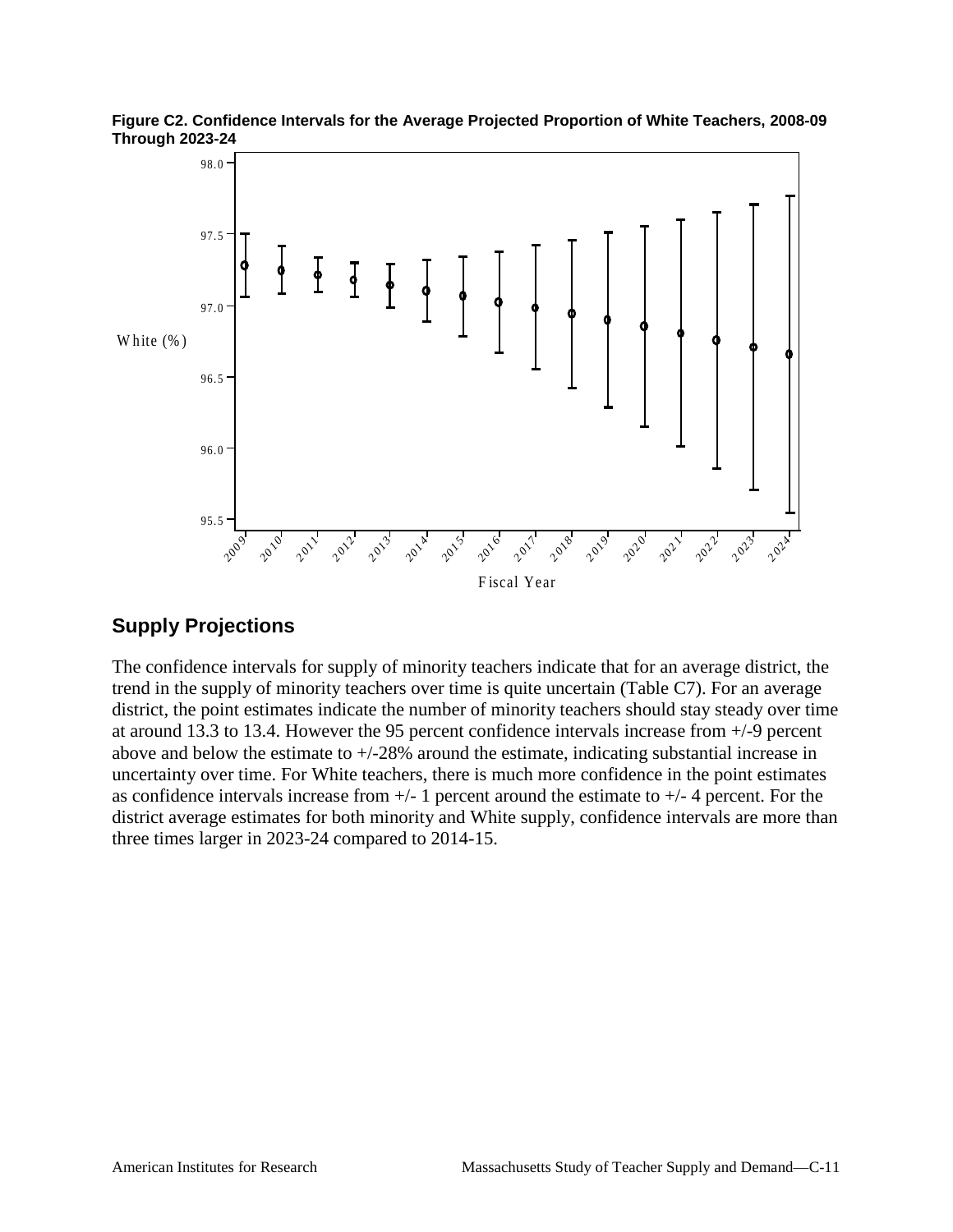| <b>Race FTEs/Year</b> | Average<br><b>Point</b><br><b>Estimate</b> | 95%<br><b>Confidence</b><br>Interval-Lower<br><b>Bound</b> | 95%<br><b>Confidence</b><br>Interval-Upper<br><b>Bound</b> | <b>Percent</b><br><b>Above/Below</b><br><b>Estimate</b> | <b>Growth of</b><br><b>Interval</b><br><b>Over Time</b> |
|-----------------------|--------------------------------------------|------------------------------------------------------------|------------------------------------------------------------|---------------------------------------------------------|---------------------------------------------------------|
| <b>All Minority</b>   |                                            |                                                            |                                                            |                                                         |                                                         |
| 2014-15               | 13.4                                       | 12.2                                                       | 14.5                                                       | $+/- 9%$                                                |                                                         |
| 2023-24               | 13.3                                       | 9.5                                                        | 17.0                                                       | $+/- 28%$                                               | 3.2                                                     |
| White                 |                                            |                                                            |                                                            |                                                         |                                                         |
| 2014-15               | 189.6                                      | 187.2                                                      | 192.1                                                      | $+/- 1%$                                                | 3.1                                                     |
| 2023-24               | 183.0                                      | 175.5                                                      | 190.6                                                      | $+/- 4%$                                                |                                                         |

**Table C7. 95% Confidence Intervals for Projected Supply of Teachers by Race, 2014-15 and 2023-24**

#### **Retained Teachers**

It is first important to bear in mind the confidence intervals around the estimated retention rates which drive the results of this analysis were quite large for all minorities (Table B4). This indicates a great deal of error in these estimated rates, and since the estimations of retained teachers by race are based on these average rates, this error has implications on the accuracy of this analysis. Given this, we suggest the results be interpreted with caution.

We also considered the 95 percent confidence intervals for the projections of retained teachers by race and in general, these metrics followed the trends for overall supply, though the confidence intervals were tighter in the final projected year and grew less over the projected years for retained minority teachers (Table C8).

|             | Table C8. 95% Confidence Intervals for Projected Supply of Retained Teachers by Race, 2014-15 |  |
|-------------|-----------------------------------------------------------------------------------------------|--|
| and 2023-24 |                                                                                               |  |

| <b>Retained</b><br><b>Teachers/Year</b> | Average<br><b>Point</b><br><b>Estimate</b> | 95%<br><b>Confidence</b><br><b>Interval-Lower</b><br><b>Bound</b> | 95%<br><b>Confidence</b><br>Interval-Upper<br><b>Bound</b> | <b>Percent</b><br><b>Above/Below</b><br><b>Estimate</b> | <b>Growth of</b><br><b>Interval</b><br><b>Over Time</b> |
|-----------------------------------------|--------------------------------------------|-------------------------------------------------------------------|------------------------------------------------------------|---------------------------------------------------------|---------------------------------------------------------|
| <b>All Minority</b>                     |                                            |                                                                   |                                                            |                                                         |                                                         |
| 2014-15                                 | 8.9                                        | 8.7                                                               | 9.1                                                        | $+/- 2%$                                                | 2.84                                                    |
| 2023-24                                 | 8.5                                        | 7.9                                                               | 9.0                                                        | $+/- 7%$                                                |                                                         |
| White                                   |                                            |                                                                   |                                                            |                                                         |                                                         |
| 2014-15                                 | 164.7                                      | 161.9                                                             | 167.5                                                      | $+/- 2%$                                                | 3.11                                                    |
| 2023-24                                 | 160.8                                      | 152.2                                                             | 169.4                                                      | $+/- 5%$                                                |                                                         |

#### **New Entrants**

We also considered the 95 percent confidence intervals for the projections of new entrants by race. As with the retained teacher projections, these metrics generally followed the trends for overall supply, with the confidence intervals growing over the projected years. However, the intervals were much larger in the final projected year for both minority and White teachers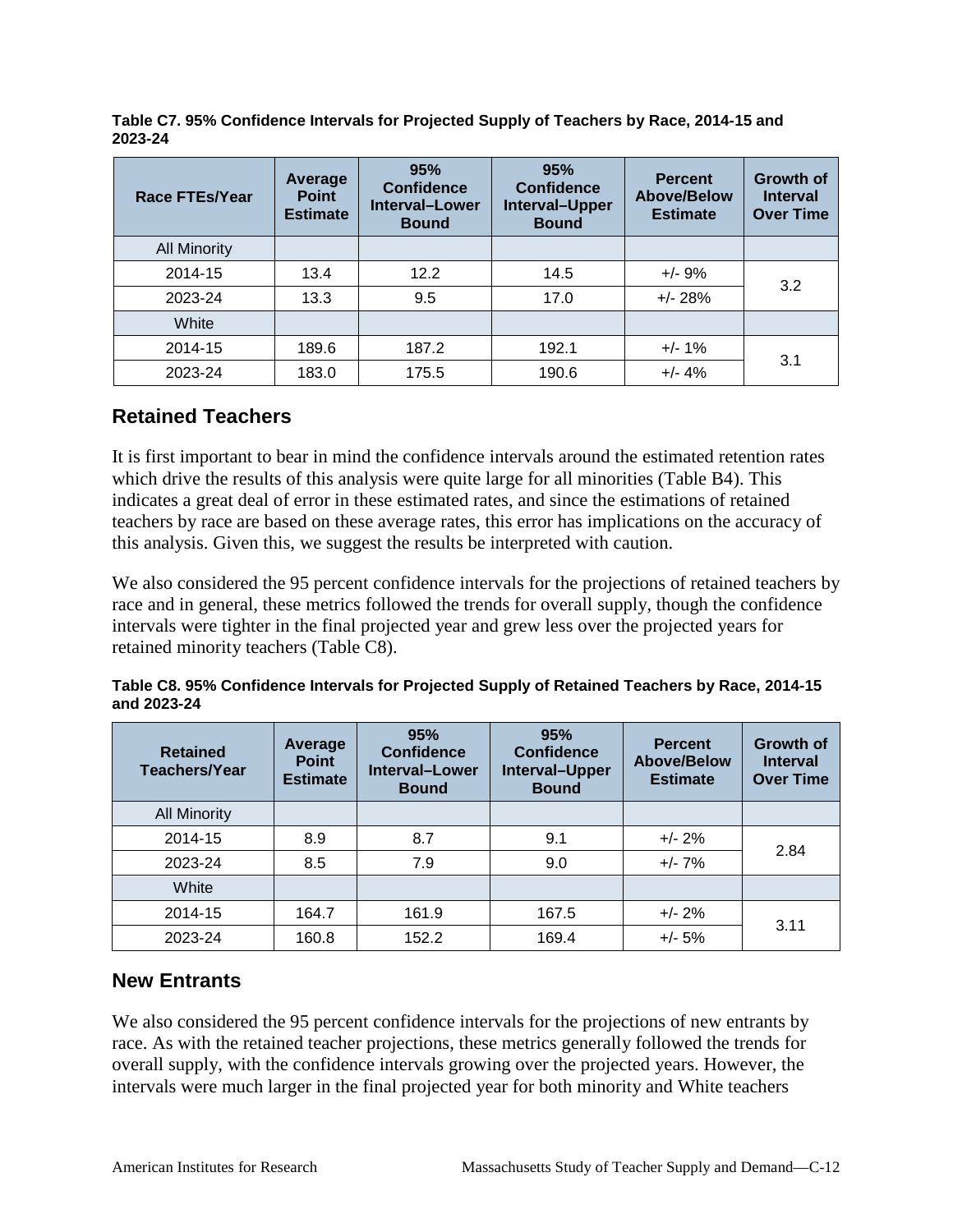(Table C9). This was especially true for White teachers, which had substantially larger intervals than those in the total supply analysis.

| <b>New Entrants/Year</b> | <b>Average</b><br><b>Point</b><br><b>Estimate</b> | 95%<br><b>Confidence</b><br><b>Interval-Lower</b><br><b>Bound</b> | 95%<br><b>Confidence</b><br>Interval-Upper<br><b>Bound</b> | <b>Percent</b><br><b>Above/Below</b><br><b>Estimate</b> | <b>Growth of</b><br><b>Interval</b><br><b>Over Time</b> |
|--------------------------|---------------------------------------------------|-------------------------------------------------------------------|------------------------------------------------------------|---------------------------------------------------------|---------------------------------------------------------|
| <b>All Minority</b>      |                                                   |                                                                   |                                                            |                                                         |                                                         |
| 2014-15                  | 1.0                                               | 1.0                                                               | 1.1                                                        | $+/- 8%$                                                | 2.48                                                    |
| 2023-24                  | 0.5                                               | 0.3                                                               | 0.7                                                        | $+/- 37%$                                               |                                                         |
| White                    |                                                   |                                                                   |                                                            |                                                         |                                                         |
| 2014-15                  | 7.4                                               | 6.7                                                               | 8.1                                                        | $+/- 10%$                                               | 2.38                                                    |
| 2023-24                  | 3.7                                               | 2.0                                                               | 5.4                                                        | $+/- 47%$                                               |                                                         |

**Table C9. 95% Confidence Intervals for Projected Supply of New Entrants by Race, 2013-14 and 2022-23**

## *Research Question 4b—Validity of Results by Age*

## **Demand Projections**

We also examined the 95 percent confidence intervals surrounding the district average predicted point estimates (Table C10). This analysis indicates substantial uncertainty in predictions as time goes on, particularly for the youngest and oldest age groups (i.e., under 26 and over 64 categories), which have confidence interval bounds 36 and 45 percent above and below the average point estimate, respectively. Additionally, for six of seven categories the confidence intervals grow by more than three times from 2014-15 to 2023-24, with the largest increase in the over 64 category, where confidence intervals increase by a factor of almost 12.<sup>[51](#page-122-0)</sup>

<span id="page-122-0"></span><sup>&</sup>lt;sup>51</sup> Please note that the metric projected for this analysis is itself a proportion, and that the point estimate and bounds are presented in Table C10 as decimals.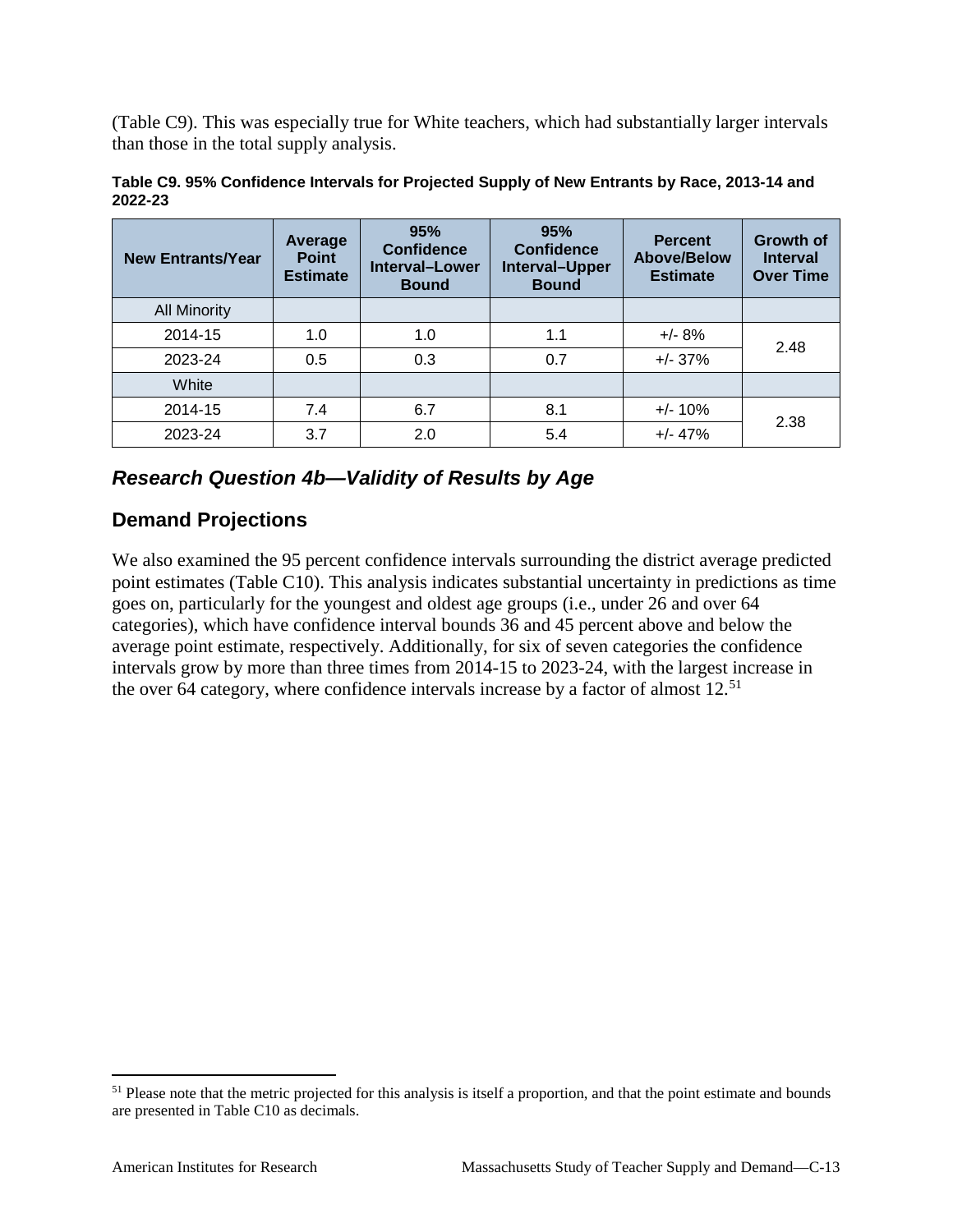**Table C10. 95% Confidence Intervals for Projected Proportions of Teachers by Age, 2014-15 and 2023-24**

| <b>Age Group/Year</b> | Average<br><b>Point</b><br><b>Estimate</b> | 95%<br><b>Confidence</b><br><b>Interval-Lower</b><br><b>Bound</b> | 95%<br><b>Confidence</b><br>Interval-Upper<br><b>Bound</b> | <b>Percent</b><br><b>Above/Below</b><br><b>Estimate</b> | <b>Growth of</b><br><b>Interval</b><br><b>Over Time</b> |
|-----------------------|--------------------------------------------|-------------------------------------------------------------------|------------------------------------------------------------|---------------------------------------------------------|---------------------------------------------------------|
| Under 26              |                                            |                                                                   |                                                            |                                                         |                                                         |
| 2014-15               | 0.033                                      | 0.031                                                             | 0.036                                                      | $+/- 7%$                                                |                                                         |
| 2023-24               | 0.025                                      | 0.016                                                             | 0.034                                                      | $+/- 36%$                                               | 3.6                                                     |
| Age 26-32             |                                            |                                                                   |                                                            |                                                         |                                                         |
| 2014-15               | 0.167                                      | 0.160                                                             | 0.174                                                      | $+/- 4%$                                                | 3.5                                                     |
| 2023-24               | 0.166                                      | 0.143                                                             | 0.190                                                      | $+/- 16%$                                               |                                                         |
| Age 33-40             |                                            |                                                                   |                                                            |                                                         |                                                         |
| 2014-15               | 0.206                                      | 0.200                                                             | 0.212                                                      | $+/- 3%$                                                | 3.3                                                     |
| 2023-24               | 0.228                                      | 0.207                                                             | 0.248                                                      | $+/- 9%$                                                |                                                         |
| Age 41-48             |                                            |                                                                   |                                                            |                                                         |                                                         |
| 2014-15               | 0.225                                      | 0.223                                                             | 0.234                                                      | $+/- 2%$                                                | 4.2                                                     |
| 2023-24               | 0.318                                      | 0.294                                                             | 0.341                                                      | $+/- 7%$                                                |                                                         |
| Age 49-56             |                                            |                                                                   |                                                            |                                                         |                                                         |
| 2014-15               | 0.194                                      | 0.187                                                             | 0.201                                                      | $+/- 4%$                                                | 2.3                                                     |
| 2023-24               | 0.132                                      | 0.116                                                             | 0.148                                                      | $+/- 12%$                                               |                                                         |
| Age 57-64             |                                            |                                                                   |                                                            |                                                         |                                                         |
| 2014-15               | 0.159                                      | 0.153                                                             | 0.165                                                      | $+/- 4%$                                                | 3.4                                                     |
| 2023-24               | 0.168                                      | 0.148                                                             | 0.188                                                      | $+/- 12%$                                               |                                                         |
| Over <sub>64</sub>    |                                            |                                                                   |                                                            |                                                         |                                                         |
| 2014-15               | 0.018                                      | 0.016                                                             | 0.020                                                      | $+/- 12%$                                               | 11.8                                                    |
| 2023-24               | 0.058                                      | 0.032                                                             | 0.084                                                      | $+/- 45%$                                               |                                                         |

## **Supply Projections**

As with demand by age, the analysis of confidence intervals of supply by age category indicates that confidence intervals are growing over time (Table C11). This growth is largest for the group 41 to 48 group where the intervals more than triples over the projected years. However, when the relative sizes of the intervals are considered we see that they are largest in the final projected year for the under 26 group, reaching 39 percent above and below the average point estimate. The intervals for the over 64 group also are quite large, at 25 percent above and below the point estimate in the final projected year.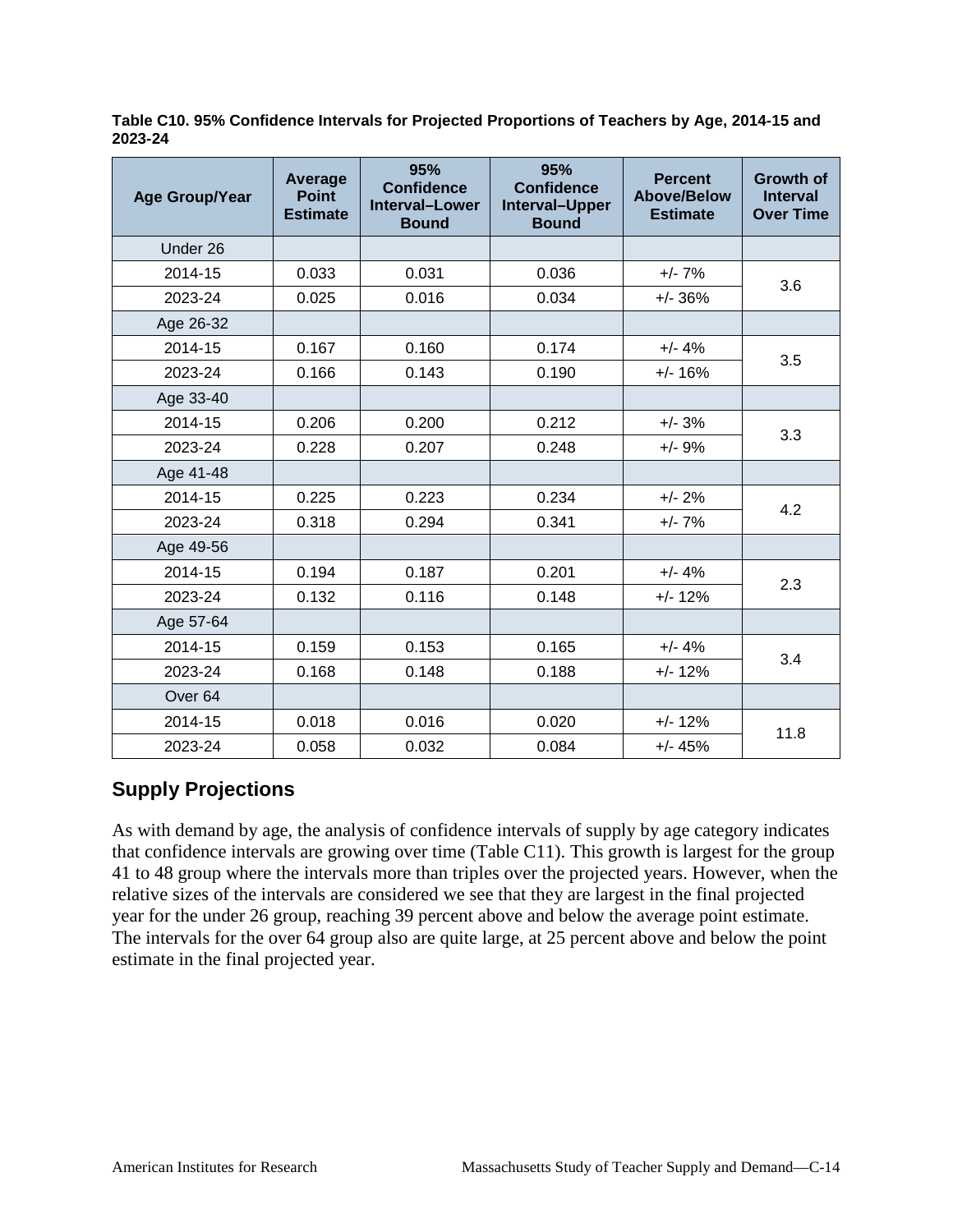| <b>Age Group/Year</b> | Average<br><b>Point</b><br><b>Estimate</b> | 95%<br><b>Confidence</b><br><b>Interval-Lower</b><br><b>Bound</b> | 95%<br><b>Confidence</b><br>Interval-Upper<br><b>Bound</b> | <b>Percent</b><br><b>Above/Below</b><br><b>Estimate</b> | <b>Growth of</b><br><b>Interval</b><br>Over<br><b>Time</b> |
|-----------------------|--------------------------------------------|-------------------------------------------------------------------|------------------------------------------------------------|---------------------------------------------------------|------------------------------------------------------------|
| Under 26              |                                            |                                                                   |                                                            |                                                         |                                                            |
| $2014 - 15$           | 8.4                                        | 7.6                                                               | 9.1                                                        | $+/- 9%$                                                | 2.4                                                        |
| 2023-24               | 6.2                                        | 3.8                                                               | 8.7                                                        | $+/- 39%$                                               |                                                            |
| Age 26-32             |                                            |                                                                   |                                                            |                                                         |                                                            |
| $2014 - 15$           | 38.5                                       | 37.2                                                              | 39.8                                                       | $+/- 3%$                                                | 2.2                                                        |
| 2023-24               | 36.5                                       | 32.3                                                              | 40.6                                                       | $+/- 11%$                                               |                                                            |
| Age 33-40             |                                            |                                                                   |                                                            |                                                         |                                                            |
| $2014 - 15$           | 44.4                                       | 43.2                                                              | 45.6                                                       | $+/- 3%$                                                | 2.7                                                        |
| 2023-24               | 50.3                                       | 45.8                                                              | 54.7                                                       | $+/- 9%$                                                |                                                            |
| Age 41-48             |                                            |                                                                   |                                                            |                                                         |                                                            |
| $2014 - 15$           | 44.5                                       | 43.6                                                              | 45.5                                                       | $+/- 2%$                                                | 3.7                                                        |
| 2023-24               | 61.1                                       | 56.7                                                              | 65.5                                                       | $+/- 7%$                                                |                                                            |
| Age 49-6              |                                            |                                                                   |                                                            |                                                         |                                                            |
| $2014 - 15$           | 35.5                                       | 34.6                                                              | 36.3                                                       | $+/- 2%$                                                | 1.1                                                        |
| 2023-24               | 22.5                                       | 20.7                                                              | 24.3                                                       | $+/- 8%$                                                |                                                            |
| Age 57-64             |                                            |                                                                   |                                                            |                                                         |                                                            |
| $2014 - 15$           | 29.2                                       | 28.3                                                              | 30.0                                                       | $+/- 3%$                                                | 2.1                                                        |
| $2023 - 24$           | 28.5                                       | 25.8                                                              | 31.2                                                       | $+/- 9%$                                                |                                                            |
| Over <sub>64</sub>    |                                            |                                                                   |                                                            |                                                         |                                                            |
| $2014 - 15$           | 3.7                                        | 3.5                                                               | 4.0                                                        | $+/- 7%$                                                | 8.7                                                        |
| 2023-24               | 10.3                                       | 7.7                                                               | 12.8                                                       | $+/- 25%$                                               |                                                            |

**Table C11. 95 Percent Confidence Intervals for Projected Supply of Teachers by Age, 2014–15 and 2023–24**

## *Research Question 5—Validity of Results by Region*

As with Research Question 1, the demand projections created to address Research Question 5 were not based on a regression model or estimated parameter, and thus we cannot report confidence intervals for these results. In addition, due to the fact that supply projections in Research Question 5 are based entirely on the projections created to address Research Question 2, no additional confidence intervals could be analyzed for these projections. However, the APEs and MAPEs for all Research Question 5 analyses are reported earlier in this appendix.

# **Additional Test of Enrollment Projection Validity**

In addition to considering the APEs and MAPEs of the enrollment projections, we also compared our projections to the statewide aggregated enrollment projections calculated by ESE for the same projected years. Figure C3 displays the AIR historical and projected enrollments and those reported by ESE. As you can be seen in the figure, AIR projections are only slightly different than ESE projections. In fact, when the enrollment projections are compared, AIR projections are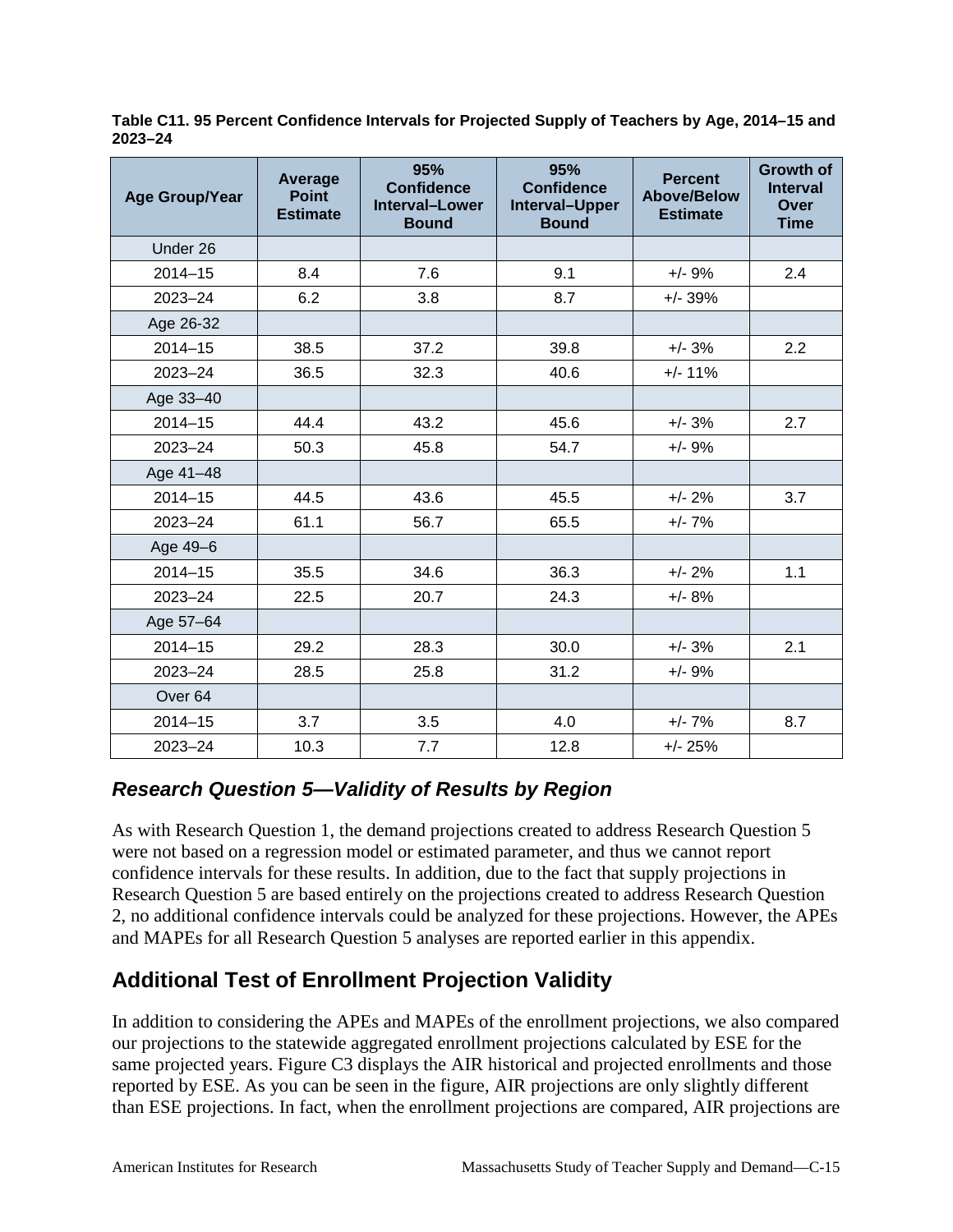an average of 0.9 percent lower than ESE projections, and at most 1.8 percent lower in the final projected year. Figure C4 displays this relative difference for each of the projected years.

Given these results, one could consider our aggregated projections and those generated by ESE as lower and upper bound enrollment estimates, respectively. However, the ESE figures do not have the same granularity and therefore do not allow for reporting across the same contrasts included in our analysis.



**Figure C3. Comparison of ESE and AIR Enrollment Projections, 2008-09 Through 2023-24**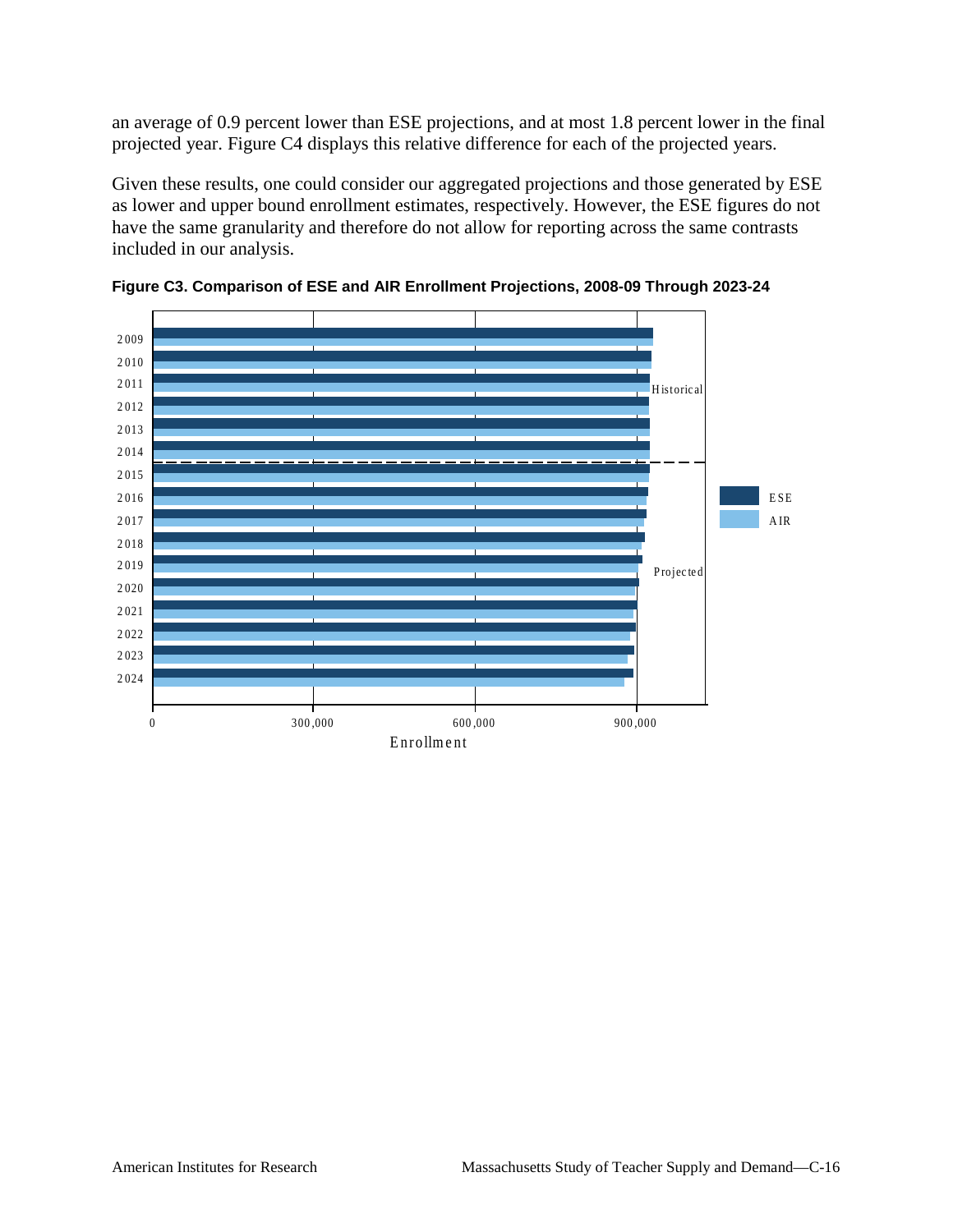

**Figure C4. Relative Differences in AIR and ESE Projections, 2014-15 Through 2023-24**